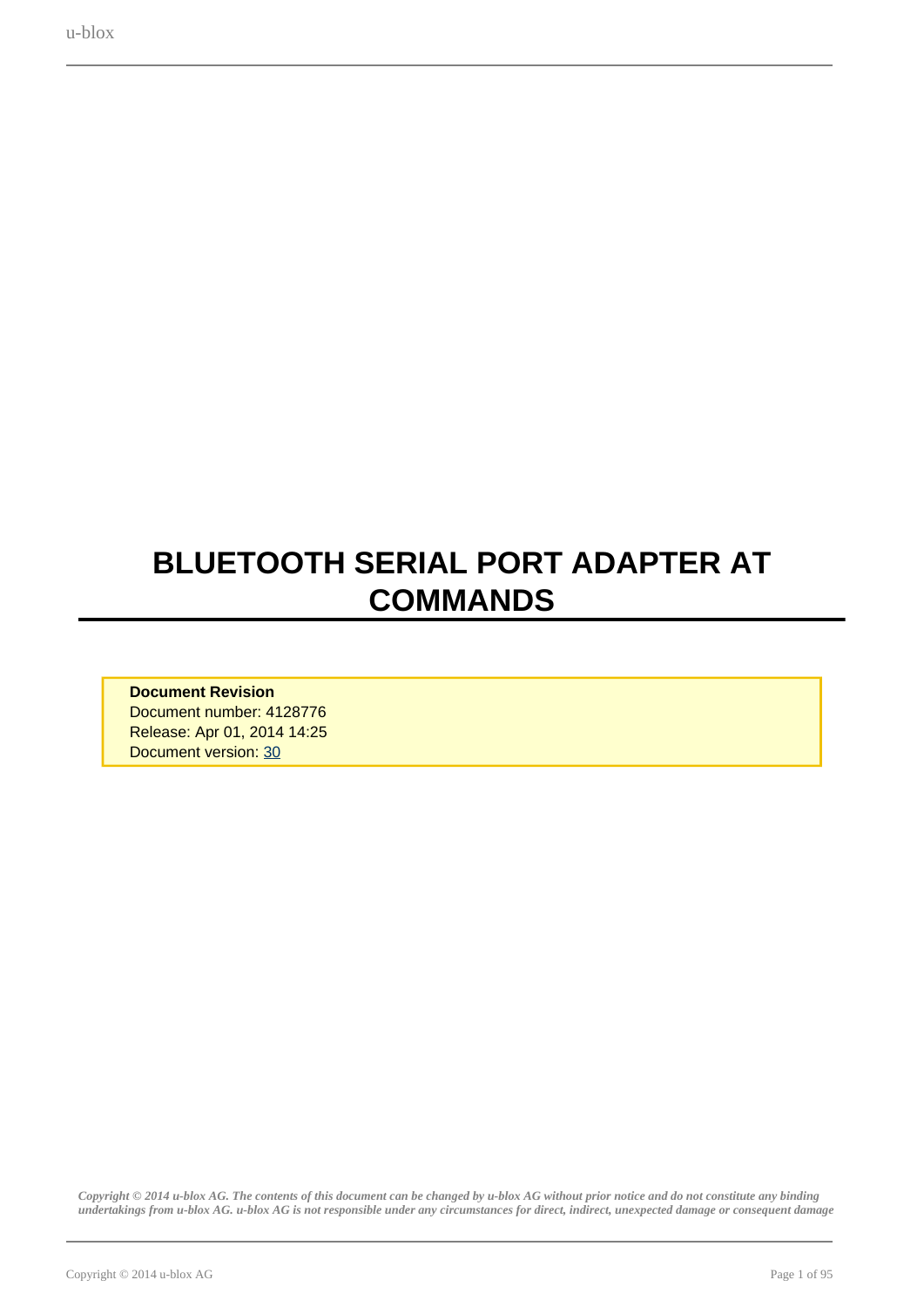*that is caused by this document. All rights reserved. All brand and product names are trademarks or service marks of their respective owners.*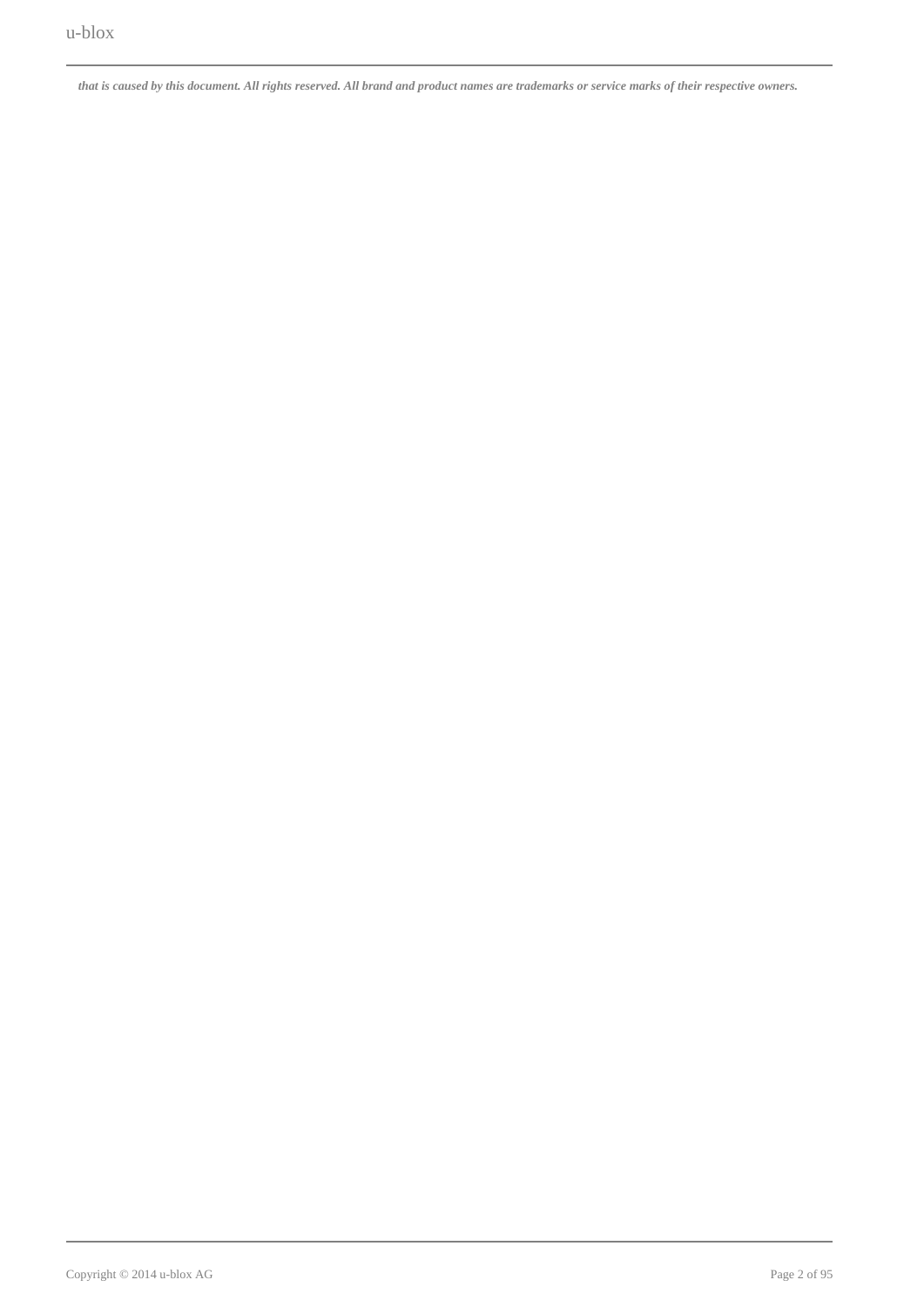# <span id="page-2-0"></span>**1 Table of Content**

- 1 [Table of Content](#page-2-0)
- 2 [Introduction](#page-4-0)
- 3 [Data Mode and AT Mode](#page-4-1)
- 4 [Default Serial Settings](#page-5-0)
- 5 [Configuration and Operation](#page-5-1)
	- 5.1 [LED Indication](#page-5-2)
	- 5.2 [Bluetooth Settings](#page-6-0)
	- 5.3 [Searching for Other Bluetooth Devices](#page-6-1)
	- 5.4 [Searching for Services](#page-6-2)
	- 5.5 [Creating Serial Connections and Sending Data](#page-6-3)
		- 5.5.1 [How to Select What Profile to Use](#page-6-4)
		- 5.5.2 [Client or Server](#page-6-5)
		- 5.5.3 [Wireless Multidrop™](#page-6-6)
		- 5.5.4 [Repeater](#page-7-0)
		- 5.5.5 [Connection Establishment Server](#page-7-1)
		- 5.5.6 [Connection Establishment Client](#page-7-2)
	- 5.6 [Master/Slave Handling](#page-7-3)
	- 5.7 [Bluetooth Security](#page-8-0)
		- 5.7.1 [Security Modes](#page-9-0)
		- 5.7.2 [Bonding and Pairing](#page-10-0)
- 6 [Power Save Modes](#page-10-1)
	- 6.1 [Version Differences](#page-13-0)
	- 6.2 [How to Use the Stop Mode Feature](#page-11-0)
- 7 [Restoring Default Configuration](#page-11-1)
	- 7.1 [Serial Settings](#page-11-2)
	- 7.2 [Factory Settings](#page-11-3)
- 8 [AT Commands Over Bluetooth](#page-12-0)
- 9 [Optimization](#page-13-1)
- 10 [Version Differences](#page-13-0)
- 11 [Syntax](#page-13-2)
	- 11.1 [Command Line Format](#page-13-3)
	- 11.2 [Data Types](#page-13-4)
		- 11.2.1 [String](#page-14-0)
		- 11.2.2 [Integer](#page-14-1)
		- 11.2.3 [Enumerator](#page-14-2)
		- 11.2.4 [Bd\\_Addr](#page-14-3)
		- 11.2.5 [Byte Array](#page-14-4)

### 12 [AT Commands Reference](#page-14-5)

- 12.1 [Standard AT Commands](#page-14-6)
	- 12.1.1 [Command "AT"](#page-15-0)
	- 12.1.2 Command "AT\*
	- 12.1.3 [Command "ATZ"](#page-15-1)
	- 12.1.4 [Command "AT&F"](#page-16-0)
	- 12.1.5 [Command "ATE"](#page-16-1)
	- 12.1.6 [S-Register \(ATS\)](#page-17-0)
	- 12.2 [GAP Commands](#page-20-0)
		- 12.2.1 [Discoverability Mode \(AT\\*AGDM\)](#page-20-1)
		- 12.2.2 [Connectability Mode \(AT\\*AGCM\)](#page-21-0)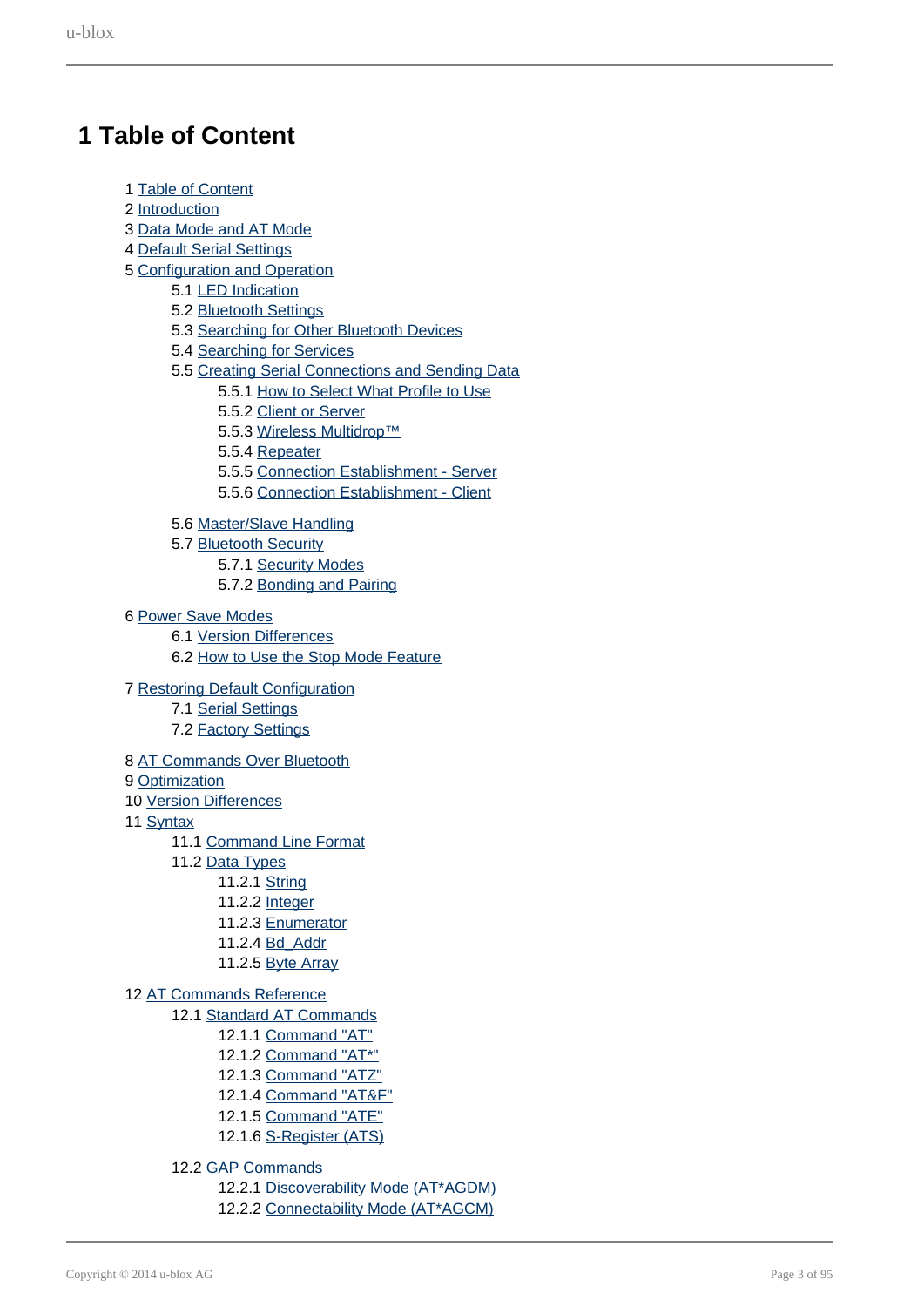12.2.3 [Pairing Mode \(AT\\*AGPM\)](#page-21-1) 12.2.4 [Security Mode \(AT\\*AGSM\)](#page-22-0) 12.2.5 [Name Discovery \(AT\\*AGND\)](#page-24-0) 12.2.6 [Device Discovery \(AT\\*AGDD\)](#page-25-0) 12.2.7 [Inquiry \(AT\\*AGI\)](#page-26-0) 12.2.8 [Bond \(AT\\*AGB\)](#page-28-0) 12.2.9 [Un-bond \(AT\\*AGUB\)](#page-29-0) 12.2.10 [Read Bonded Devices \(AT\\*AGBD\)](#page-29-1) 12.2.11 [Fixed PIN/PASSKEY \(AT\\*AGFP\)](#page-30-0) 12.2.12 [User Confirmation \(AT\\*AGUC\)](#page-32-0) 12.2.13 [User Passkey Entry \(AT\\*AGUPE\)](#page-32-1) 12.2.14 [Local Name \(AT\\*AGLN\)](#page-33-0) 12.2.15 [Local COD \(AT\\*AGLC\)](#page-34-0) 12.2.16 [Get MasterSlaveRole \(AT\\*AGGMSR\)](#page-35-0) 12.2.17 [Change MasterSlaveRole \(AT\\*AGCMSR\)](#page-35-1) 12.2.18 [MasterSlaveRole Policy \(AT\\*AGMSP\)](#page-36-0) 12.2.19 [Get RSSI \(AT\\*AGRSS\)](#page-37-0) 12.2.20 [Get Link Quality \(AT\\*AGLQ\)](#page-37-1) 12.2.21 [Bluetooth Low Energy Mode \(AT\\*AGLE\)](#page-38-0) 12.2.22 [Low Energy Advertise Data \(AT\\*AGAD\)](#page-39-0) 12.2.23 [Low Energy Scan Response Data \(AT\\*AGSD\)](#page-41-0) 12.3 [Service Search Commands](#page-42-0) 12.3.1 [Service Search \(AT\\*ARSS\)](#page-42-1) 12.4 [Data Mode Commands](#page-45-0) 12.4.1 [Data Mode \(AT\\*ADDM\)](#page-45-1) 12.4.2 [Connect To Serial Service Data Mode \(AT\\*ADCP\)](#page-46-0) 12.4.3 [Close Serial Connection Data Mode \(AT\\*ADCC\)](#page-47-0) 12.4.4 [Default Client Profile \(AT\\*ADDCP\)](#page-48-0) 12.4.5 [Default Server Profile \(AT\\*ADDSP\)](#page-49-0) 12.4.6 [Read Service Name \(AT\\*ADRSN\)](#page-51-0) 12.4.7 [Write Service Name \(AT\\*ADWSN\)](#page-51-1) 12.4.8 [Max No Of Remote Peers \(AT\\*ADMRP\)](#page-52-0) 12.4.9 [No Of Remote Peers \(AT\\*ADNRP\)](#page-53-0) 12.4.10 [Default Remote Peer \(AT\\*ADRDRP/AT\\*ADWDRP\)](#page-54-0) 12.4.11 [Inactivity Tick \(AT\\*ADIT\)](#page-57-0) 12.4.12 [Wireless Multidrop Configuration \(AT\\*ADWM\)](#page-58-0) 12.4.13 [iPhone Enable \(AT\\*ADIPE\)](#page-59-0) 12.4.14 [Android Setting \(AT\\*ADUUID\)](#page-60-0) 12.4.15 [Device Identifier Record \(AT\\*ADDIP\)](#page-62-0) 12.4.16 [GATT Device Information Service \(AT\\*ADDIS\)](#page-63-0) 12.5 [Informational Commands](#page-64-0) 12.5.1 [Read Local BD ADDR \(AT\\*AILBA\)](#page-64-1) 12.5.2 [Read Local Version Information \(AT\\*AILVI\)](#page-64-2) 12.5.3 [Read Local Type Information \(AT\\*AILTI\)](#page-65-0) 12.6 [Miscellaneous Commands](#page-66-0) 12.6.1 [RS232 Settings \(AT\\*AMRS\)](#page-66-1) 12.6.2 [Serial Interface Type \(AT\\*AMSIT\)](#page-68-0) 12.6.3 [Read Favorites \(AT\\*ACF\)](#page-69-0) 12.6.4 [Add Change Favorite \(AT\\*ACACF\)](#page-70-0) 12.6.5 [Delete Favorite \(AT\\*ACDF\)](#page-70-1) 12.6.6 [Allow Configuration Over Bluetooth \(AT\\*ACCB\)](#page-71-0) 12.6.7 [Power Save Mode \(AT\\*AMPM\)](#page-72-0) 12.6.8 [Max Output Power \(AT\\*AMMP\)](#page-73-0)

12.6.9 [Esc Sequence Timing \(AT\\*AMET\)](#page-74-0)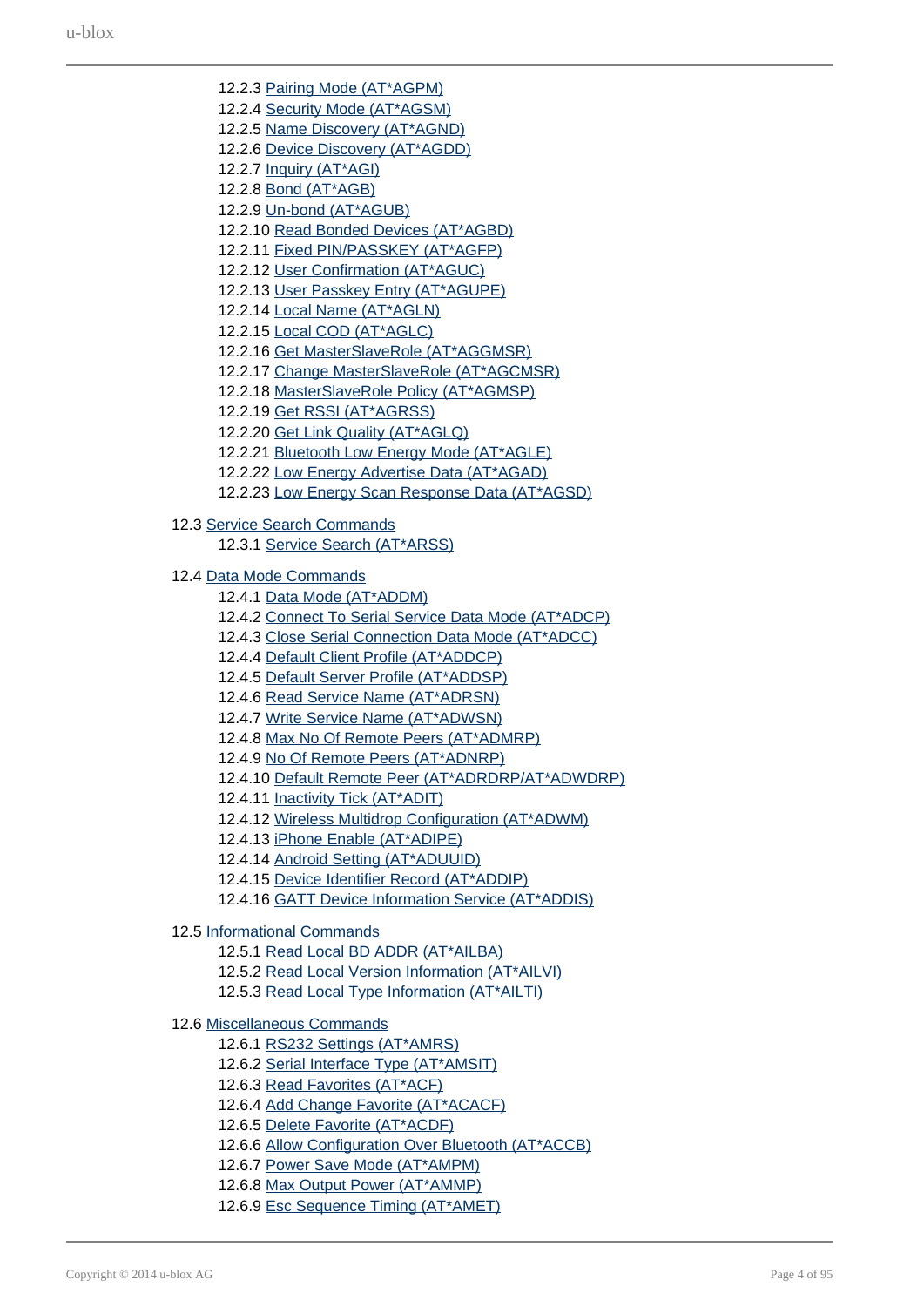- 12.6.10 Read Button Operation Mode (AT\*AMBOR) 12.6.11 [Write Button Operation Mode \(AT\\*AMBO\)](#page-75-1) 12.6.12 [LED Operation Mode \(AT\\*AMLO\)](#page-76-0) 12.6.13 [Store Factory Settings \(AT\\*AMSF\)](#page-77-0) 12.6.14 [Watchdog Settings \(AT\\*AMWS\)](#page-77-1) 12.6.15 [DTR DSR Settings \(AT\\*AMDS\)](#page-79-0) 12.6.16 [DTR DSR Settings Low Energy \(AT\\*AMDS2\)](#page-80-0) 12.6.17 [Power Save Feature Low Energy \(AT\\*AMPSF\)](#page-82-0) 12.6.18 [Link Policy \(AT\\*AMLP\)](#page-83-0) 12.6.19 [Feature Mask \(AT\\*AMRFM/AT\\*AMWFM\)](#page-86-0) 12.6.20 [Channel Map \(AT\\*AMCM\)](#page-88-0) 12.6.21 [Dynamic Channel Map \(AT\\*AMRCM\)](#page-89-0) 12.6.22 [Read / Write IO \(AT\\*AMCIO / AT\\*AMRIO / AT\\*AMWIO\)](#page-90-0)
- 12.7 [Events](#page-92-0)
	- 12.7.1 [Serial Connection Data Mode Closed \(\\*ADCCO\)](#page-92-1)
	- 12.7.2 [User Confirmation \(\\*AGUC\)](#page-92-2)
	- 12.7.3 [User Passkey Display \(\\*AGUPD\)](#page-93-0)
	- 12.7.4 [User Passkey Entry \(\\*AGUPE\)](#page-93-1)

# <span id="page-4-0"></span>**2 Introduction**

Related Documents

**[1] Bluetooth Serial Port Adapter - Getting Started**: describes the basic concepts and functionality of the connectBlue Serial Port Adapter products.

**[2] cB-OBS4xx Electrical Mechanical Datasheet**: For each module there is an associated Electrical Mechanical Data Sheet describing the electrical and mechanical interface, operating status, antennas solutions, Bluetooth and regulatory information as well as some usage and connection guidelines.

**[3] Bluetooth Serial Port Adapter Security**: describes the extensions to the security modes introduced in the Bluetooth 2.1+EDR specification.

**[4] Bluetooth Specification Version 4.0**: the Bluetooth Specification including Bluetooth Low Energy.

# <span id="page-4-1"></span>**3 Data Mode and AT Mode**

The Serial Port Adapter can be in two different modes AT mode and data mode. It starts in data mode and can be requested to move to AT mode by sending an escape sequence. The default escape sequence consists of three consecutive forward slash characters '/'. The escape sequence character can be changed using the ATS2 command. Pressing the restore-button on the Serial Port Adapter, when it is powered up, restores the default escape character.

The following criteria must be met for the Serial Port Adapter to interpret the sequence as a valid escape sequence:

- Before the escape sequence there must be silence for 1 second. This time can be changed using the AT\*AMET command.
- After the escape sequence there must be silence for 1 second. This time can be changed using the AT\*AMET command.
- The entire escape sequence must be sent within 200 ms.

To move from AT mode to data mode, use the "AT\*ADDM" command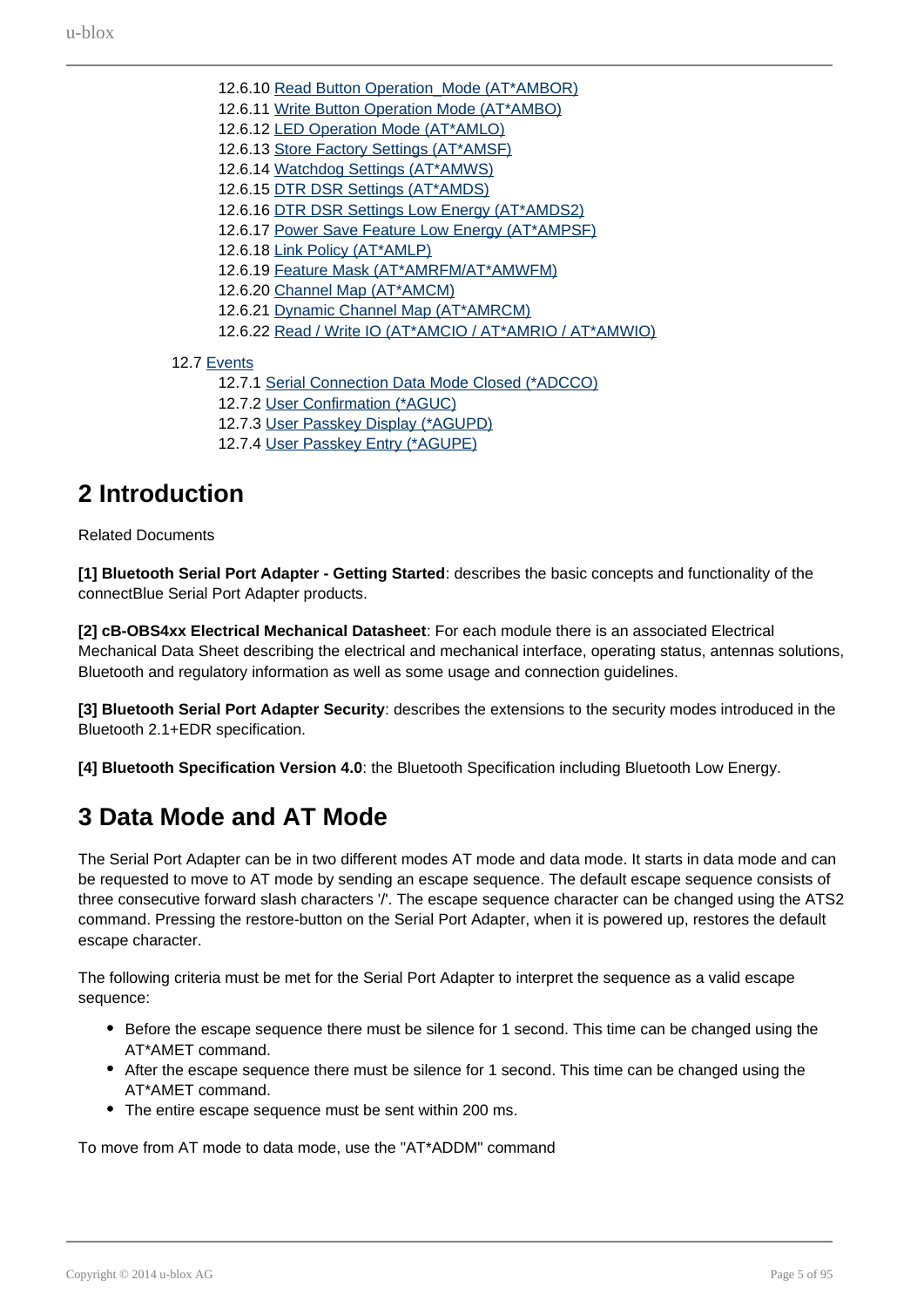

# <span id="page-5-0"></span>**4 Default Serial Settings**

The Serial Port Adapter does not support auto baud rate. The baud rate is set using the "Write RS232 Settings" command. The default RS232 settings are 57600 bits/s, 8 data bits, no parity, 1 stop bit, and hardware flow control.

Pressing the restore-button on the Serial Port Adapter, when it is powered up, restores the default serial settings.

# <span id="page-5-1"></span>**5 Configuration and Operation**

This chapter gives some guidelines on how to perform basic configuration and operation.

There are several commands that can be used to configure the Serial Port Adapter. Many of these request packets take a boolean parameter called <store\_in\_startup\_database>. If this parameter is set to 1 the setting will be applied immediately and also when the Serial Port Adapter starts up in the next power cycle. If this parameter is set to 0 the setting will be applied immediately but it will not be applied when the Serial Port Adapter starts up in the next power cycle.

Note that for some versions of the modules there are constraints on some AT commands, which means that the module must be restarted for the command to take affect. For those commands the <store\_in\_startup\_database> parameter must always be 1.

Note that for applications that always configure the serial port adapter at startup, it is not necessary to store settings in the startup database. It is intended for applications where the serial port adapter is configured once before installation.

# <span id="page-5-2"></span>**5.1 LED Indication**

The LED indicates what mode is currently active and what activity that is currently in progress. The following color indications are used.

- Green: The current mode is data mode and no connection attempt is in progress.
- Orange: The current mode is AT mode.
- Purple: A connection attempt is in progress.
- Blue: A connection is currently active.
- **Blue Blinking:** A connection is active and data is transmitted or received over air.
- Red Blinking: Buffer overflow, parity or framing error detected on the UART.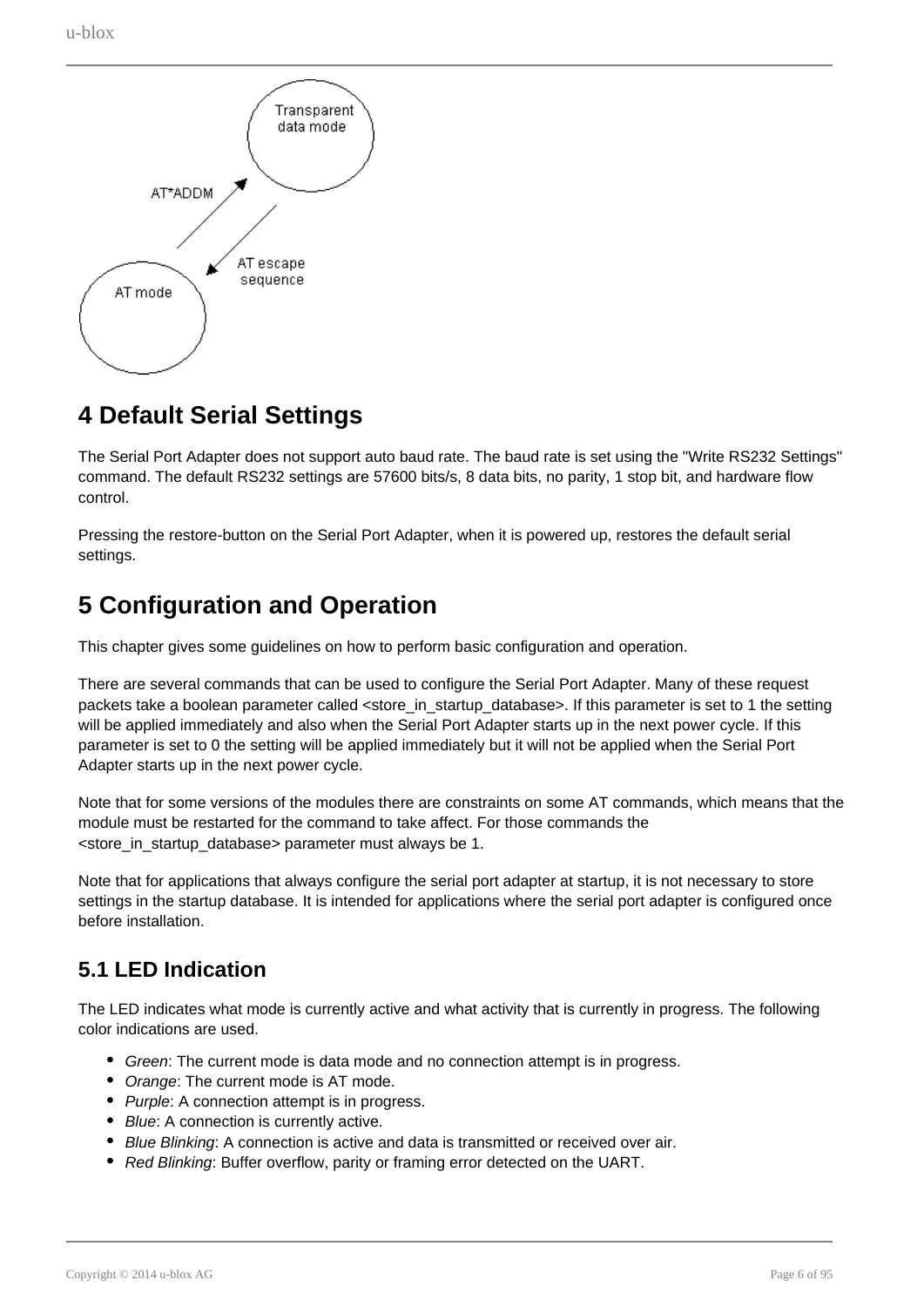# <span id="page-6-0"></span>**5.2 Bluetooth Settings**

A Bluetooth device can be in several different operation modes. The operation mode determines whether or not a device can be connected to and whether or not other devices performing searches can discover a device. Use the "Write Discoverability Mode" and "Write Connectability Mode" commands to set the operation mode.

All Bluetooth devices have a user-friendly name. Use the "Write Local Name" command to set the local device name.

All Bluetooth devices have a 'class-of-device' indicator that can be discovered by other devices when they are performing searches. Use the "Write Local COD" command to set the 'class-of-device'.

## <span id="page-6-1"></span>**5.3 Searching for Other Bluetooth Devices**

Two commands are available to search for other devices:

- The "Inquiry" command returns the Bluetooth device address and the class of device of all the devices in the vicinity that are in discoverable mode.
- The "Device Discovery" command returns the Bluetooth device address, the class of device and the name of all the devices in the vicinity that are in discoverable mode.

The "Inquiry" command is faster than the "Device Discovery" command. A "Device Discovery" is an "Inquiry" followed by a "Name Discovery" on each found device.

## <span id="page-6-2"></span>**5.4 Searching for Services**

It is possible to search for services on remote devices. A service search is performed using the "Service Search" command.

## <span id="page-6-3"></span>**5.5 Creating Serial Connections and Sending Data**

Serial connections are Bluetooth connections based on the Serial Port Profile, the Dial-up Networking Profile and the PAN Access Profile.

Some models of the Serial Port Adapter do not support all profiles.

### **5.5.1 How to Select What Profile to Use**

<span id="page-6-4"></span>It is important that the same profile is used on both devices wanting to communicate. If the remote device is not a Serial Port Adapter, refer to the documentation of that device to determine what profile it uses or to find out how to select what profile to use.

### **5.5.2 Client or Server**

<span id="page-6-5"></span>First decide if your device is supposed to act as a client (initiator of connections), a server (acceptor of connections) or both.

### **5.5.3 Wireless Multidrop™**

<span id="page-6-6"></span>The Wireless Multidrop™ feature allows the Serial Port Adapter to simultaneously communicate with several devices even when it is in data mode. If Wireless Multidrop™ is used all data sent to the Serial Port Adapter via the serial interface will be forwarded to all connected devices. All data received from any of the connected devices will be forwarded on the serial interface in the order that the data was received.

The Wireless Multidrop™ feature can be used if the Serial Port Adapter has been configured as a server as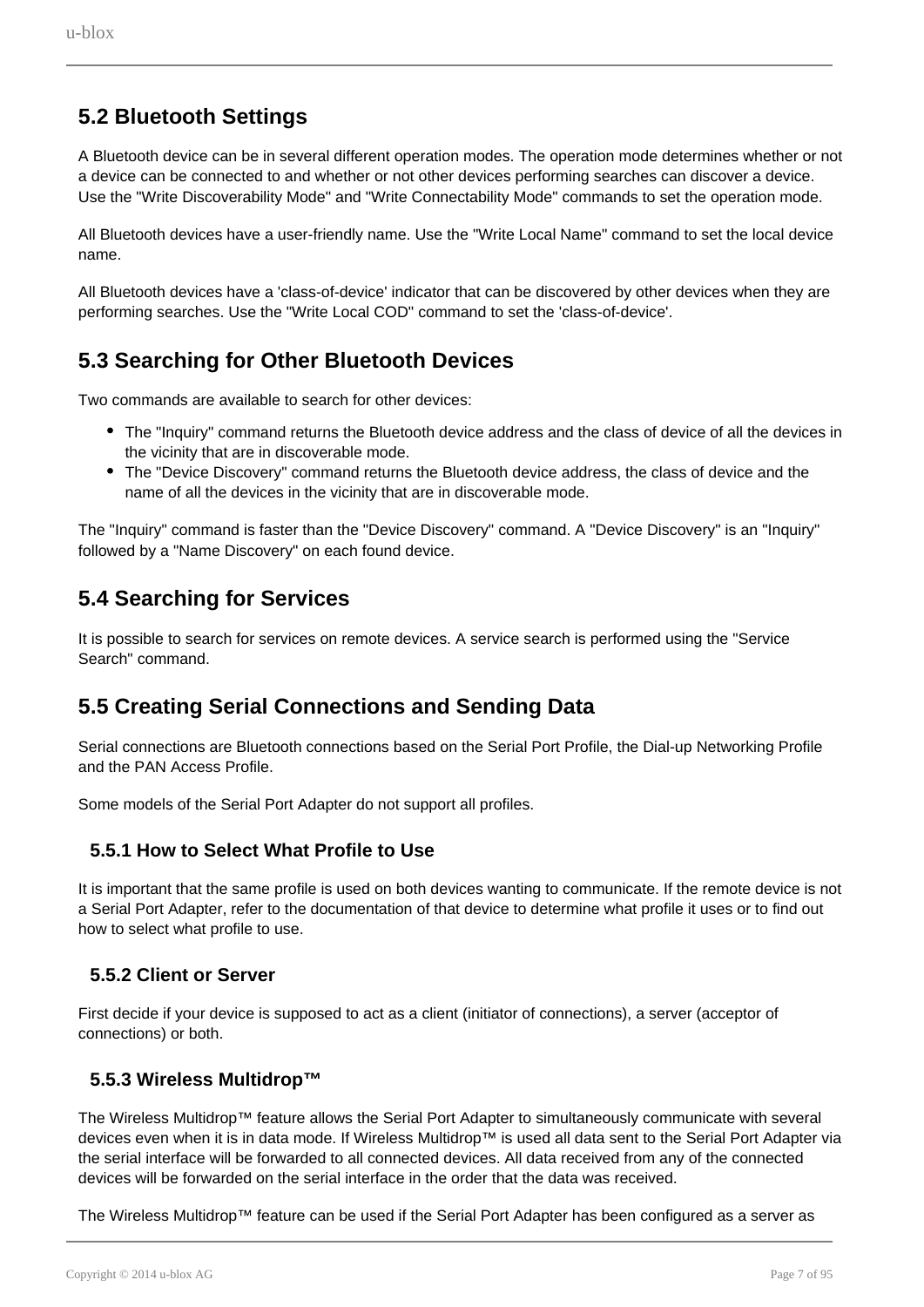well as if it has been configured as a client. When configured as a server several devices are able to connect to your Serial Port Adapter and join the wireless multidrop network. If configured as a client you must tell the Serial Port Adapter which devices to connect to. Exactly how to configure for Wireless Multidrop™ see Connection Establishment - Server and Connection Establishment - Client.

The Wireless Multidrop™ feature is not supported in all Serial Port Adapter models, please see AT command description for AT\*ADWM.

### **5.5.4 Repeater**

<span id="page-7-0"></span>The repeater functionality is part of the Wireless Multidrop™ AT command AT\*ADWM. If the "auto forward" parameter is enabled, the module starts acting as a repeater.

When configured as a repeater, the module does not transmit or receive any data (except for escape sequence and AT commands) on the serial port. Instead data received from one Bluetooth channel is transmitted on all others. Of course this means that at least two Bluetooth channels must be configured using the Wireless Multidrop™ AT command.

A repeater cannot be configured to use extended data mode.

### **5.5.5 Connection Establishment - Server**

<span id="page-7-1"></span>In AT mode, use the "Write Default Server Profile" command to select what profile to use when acting as a server. If you want to use the Wireless Multidrop™ feature and allow several devices to simultaneously connect to your device you must enable Wireless Multidrop™ using the "Write Wireless Multidrop Configuration" command. In addition, the Serial Port Adapter must be configured to perform a master/slave switch every time a remote device connects to it. This is done using the "Write MasterSlaveRole Policy" command with "Always Master". After configuring the Serial Port Adapter for server operation, move to data mode.

### <span id="page-7-2"></span>**5.5.6 Connection Establishment - Client**

For clients there are two methods that can be used to create connections to a remote device:

- 1. Establish the connection in AT mode using the "Connect To Serial Service Data Mode" command. Then move to data mode and utilize the connection as a transparent data mode connection. It is possible to utilize the Wireless Multidrop™ feature and connect to several devices. Note that Wireless Multidrop™ must be enabled to be able to connect to more than one device.
- 2. Configure the Serial Port Adapter in AT mode then move to data mode.
	- a. Select the number of devices to connect to using the "Write No Of Remote Peers" command. Select 1 for point-to-point operation and more than 1 for Wireless Multidrop™ operation. Note that Wireless Multidrop™ must be enabled to be able to use a value higher than 1. The maximum number of remote peers can be determined by calling the "Read Max No Of Remote Peers" command.
	- b. Select what device(s) to communicate with using the "Write Default Remote Peer" command.
	- c. Then use the "Write Default Client Profile" command to select what profile to use when connecting to the selected default remote peer.
	- d. Finally move to data mode and send data. The Serial Port Adapter will connect to the selected remote peer(s) using the selected profile according to the connect scheme setting (connect on data, always connected or connect on external signal).

Specify zero number of remote peers using the "Write No Of Remote Peers" command if you do not want to act as a client.

## <span id="page-7-3"></span>**5.6 Master/Slave Handling**

Master/Slave handling does normally not need to be considered.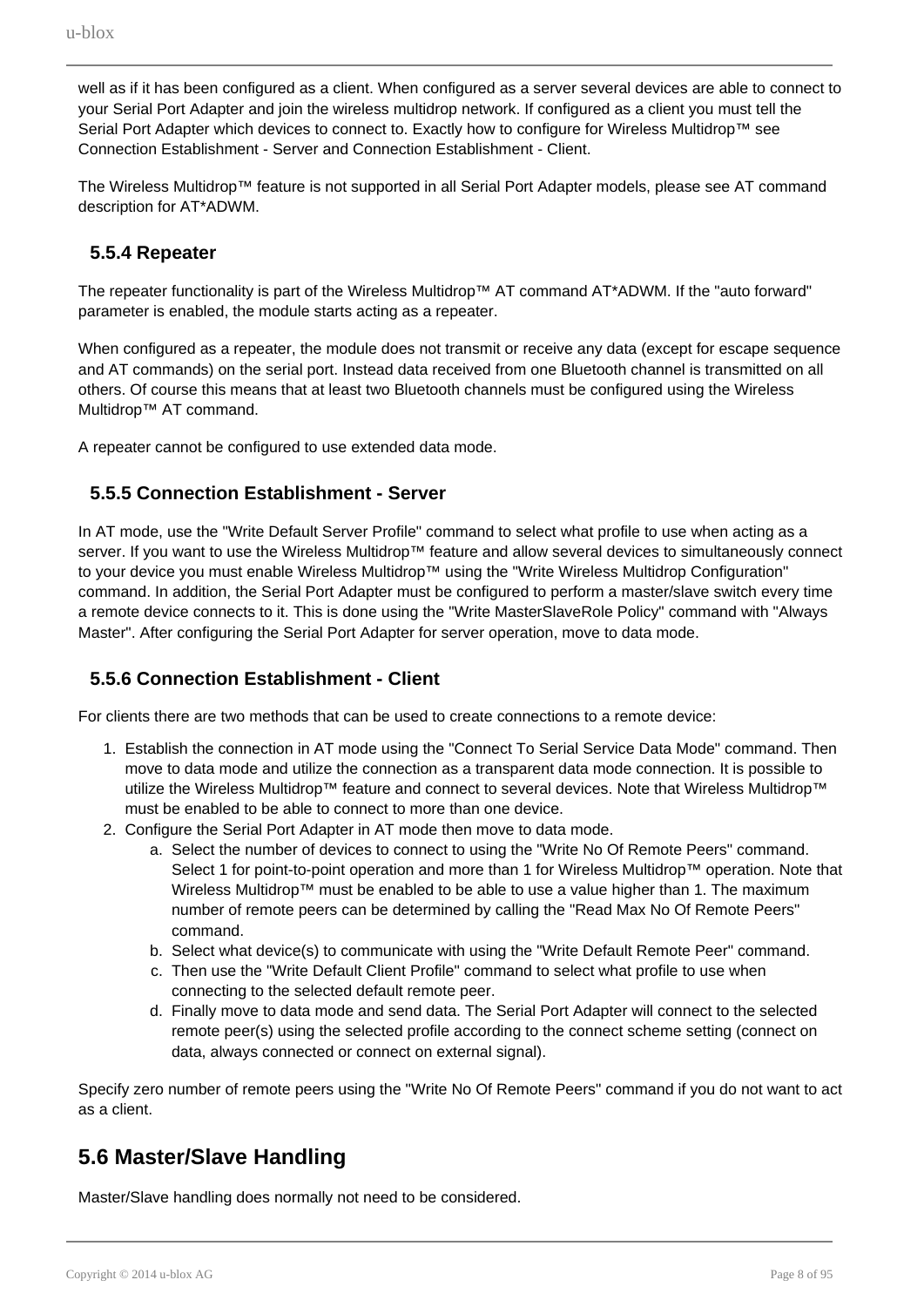It is important only to the Wireless Multidrop™ case.

When a device communicates with several other devices it is called the master. The other devices are called slaves.

A master can:

- Setup a connection to another device.
- Perform searches.
- Accept connections from other devices.

A slave cannot:

- Connect to another device.
- Perform searches
- Accept connections from other devices.

There are a few settings and parameters that affect how the roles master and slave are assigned to the devices communicating. First, it is possible for a device to request to become the master when another device connects to it. This setting is called the master/slave role policy. Use the "Write MasterSlaveRole Policy" command to set the policy to either:

- 0, the device will request to become the master every time another device tries to connect.
- 1, the device will become the slave every time another device tries to connect.

Second, when connecting to another device using the "Connect To Serial Service" command the parameter <must\_be\_master> indicates whether or not the connecting device allows the server to become the master of the connection. NOTE: If <must\_be\_master> is 1 and the server has set master/slave role policy to 0 (become master) the connection will not be established. If you do not specifically need to become the master the <must\_be\_master> parameter should be set to 0 to allow the server to select which role to take.

## <span id="page-8-0"></span>**5.7 Bluetooth Security**

The Bluetooth security mechanism has had a major revision in BT 2.1 compared to BT 2.0. The addition is called secure simple pairing or just simple pairing.

When a BT 2.1 device and BT 2.0 device sets up a connection, the BT 2.1 device must apply to the BT 2.0 security.

If two BT 2.1 devices wants to connect, simple pairing must be used.

#### **BT 2.0**

There are two basic security levels in BT 2.0 (or previous) security.

- Service Level Security is enabled when a channel establishment request is made. Hence, a service search may be performed without pairing.
- Link Level Security is enabled when a link is initiated. Hence, a service search may not be performed without first pairing.

For both levels encryption is enabled.

### **BT 2.1**

There are three basic use cases described in BT 2.1 security (simple pairing).

• Just Works - It is primarily intended for scenarios where one of the devices does not have a display or keypad. An example is mobile phone and headset. The headset accepts all pairing attempts and the mobile phone gets an option to accept or reject the pairing attempt. The serial port adapter uses the headset side mechanism and it is called Auto Accept in the Security Modes description below.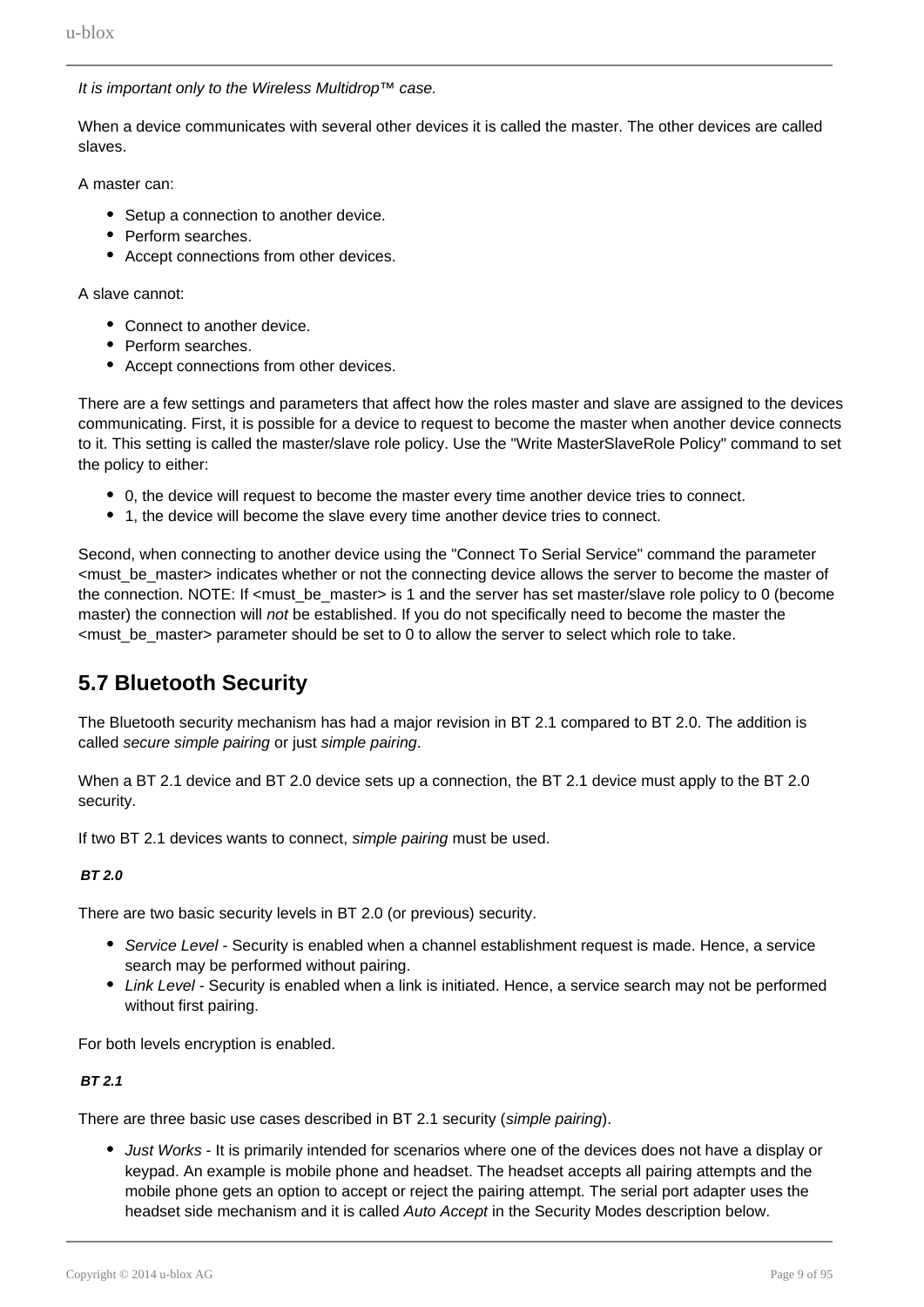- Numeric Comparison It is intended for scenarios where both sides have a display and possibility for the user to enter yes or no. A six digit number is displayed on both sides and the user selects yes or no. If yes is entered on both devices, pairing is successful. An example is a PC and mobile phone.
- Passkey Entry It is primarily intended for scenarios where one device has input capabilities and the other device has output capabilities. An example is a PC and a keyboard. The PC displays a six digit number which shall then be entered on the keyboard. If the entered number is correct pairing is successful. The serial port adapter uses the keyboard side mechanism and it is called Fixed Pin in the Security Modes description below. Please note that this is only useful between two connectBlue serial port adapters since the "pin" would normally be selected in some random manner. Between two connectBlue adapters the fixed pin code is used (see AT\*AGFP2).

There is also another use case where an *out of band* mechanism (e.g. memory stick, NFC, etc..) to perform pairing. This is not considered at the moment for the connectBlue serial port adapter.

### **5.7.1 Security Modes**

<span id="page-9-0"></span>The security mode supported must now deal with both BT 2.1 and BT 2.0 depending on what remote device that is involved.

### 1. Security Disabled (default value)

- Remote Device BT 2.1: Auto accept (No man-in-the-middle attack protection, encryption enabled)
- Remote Device BT 2.0: Authentication and encryption disabled.
- Bluetooth Low Energy: Auto accept (No man-in-the-middle attack protection, encryption enabled)

### 2. Security Enabled

- Enforce BT 2.0 (Service level authentication and encryption enabled) Please note that the device is not BT 2.1 qualified for this setting. It is included for backward compatibility. Invalid for Bluetooth Low Energy.

#### 3. Security Enabled - Fixed Pin

- Remote Device BT 2.1: Service level authentication and encryption enabled.

- Remote Device BT 2.0: Service level authentication and encryption enabled.
- Bluetooth Low Energy: Service level authentication and encryption enabled.

Please note that this security mode will not work with a general BT 2.1 device. However, it will work between two connectBlue BT 2.1 Serial Port Adapters. Use security mode 4 to make the device work with a general BT 2.1 device.

#### 4. Security Enabled - Just Works

- Remote Device BT 2.1: Auto accept (no man-in-the-middle attack protection, encryption enabled)

- Remote Device BT 2.0: Service level authentication and encryption enabled.

- Bluetooth Low Energy: Auto accept (no man-in-the-middle attack protection, encryption enabled)

This security mode is intended for pairing in safe environments. If this security mode is set, pairable is disabled which means the module will not accept any pairing attempts. The user should not enable pairing again unless disabled afterwards. If the External Connect button is pressed for at least 5 seconds, pairing is enabled for 60 seconds and during this time it is possible to pair or connect. The LED will blink during this time.

#### 5. Security Enabled - Display Only

- Remote Device BT 2.1: Service level authentication and encryption enabled. User should be presented a passkey.

- Remote Device BT 2.0: Service level authentication and encryption enabled. No user interaction required.

- Bluetooth Low Energy: Service level authentication and encryption enabled. User should be presented a passkey.

This security mode is used when the device has a display that can present a 6-digit value that the user shall enter on the remote device.

#### 6: Security Enabled - Display Yes/No

- Remote Device BT 2.1: Service level authentication and encryption enabled. User should compare two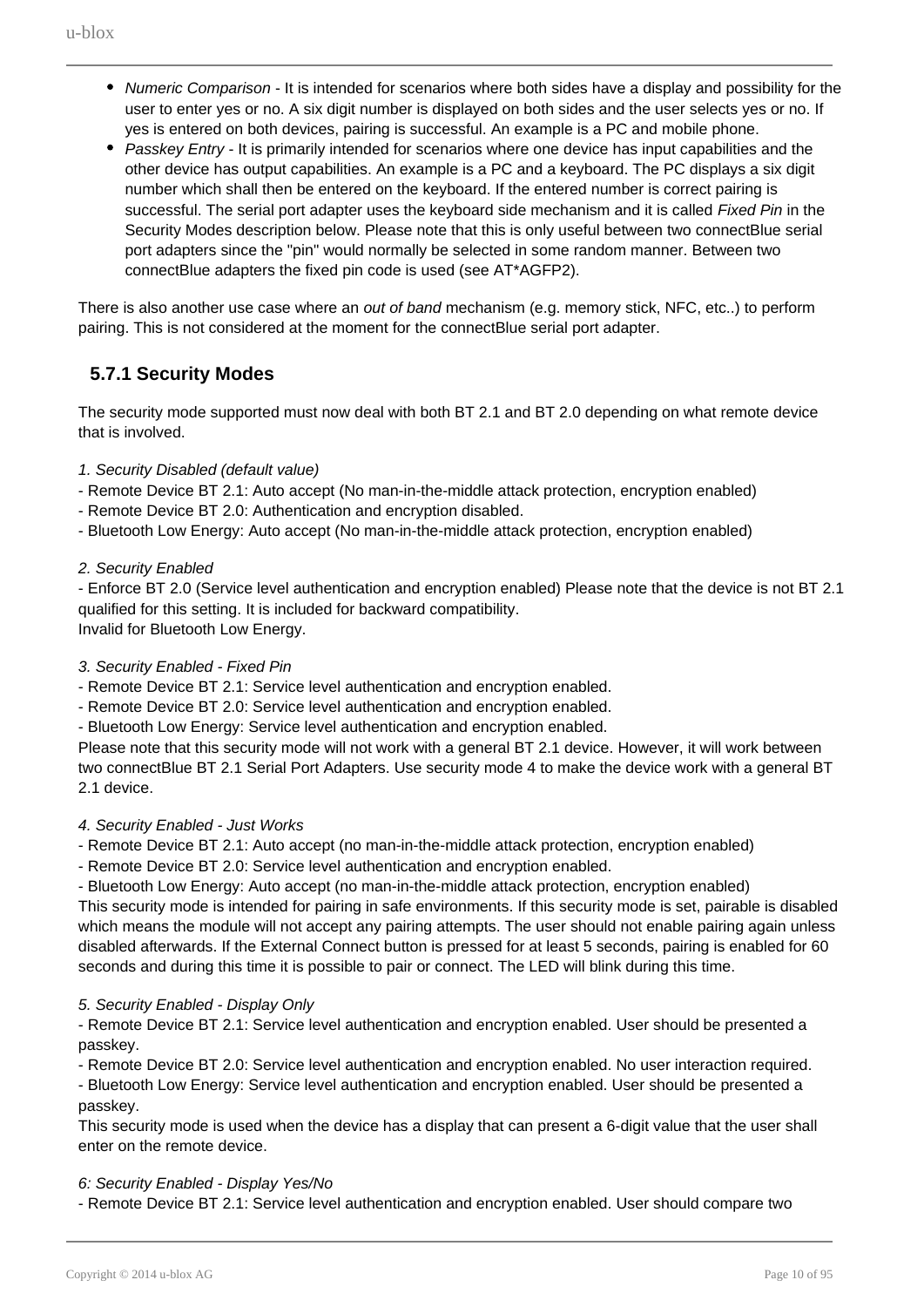values.

- Remote Device BT 2.0: Service level authentication and encryption enabled. No user interaction required. This security mode is used when the device has a display that can present a 6-digit value that the user shall verify with yes or no to the remote device's presented value. Invalid for Bluetooth Low Energy.

### 7: Security Enabled - Keyboard Only

- Remote Device BT 2.1: Service level authentication and encryption enabled. User should enter a passkey.

- Remote Device BT 2.0: Service level authentication and encryption enabled. No user interaction required. - Bluetooth Low Energy: Service level authentication and encryption enabled. User should enter a passkey. This security mode is used when the device only has a keyboard where the user can enter a 6-digit value that is presented on the remote device.

The security modes are in detail described in the **Bluetooth Serial Port Adapter Security** document.

### **5.7.2 Bonding and Pairing**

<span id="page-10-0"></span>To be able to communicate if security has been enabled, bonding has to be performed. The bonding procedure creates a link key, valid between two devices, which is used during the authentication procedure. Once bonded the two devices can establish connections with each other using security enabled. During bonding both devices must be in pairable mode (able to accept bonding). Use the "Write Pairing Mode" command to set the device(s) in pairable mode. During bonding a pin code is used. Use the "Write Fixed PIN" command to set the PIN code to use. To perform bonding use one of the following methods:

- Create a connection. If authentication or encryption is turned on, on either device, bonding will be performed automatically.
- On one device use the "Bond" command. Not supported in all versions of the serial port adapter.

It is possible for the Serial Port Adapter to store link keys for several devices at the same time. Use the "Read Bonded Devices" command to get a list of the currently bonded devices. It is also possible to remove a device from the list of bonded devices. To do this, use the "Un Bond" command.

# <span id="page-10-1"></span>**6 Power Save Modes**

For Power Save Modes and DTR/DSR pin configuration on the Bluetooth Low Energy module cB-OLS425/426, please see **Bluetooth Low Energy Serial Port Adapter - Getting Started**.

The Serial Port Adapter is optimized to consume as little power as possible. However, the deepest power save mode, called stop mode, is not turned on by default. Instead an AT command (AT\*AMPM) is available to allow the host system to turn on the stop mode feature. When the Serial Port Adapter is in stop mode:

- It can accept incoming connections over Bluetooth.
- The host system cannot send data to the Serial Port Adapter.
- The Serial Port Adapter will send data received over air to the host

The Serial Port Adapter will only enter stop mode if:

- The stop mode feature has been turned on using the AT\*AMPM AT command
- The DSR pin on the Serial Port Adapter is not active.
- If the "Always connected" feature has not been turned on.

The Serial Port Adapter will exit stop mode if:

• The host system moves the DSR pin from non-active to active.

### **Note: The Serial Port Adapter needs 10 ms to leave stop mode. As a consequence the host system must not send data to the Serial Port Adapter until 10 ms after the host system has activated the DSR pin.**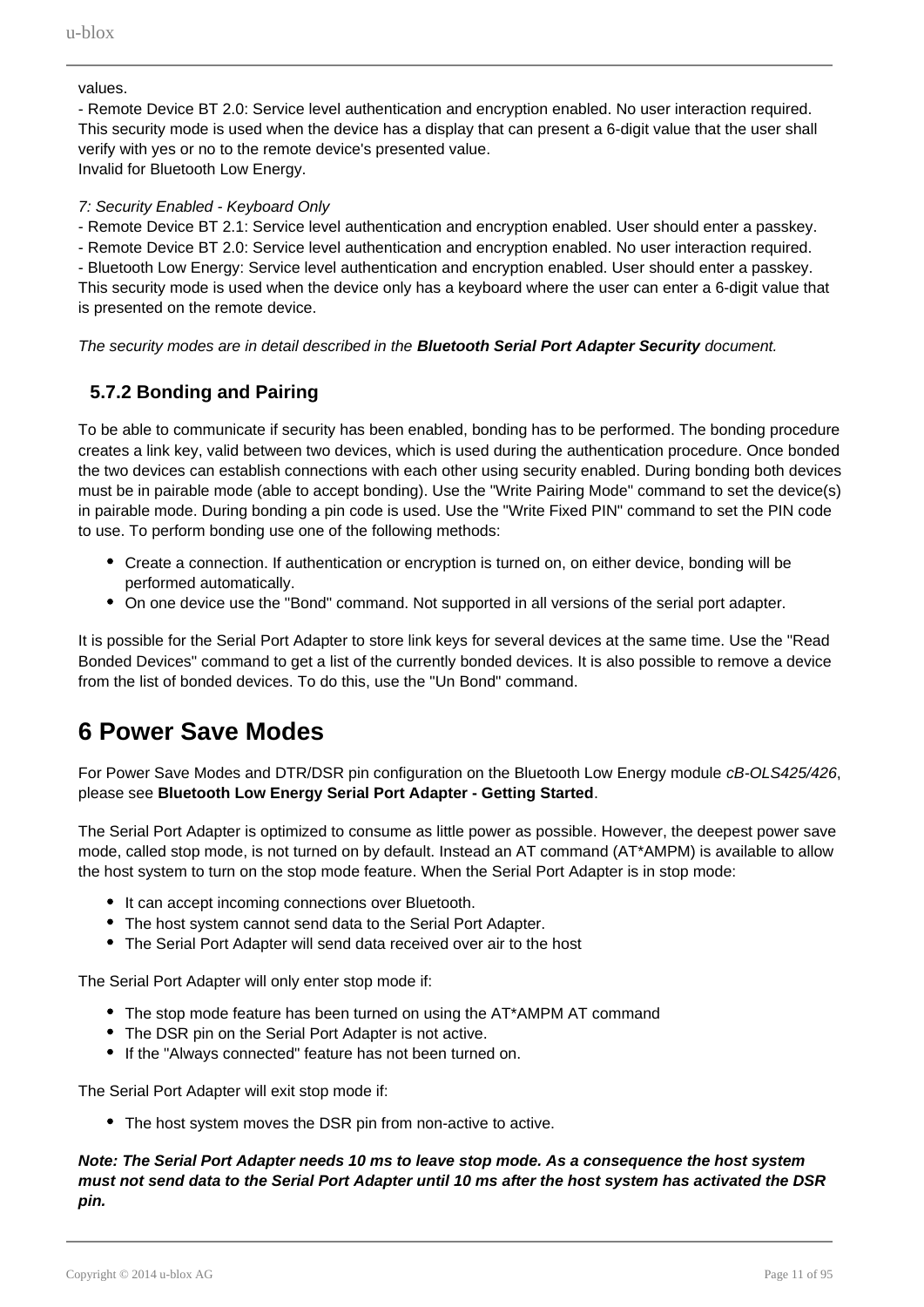### **6.1 Version Differences**

- In version 2 of the Serial Port Adapter the device will exit stop when there is an active Bluetooth connection.
- In version 3 of the Serial Port adapter the device will stay in stop when there is an active Bluetooth connection.
- In version 4 of the Serial Port adapter the device will stay in stop when there is an active Bluetooth connection.

## <span id="page-11-0"></span>**6.2 How to Use the Stop Mode Feature**

When the Serial Port Adapter is in stop mode, the UART is disabled and all data sent to it is lost. This means that the host system has to wake up the Serial Port Adapter before sending any data over the serial interface. Data received over air by the Serial Port Adapter will be written to the host even when it is in stop mode.

# <span id="page-11-1"></span>**7 Restoring Default Configuration**

## <span id="page-11-2"></span>**7.1 Serial Settings**

In some situations it is necessary to restore some settings to their default values. The following settings can be restored using the procedure described below:

- **Serial settings**: 57600 baud, 8 data bits, no parity, 1 stop bit, hardware flow control.
- **Serial interface type: RS232.**
- **AT escape sequence**: '///'.
- **Escape sequence timing**: 1000 ms of no data transmission required before and after the escape sequence for the escape sequence to be valid.

To restore the above settings to the default values, a logic low signal on the Switch-1 input on the module should be applied during startup.

If the module is mounted on the OEM RS232 Module Adapter (cB-ACC-24), this is done in the following way:

- 1. Disconnect power from the Module Adapter
- 2. Press and hold the Restore / S1 button input (the one closest to the RS232 connector)
- 3. Connect power to the Module Adapter
- 4. When the module powers up, the serial settings will be restored to their default values
- 5. Release the Restore / S1 button

If the module is mounted on the OEM USB Module Adapter (cB-ACC-34), this is done in the following way:

- 1. Connect the Module Adapter to a USB port
- 2. Press and hold the Restore button input (the one closest to the RGB LED at the short side)
- 3. Press the Reset button input (the small button at the long side, next to the Yellow LED for UART RxD)
- 4. When the module powers up, the serial settings will be restored to their default values
- 5. Release the Restore button

## <span id="page-11-3"></span>**7.2 Factory Settings**

The factory setting is the configuration of the serial port adapter when it is produced.

To restore the factory settings configuration use the "AT&F" command or perform the below described procedure. The latter only applies to the following Serial Port Adapters:

- CB-OEMSPA310
- CB-OEMSPA311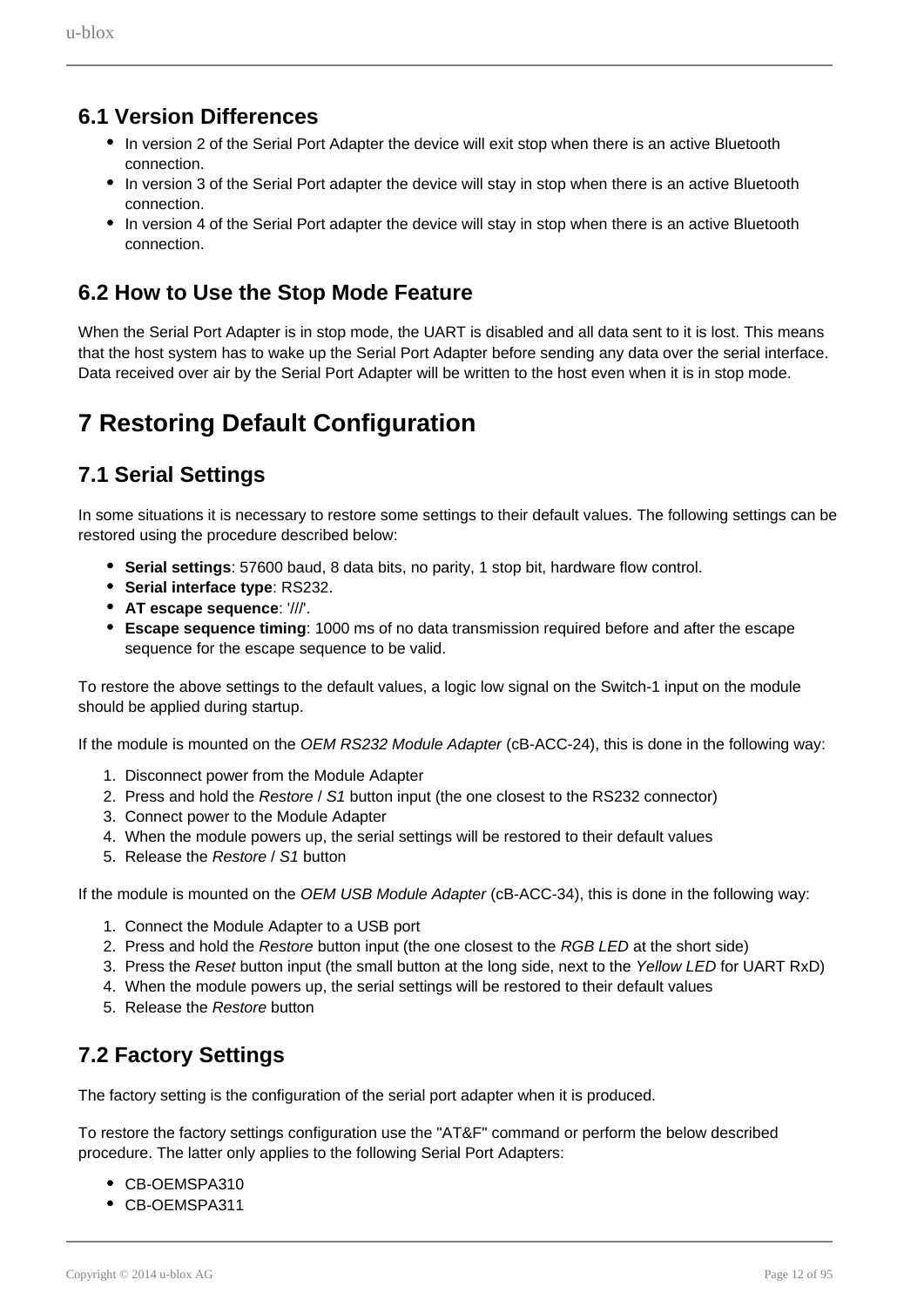- CB-OEMSPA331
- CB-OEMSPA312
- CB-OEMSPA332
- $\cdot$   $cB$ -OBS410
- cB-OBS411
- cB-OBS414
- cB-OBS418
- cB-OBS419
- $\cdot$   $c$ B-OBS421
- $\bullet$   $c$ B-OBS433
- cB-OLS425
- cB-OLS426
- cB-RBS421

To restore all settings to the default values, a logic low signal on the Switch-1 and the Switch-0 input on the module should be applied during startup.

If the module is mounted on the OEM RS232 Module Adapter (cB-ACC-24), this is done in the following way:

- 1. Disconnect power from the Module Adapter
- 2. Press and hold both the Restore / S1 button input and the Function / S0 button input
- 3. Connect power to the Module Adapter
- 4. When the module powers up, all settings will be restored to their default values
- 5. Release both buttons

If the module is mounted on the OEM USB Module Adapter (cB-ACC-34), this is done in the following way:

- 1. Connect the Module Adapter to a USB port
- 2. Press and hold both the Restore button input and the Function button input (the ones at the short side)
- 3. Press the Reset button input (the small button at the long side, next to the Yellow LED for UART RxD)
- 4. When the module powers up, all settings will be restored to their default values
- 5. Release both buttons

Note that this command should not be used at every startup to restore the factory settings. Instead it is better not to write to the startup database at all.

# <span id="page-12-0"></span>**8 AT Commands Over Bluetooth**

It is possible to configure and control a remote Serial Port Adapter via Bluetooth using AT commands. Criteria for using AT commands over Bluetooth:

- A Bluetooth connection to the remote device (the device to configure) must exist. The Bluetooth connection can e.g. be established using another Serial Port Adapter, a device with a PC-card/compact flash or a device with embedded Bluetooth support.
- The remote Serial Port Adapter must have turned on the support for configuration over Bluetooth, for more information see the "Write Allow Configuration Over Bluetooth" command.
- Once the connection has been established, the escape sequence must be sent over the Bluetooth connection to the remote Serial Port Adapter to move it into AT mode.
	- The same escape sequence rules apply to AT over Bluetooth as for AT over cable, for more information see the section about Data Mode and AT Mode.
	- Note that the same escape sequence is used for cable and Bluetooth. Therefore, if you are using two Serial Port Adapters one of the Serial Port Adapters must have its escape sequence changed using the ATS2 command. This is to keep the first Serial Port Adapter to enter AT mode instead of the remote Serial Port Adapter.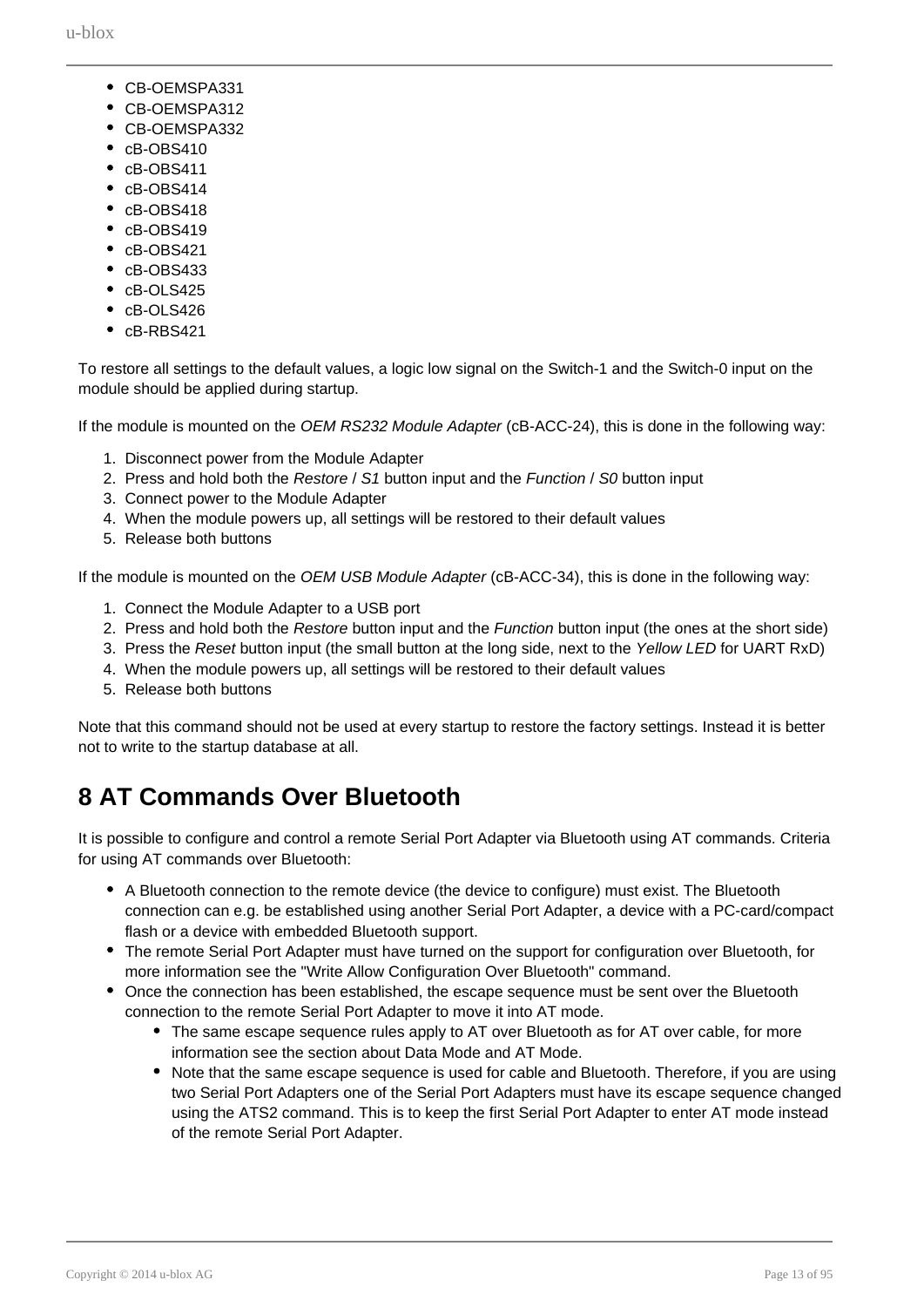# <span id="page-13-1"></span>**9 Optimization**

On some versions of the serial port adapter there are some limited optimization support regarding throughput, response time and power consumption. See the "Write Link Policy" command for details.

# <span id="page-13-0"></span>**10 Version Differences**

If you are migrating between different versions of the Serial Port Adapters from connectBlue there are some AT commands/events that have been changed, added or removed.

Each AT command description will include a table to clarify what the differences are (if any) between different models.

# <span id="page-13-2"></span>**11 Syntax**

## <span id="page-13-3"></span>**11.1 Command Line Format**

Each command line sent from the DTE to the DCE is made up of a prefix, body and terminator. As prefix for the Serial Port Adapter AT commands, only "AT" (ASCII 065, 084) and "at" (ASCII 097, 116) can be used. There is no distinction between upper and lower case characters. The body is a string of characters in the range ASCII 032-255. Control characters other than <CR> (carriage return; ASCII 013) and <BS> (back space; ASCII 008) in a command line are ignored. The terminator is <CR>. Commands denoted with a "\*" character are extended AT commands, i.e. Serial Port Adapter specific AT commands. There is only limited support for S-register, see ATS command description for more information. Multiple commands in the same command line are not supported. Each command has to be terminated by a <CR> before a new command can be sent. A command must not be larger than 300 characters. A command can either be:

- Read commands without parameters: AT<command>?<CR>
- Write commands without parameters: AT<command><CR>
- Read and write commands with parameters: AT<command>=<parameter1>, parameter2>, ...<parameterN><CR>

Responses are sent back to the host and can be any of the following:

- Successful final message: <CR><LF>OK<CR><LF>
- Successful intermediate/final message with parameters follows an OK message in some commands. In these cases the OK message works as a confirm message only.
- <CR><LF><result\_response>:<parameter1>, parameter2>, ...<parameterN>
- Error message:<CR><LF>ERROR<CR><LF>

## <span id="page-13-4"></span>**11.2 Data Types**

The definition of each command specifies the data types used for values associated with the command. There are four data types:

- String
- Integer
- Enumerator
- Bluetooth Device Address
- Byte Array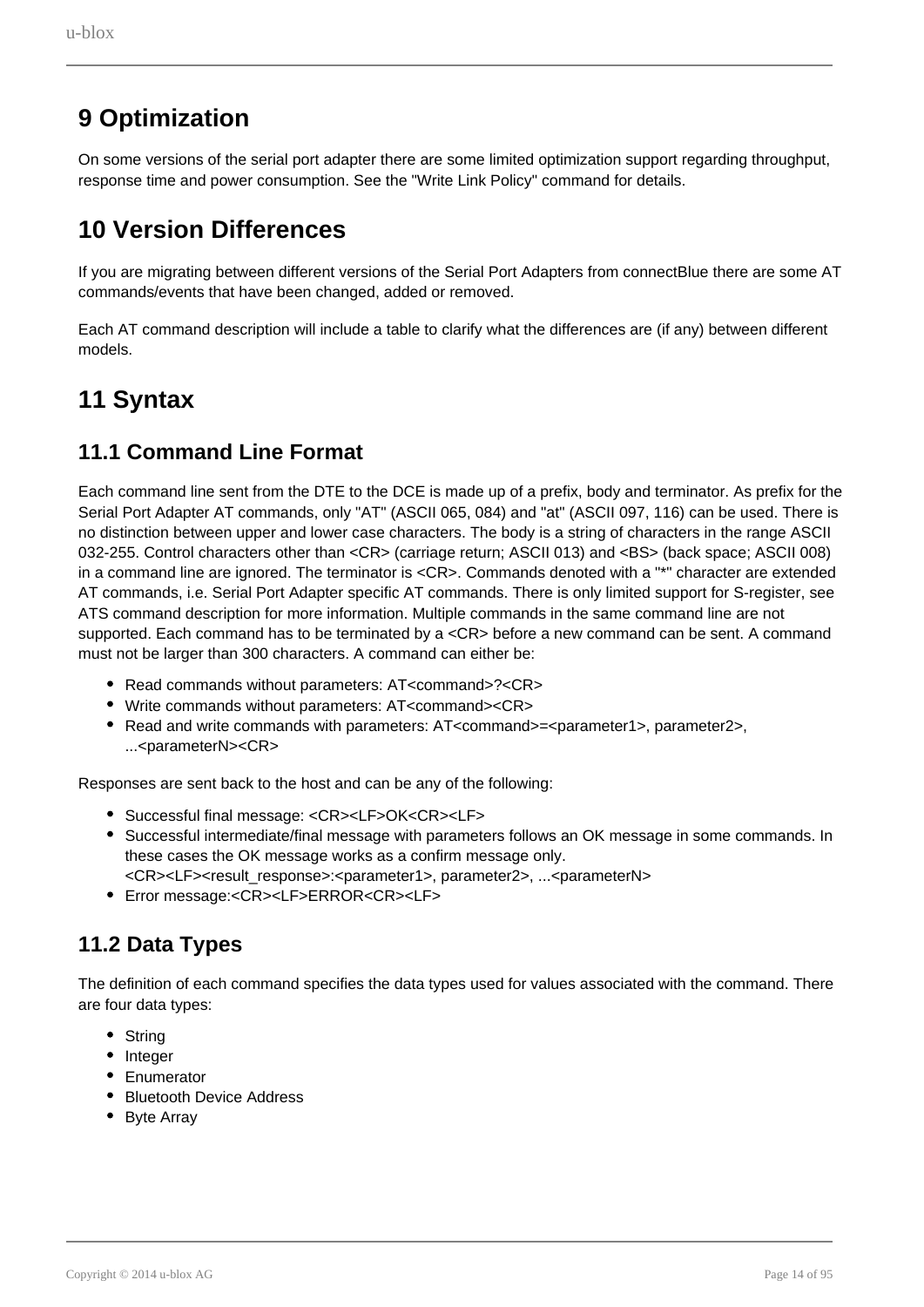### **11.2.1 String**

<span id="page-14-0"></span>A string shall consist of a sequence of displayable characters from the ISO 8859-1 (8-bit ASCII) character set, except for characters "\" and """ and characters below 32 (space). A string constant shall be delimited by two double-qoute (""") characters, e.g. "Donald Duck". If the double-quote character (""") is to be used within a string, e.g. "My friend "Bono" is a singer", they have to be represented as "\22". If the back-slash character ("\") is to be used within a string constant, it has to be represented as "\5C". An empty string is represented by two adjacent delimiters, "".

### **11.2.2 Integer**

<span id="page-14-1"></span>An integer value consists of a sequence of characters all in the range {0..9}. Numeric constants are expressed in decimal format only.

### **11.2.3 Enumerator**

<span id="page-14-2"></span>An enumerator value is actually an integer, where all its possible values are specified in each case. Only the defined values are accepted for the command in question.

### **11.2.4 Bd\_Addr**

<span id="page-14-3"></span>This type is used to represent the Bluetooth Device Address. The type is composed of six fields, each representing a hexadecimal value using two characters. For example, the Bluetooth Device Address 0x112233AABBCC is represented as 112233AABBCC or 112233aabbcc. Note that the Bluetooth Device Address is **not** delimited with by two double-qoute (""") characters.

### **11.2.5 Byte Array**

<span id="page-14-4"></span>This type is used to represent a byte array such as e.g. a UUID.

For example, the AT\*ADUUID configures a 128 bits UUID as 00112233445566778899AABBCCDDEEFF

## <span id="page-14-5"></span>**12 AT Commands Reference**

### <span id="page-14-6"></span>**12.1 Standard AT Commands**

### **12.1.1 Command "AT"**

| <b>AT Command</b> | <b>Description</b>                                                                 |
|-------------------|------------------------------------------------------------------------------------|
| AT <cr></cr>      | Attention command determining the presence of a DCE, i.e. the Serial Port Adapter. |

| <b>Responses</b>                          | <b>Description</b>   |
|-------------------------------------------|----------------------|
| <cr><lf>OK<cr><lf></lf></cr></lf></cr>    | Successful response. |
| <cr><lf>ERROR<cr><lf></lf></cr></lf></cr> | Error response.      |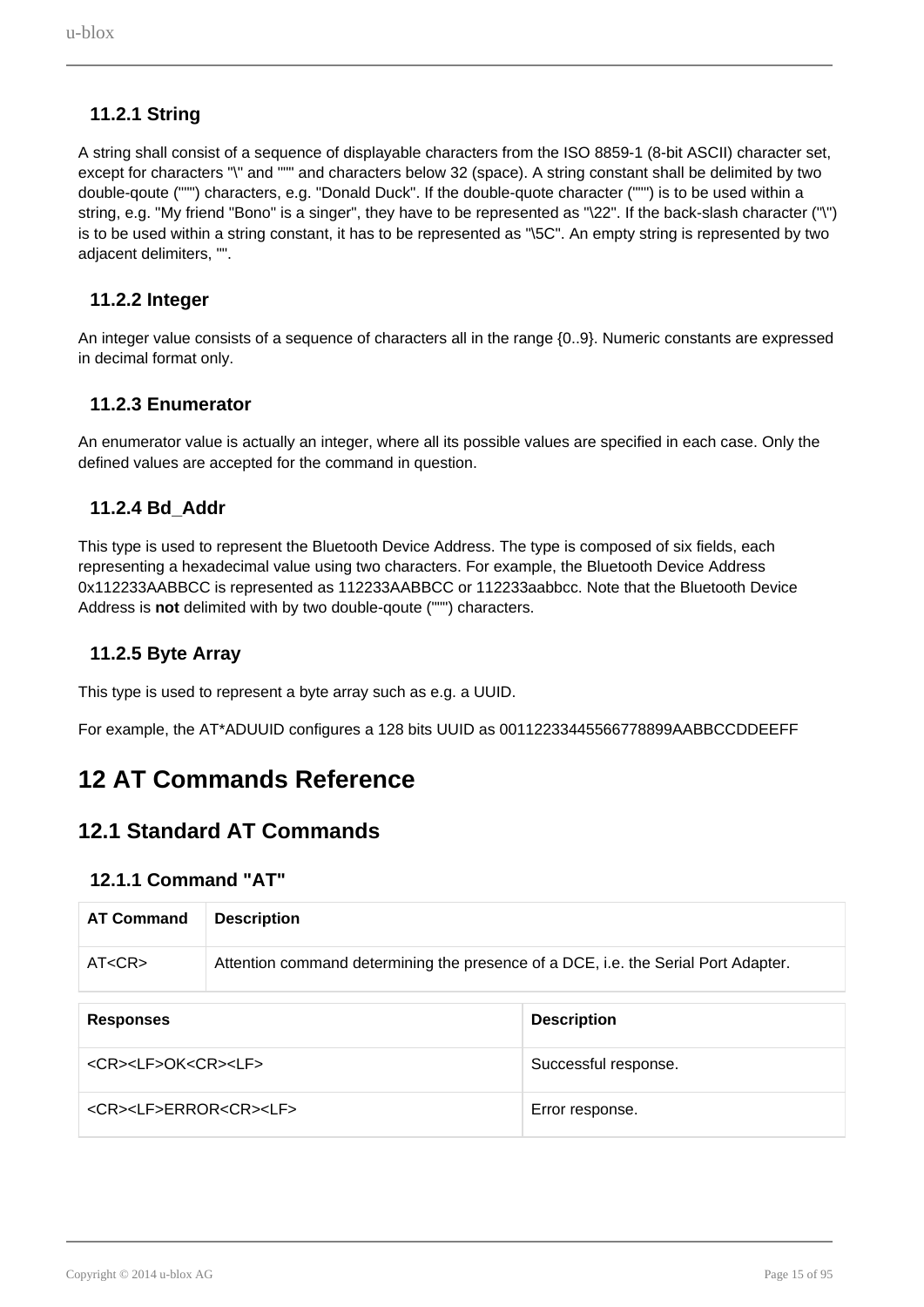## **12.1.2 Command "AT\*"**

<span id="page-15-0"></span>

| <b>AT Command</b>                                               | <b>Description</b>               |                                                                |
|-----------------------------------------------------------------|----------------------------------|----------------------------------------------------------------|
| AT <sub>AC</sub> CR <sub>&gt;</sub>                             | Lists the supported AT commands. |                                                                |
| <b>Description</b><br><b>Responses</b>                          |                                  |                                                                |
| <cr><lf><command/></lf></cr>                                    |                                  | This response is sent to the host for every supported command. |
| <cr><lf>OK<cr><lf><br/>Successful response.</lf></cr></lf></cr> |                                  |                                                                |
| <cr><lf>ERROR<cr><lf></lf></cr></lf></cr>                       | Error response.                  |                                                                |
| <b>Model</b>                                                    |                                  | <b>Constraint</b>                                              |
| cB-OLS425/426                                                   |                                  | Not supported.                                                 |

## **12.1.3 Command "ATZ"**

<span id="page-15-1"></span>

| <b>AT Command</b>                                 |  | <b>Description</b>   |                   |  |
|---------------------------------------------------|--|----------------------|-------------------|--|
| ATZ < CR                                          |  | Does nothing.        |                   |  |
| <b>Responses</b>                                  |  | <b>Description</b>   |                   |  |
| <cr><lf>OK<cr><lf></lf></cr></lf></cr>            |  | Successful response. |                   |  |
| <cr><lf>ERROR<cr><lf></lf></cr></lf></cr>         |  | Error response.      |                   |  |
| <b>Model</b>                                      |  |                      | <b>Constraint</b> |  |
| cB-OEMSPA3xx, cB-OBS4xx, cB-OLS425/426, cB-RBS421 |  |                      | Not supported.    |  |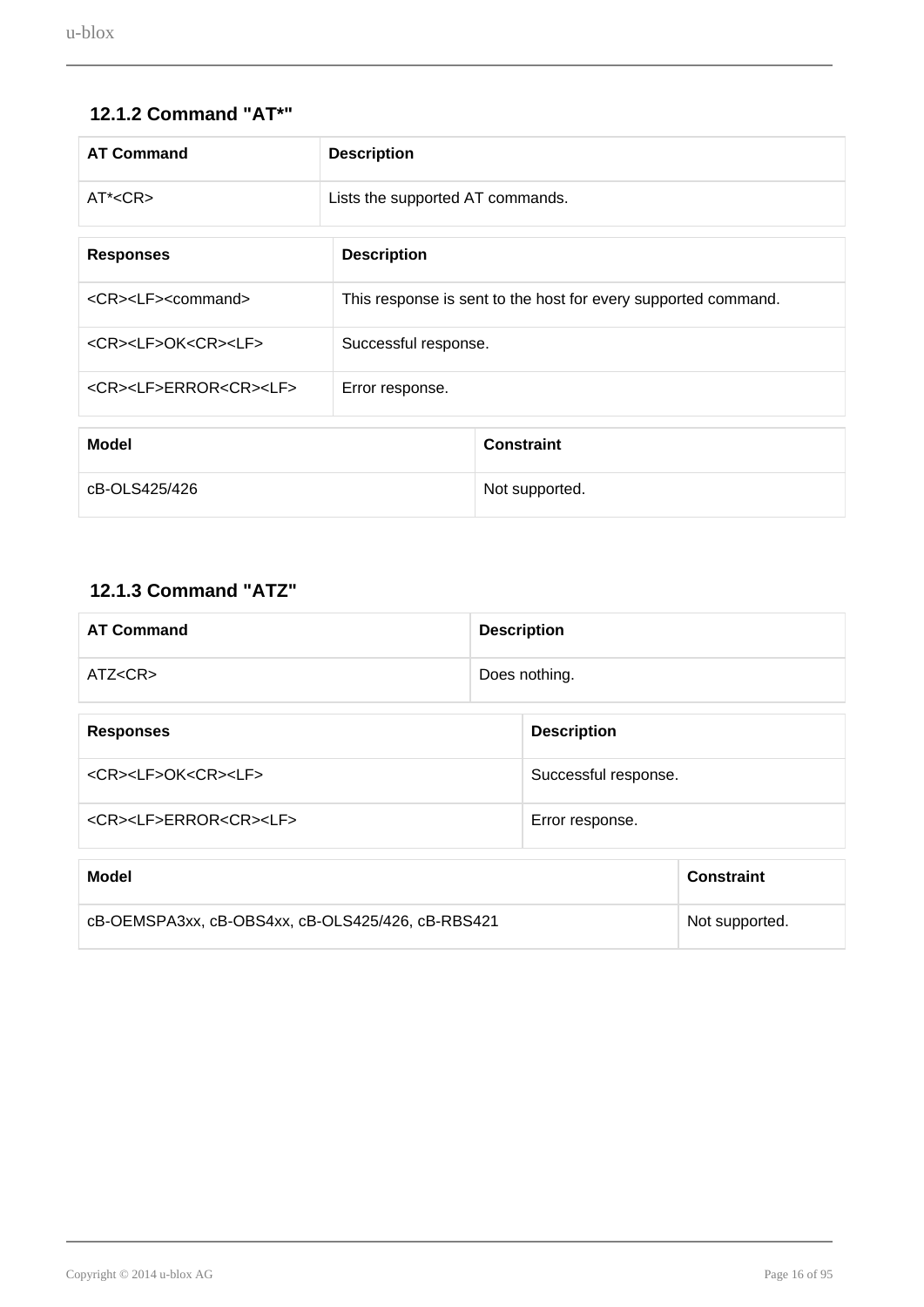## **12.1.4 Command "AT&F"**

<span id="page-16-0"></span>

| AT.<br>Command | <b>Description</b>                                                                                                                                                                                                                                                                                                                                                                                      |
|----------------|---------------------------------------------------------------------------------------------------------------------------------------------------------------------------------------------------------------------------------------------------------------------------------------------------------------------------------------------------------------------------------------------------------|
| AT&F <cr></cr> | Restore all settings to the factory settings.<br>When the command "Store Factory Settings" has been used to update the factory settings<br>database then this command will restore all the settings to the stored factory settings.<br>Note that this command should not be used at every startup to restore the factory settings.<br>Instead it is better not to write to the startup database at all. |

| <b>Responses</b>                          | <b>Description</b>   |
|-------------------------------------------|----------------------|
| <cr><lf>OK<cr><lf></lf></cr></lf></cr>    | Successful response. |
| <cr><lf>ERROR<cr><lf></lf></cr></lf></cr> | Error response.      |

| Model                                                      | <b>Constraint</b>                                                                                                                                                                                                                               |
|------------------------------------------------------------|-------------------------------------------------------------------------------------------------------------------------------------------------------------------------------------------------------------------------------------------------|
| cB-OEMSPA3xx,<br>cB-OBS4xx.<br>cB-OLS425/426,<br>cB-RBS421 | The Store Factory Settings command is not available. Instead, the command will<br>restore the settings to default factory settings. After the AT&F command has been<br>sent, the module must be reset for the restored settings to take affect. |

## **12.1.5 Command "ATE"**

<span id="page-16-1"></span>

| <b>AT Command</b>                                                                              | <b>Description</b> |                      |
|------------------------------------------------------------------------------------------------|--------------------|----------------------|
| ATE < echos < CR<br>Set whether or not the Serial Port Adapter shall echo incoming characters. |                    |                      |
|                                                                                                |                    |                      |
| <b>Responses</b>                                                                               |                    | <b>Description</b>   |
| <cr><lf>OK<cr><lf></lf></cr></lf></cr>                                                         |                    | Successful response. |
| <cr><lf>ERROR<cr><lf></lf></cr></lf></cr>                                                      |                    | Error response.      |

| <b>Parameters</b> | Type    | <b>Description</b>                                                                   |
|-------------------|---------|--------------------------------------------------------------------------------------|
| echo              | integer | 0: Incoming characters will not be echoed.<br>1: Incoming characters will be echoed. |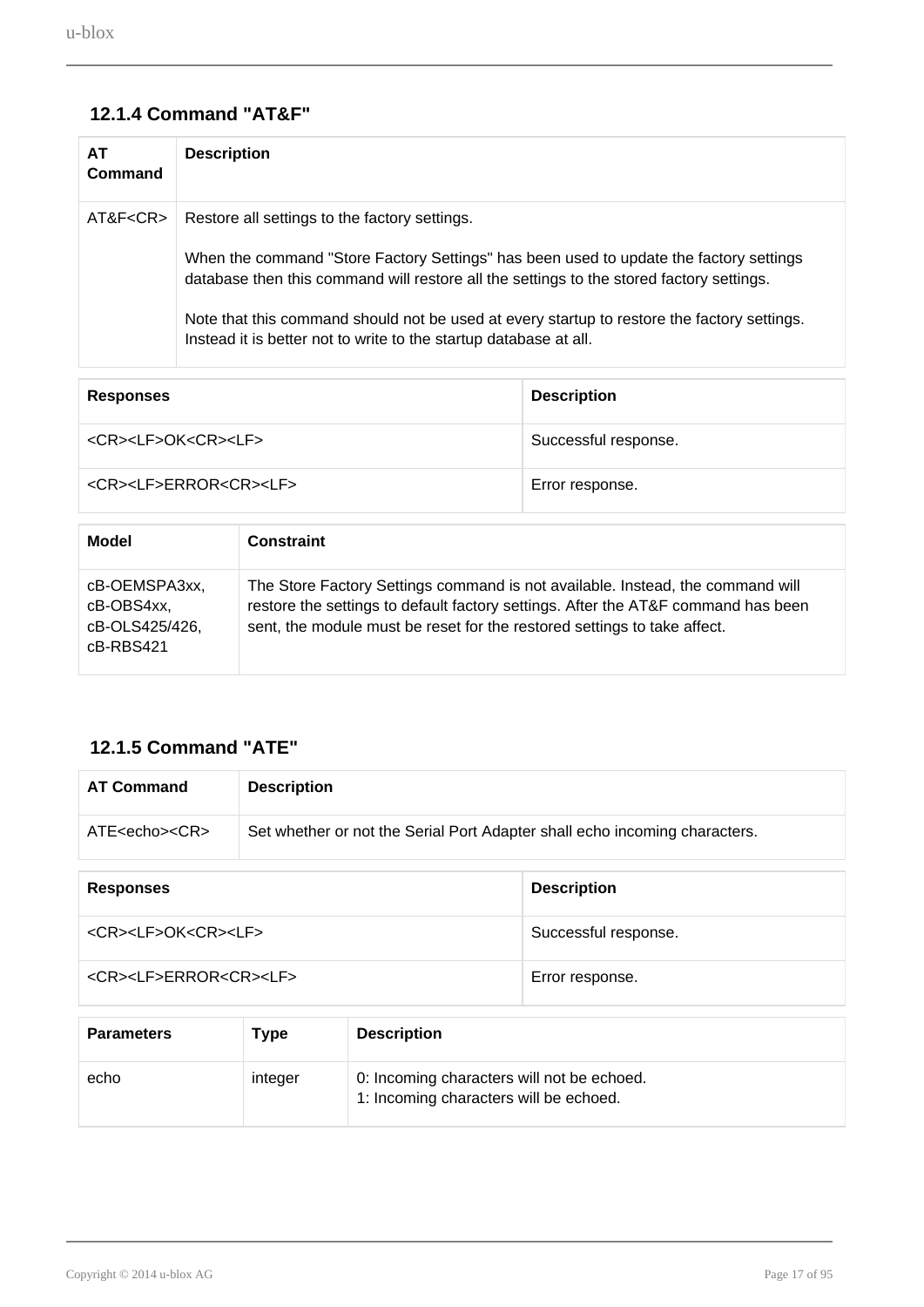## **12.1.6 S-Register (ATS)**

<span id="page-17-0"></span>For Bluetooth Low Energy the S-register command is used to configure link supervision timeout, advertisement interval and connection interval. Common for both Bluetooth Classic and Bluetooth Low Energy is ATS2, configuration of escape character.

| <b>AT Command</b>          | <b>Description</b>                                                                              |
|----------------------------|-------------------------------------------------------------------------------------------------|
| ATS < XXX > ? < CR >       | Reads S-register <xxx>.</xxx>                                                                   |
| $ATS>=<$ value $><$ CR $>$ | Writes S-register <xxx>.<br/>The module must be restarted for the command to take effect.</xxx> |

| <b>Responses</b>                                                        | <b>Description</b>         |
|-------------------------------------------------------------------------|----------------------------|
| <cr><lf><value><cr><lf>OK<cr><lf></lf></cr></lf></cr></value></lf></cr> | Successful read response.  |
| <cr><lf>OK<cr><lf></lf></cr></lf></cr>                                  | Successful write response. |
| <cr><lf>ERROR<cr><lf></lf></cr></lf></cr>                               | Error response.            |

| <b>S-Register</b><br>$(<\mathsf{XXX}$ | <b>Parameters</b> | <b>Type</b> | Value                                                                                                                                                                                      |
|---------------------------------------|-------------------|-------------|--------------------------------------------------------------------------------------------------------------------------------------------------------------------------------------------|
| 2                                     | <value></value>   | integer     | Escape Character ASCII value of the escape character.<br>E.g. 47 equals '/'.<br>Default: '/'.<br>Note that the escape sequence will be "///".<br>Hence, the character is used three times. |
| 6000                                  | <value></value>   | integer     | Link loss timeout in ms.<br>Range: 10032000<br>Default: 2000                                                                                                                               |
| 6001                                  | <value></value>   | integer     | Advertising Interval Min<br>Range: 32 to 16384<br>Default: $N = 1600(1.000$ second)<br>Time = $N * 0.625$ msec<br>Must always be less than or equal to Advertising Interval Max            |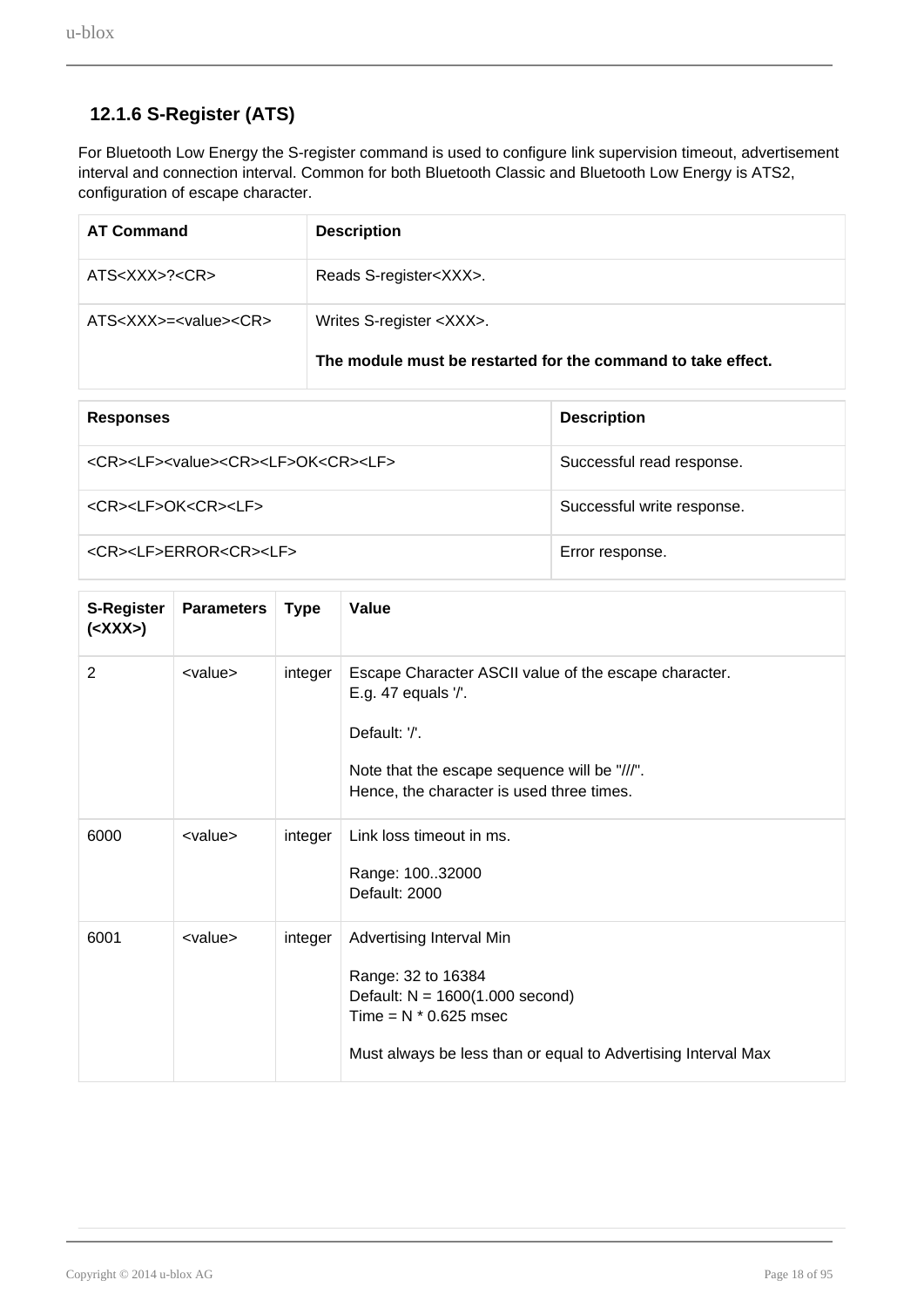| 6002 | <value></value> | integer | Advertising Interval Max<br>Range: 32 to 16384<br>Default: $N = 2000(1.250$ second)<br>Time = $N * 0.625$ msec<br>Must always be greater than or equal to Advertising Interval Min |
|------|-----------------|---------|------------------------------------------------------------------------------------------------------------------------------------------------------------------------------------|
| 6003 | <value></value> | integer | Advertising Channel Map Bitmap<br>Bit0: channel 37<br>Bit1: channel 38<br>Bit2: channel 39<br>Default: 7(ch 37,38,39)                                                              |
| 6004 | <value></value> | integer | <b>Connection Interval Min</b><br>Range: 6 to 3200<br>Default: N=6(0.0075 second)<br>Time = $N * 1.25$ msec<br>Must always be less than or equal to Connection Interval Max        |
| 6005 | <value></value> | integer | <b>Connection Interval Max</b><br>Range: 6 to 3200<br>Default: N=6(0.0075 second)<br>Time = $N * 1.25$ msec<br>Must always be greater than or equal to Connection Interval Min     |
| 6006 | <value></value> | integer | Slave latency for the connection in number of connection events<br>Range: 0 to 500<br>Default: N=0                                                                                 |
| 6007 | <value></value> | integer | Create Connection Timeout in ms<br>Range: 0 to 65535<br>Default: 5000                                                                                                              |
| 6008 | <value></value> | integer | Scan Window<br>Range: 16 - 16384<br>Default: N=16(0.01 second)<br>Time = $N * 0.625$ msec<br>Must always be less than or equal to Scan Interval                                    |
| 6009 | <value></value> | integer | Scan Interval<br>Range: 16 - 16384<br>Default: N=16(0.01 second)<br>Time = $N * 0.625$ msec<br>Must always be greater than or equal to Scan Window                                 |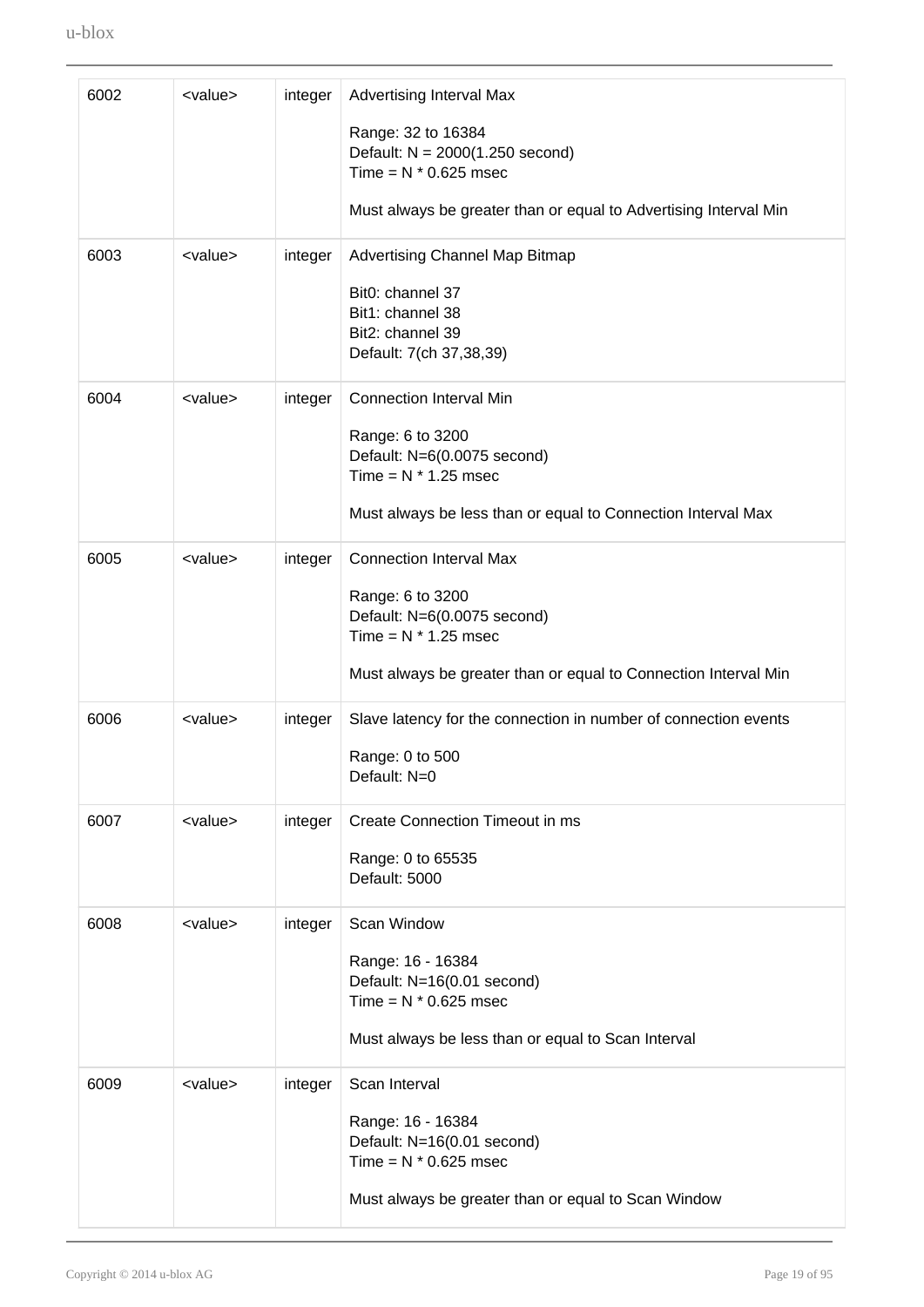| 6010 | <value></value> | integer | Always Connected interval. Interval used for remote peers with<br>"always connected" configuration.<br>Default: 10000<br>Time = $N * 1$ ms                                                                                                                                                                  |
|------|-----------------|---------|-------------------------------------------------------------------------------------------------------------------------------------------------------------------------------------------------------------------------------------------------------------------------------------------------------------|
| 7000 | <value></value> | integer | UART receive time out.<br>Default 0 (The time out is depending on the configured baud rate).<br>Range: 0 - 65535 microseconds.                                                                                                                                                                              |
| 7001 | <value></value> | integer | Number of bytes to receive before triggering an immediate receive<br>time out event. To be used together with AT*AMPSF configurations<br>Sleep on Uart RX or Disconnect on data sent.<br>Default: 0 (Disabled)<br>Range: 0-255 bytes.                                                                       |
| 7002 | <value></value> | integer | TX power.<br>Default: 255 (Max output power, 4 dbm)<br>Range: $0-255$ (128 = 0 dbm)                                                                                                                                                                                                                         |
| 7003 | <value></value> | integer | Rx gain. Receiver signal strength.<br>Default: 1 (High)<br>Range: 0 (Standard) - 1 (High)                                                                                                                                                                                                                   |
| 7004 | <value></value> | integer | Initial online period. Value in milliseconds. During this period of time<br>the device does not enter power save mode when DSR is not used to<br>control power save modes. This gives a possibility to enter AT mode<br>for configuration after a reset of the device.<br>Default: 5000<br>Range: 0 - 65535 |

| Model                                                       | <b>Constraint</b>                                              |
|-------------------------------------------------------------|----------------------------------------------------------------|
| cB-OLS425/426, cB-OBS421, cB-RBS421                         | Module must be restarted for the AT command to<br>take effect. |
| All models except cB-OLS425/426, cB-OBS421 and<br>cB-RBS421 | Only ATS2 is supported.                                        |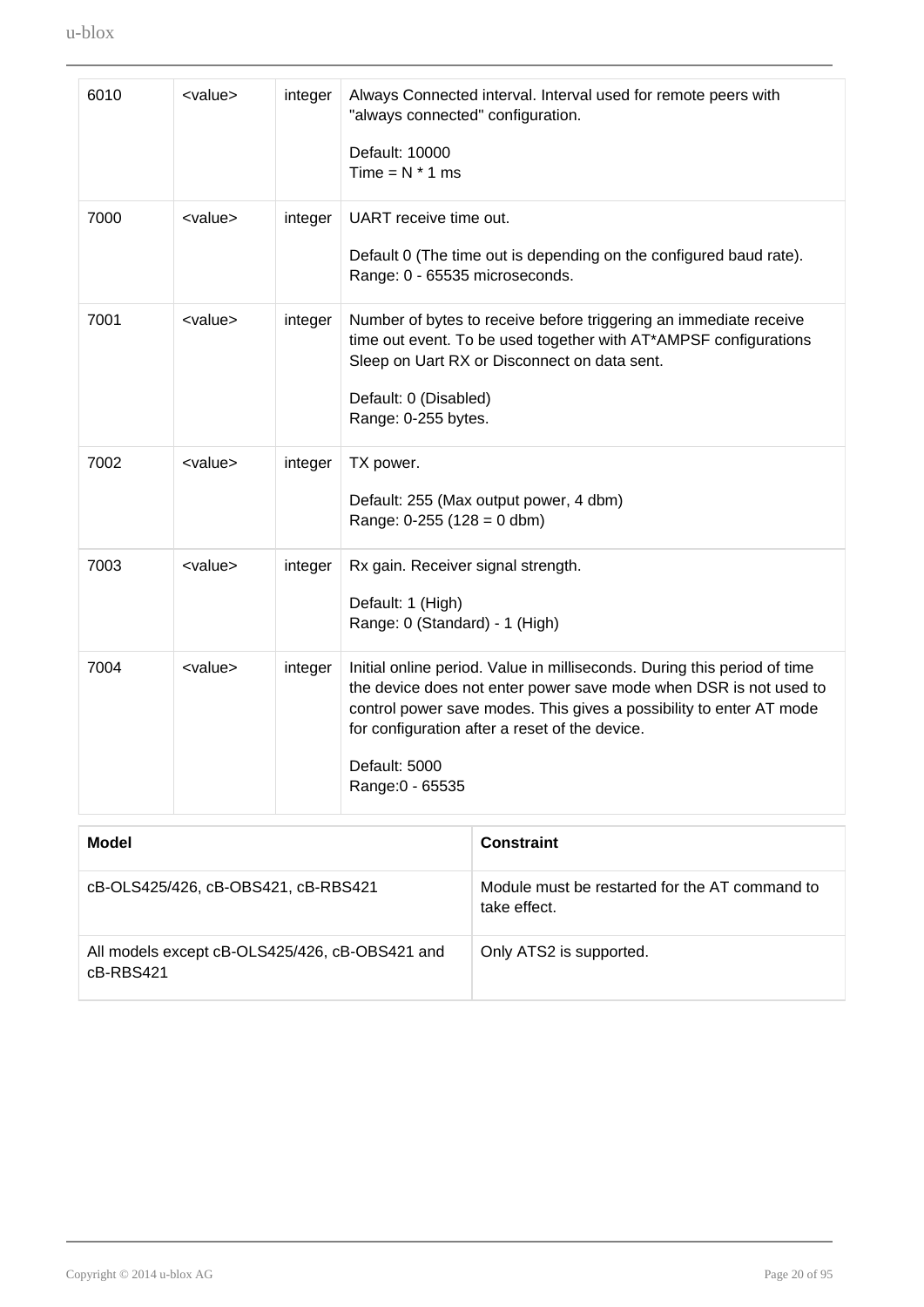# <span id="page-20-0"></span>**12.2 GAP Commands**

## **12.2.1 Discoverability Mode (AT\*AGDM)**

<span id="page-20-1"></span>

| <b>AT Command</b>                                                                                                            | <b>Description</b>                      |
|------------------------------------------------------------------------------------------------------------------------------|-----------------------------------------|
| AT*AGDM? <cr></cr>                                                                                                           | Reads the GAP discoverability<br>mode.  |
| AT*AGDM= <discoverability_mode>,<br/><store_in_startup_database><cr></cr></store_in_startup_database></discoverability_mode> | Writes the GAP discoverability<br>mode. |

| <b>Responses</b>                                                                                            | <b>Description</b>         |
|-------------------------------------------------------------------------------------------------------------|----------------------------|
| <cr><lf>*AGDM:<discoverability_mode><cr><lf>OK<cr><lf></lf></cr></lf></cr></discoverability_mode></lf></cr> | Successful read response.  |
| <cr><lf>OK<cr><lf></lf></cr></lf></cr>                                                                      | Successful write response. |
| <cr><lf>ERROR<cr><lf></lf></cr></lf></cr>                                                                   | Error response.            |

| <b>Parameters</b>         | <b>Type</b> | Value                                                                                                                                                                                                                |
|---------------------------|-------------|----------------------------------------------------------------------------------------------------------------------------------------------------------------------------------------------------------------------|
| discoverability_mode      | enumerator  | 1: GAP non-discoverable mode<br>2: GAP limited discoverable mode<br>3: GAP general discoverable mode (default value)                                                                                                 |
| store_in_startup_database | enumerator  | 0: The setting will only be valid for the current power cycle.<br>1: The Serial Port Adapter will remember the setting between<br>power cycles. The settings database in the Serial Port Adapter<br>will be updated. |

| Model                                 | <b>Constraint</b>                                                                                                                                                       |
|---------------------------------------|-------------------------------------------------------------------------------------------------------------------------------------------------------------------------|
| cB-OEMSPA3xx,<br>cB-OBS4xx, cB-RBS421 | Limited discoverability mode not supported.                                                                                                                             |
| cB-OLS425/426                         | Limited discoverability mode not supported.<br>Module must be restarted for the AT command to take affect. Hence,<br>store_in_startup_database must always be set to 1. |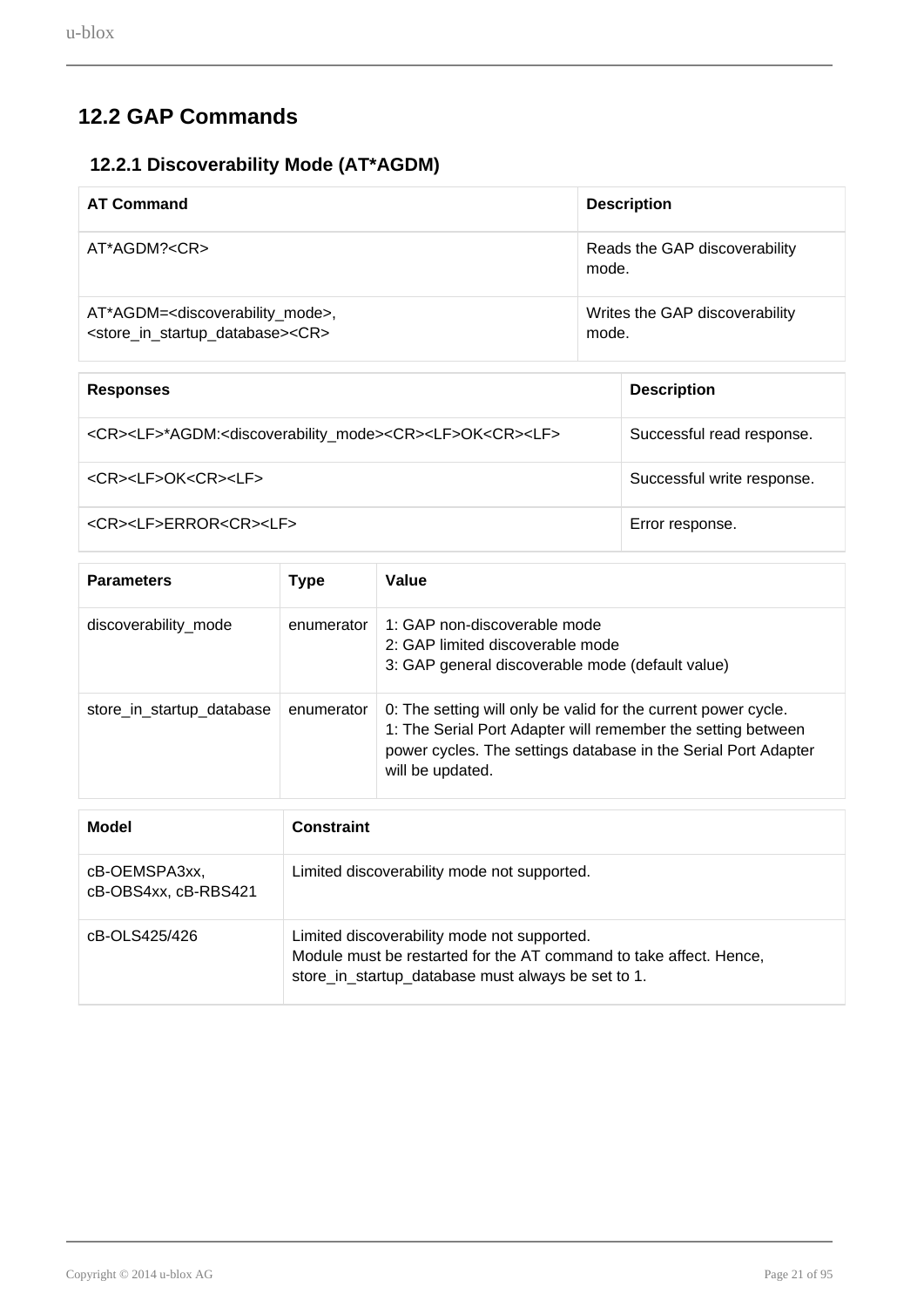# **12.2.2 Connectability Mode (AT\*AGCM)**

<span id="page-21-0"></span>

| <b>AT Command</b>                                                                                                          | <b>Description</b>                     |
|----------------------------------------------------------------------------------------------------------------------------|----------------------------------------|
| AT*AGCM? <cr></cr>                                                                                                         | Reads the GAP connectability<br>mode.  |
| AT*AGCM= <connectability_mode>,<br/><store_in_startup_database><cr></cr></store_in_startup_database></connectability_mode> | Writes the GAP connectability<br>mode. |

| <b>Responses</b>                                                                                          | <b>Description</b>         |
|-----------------------------------------------------------------------------------------------------------|----------------------------|
| <cr><lf>*AGCM:<connectability_mode><cr><lf>OK<cr><lf></lf></cr></lf></cr></connectability_mode></lf></cr> | Successful read response.  |
| <cr><lf>OK<cr><lf></lf></cr></lf></cr>                                                                    | Successful write response. |
| <cr><lf>ERROR<cr><lf></lf></cr></lf></cr>                                                                 | Error response.            |

| <b>Parameters</b>         |         | <b>Type</b> | Value                                                                                                                                                                                                                |
|---------------------------|---------|-------------|----------------------------------------------------------------------------------------------------------------------------------------------------------------------------------------------------------------------|
| connectablilty_mode       |         | enumerator  | 1: GAP non-connectable mode<br>2: GAP connectable mode (default value)                                                                                                                                               |
| store_in_startup_database |         | enumerator  | 0: The setting will only be valid for the current power cycle.<br>1: The Serial Port Adapter will remember the setting between<br>power cycles. The settings database in the Serial Port Adapter<br>will be updated. |
| <b>MA-4-L</b>             | $P = 1$ |             |                                                                                                                                                                                                                      |

| Model         | <b>Constraint</b>                                                                                                        |
|---------------|--------------------------------------------------------------------------------------------------------------------------|
| cB-OLS425/426 | Module must be restarted for the AT command to take affect. Hence,<br>store_in_startup_database must always be set to 1. |

# **12.2.3 Pairing Mode (AT\*AGPM)**

<span id="page-21-1"></span>

| <b>Description</b>         |
|----------------------------|
| Reads the pairing mode.    |
| Writes the pairing mode.   |
|                            |
| <b>Description</b>         |
| Successful read response.  |
| Successful write response. |
|                            |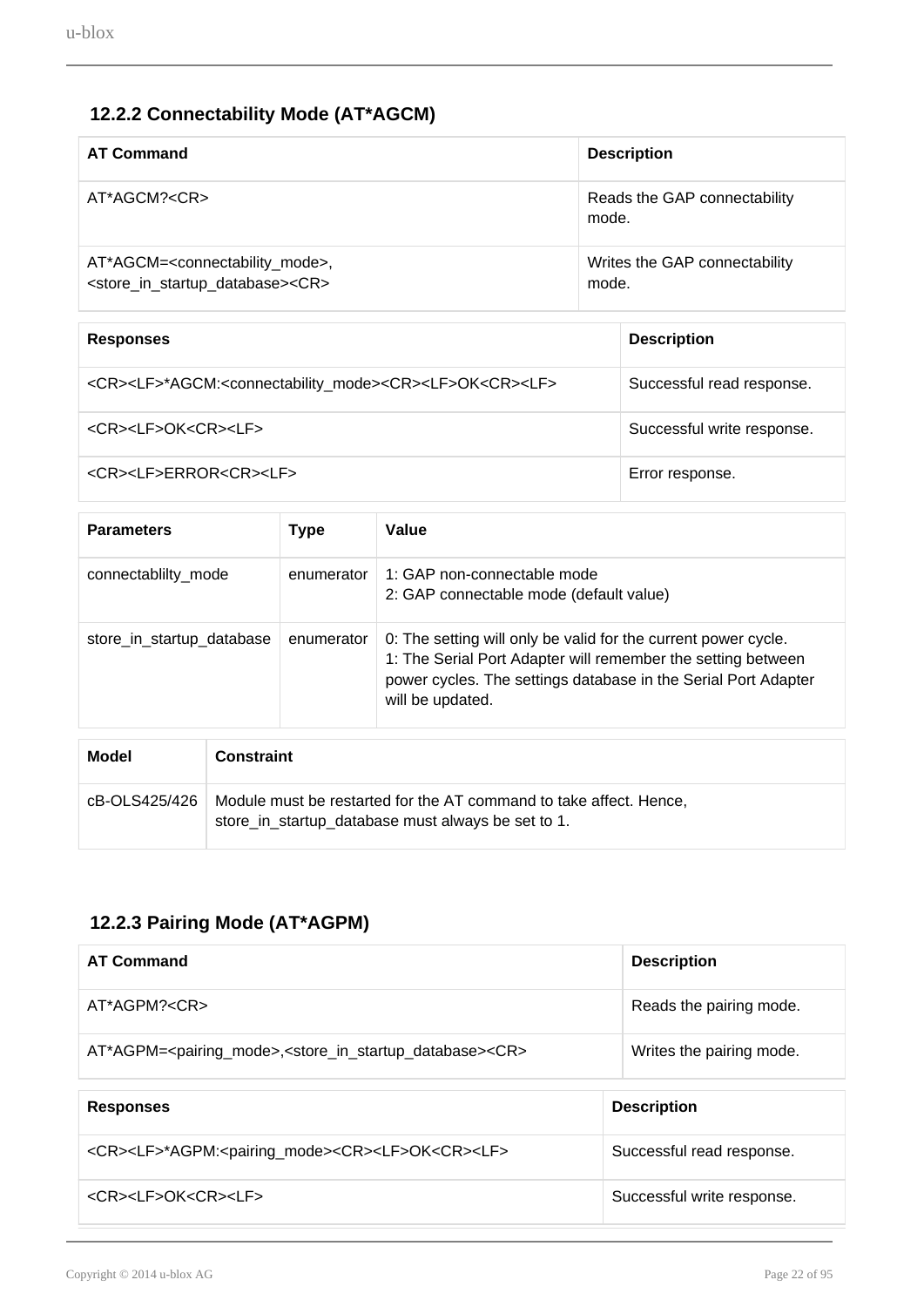| <cr><lf>ERROR<cr><lf></lf></cr></lf></cr> |             |                                                                                                                                                                                                                      | Error response. |
|-------------------------------------------|-------------|----------------------------------------------------------------------------------------------------------------------------------------------------------------------------------------------------------------------|-----------------|
| <b>Parameters</b>                         | <b>Type</b> | Value                                                                                                                                                                                                                |                 |
| pairing_mode                              | enumerator  | 1: GAP non-pairing mode<br>2: GAP pairing mode (default value)                                                                                                                                                       |                 |
| store_in_startup_database                 | enumerator  | 0: The setting will only be valid for the current power cycle.<br>1: The Serial Port Adapter will remember the setting between<br>power cycles. The settings database in the Serial Port Adapter<br>will be updated. |                 |

## **12.2.4 Security Mode (AT\*AGSM)**

<span id="page-22-0"></span>The security modes are described more in detail in the Bluetooth Serial Port Adapter Security document.

| <b>AT Command</b>                                                                                         | <b>Description</b>         |
|-----------------------------------------------------------------------------------------------------------|----------------------------|
| AT*AGSM? <cr></cr>                                                                                        | Reads the security mode.   |
| AT*AGSM= <security_mode>,<store_in_startup_database><cr></cr></store_in_startup_database></security_mode> | Writes the security mode.  |
| <b>Responses</b>                                                                                          | <b>Description</b>         |
|                                                                                                           |                            |
| <cr><lf>*AGSM:<security_mode><cr><lf>OK<cr><lf></lf></cr></lf></cr></security_mode></lf></cr>             | Successful read response.  |
| <cr><lf>OK<cr><lf></lf></cr></lf></cr>                                                                    | Successful write response. |

| <b>Parameters</b> | <b>Type</b> | Value                                                                                                                                                                                                                                                                                                                                                                                                                                                                                                                                                                                                                                                                                                                                                                |
|-------------------|-------------|----------------------------------------------------------------------------------------------------------------------------------------------------------------------------------------------------------------------------------------------------------------------------------------------------------------------------------------------------------------------------------------------------------------------------------------------------------------------------------------------------------------------------------------------------------------------------------------------------------------------------------------------------------------------------------------------------------------------------------------------------------------------|
| security_mode     | enumerator  | 1. Security Disabled (default value)<br>- Remote Device BT 2.1: Auto accept (No man-in-the-middle<br>attack protection, encryption enabled)<br>- Remote Device BT 2.0: Authentication and encryption disabled.<br>- Bluetooth Low Energy: Auto accept (No man-in-the-middle<br>attack protection, encryption enabled)<br>2. Security Enabled - Enforce BT 2.0 (Service level authentication<br>and encryption enabled)<br>Please note that the device is not BT 2.1 qualified for this setting.<br>It is included for backward compatibility. Invalid for Bluetooth Low<br>Energy.<br>3. Security Enabled - Fixed Pin<br>- Remote Device BT 2.1: Service level authentication and<br>encryption enabled.<br>- Remote Device BT 2.0: Service level authentication and |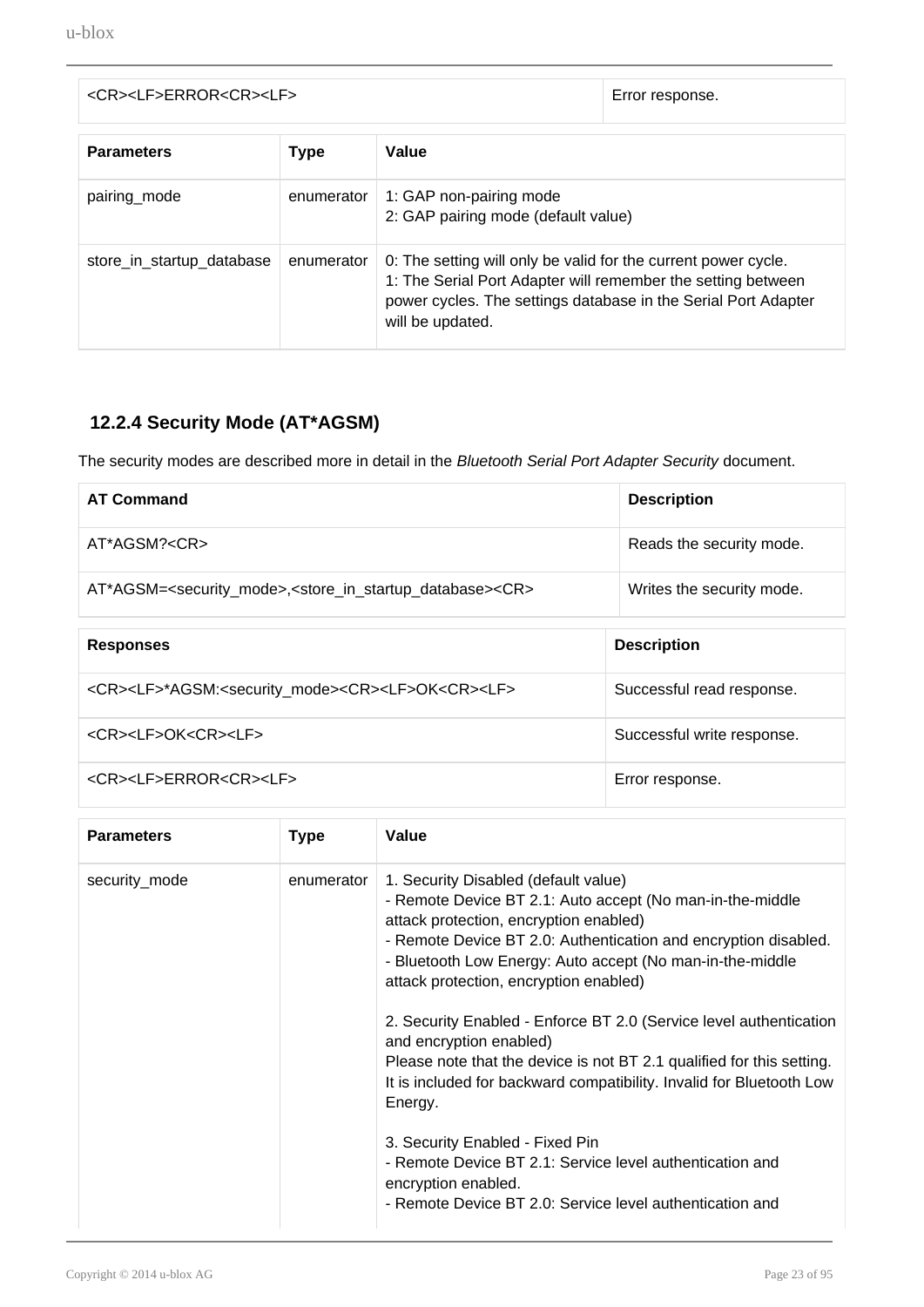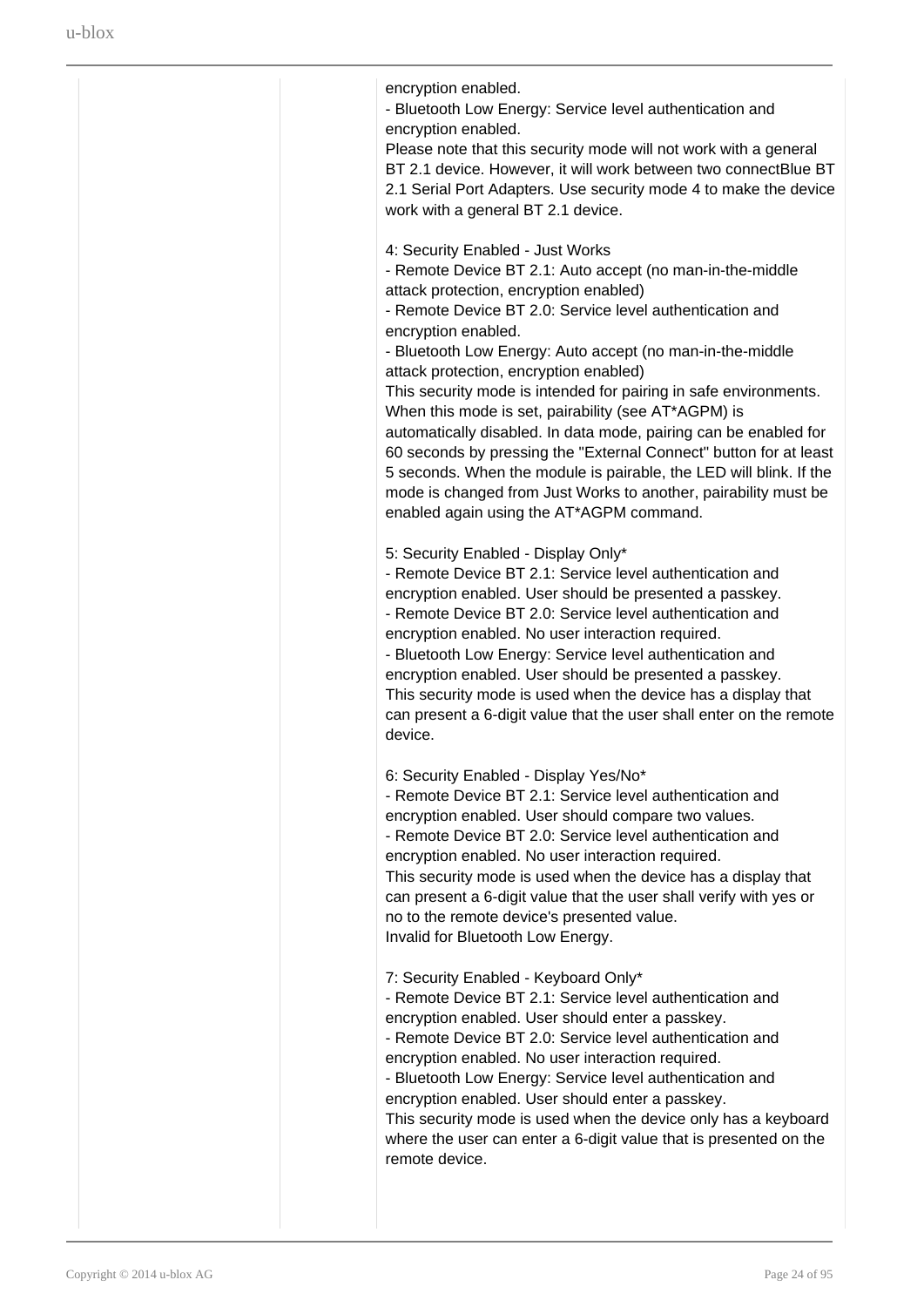|                           |                   |            | * For security modes 5, 6 and 7 the SPA must be in AT-mode to<br>be able to do bonding because user interaction might be required<br>(If the remote device is BT2.0 no user interaction is required.).               |
|---------------------------|-------------------|------------|----------------------------------------------------------------------------------------------------------------------------------------------------------------------------------------------------------------------|
| store_in_startup_database |                   | enumerator | 0: The setting will only be valid for the current power cycle.<br>1: The Serial Port Adapter will remember the setting between<br>power cycles. The settings database in the Serial Port Adapter<br>will be updated. |
| Model                     | <b>Constraint</b> |            |                                                                                                                                                                                                                      |

|               | $c$ B-OEMSPA3xx   security_mode 3-7 not supported.                                                                       |
|---------------|--------------------------------------------------------------------------------------------------------------------------|
| cB-OLS425/426 | Module must be restarted for the AT command to take affect. Hence,<br>store in startup database must always be set to 1. |

### **12.2.5 Name Discovery (AT\*AGND)**

<span id="page-24-0"></span>This command uses different syntaxes for Bluetooth classic devices and Bluetooth Low Energy dual mode devices. The mode parameter is used to distinguish between Bluetooth Low Energy and Bluetooth classic in dual mode radios.

| <b>AT Command</b>                                                     | <b>Description</b>                                                                                                                     |
|-----------------------------------------------------------------------|----------------------------------------------------------------------------------------------------------------------------------------|
| AT*AGND=<br>bd addr> <cr></cr>                                        | Retrieves the device name of a remote device given its<br>Bluetooth device address. Used for Bluetooth classic<br>radios.              |
| AT*AGND= <bd addr="">,<timeout>,<mode><cr></cr></mode></timeout></bd> | Retrieves the device name of a remote device given its<br>Bluetooth device address. Used for Bluetooth Low Energy<br>dual mode radios. |

| <b>Responses</b>                                                                        | <b>Description</b>  |
|-----------------------------------------------------------------------------------------|---------------------|
| <cr><lf>*AGND:<device name=""><cr><lf>OK<cr><lf></lf></cr></lf></cr></device></lf></cr> | Successful response |
| <cr><lf>ERROR<cr><lf></lf></cr></lf></cr>                                               | Error message.      |

| <b>Parameters</b> | Type    | Value                                                                   |
|-------------------|---------|-------------------------------------------------------------------------|
| device name       | string  | Null terminated string of maximum 240 characters (8-bit ASCII).         |
| bd addr           | Bd Addr | Bluetooth device address of the device from which to retrieve the name. |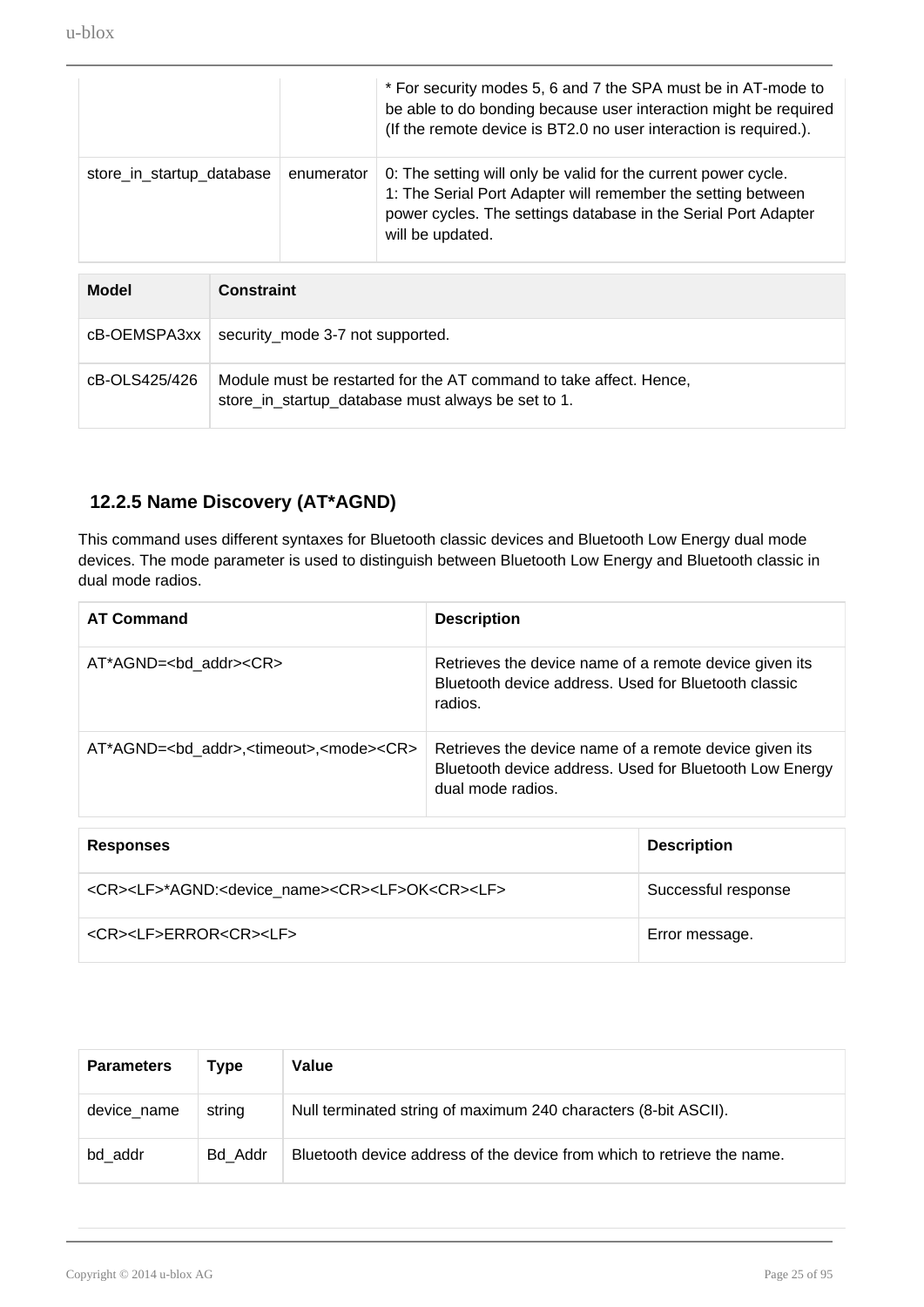| timeout | integer | Bluetooth classic:<br>Page timeout measured in Number of Baseband slots<br>Interval Length = $N * 0.625$ msec (1 Baseband slot)<br>Range for N: 0x0016 - 0xFFFF<br>Time Range: 10 msec -40.9 Seconds<br>Bluetooth Low Energy:<br>Timeout measured in milliseconds<br>Time Range: 10 msec - 65535 msec |
|---------|---------|-------------------------------------------------------------------------------------------------------------------------------------------------------------------------------------------------------------------------------------------------------------------------------------------------------|
| mode    | integer | This parameter is only used for Bluetooth Low Energy dual mode radios.<br>0: Bluetooth classic<br>1: Bluetooth Low Energy                                                                                                                                                                             |
|         |         |                                                                                                                                                                                                                                                                                                       |
|         |         |                                                                                                                                                                                                                                                                                                       |

| Model                              | <b>Constraint</b>                                    |
|------------------------------------|------------------------------------------------------|
| cB-OEMSPA3xx, cB-OBS4xx, cB-RBS421 | Device names longer than 31 bytes will be truncated. |
| cB-OLS425/426                      | Not supported.                                       |

# **12.2.6 Device Discovery (AT\*AGDD)**

<span id="page-25-0"></span>

| <b>AT Command</b>                                                                                                                                |                    | <b>Description</b>                                                          |
|--------------------------------------------------------------------------------------------------------------------------------------------------|--------------------|-----------------------------------------------------------------------------|
| AT*AGDD= <inquiry_type>,<inquiry_length><cr></cr></inquiry_length></inquiry_type>                                                                |                    | Performs device discovery.                                                  |
| <b>Responses</b>                                                                                                                                 | <b>Description</b> |                                                                             |
| <cr><lf>*AGDD:<br/><no devices="" of=""><cr><lf>OK<cr><lf></lf></cr></lf></cr></no></lf></cr>                                                    |                    | Successful response                                                         |
| *AGDDE: <bd_addr>, <cod>, <device_name_valid>,<br/><device name=""><cr><lf></lf></cr></device></device_name_valid></cod></bd_addr>               |                    | This response is sent for every found device<br>when inquiry_type is 1 or 2 |
| *AGDDE: <bd_addr>, <cod>, <device_name_valid>,<br/><device name="">,<rssi><cr><lf></lf></cr></rssi></device></device_name_valid></cod></bd_addr> |                    | This response is sent for every found device<br>when inquiry_type is 3 or 4 |
| <cr><lf>ERROR<cr><lf></lf></cr></lf></cr>                                                                                                        | Error message.     |                                                                             |

| <b>Parameters</b> | Type    | Value                                                                                     |
|-------------------|---------|-------------------------------------------------------------------------------------------|
| no of devices     | integer | Value in range $\{0255\}$ .<br>Number of devices discovered during the inquiry procedure. |
| bd addr           | Bd Addr | Bluetooth device address of a discovered device.                                          |
| cod               | integer | See Read Local COD command.                                                               |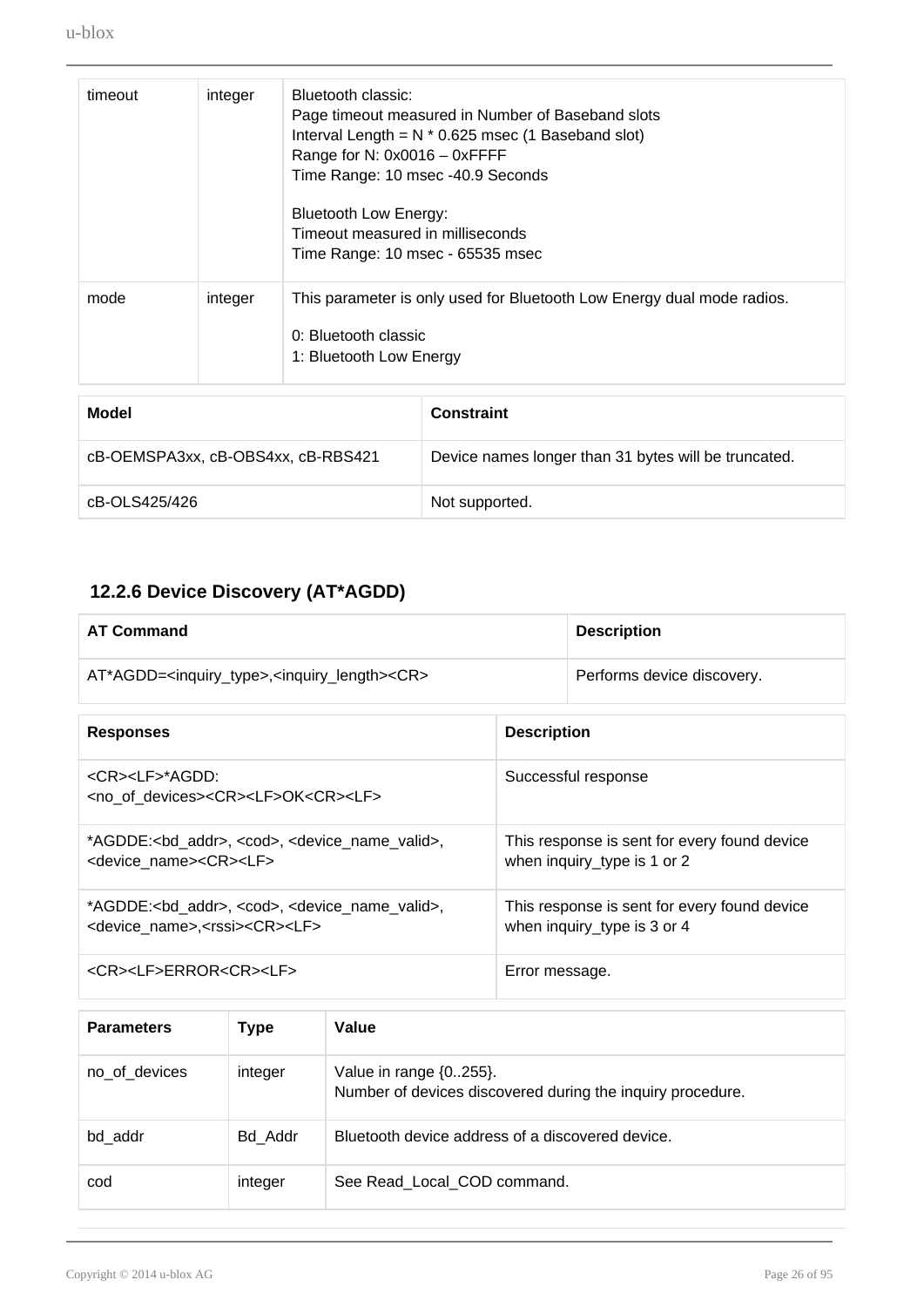| device_name_valid | enumerator | 1: device_name parameter valid.<br>0: Device was discovered, but its name could not be retrieved.<br>device_name is parameter invalid and should be ignored. |
|-------------------|------------|--------------------------------------------------------------------------------------------------------------------------------------------------------------|
| device name       | string     | Name of discovered device. ASCII represented string of maximum 240<br>bytes.                                                                                 |
| inquiry_type      | enumerator | 1: Limited inquiry<br>2: General inquiry<br>3: Limited extended inquiry with RSSI<br>4: General extended inquiry with RSSI                                   |
| inquiry_length    | integer    | Maximum amount of time specified before the inquiry is halted.<br>Range: 1-48<br>Time = inquiry_length*1.28 seconds<br>Range in seconds: 10.24-61.44         |
| rssi              | integer    | $128:0$ dBm<br>For example, a value of 130 means +2 dBm                                                                                                      |
| <b>Model</b>      |            | <b>Constraint</b>                                                                                                                                            |
| cB-OLS425/426     |            | Not supported.                                                                                                                                               |
| cB-OEMSPA3xx      |            | inquiry_type 3 and 4 not supported.                                                                                                                          |

# **12.2.7 Inquiry (AT\*AGI)**

<span id="page-26-0"></span>

| <b>AT Command</b>                                                                                                                                                                                                             | <b>Description</b> |                                                                                    |
|-------------------------------------------------------------------------------------------------------------------------------------------------------------------------------------------------------------------------------|--------------------|------------------------------------------------------------------------------------|
| Performs an inquiry procedure to find any<br>AT*AGI= <inquiry_type>,<inquiry_length>,<br/><max devices="" find="" no="" of="" to=""><cr><br/>discoverable devices in the vicinity.</cr></max></inquiry_length></inquiry_type> |                    |                                                                                    |
| <b>Responses</b>                                                                                                                                                                                                              |                    | <b>Description</b>                                                                 |
| <cr><lf>*AGI:<bd_addr>,<cod></cod></bd_addr></lf></cr>                                                                                                                                                                        |                    | This response is sent for<br>every found device when<br>inquiry_type is 1 or 2.    |
| <cr><lf>*AGI:<bd_addr>,<cod>,<device_name_valid>,<device_name>,<rssi></rssi></device_name></device_name_valid></cod></bd_addr></lf></cr>                                                                                      |                    | This response is sent for<br>every found device when<br>inquiry_type is 3, 4 or 6. |
| <cr><lf>*AGI:<bd_addr>,<data>,<rssi>,<adv_data_type></adv_data_type></rssi></data></bd_addr></lf></cr>                                                                                                                        |                    | This response is sent for<br>every found device when<br>inquiry_type is 8 or 9.    |
| <cr><lf>OK<cr><lf></lf></cr></lf></cr>                                                                                                                                                                                        |                    | Successful response.                                                               |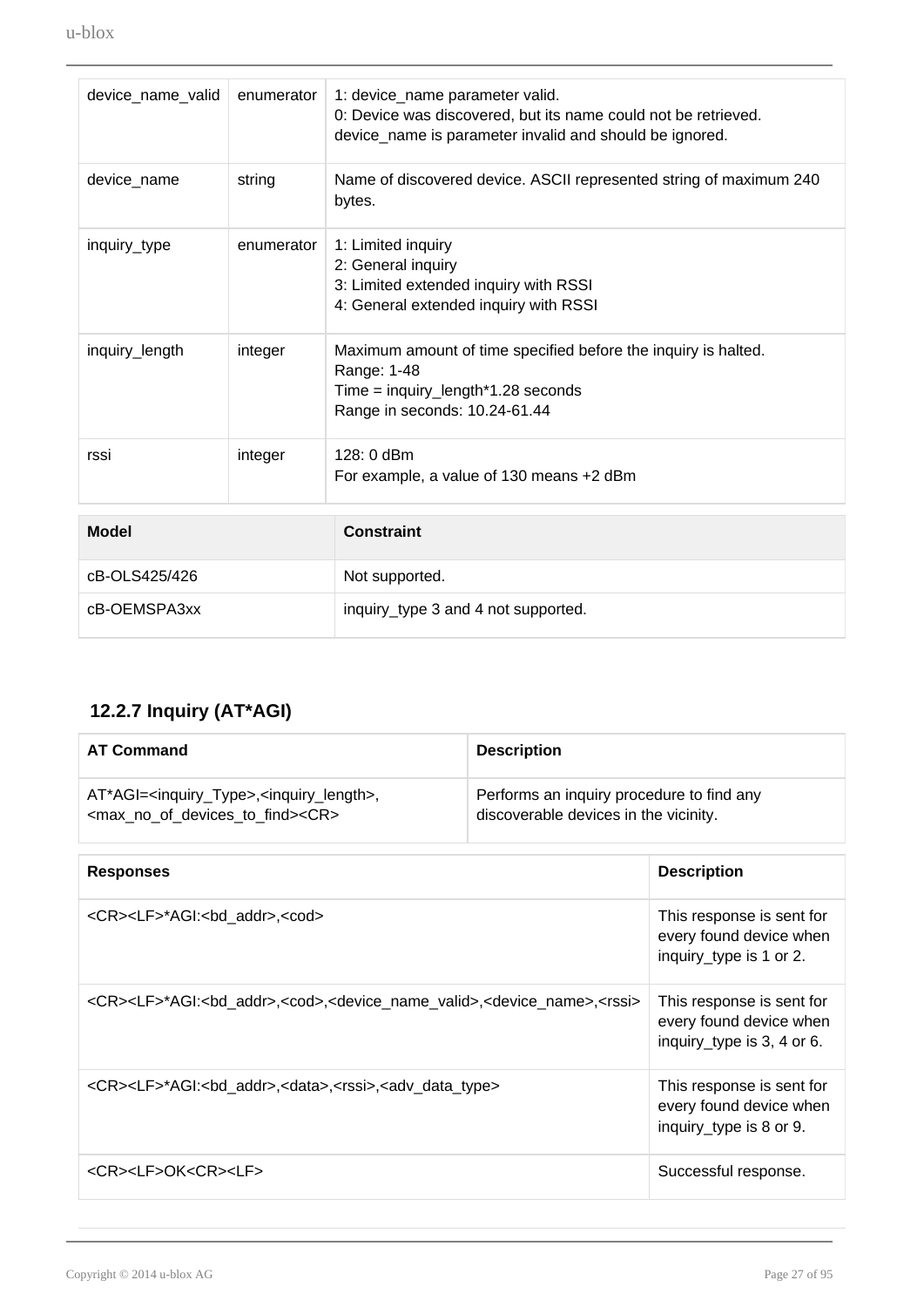| <cr><lf>ERROR<cr><lf></lf></cr></lf></cr> |  |  |
|-------------------------------------------|--|--|
|                                           |  |  |

Error message.

| <b>Parameters</b>                     | <b>Type</b>                                  | Value                                                                                                                                                                                                                                                                                                                                                                                                                                                        |  |
|---------------------------------------|----------------------------------------------|--------------------------------------------------------------------------------------------------------------------------------------------------------------------------------------------------------------------------------------------------------------------------------------------------------------------------------------------------------------------------------------------------------------------------------------------------------------|--|
| bd_addr                               | Bd_Addr                                      | Bluetooth device address of a found device.                                                                                                                                                                                                                                                                                                                                                                                                                  |  |
| cod                                   | integer                                      | See Read Local COD command.                                                                                                                                                                                                                                                                                                                                                                                                                                  |  |
| inquiry_type                          | enumerator                                   | 1: Limited inquiry<br>2: General inquiry<br>3: Limited extended inquiry with RSSI and device name<br>4: General extended inquiry with RSSI and device name<br>6: General extended inquiry with RSSI and device name for<br><b>Bluetooth Low Energy</b><br>8: General extended inquiry with RSSI and complete advertise<br>data for Bluetooth Low Energy<br>9: Unfiltered extended inquiry with RSSI and complete advertise<br>data for Bluetooth Low Energy. |  |
| inquiry_length                        | integer                                      | Maximum amount of time specified before the inquiry is halted.<br>Range: 1-48<br>Time = inquiry_length*1.28 seconds<br>Range in seconds: 1.28-61.44                                                                                                                                                                                                                                                                                                          |  |
| max_no_of_devices_to_find             | integer                                      | 0: No limitation on the number of devices to find.<br>1-255: Maximum number of devices to find.                                                                                                                                                                                                                                                                                                                                                              |  |
| device_name_valid                     | enumerator                                   | 1: device_Name parameter valid.<br>0: Device was discovered, but its name could not be retrieved.<br>device_name parameter is invalid and should be ignored.                                                                                                                                                                                                                                                                                                 |  |
| device_name                           | string                                       | Name of discovered device. ASCII represented string of<br>maximum 240 bytes.<br>Note: Name of discovered devices is only returned by devices<br>supporting Bluetooth 2.1 or later.                                                                                                                                                                                                                                                                           |  |
| rssi                                  | integer                                      | 128: 0 dBm<br>For example, a value of 130 means +2 dBm                                                                                                                                                                                                                                                                                                                                                                                                       |  |
| data                                  | byte array                                   | Complete advertise / scan response data received from remote<br>device                                                                                                                                                                                                                                                                                                                                                                                       |  |
| adv_data_type                         | integer                                      | 0: Advertise data<br>1: Scan response data                                                                                                                                                                                                                                                                                                                                                                                                                   |  |
| <b>Model</b>                          | <b>Constraint</b>                            |                                                                                                                                                                                                                                                                                                                                                                                                                                                              |  |
| cB-OEMSPA3xx,<br>cB-OBS4xx, cB-RBS421 |                                              | If more than 20 devices are found, then devices may be listed several times.                                                                                                                                                                                                                                                                                                                                                                                 |  |
| cB-OEMSPA3xx                          | inquiry_type 3, 4, 6, 8 and 9 not supported. |                                                                                                                                                                                                                                                                                                                                                                                                                                                              |  |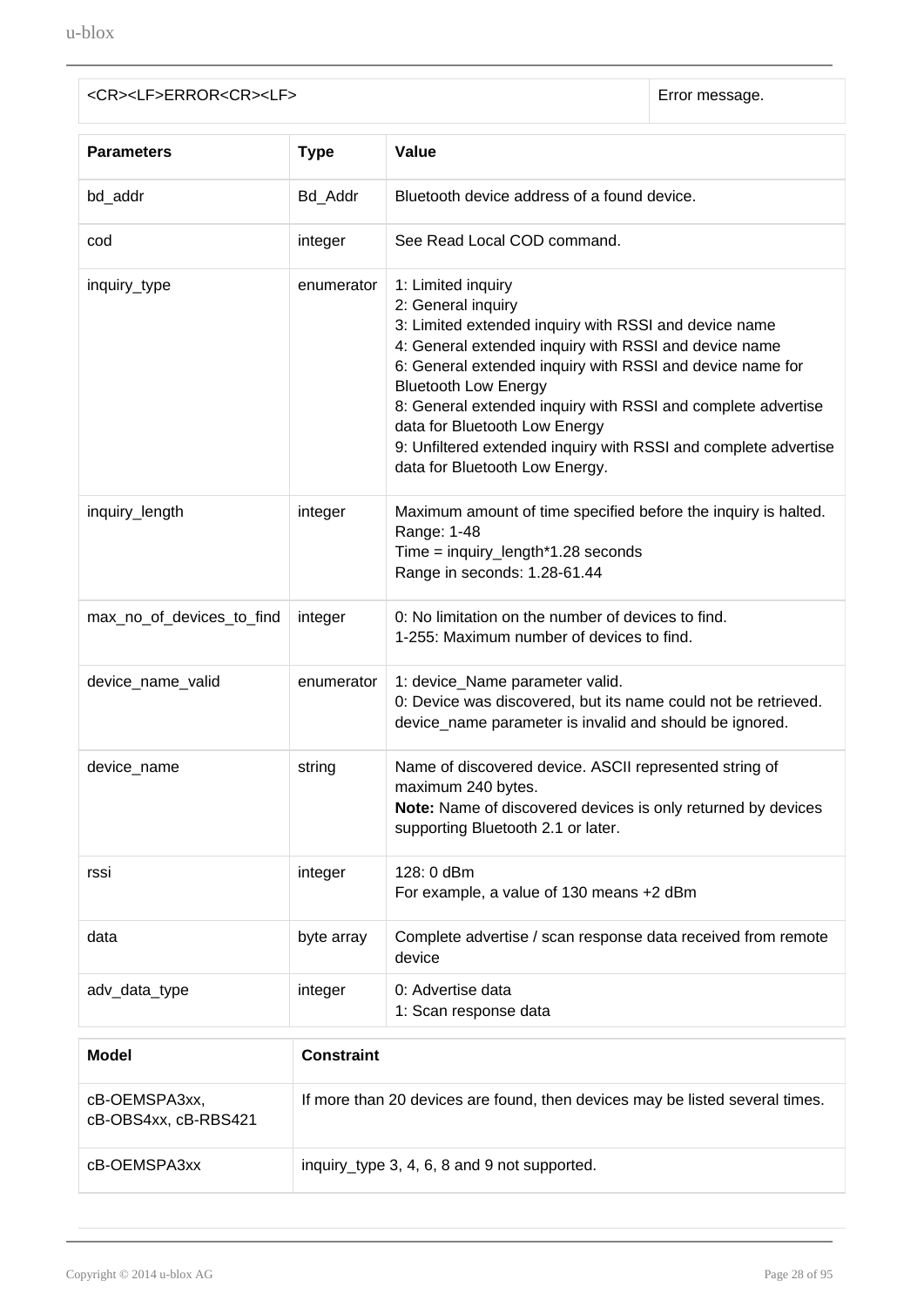| cB-OBS421, cB-RBS421 | Bluetooth Low Energy: Does not work for an inquiry_type of 6, 8 or 9 if the<br>module is configured as LE Peripheral. |
|----------------------|-----------------------------------------------------------------------------------------------------------------------|
| cB-OLS425/426        | Not supported.                                                                                                        |
| cB-OBS41x, cB-OBS43x | inquiry_type 6, 8 and 9 not supported.                                                                                |

## **12.2.8 Bond (AT\*AGB)**

<span id="page-28-0"></span>

| <b>AT Command</b>                                | <b>Description</b>                                                                                                                                                                                                                                                                                                                                                                                                                                                                                                 |
|--------------------------------------------------|--------------------------------------------------------------------------------------------------------------------------------------------------------------------------------------------------------------------------------------------------------------------------------------------------------------------------------------------------------------------------------------------------------------------------------------------------------------------------------------------------------------------|
| $AT^*AGB = < bd$ addr>, $<$ CR>                  | Performs a GAP bond procedure with another Bluetooth device.<br>During the bonding procedure either the fixed pincode/passkey is used<br>or user interaction is required. Which procedure to use is determined<br>by the security mode. For fixed pincode/passkey see Write Fixed<br>PIN/PASSKEY and Read Fixed PIN/PASSKEY. For user interaction<br>bonding see User Confirmation and User Passkey commands and<br>events. Note that to be able to perform bonding the remote device<br>must be in pairable mode. |
| AT*AGB= <bd addr="">,<mode><cr></cr></mode></bd> | Same as above but only for Bluetooth Low Energy dual mode radios.                                                                                                                                                                                                                                                                                                                                                                                                                                                  |

| <b>Responses</b>                                                                                    | <b>Description</b>                                                                                  |
|-----------------------------------------------------------------------------------------------------|-----------------------------------------------------------------------------------------------------|
| <cr><lf>*AGB:<bd_addr>,<status><cr><lf>OK<cr><lf></lf></cr></lf></cr></status></bd_addr></lf></cr>  | Successful response<br>For cB-OEMSPA333,<br><cr><lf>OK<cr><lf> is<br/>returned.</lf></cr></lf></cr> |
| <cr><lf>*AGB:<bd addr="">,<status><cr><lf>ERROR<cr><lf></lf></cr></lf></cr></status></bd></lf></cr> | Error message<br>For cB-OEMSPA333,<br><cr><lf>ERROR<cr><lf> is<br/>returned.</lf></cr></lf></cr>    |

| <b>Parameters</b> | <b>Type</b> | Value                                                                                                                                                                                                                                                                                                                    |
|-------------------|-------------|--------------------------------------------------------------------------------------------------------------------------------------------------------------------------------------------------------------------------------------------------------------------------------------------------------------------------|
| bd addr           | Bd Addr     | Bluetooth device address of the device to bond with.                                                                                                                                                                                                                                                                     |
| mode              | integer     | This parameter is only used for Bluetooth Low Energy dual mode radios.<br>0: Bluetooth classic<br>1: Bluetooth Low Energy                                                                                                                                                                                                |
| status            | enumerator  | 0: bonding succeeded<br>1: bonding failed because of page timeout<br>2: bonding failed because authentication or pairing failed. This could be due to<br>incorrect PIN/passkey.<br>3: bonding failed because protection against Man-In-The-Middle attack could<br>not be guaranteed(The generated link key was too weak) |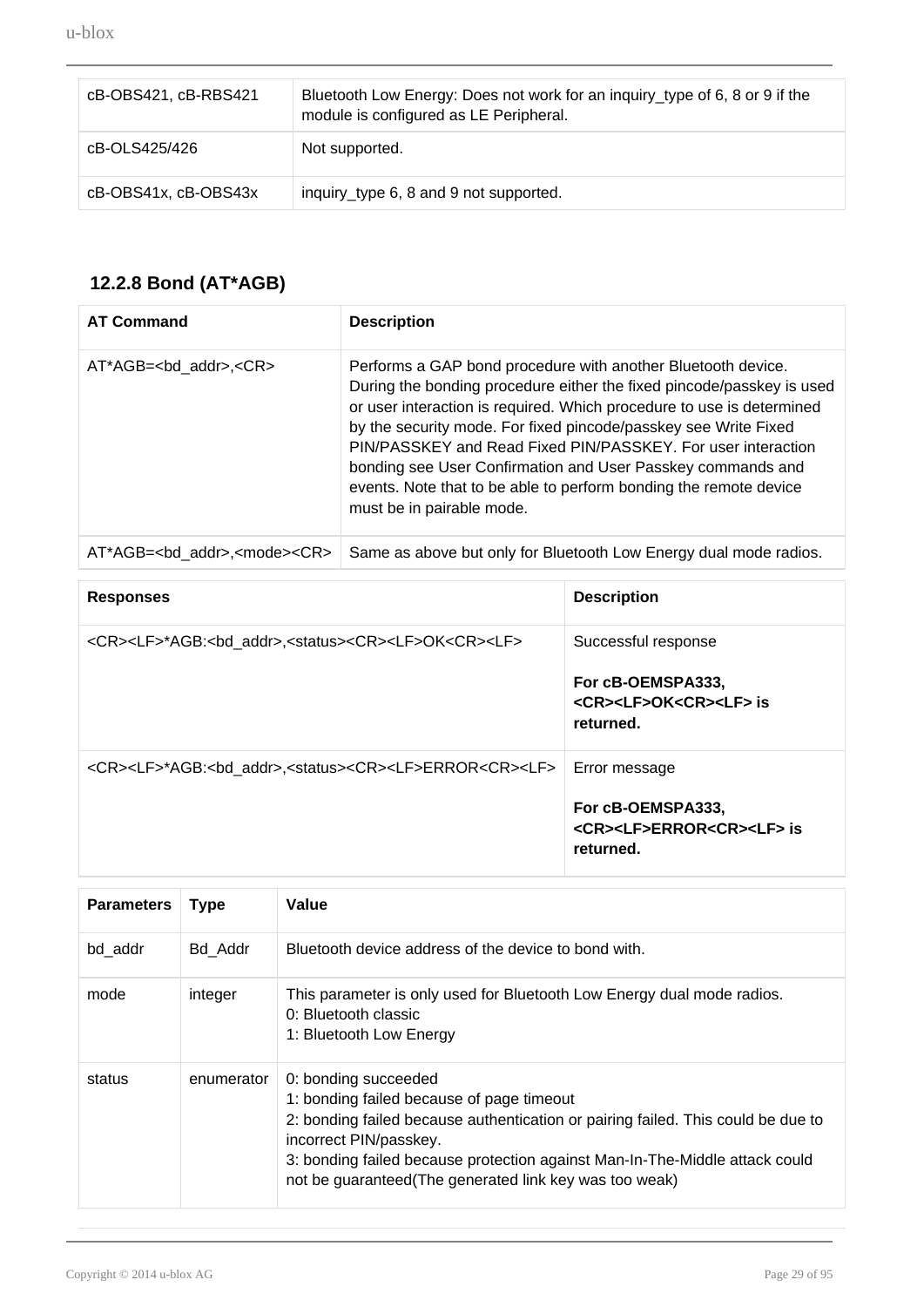| <b>Model</b>                                                               | <b>Constraint</b>                                                                                                                                             |
|----------------------------------------------------------------------------|---------------------------------------------------------------------------------------------------------------------------------------------------------------|
| cB-OBS411                                                                  | Bond command support from version 4.3.1.                                                                                                                      |
| cB-OEMSPA310, cB-OEMSPA311,<br>cB-OEMSPA331, cB-OEMSPA312,<br>cB-OEMSPA332 | Not supported. Bonding is automatic when connecting if either of<br>the sides enforces security. The link keys are stored in a FIFO of<br>size seven.         |
| cB-OEMSPA333                                                               | Returns:<br><cr><lf>OK<cr><lf> for a successful bonding attempt<br/><cr><lf>ERROR<cr><lf> for an unsuccessful attempt</lf></cr></lf></cr></lf></cr></lf></cr> |
| cB-OBS421, cB-RBS421                                                       | Does not work for mode 1 if module is configured as<br>Client-Peripheral or Server-Peripheral.                                                                |
| cB-OLS425/426                                                              | Not supported                                                                                                                                                 |

### **12.2.9 Un-bond (AT\*AGUB)**

<span id="page-29-0"></span>

| <b>AT Command</b>                      | <b>Description</b> |                                                   |
|----------------------------------------|--------------------|---------------------------------------------------|
| AT*AGUB= <bd addr=""><cr></cr></bd>    |                    | This command un-bonds a previously bonded device. |
| <b>Responses</b>                       |                    | <b>Description</b>                                |
| <cr><lf>OK<cr><lf></lf></cr></lf></cr> |                    | Successful response                               |

<CR><LF>ERROR<CR><LF> Error message.

| <b>Parameters</b> | <b>Type</b>       | Value                                                                                                                                 |
|-------------------|-------------------|---------------------------------------------------------------------------------------------------------------------------------------|
| bd addr           | Bd Addr           | Bluetooth device address of the device subject to un-bond.<br>If address FFFFFFFFFFFFF is selected all bonded devices will be remove. |
| <b>Model</b>      | <b>Constraint</b> |                                                                                                                                       |

| cB-OEMSPA333   Bluetooth address of FFFFFFFFFFFF to remove all bonded devices is not supported. |
|-------------------------------------------------------------------------------------------------|
|-------------------------------------------------------------------------------------------------|

# **12.2.10 Read Bonded Devices (AT\*AGBD)**

<span id="page-29-1"></span>This command uses different syntaxes for Bluetooth classic and Bluetooth Low Energy. The mode parameter is used to distinguish between Bluetooth Low Energy bondings and Bluetooth classic bondings in dual mode radios.

| <b>AT Command</b> | <b>Description</b> |
|-------------------|--------------------|
|                   |                    |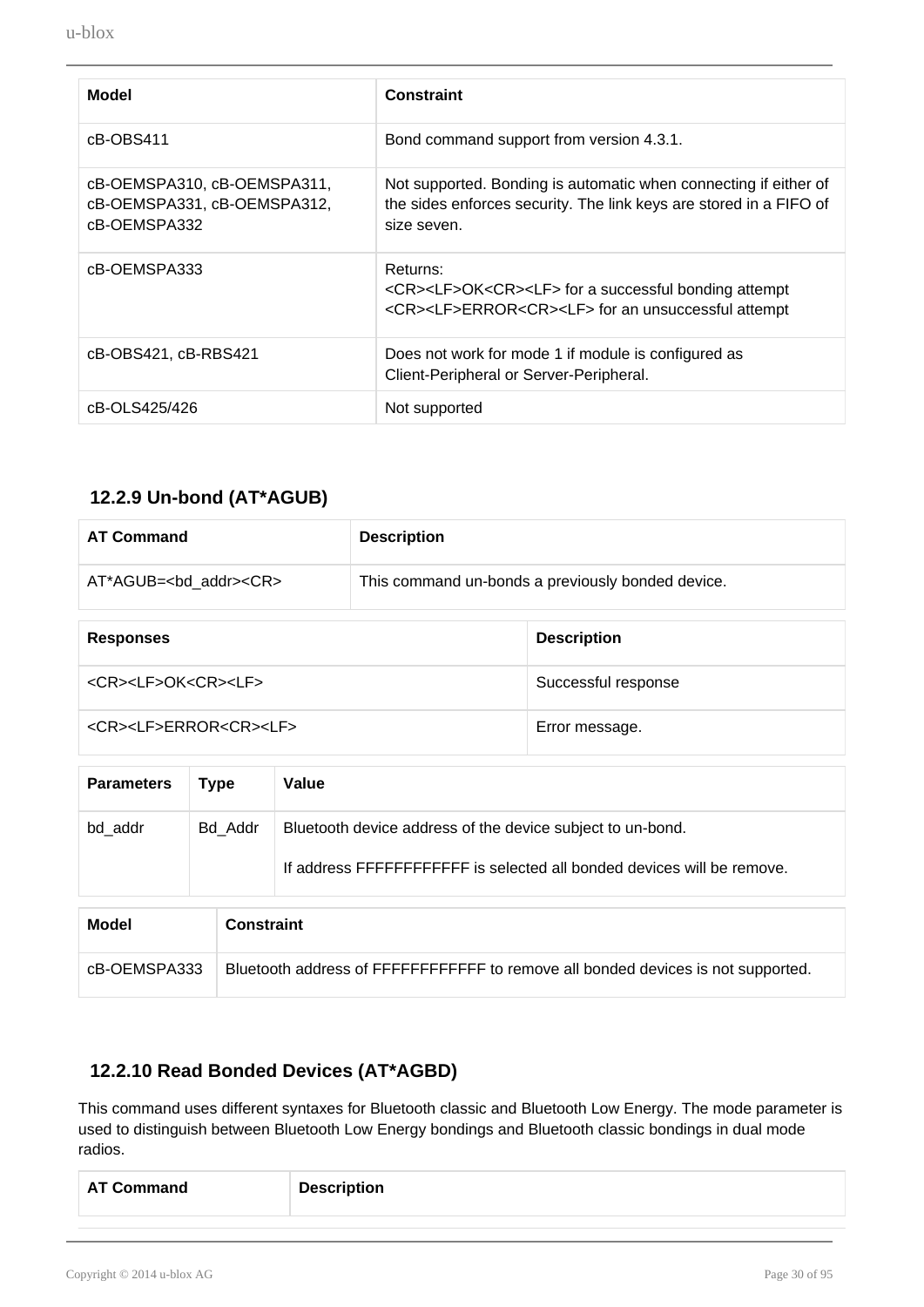| AT*AGBD? <cr></cr>              | Read the bonded devices Bluetooth classic.                         |
|---------------------------------|--------------------------------------------------------------------|
| AT*AGBD= <mode><cr></cr></mode> | Read the bonded devices Bluetooth Low Energy and dual mode radios. |
|                                 |                                                                    |

| <b>Responses</b>                                                                                                                          | <b>Description</b>                               |
|-------------------------------------------------------------------------------------------------------------------------------------------|--------------------------------------------------|
| <cr><lf>*AGBD:<no devices="" of=""><cr><lf>OK<cr><lf></lf></cr></lf></cr></no></lf></cr>                                                  | Successful response                              |
| *AGBDE: <bd addr="">,<device name="" valid="">,<device name=""><br/><math>&lt;</math>CR&gt;<math>&lt;</math>LF&gt;</device></device></bd> | This response is sent for every found<br>device. |
| <cr><lf>ERROR<cr><lf></lf></cr></lf></cr>                                                                                                 | Error message.                                   |

| <b>Parameters</b>    | <b>Type</b> | Value                                                                                                                            |  |
|----------------------|-------------|----------------------------------------------------------------------------------------------------------------------------------|--|
| mode                 | integer     | This parameter is only used for Bluetooth Low Energy and dual<br>mode radios.<br>0: Bluetooth classic<br>1: Bluetooth Low Energy |  |
| no_of_bonded_devices | integer     | Number of bonded devices.                                                                                                        |  |
| bd_addr              | Bd_Addr     | Bluetooth device address of the device from which to retrieve the<br>name.                                                       |  |
| device_name_valid    | enumerator  | 0: device_name parameter valid.<br>1: Device is bonded but its name is not available. Device_name is<br>parameter invalid.       |  |
| device_name          | string      | Name of bonded device.                                                                                                           |  |
| <b>Model</b>         |             | <b>Constraint</b>                                                                                                                |  |
| OD OEMODARVY         |             | The command will always return an empty string as device name with the                                                           |  |

| cB-OEMSPA3xx,        | The command will always return an empty string as device name with the |
|----------------------|------------------------------------------------------------------------|
| cB-OBS4xx, cB-RBS421 | device name valid parameter always set to 1.                           |
| cB-OLS425/426        | The mode parameter must be 1.                                          |

## **12.2.11 Fixed PIN/PASSKEY (AT\*AGFP)**

<span id="page-30-0"></span>The fixed PIN code is used when pairing to a remote BT 2.0 device. The fixed passkey is used when pairing and bonding to a remote BT 2.1 or Bluetooth Low Energy device.

| <b>AT Command</b>  | <b>Description</b>                                                                         |
|--------------------|--------------------------------------------------------------------------------------------|
| AT*AGFP? <cr></cr> | Read the BT 2.0 fixed PIN code used by the Serial Port Adapter<br>during bond and pairing. |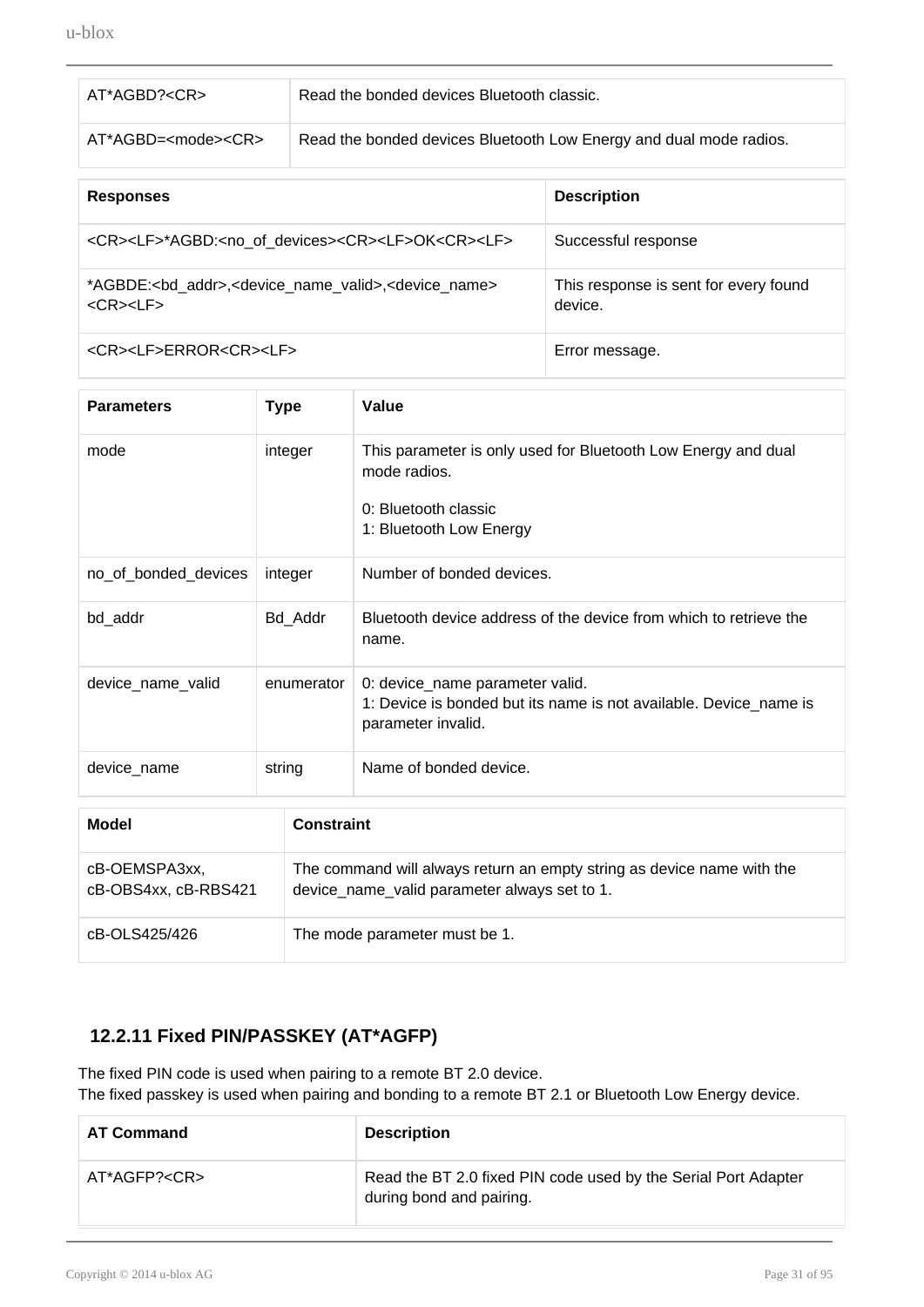u-blox

| AT*AGFP2? <cr></cr>                                              | Read the BT 2.1 passkey used by the Serial Port Adapter during<br>bond and pairing. |
|------------------------------------------------------------------|-------------------------------------------------------------------------------------|
| AT*AGFP= <pin_code>,</pin_code>                                  | Writes the BT 2.0 fixed PIN code used by the Serial Port Adapter                    |
| <store_in_startup_database><cr></cr></store_in_startup_database> | during bond and pairing.                                                            |
| AT*AGFP2= <passkey>,</passkey>                                   | Writes the BT 2.1 / Bluetooth Low Energy passkey used by the                        |
| <store_in_startup_database><cr></cr></store_in_startup_database> | Serial Port Adapter during bond and pairing.                                        |

| <b>Responses</b>                                                                    | <b>Description</b>              |
|-------------------------------------------------------------------------------------|---------------------------------|
| <cr><lf>*AGFP:<pin_code><cr><lf>OK<cr><lf></lf></cr></lf></cr></pin_code></lf></cr> | Successful BT 2.0 read response |
| <cr><lf>*AGFP2:<passkey><cr><lf>OK<cr><lf></lf></cr></lf></cr></passkey></lf></cr>  | Successful BT 2.1 read response |
| <cr><lf>OK<cr><lf></lf></cr></lf></cr>                                              | Successful write response.      |
| <cr><lf>ERROR<cr><lf></lf></cr></lf></cr>                                           | Error message.                  |

| <b>Parameters</b>         | <b>Type</b> | Value                                                                                                                                                                                                                |
|---------------------------|-------------|----------------------------------------------------------------------------------------------------------------------------------------------------------------------------------------------------------------------|
| pin code                  | string      | The BT 2.0 PIN code is a string of one to sixteen alphanumerical<br>characters.<br>It is recommended to use a pin code of at least eight characters<br>of mixed type, e.g. "12w35tg7".<br>The default value is "0".  |
| passkey                   | integer     | The BT 2.1 / Bluetooth Low Energy passkey is an integer in the<br>range of [0999999].<br>The default value is 0.                                                                                                     |
| store_in_startup_database | enumerator  | 0: The setting will only be valid for the current power cycle.<br>1: The Serial Port Adapter will remember the setting between<br>power cycles. The settings database in the Serial Port Adapter<br>will be updated. |

| <b>Model</b>              | <b>Constraint</b>                                                                                                                                                                                                 |
|---------------------------|-------------------------------------------------------------------------------------------------------------------------------------------------------------------------------------------------------------------|
| cB-OBS4xx,<br>$cB-RBS421$ | The AT*AGFP? and AT*AGFP2? are not supported for security reasons.                                                                                                                                                |
| cB-OEMSPA3xx              | The AT*AGFP2 is not supported.                                                                                                                                                                                    |
| cB-OLS425/426             | The AT*AGFP is not supported.<br>The AT*AGFP2? is not supported for security reasons.<br>Module must be restarted for the AT command to take affect. Hence,<br>store_in_startup_database must always be set to 1. |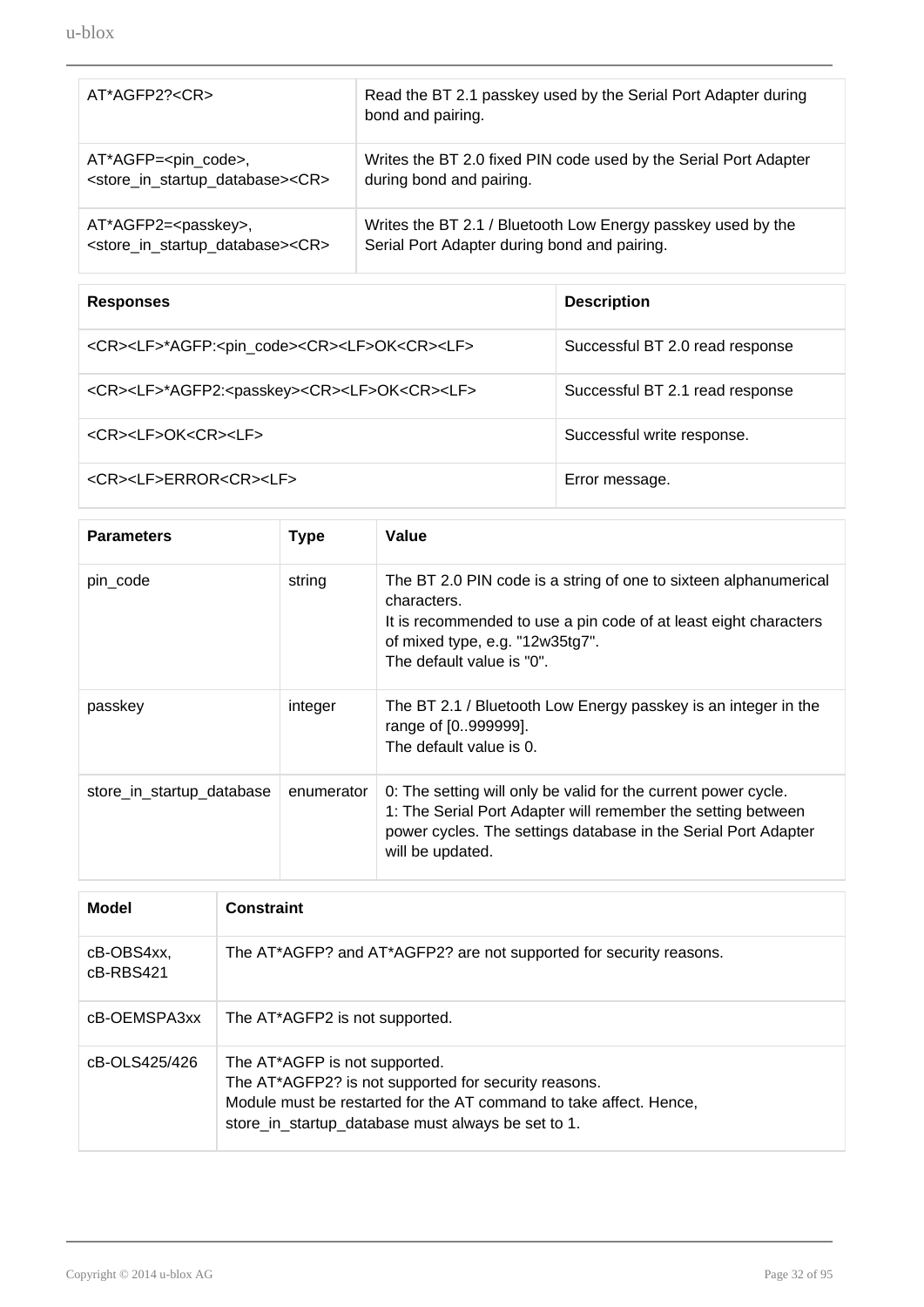# **12.2.12 User Confirmation (AT\*AGUC)**

<span id="page-32-0"></span>

| <b>AT Command</b>                                       | <b>Description</b>                                                                                                                                                                                                                    |
|---------------------------------------------------------|---------------------------------------------------------------------------------------------------------------------------------------------------------------------------------------------------------------------------------------|
| AT*AGUC= <bd_addr>,<yes_no><cr></cr></yes_no></bd_addr> | The user confirmation is used together with security mode 6 to<br>respond on a user confirmation request(*AGUC). The command<br>should only be used when bonding has been initiated with AT*AGB<br>and after *AGUC has been received. |

| <b>Responses</b>                          | <b>Description</b>   |
|-------------------------------------------|----------------------|
| <cr><lf>OK<cr><lf></lf></cr></lf></cr>    | Successful response. |
| <cr><lf>ERROR<cr><lf></lf></cr></lf></cr> | Error message.       |

| <b>Parameters</b> | Type       | Value                                                                                                                      |
|-------------------|------------|----------------------------------------------------------------------------------------------------------------------------|
| bd addr           | string     | The remote Bluetooth Device address                                                                                        |
| yes no            | enumerator | 0: No. The remote and local values are different or the user cancels.<br>1: Yes. The remote and local values are the same. |
|                   |            |                                                                                                                            |

| Model        | <b>Constraint</b> |
|--------------|-------------------|
| cB-OEMSPA3xx | Not supported.    |

# <span id="page-32-1"></span>**12.2.13 User Passkey Entry (AT\*AGUPE)**

| <b>AT Command</b>                                                            | <b>Description</b>                                                                                                                                                                                                                           |
|------------------------------------------------------------------------------|----------------------------------------------------------------------------------------------------------------------------------------------------------------------------------------------------------------------------------------------|
| AT*AGUPE= <bd addr="">,<ok cancel="">,<passkey><cr></cr></passkey></ok></bd> | The user passkey entry is used together with<br>security mode 7 to respond on a user passkey<br>entry request(*AGUPE). The command should only<br>be used when bonding has been initiated with<br>AT*AGB and after *AGUPE has been received. |

| <b>Responses</b>                          | <b>Description</b>   |
|-------------------------------------------|----------------------|
| <cr><lf>OK<cr><lf></lf></cr></lf></cr>    | Successful response. |
| <cr><lf>ERROR<cr><lf></lf></cr></lf></cr> | Error message.       |

| <b>Parameters</b> | $T$ ype | Value                               |
|-------------------|---------|-------------------------------------|
| bd_addr           | string  | The remote Bluetooth Device address |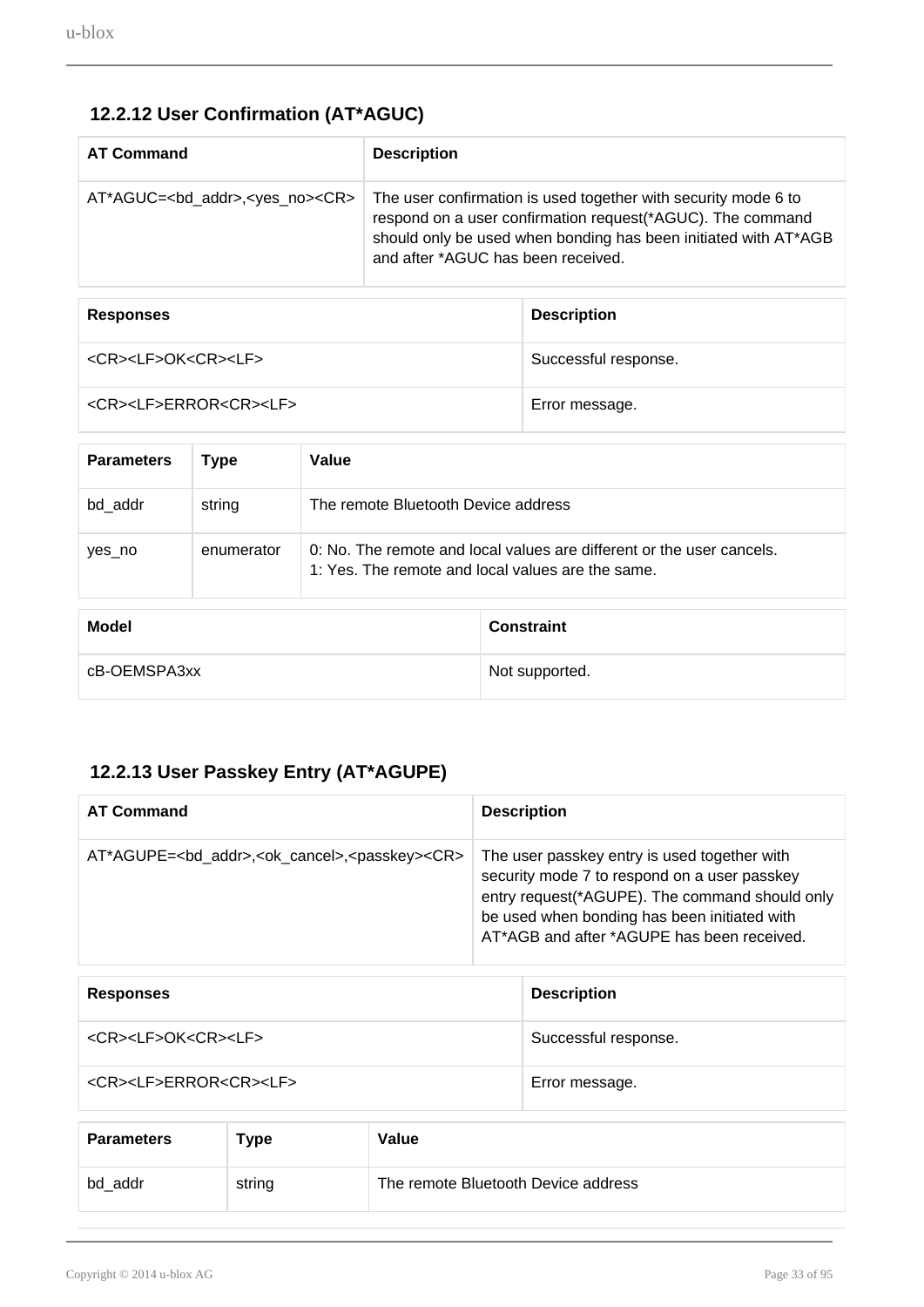| ok_cancel    | enumerator | 0: Cancel.<br>$1:$ Ok.                        |                   |
|--------------|------------|-----------------------------------------------|-------------------|
| passkey      | integer    | This is an integer in the range of [0999999]. |                   |
| <b>Model</b> |            |                                               | <b>Constraint</b> |
| cB-OEMSPA3xx |            |                                               | Not supported.    |

# **12.2.14 Local Name (AT\*AGLN)**

<span id="page-33-0"></span>

| <b>AT Command</b>                                                                                      | <b>Description</b>                      |
|--------------------------------------------------------------------------------------------------------|-----------------------------------------|
| AT*AGLN? <cr></cr>                                                                                     | Reads the local Bluetooth device name.  |
| AT*AGLN= <device_name>, <store_in_startup_database><cr></cr></store_in_startup_database></device_name> | Writes the local Bluetooth device name. |

| <b>Responses</b>                                                                        | <b>Description</b>         |
|-----------------------------------------------------------------------------------------|----------------------------|
| <cr><lf>*AGLN:<device name=""><cr><lf>OK<cr><lf></lf></cr></lf></cr></device></lf></cr> | Successful read response.  |
| <cr><lf>OK<cr><lf></lf></cr></lf></cr>                                                  | Successful write response. |
| <cr><lf>ERROR<cr><lf></lf></cr></lf></cr>                                               | Error message.             |

| <b>Parameters</b>         | Type       | Value                                                                                                                                                                                                                |
|---------------------------|------------|----------------------------------------------------------------------------------------------------------------------------------------------------------------------------------------------------------------------|
| device name               | string     | Max 240 characters.<br>The default name is "Bluetooth Device".                                                                                                                                                       |
| store_in_startup_database | enumerator | 0: The setting will only be valid for the current power cycle.<br>1: The Serial Port Adapter will remember the setting between<br>power cycles. The settings database in the Serial Port Adapter<br>will be updated. |

| Model                                                                                            | <b>Constraint</b>                                                                                                                                                                 |
|--------------------------------------------------------------------------------------------------|-----------------------------------------------------------------------------------------------------------------------------------------------------------------------------------|
| cB-OEMSPA310, cB-OEMSPA311,<br>cB-OEMSPA331, cB-OEMSPA312,<br>cB-OEMSPA332, cB-OBS4xx, cB-RBS421 | The name is limited to a maximum of 31 characters.                                                                                                                                |
| cB-OLS425/426                                                                                    | The name is limited to a maximum of 20 characters.<br>Module must be restarted for the AT command to take<br>affect. Hence, store_in_startup_database must always<br>be set to 1. |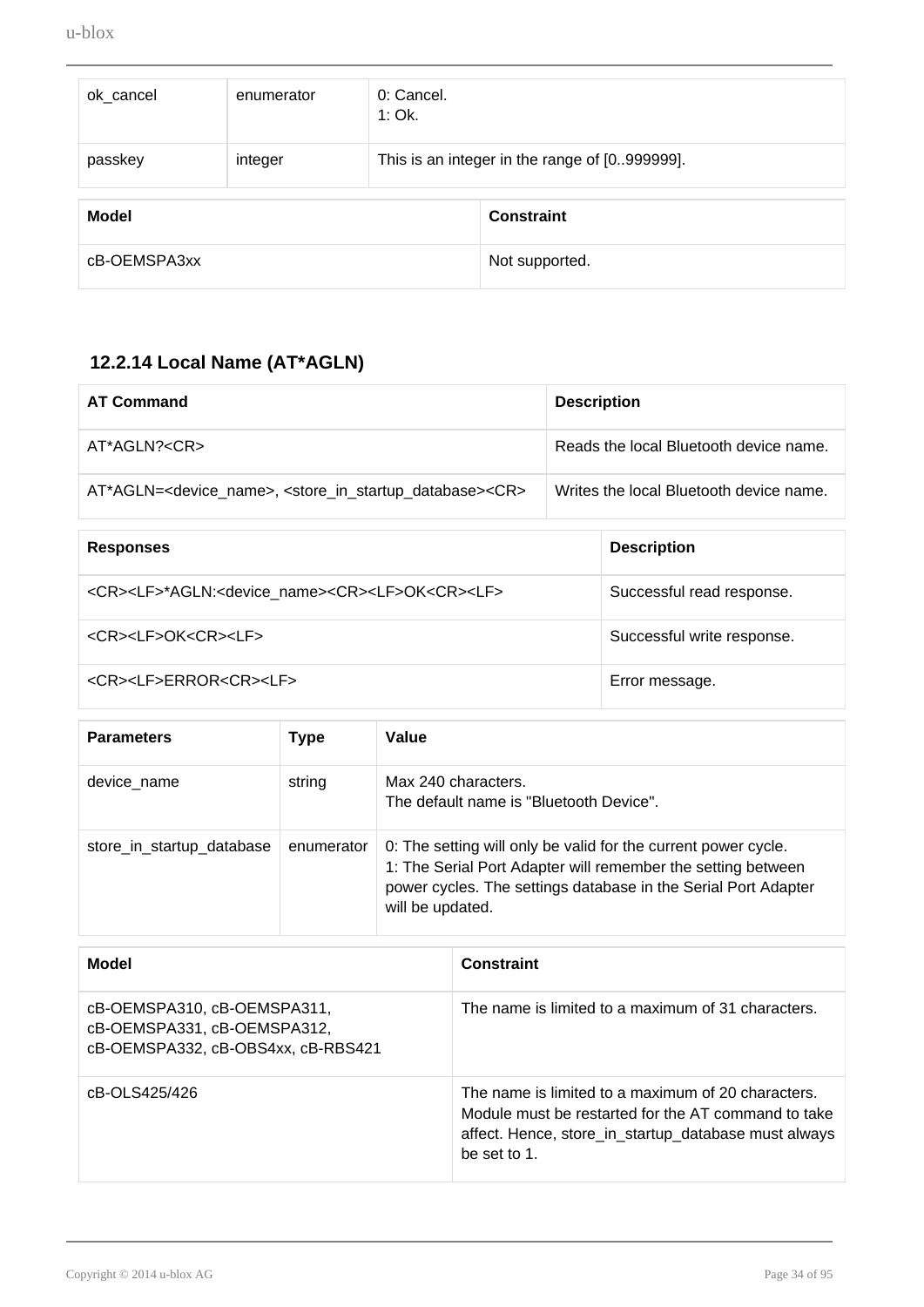# **12.2.15 Local COD (AT\*AGLC)**

<span id="page-34-0"></span>

| <b>AT Command</b>                                                                      |  | <b>Description</b>                     |  |
|----------------------------------------------------------------------------------------|--|----------------------------------------|--|
| $AT^*AGLC? < CR$                                                                       |  | Reads the Local Class Of Device code.  |  |
| AT*AGLC= <cod>, <store_in_startup_database><cr></cr></store_in_startup_database></cod> |  | Writes the Local Class Of Device code. |  |
|                                                                                        |  |                                        |  |
| <b>Responses</b>                                                                       |  | <b>Description</b>                     |  |
| <cr><lf>*AGLC:<cod><cr><lf>OK<cr><lf></lf></cr></lf></cr></cod></lf></cr>              |  | Successful read response.              |  |
| <cr><lf>OK<cr><lf></lf></cr></lf></cr>                                                 |  | Successful write response.             |  |
| <cr><lf>ERROR<cr><lf></lf></cr></lf></cr>                                              |  | Error response.                        |  |

|     | <b>Type</b> | Value                                                                                                                                                                                                                                                                                                                                                                                                                                                                                                                                                                                                                                                                                                                                                                                                                                                                                                                                                                                                                                                                                                                                                                                                                                                                                                                 |
|-----|-------------|-----------------------------------------------------------------------------------------------------------------------------------------------------------------------------------------------------------------------------------------------------------------------------------------------------------------------------------------------------------------------------------------------------------------------------------------------------------------------------------------------------------------------------------------------------------------------------------------------------------------------------------------------------------------------------------------------------------------------------------------------------------------------------------------------------------------------------------------------------------------------------------------------------------------------------------------------------------------------------------------------------------------------------------------------------------------------------------------------------------------------------------------------------------------------------------------------------------------------------------------------------------------------------------------------------------------------|
| cod | integer     | Valid values for this parameter are specified in the Bluetooth Assigned Numbers<br>Document, www.bluetooth.com. The parameter has been divided into three<br>segments, a service class segment, a major device class segment and a minor<br>device class segment (bits 2-7).<br>Extract from the Bluetooth Assigned Numbers Document:<br>Service class (bit mask, bits 13-23):<br>Bit 16: Positioning (Location identification)<br>Bit 17: Networking (LAN, Ad hoc, etc)<br>Bit 18: Rendering (Printing, Speaker, etc)<br>Bit 19: Capturing (Scanner, Microphone, etc)<br>Bit 20: Object Transfer (v-Inbox, v-Folder, etc)<br>Bit 21: Audio (Speaker, Microphone, Headset service, etc)<br>Bit 22: Telephony (Cordless telephony, Modem, Headset service)<br>Bit 23: Information (WEB-server, WAP-server, etc)<br>Major device class (number, bits 12-8):<br>00000: Miscellaneous<br>00001: Computer (desktop, notebook, PDA, etc)<br>00010: Phone (cellular, cordless, modem, etc)<br>00011: LAN/Network Access point<br>00100: Audio/Video (headset, speaker, stereo, video display, VCR)<br>00101: Peripheral (mouse, joystick, keyboards)<br>00110: Imaging (printing, scanner, camera, etc)<br>11111: Uncategorized, specific device code not specified<br>For the minor device class field please refer to [1]. |
|     |             | The default value is 0.                                                                                                                                                                                                                                                                                                                                                                                                                                                                                                                                                                                                                                                                                                                                                                                                                                                                                                                                                                                                                                                                                                                                                                                                                                                                                               |

**Model Constraint**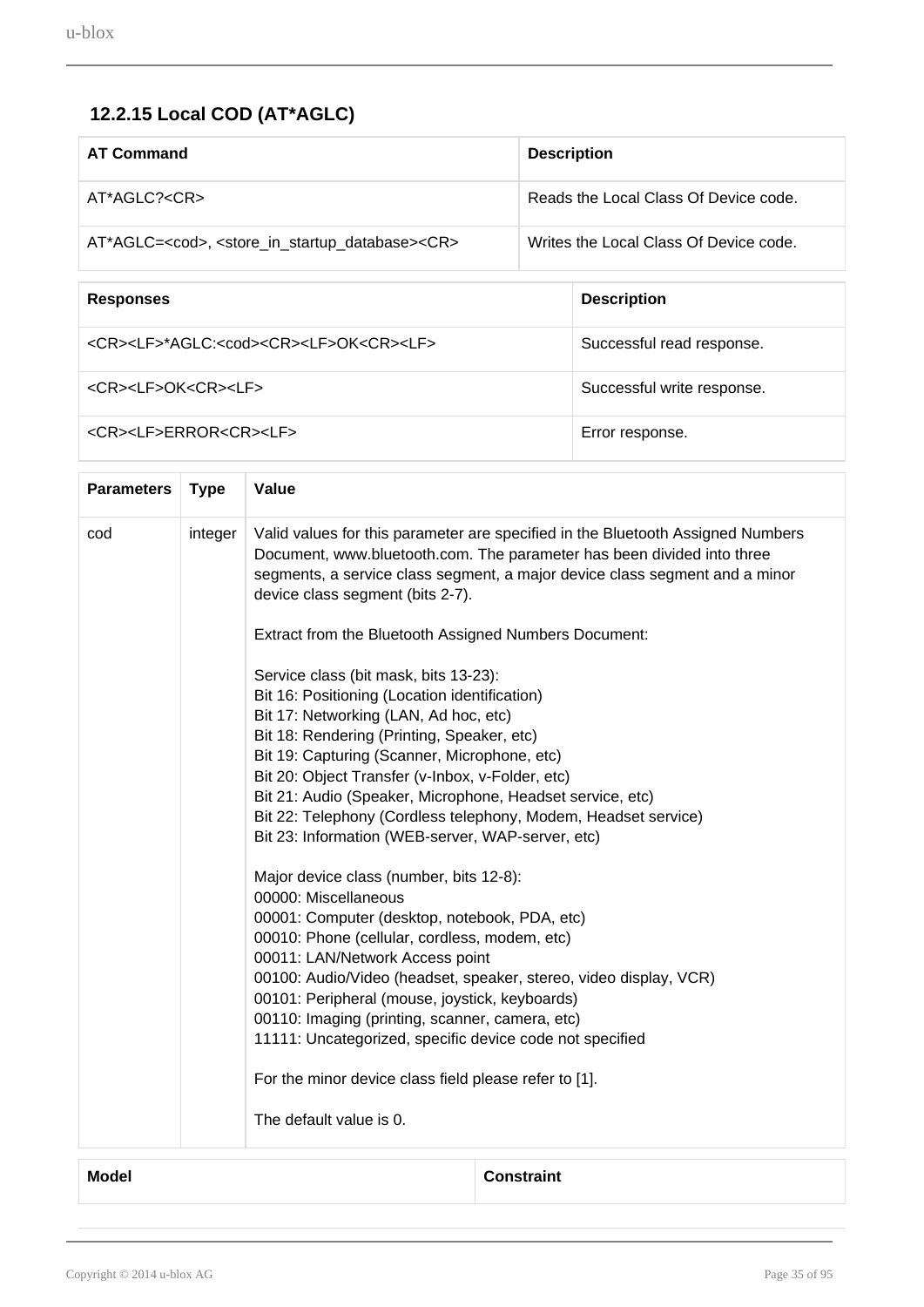| cB-OLS425/426 | Not supported. |
|---------------|----------------|
|               |                |

# **12.2.16 Get MasterSlaveRole (AT\*AGGMSR)**

<span id="page-35-0"></span>

| <b>AT Command</b> | <b>Description</b>                                                                                                                                                                                                                                       |
|-------------------|----------------------------------------------------------------------------------------------------------------------------------------------------------------------------------------------------------------------------------------------------------|
|                   | $AT*AGGMSR=<$ bd addr>< $CR>$   Read the local master-slave role.<br>Returns the role of the Serial Port Adapter, master or slave, for the<br>connection between the Serial Port Adapter and the remote device<br>identified by the 'bd_addr' parameter. |

| <b>Responses</b>                                                              | <b>Description</b>   |
|-------------------------------------------------------------------------------|----------------------|
| <cr><lf>*AGGMSR:<role><cr><lf>OK<cr><lf></lf></cr></lf></cr></role></lf></cr> | Successful response. |
| <cr><lf>ERROR<cr><lf></lf></cr></lf></cr>                                     | Error response.      |

| <b>Parameters</b> | <b>Type</b> | Value                                                                             |
|-------------------|-------------|-----------------------------------------------------------------------------------|
| role              | enumerator  | 0: Slave<br>1: Master                                                             |
| bd_addr           | Bd Addr     | Identifies a device that the Serial Port Adapter is currently communicating with. |

| Model                                                                                            | <b>Constraint</b>                                                                                    |
|--------------------------------------------------------------------------------------------------|------------------------------------------------------------------------------------------------------|
| cB-OLS425/426                                                                                    | Not supported.                                                                                       |
| cB-OEMSPA310, cB-OEMSPA311, cB-OEMSPA331,<br>cB-OEMSPA312, cB-OEMSPA332, cB-OBS4xx,<br>cB-RBS421 | Not supported. The module always allows a<br>master slave switch if requested by the remote<br>side. |

## **12.2.17 Change MasterSlaveRole (AT\*AGCMSR)**

<span id="page-35-1"></span>

| <b>AT Command</b>                                     | <b>Description</b>                                                                                                                                                                                                                                                                                       |
|-------------------------------------------------------|----------------------------------------------------------------------------------------------------------------------------------------------------------------------------------------------------------------------------------------------------------------------------------------------------------|
| AT*AGCMSR= <bd_addr>,<role><cr></cr></role></bd_addr> | Changes the master-slave role.<br>Changes the role of the Serial Port Adapter, master or slave, for<br>the connection between the Serial Port Adapter and the remote<br>device identified by the 'bd_addr' parameter.<br>Note that the remote device does not have to accept the<br>master/slave switch. |
|                                                       |                                                                                                                                                                                                                                                                                                          |

| <b>Responses</b> | <b>Description</b> |
|------------------|--------------------|
|------------------|--------------------|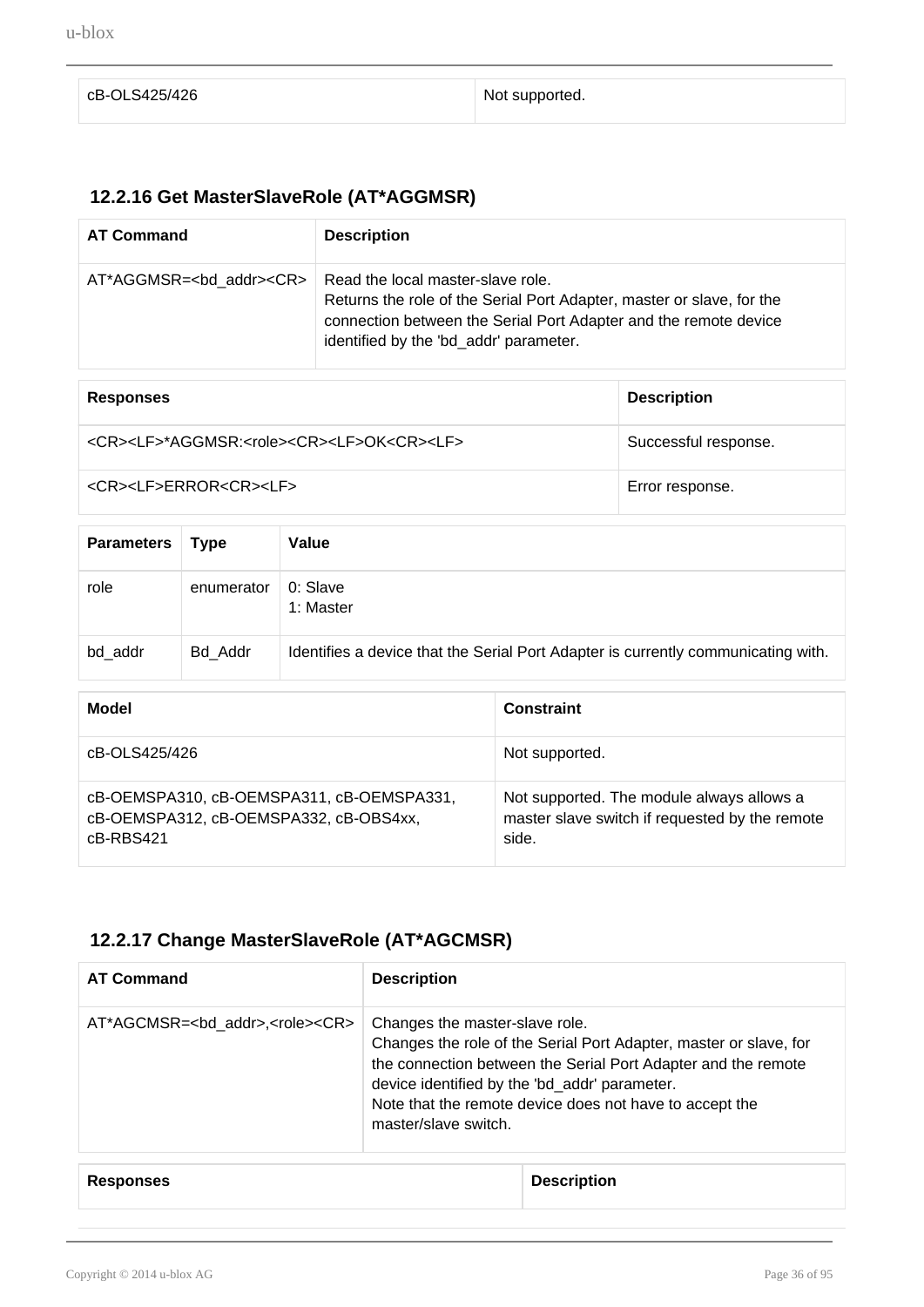| <cr><lf>OK<cr><lf></lf></cr></lf></cr>    | Successful response. |
|-------------------------------------------|----------------------|
| <cr><lf>ERROR<cr><lf></lf></cr></lf></cr> | Error response.      |

| <b>Parameters</b> | <b>Type</b> | Value                                                                                                                                           |
|-------------------|-------------|-------------------------------------------------------------------------------------------------------------------------------------------------|
| bd addr           | Bd Addr     | Identifies a device that the Serial Port Adapter is currently communicating with.<br>The role will be changed on the connection to this device. |
| role              | enumerator  | $0:$ Slave<br>1: Master                                                                                                                         |

| Model                                                                                              | <b>Constraint</b>                                                                                    |
|----------------------------------------------------------------------------------------------------|------------------------------------------------------------------------------------------------------|
| cB-OLS425/426                                                                                      | Not supported.                                                                                       |
| cB-OEMSPA310, cB-OEMSPA311, cB-OEMSPA331,<br>cB-OEMSPA312, cB-OEMSPA332, cB-OBS4xx,<br>$cB-RBS421$ | Not supported. The module always allows a<br>master slave switch if requested by the remote<br>side. |

# **12.2.18 MasterSlaveRole Policy (AT\*AGMSP)**

| <b>AT Command</b>                                                                                      | <b>Description</b>                    |
|--------------------------------------------------------------------------------------------------------|---------------------------------------|
| AT*AGMSP? <cr></cr>                                                                                    | Reads the role policy of the device.  |
| AT*AGMSP= <role_policy>,<store_in_startup_database><cr></cr></store_in_startup_database></role_policy> | Writes the role policy of the device. |

| <b>Responses</b>                                                                           | <b>Description</b>         |
|--------------------------------------------------------------------------------------------|----------------------------|
| <cr><lf>*AGMSP:<role_policy><cr><lf>OK<cr><lf></lf></cr></lf></cr></role_policy></lf></cr> | Successful read response.  |
| <cr><lf>OK<cr><lf></lf></cr></lf></cr>                                                     | Successful write response. |
| <cr><lf>ERROR<cr><lf></lf></cr></lf></cr>                                                  | Error response.            |

| <b>Parameters</b>         | Type       | Value                                                                                                                                                                                                                |
|---------------------------|------------|----------------------------------------------------------------------------------------------------------------------------------------------------------------------------------------------------------------------|
| role_policy               | enumerator | 0: Always attempt to become master on incoming connections.<br>1: Always let the connecting device select master/slave role on<br>incoming connections (default value).                                              |
| store_in_startup_database | enumerator | 0: The setting will only be valid for the current power cycle.<br>1: The Serial Port Adapter will remember the setting between<br>power cycles. The settings database in the Serial Port Adapter<br>will be updated. |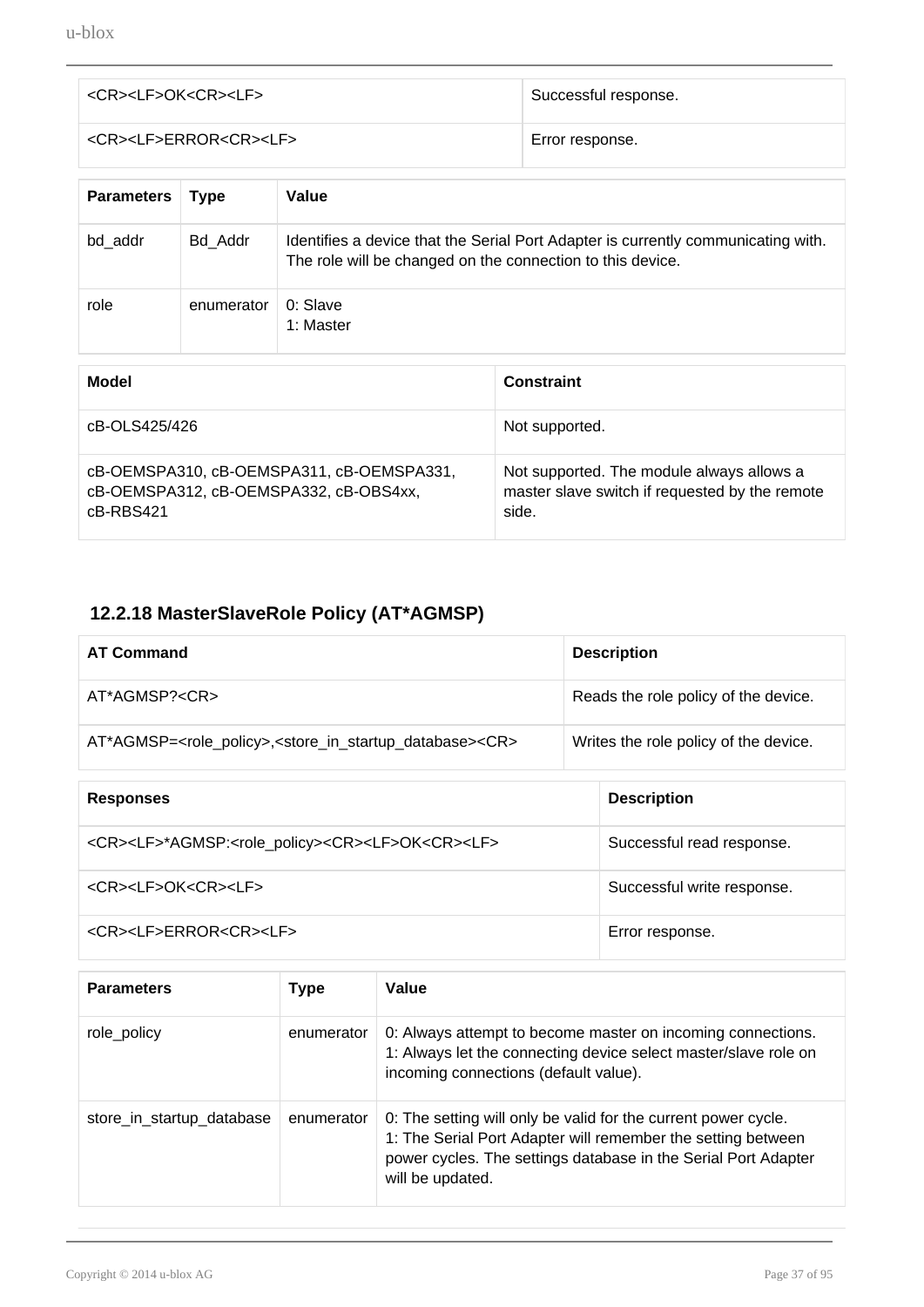| <b>Model</b>  | <b>Constraint</b> |
|---------------|-------------------|
| cB-OLS425/426 | Not supported.    |

### **12.2.19 Get RSSI (AT\*AGRSS)**

| <b>AT Command</b>                      | <b>Description</b>                                                                                                                                                                                                                                                                                                                                                                 |
|----------------------------------------|------------------------------------------------------------------------------------------------------------------------------------------------------------------------------------------------------------------------------------------------------------------------------------------------------------------------------------------------------------------------------------|
| AT*AGRSS= <bd_addr><cr></cr></bd_addr> | This request returns the current received signal strength, RSSI, for the<br>connection between the Serial Port Adapter and the remote device identified<br>by the 'bd_addr' parameter.<br>Note that this command can only be used on an existing connection that has<br>been established using the Connect_To_Serial_Service_Data_Mode<br>command and only while still in AT mode. |
|                                        |                                                                                                                                                                                                                                                                                                                                                                                    |

| <b>Responses</b>                                                             | <b>Description</b>   |
|------------------------------------------------------------------------------|----------------------|
| <cr><lf>*AGRSS:<rssi><cr><lf>OK<cr><lf></lf></cr></lf></cr></rssi></lf></cr> | Successful response. |
| <cr><lf>ERROR<cr><lf></lf></cr></lf></cr>                                    | Error response.      |

| <b>Parameters</b> | <b>Type</b> | Value                                                                                                                                                                                                                                                                                                   |                   |
|-------------------|-------------|---------------------------------------------------------------------------------------------------------------------------------------------------------------------------------------------------------------------------------------------------------------------------------------------------------|-------------------|
| rssi              | integer     | < 128: The received signal strength is 128-RSSI dB below the optimal signal<br>range.<br>128: The received signal strength is within the optimal signal range.<br>>128: The received signal strength is RSSI-128 dB above the optimal signal<br>range.<br>For example, a read value of 130 means +2 dB. |                   |
| bd addr           | Bd Addr     | Identifies a device that the Serial Port Adapter is currently communicating with.                                                                                                                                                                                                                       |                   |
| <b>Model</b>      |             |                                                                                                                                                                                                                                                                                                         | <b>Concircint</b> |

| <b>Model</b>                                                          | <b>Constraint</b> |
|-----------------------------------------------------------------------|-------------------|
| cB-OEMSPA310, cB-OEMSPA311, cB-OEMSPA331, cB-OEMSPA312, cB-OEMSPA332, | <b>Not</b>        |
| cB-OLS425/426                                                         | supported.        |

### **12.2.20 Get Link Quality (AT\*AGLQ)**

| <b>AT Command</b>                   | <b>Description</b>                                                                                                                                                  |
|-------------------------------------|---------------------------------------------------------------------------------------------------------------------------------------------------------------------|
| AT*AGLQ= <bd addr=""><cr></cr></bd> | This request returns the current link quality for the connection between the<br>Serial Port Adapter and the remote device identified by the 'bd addr'<br>parameter. |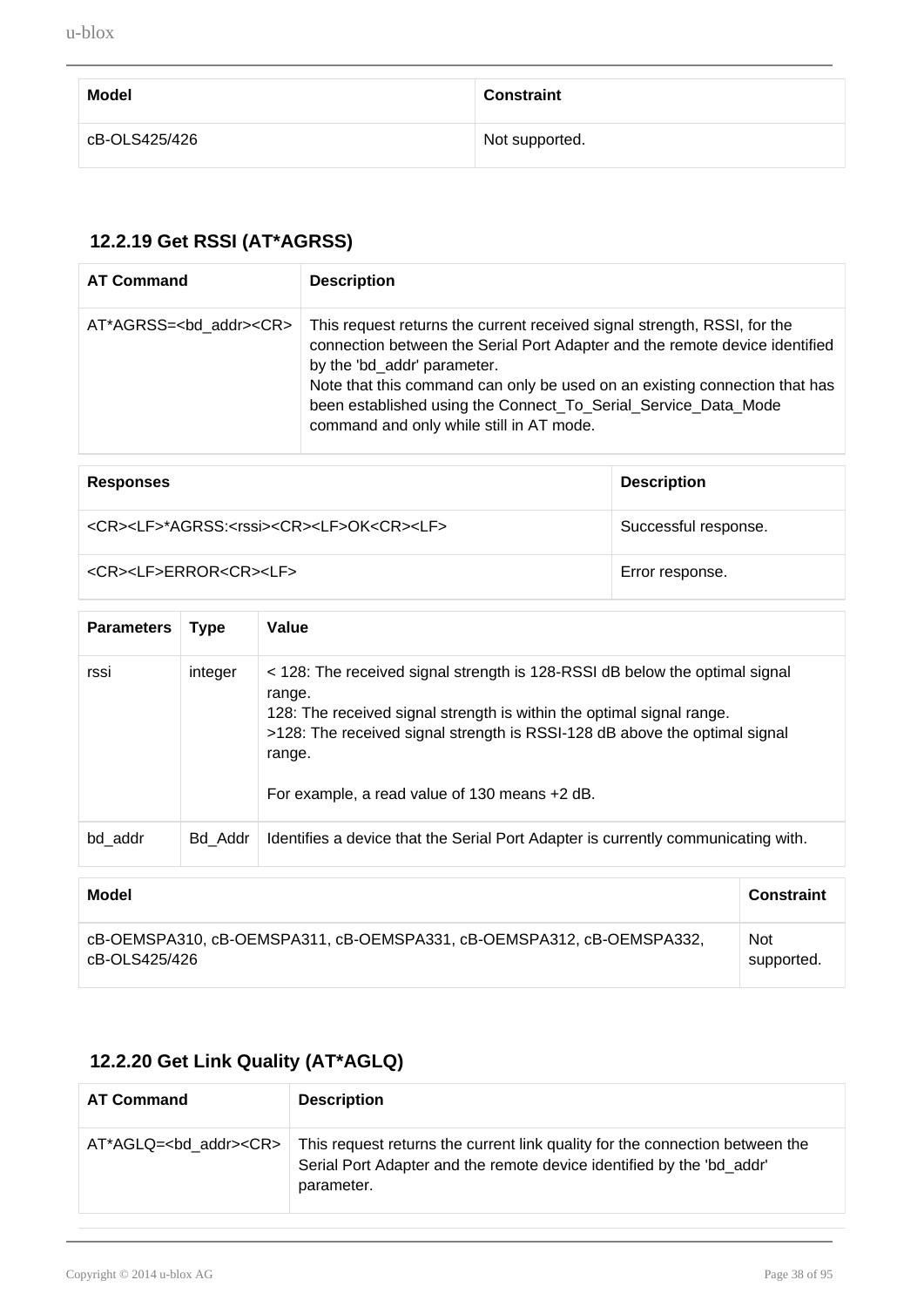| <b>Responses</b>                                                                            | <b>Description</b>   |
|---------------------------------------------------------------------------------------------|----------------------|
| <cr><lf>*AGLQ:<link_quality><cr><lf>OK<cr><lf></lf></cr></lf></cr></link_quality></lf></cr> | Successful response. |
| <cr><lf>ERROR<cr><lf></lf></cr></lf></cr>                                                   | Error response.      |

| <b>Parameters</b> | <b>Type</b> | Value                                                                                                                                                                                                                                                                                                          |
|-------------------|-------------|----------------------------------------------------------------------------------------------------------------------------------------------------------------------------------------------------------------------------------------------------------------------------------------------------------------|
| link_quality      | integer     | The link quality is calculated as follows : every 5 seconds a new link quality is<br>calculated based on the packets received during that period. The link quality is<br>based on the ratio of packets received with CRC errors to the total nr of packets<br>with a CRC-protected payload that were received. |
|                   |             | • 50% CRC errors or more is reported as link-quality 0 (i.e. minimal quality).<br>0% CRC errors is reported as 255 (i.e. maximal quality).<br>Between 0% and 50% CRC errors, link quality is proportional, i.e. 25% is<br>reported as 128.                                                                     |
|                   |             | Packet types are not taken into account, i.e. the same physical channel could<br>have a link quality of 100 using DH5 packets while using DM5 would give 255.                                                                                                                                                  |
|                   |             | Please note that the implementation is vendor specific and may differ for future<br>module versions.                                                                                                                                                                                                           |
| bd_addr           | Bd Addr     | Identifies a device that the Serial Port Adapter is currently communicating with.                                                                                                                                                                                                                              |

| Model                                                                                             | <b>Constraint</b>                        |
|---------------------------------------------------------------------------------------------------|------------------------------------------|
| cB-OBS411                                                                                         | Supported in version<br>4.3.2 and later. |
| cB-OEMSPA310, cB-OEMSPA311, cB-OEMSPA331, cB-OEMSPA312,<br>cB-OEMSPA332, cB-OBS410, cB-OLS425/426 | Not supported.                           |

#### **12.2.21 Bluetooth Low Energy Mode (AT\*AGLE)**

Read/Write Bluetooth Low Energy role, for models supporting Bluetooth Low Energy. This command can be used to enable/disable Bluetooth Low Energy for dual mode radios, and to read out the role of single mode Low Energy radios.

| <b>AT Command</b>                                                                        | <b>Description</b>               |
|------------------------------------------------------------------------------------------|----------------------------------|
| $AT^*AGLE? < CR$                                                                         | Reads the configuration status.  |
| AT*AGLE= <role>, <store_in_startup_database><cr></cr></store_in_startup_database></role> | Writes the configuration status. |
| <b>Responses</b>                                                                         | <b>Description</b>               |
| <cr><lf>*AGLE:<role><cr><lf>OK<cr><lf></lf></cr></lf></cr></role></lf></cr>              | Successful read response.        |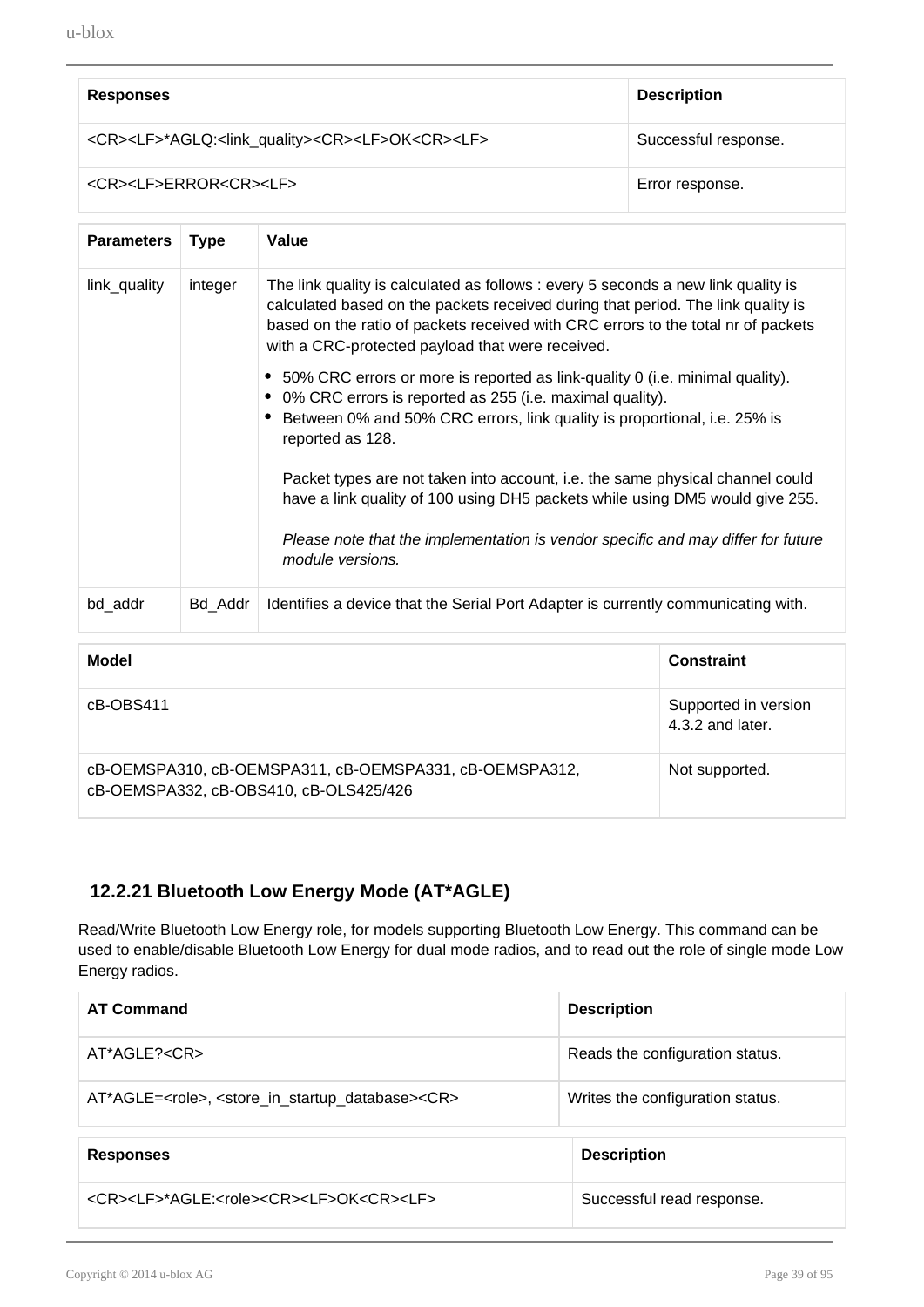| <cr><lf>OK<cr><lf></lf></cr></lf></cr>    | Successful write response. |
|-------------------------------------------|----------------------------|
| <cr><lf>ERROR<cr><lf></lf></cr></lf></cr> | Error message.             |

| <b>Parameters</b>         | <b>Type</b> | Value                                                                      |
|---------------------------|-------------|----------------------------------------------------------------------------|
| role                      | integer     | 0: Disabled (default)<br>1: Low Energy Central<br>2: Low Energy Peripheral |
| store_in_startup_database | enumerator  | Must be 1<br>Module must be restarted for the command to take affect.      |

| <b>Model</b>                                                | <b>Constraint</b>                                                                                                                                                                                                                                                                         |
|-------------------------------------------------------------|-------------------------------------------------------------------------------------------------------------------------------------------------------------------------------------------------------------------------------------------------------------------------------------------|
| All models except cB-OBS421, cB-RBS421<br>and cB-OLS425/426 | Not supported                                                                                                                                                                                                                                                                             |
| cB-OBS421, cB-RBS421                                        | Configuration restrictions when Bluetooth Low Energy is<br>enabled.<br>• Cannot be both client (AT*ADDCP) and server<br>(AT*ADDSP) at the same time.<br>• Number of links are restricted and repeater functionality<br>is disabled (AT*ADWM).<br>• Security mode 2 and 6 are not allowed. |
| cB-OLS425/426                                               | Write Low Energy role (AT*AGLE=) is not supported.                                                                                                                                                                                                                                        |

#### **12.2.22 Low Energy Advertise Data (AT\*AGAD)**

Command for use of custom advertise data in Low Energy. Any custom advertise data will be appended to the default mandatory flags field. Note that the Inquiry AT command AT\*AGI supports scan modes that can be used to see the complete advertising data. This is useful when testing advertising configurations set with the AT\*AGAD.

By default the service UUID for the connectBlue Serial Port Service is part of the scan response data. For details please see the [section on advertising vs scan response data](#page-41-0).

| <b>AT Command</b>                                                                       | <b>Description</b>           |
|-----------------------------------------------------------------------------------------|------------------------------|
| $AT*AGAD? < CR>$                                                                        | Read custom advertise data.  |
| AT*AGAD= <data>,<store_in_startup_database><cr></cr></store_in_startup_database></data> | Write custom advertise data. |
| <b>Responses</b>                                                                        | <b>Description</b>           |
| <cr><lf>*AGAD:<data><cr><lf>OK<cr><lf></lf></cr></lf></cr></data></lf></cr>             | Successful read response     |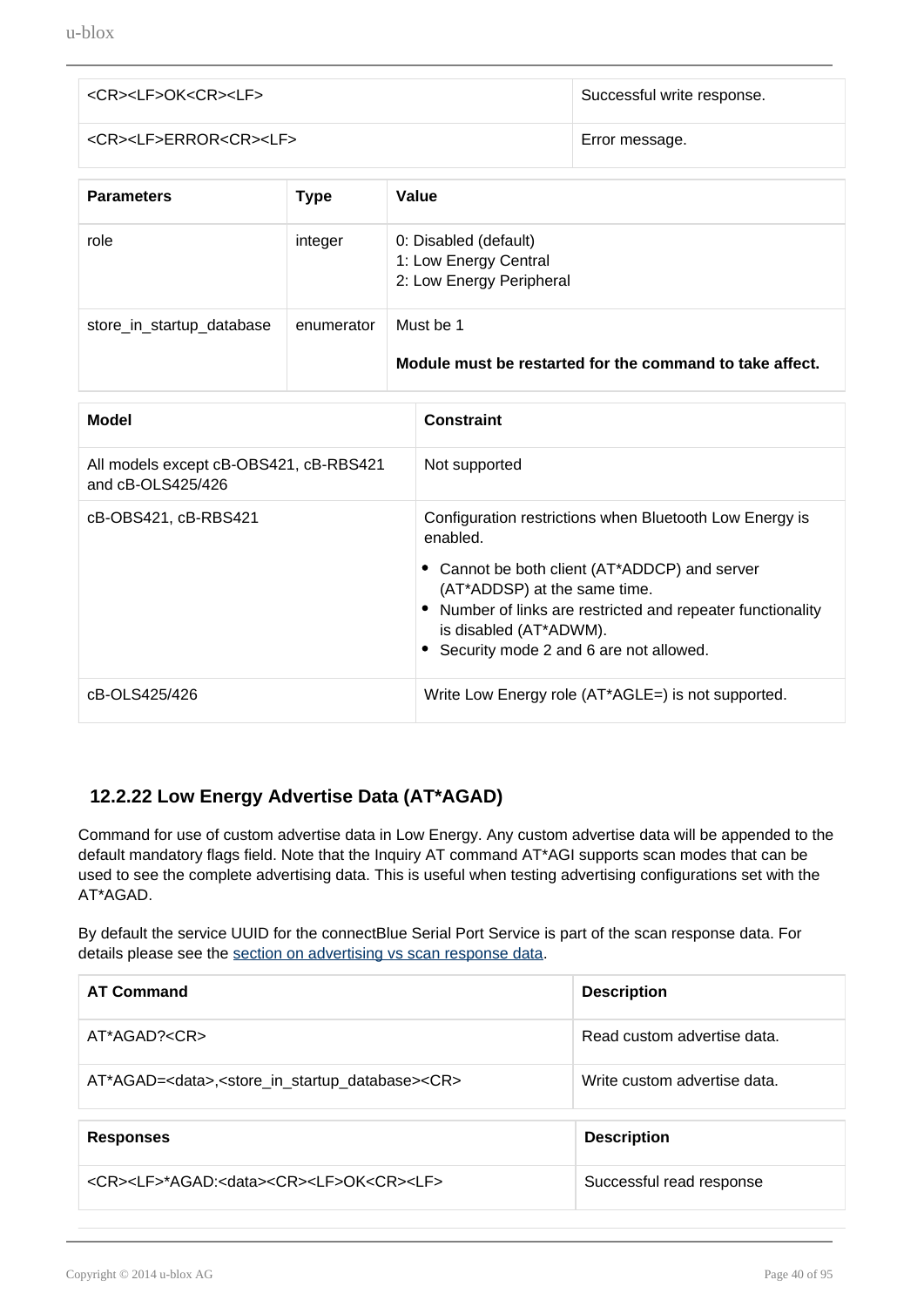# <CR><LF>OK<CR><LF>>>
Successful write response. <CR><LF>ERROR<CR><LF> Error message.

| <b>Parameters</b>         | <b>Type</b> | Value                                                                                                                                                                                                                                                                                                                                                                                                                                                                                                                                                                                                                                                                                                                |
|---------------------------|-------------|----------------------------------------------------------------------------------------------------------------------------------------------------------------------------------------------------------------------------------------------------------------------------------------------------------------------------------------------------------------------------------------------------------------------------------------------------------------------------------------------------------------------------------------------------------------------------------------------------------------------------------------------------------------------------------------------------------------------|
| data                      | byte array  | Custom advertise data. Maximum 28 bytes.<br>The default value includes AD Flags, Tx power, Slave connection<br>interval and the Complete local name.<br>The data must follow the Bluetooth Specification, see GAP<br>section in ref[4]. Data is divided into different consecutive data<br>blocks, where each block has the following structure:<br>Byte 0: Length of data block, N, excluding length byte.<br>Byte 1: GAP advertisement data type, see below.                                                                                                                                                                                                                                                       |
|                           |             | Byte 2-N: Data.<br>Typical GAP advertisement data types:<br>0x01 AD Flags (Mandatory for advertising data)<br>0x02 16-bit Service UUIDs, more available<br>0x03 16-bit Service UUIDs, complete list<br>0x04 32-bit Service UUIDs, more available<br>0x05 32-bit Service UUIDs, complete list<br>0x06 128-bit Service UUIDs, more available<br>0x07 128-bit Service UUIDs, complete list<br>0x08 Shortened Local name<br>0x09 Complete Local Name<br>0x0A Tx Power in dBm<br>0x12 Slave connection interval range<br>OxFF Manufacturer Specific Data (The first 2 octets contain the<br>Company Identifier Code followed by additional manufacturer<br>specific data)<br>See GAP section in ref[4] for complete list. |
|                           |             | Example: "07FF710000112233", where "07" is the length, "FF" is<br>the GAP advertisement data type "Manufacturer Specific Data"<br>and "7100" is the connectBlue Company Identifier written with<br>lowest octet first and "00112233" is the application data.                                                                                                                                                                                                                                                                                                                                                                                                                                                        |
| store_in_startup_database | enumerator  | 0: The setting will only be valid for the current power cycle.<br>1: The Serial Port Adapter will remember the setting between<br>power cycles. The settings database in the Serial Port Adapter<br>will be updated.                                                                                                                                                                                                                                                                                                                                                                                                                                                                                                 |
|                           |             |                                                                                                                                                                                                                                                                                                                                                                                                                                                                                                                                                                                                                                                                                                                      |

| Model                                                    | <b>Constraint</b>                     |
|----------------------------------------------------------|---------------------------------------|
| All models except cB-OLS425/426, cB-OBS421 and cB-RBS421 | Not supported.                        |
| cB-OBS421, cB-RBS421                                     | Only supported in LE peripheral mode. |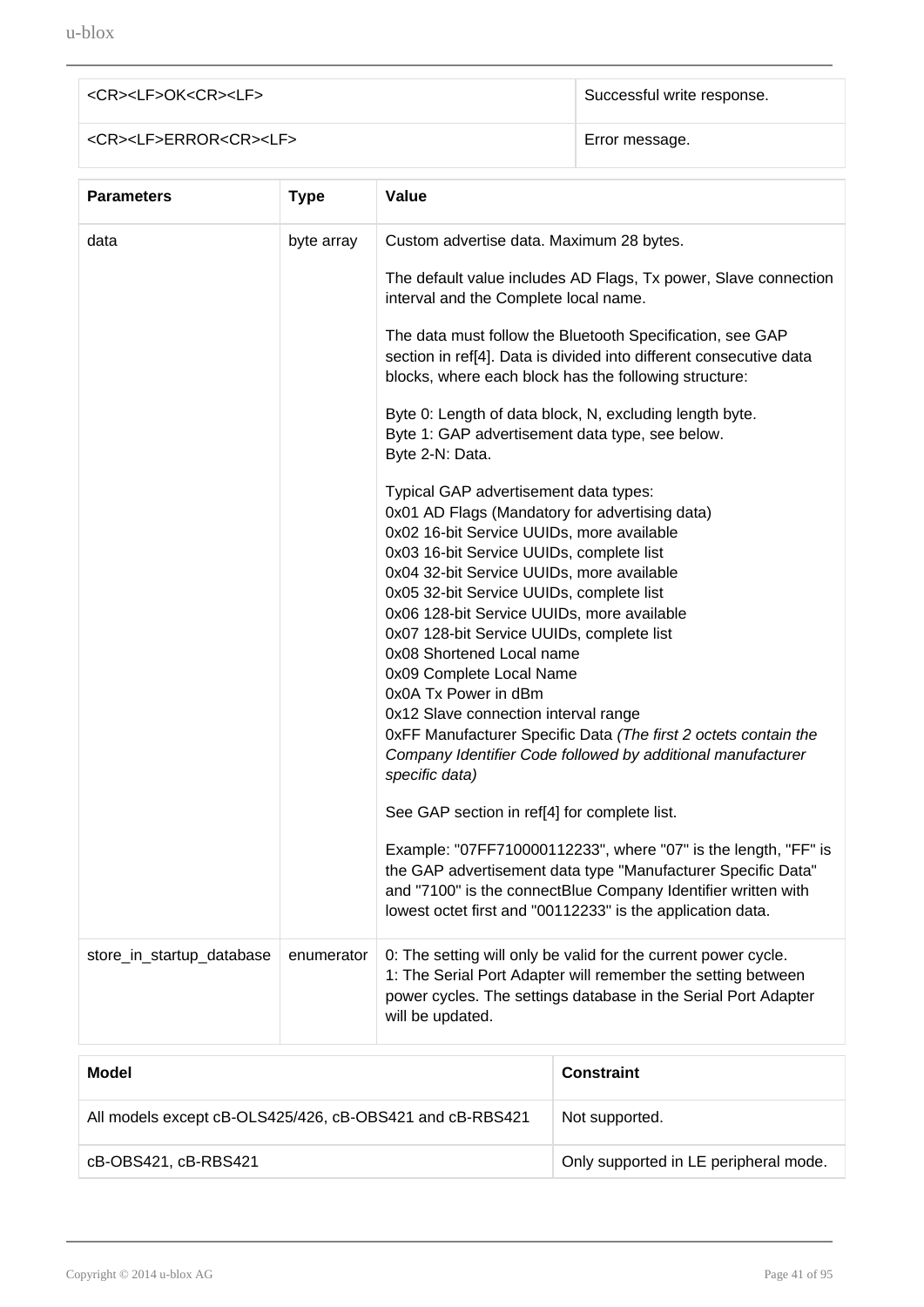#### **12.2.22.1 Avertising vs scan response data**

<span id="page-41-0"></span>For the v1.1.1 release the connectBlue Serial Service service UUID was added to the scan response data. It was added to the scan response data instead of the advertising data for backwards compatibility with earlier firmware versions. However, when a central device is using passive scan instead of active scan the central device will only see the advertising data and not the scan response data.

For example Apple recommends filtering on UUIDs when doing a scan in iOS apps and may use passive scan when the app is not active. This may require that the UUID is part of the advertising data instead of the scan response data.

Use the commands below to set the connectBlue Serial Service service UUID in the advertising data and set the device name in the scan response data:

| At command                                           | <b>Description</b>                                                                                                                                                                                                                                                    |
|------------------------------------------------------|-----------------------------------------------------------------------------------------------------------------------------------------------------------------------------------------------------------------------------------------------------------------------|
| AT*AGAD=020a04110701d7e9014ff344e7838fe226b9e15624,1 | Set advertising data to:<br>Tx power: 4dBm [020a04]<br>128-bit Service UUIDs, complete list:<br>connectBlue Serial Service UUID [110701d<br>7e9014ff344e7838fe226b9e15624]                                                                                            |
| AT*AGSD=07094f4c53343235.1                           | Set scan response data to:<br>Complete Local Name: OLS425 [07094f4c<br>53343235] where<br>07 is the length of the data<br>09 is the AD type complete local name<br>4f4c53343235 is the name data<br>to set a different name change the length<br>and name data fields |

#### **12.2.23 Low Energy Scan Response Data (AT\*AGSD)**

Command for use of custom scan response data in Low Energy. Any custom scan response data will overwrite the default scan response data. Note that the Inquiry AT command AT\*AGI supports scan modes that can be used to see the complete scan response data. This is useful when testing configurations set with the AT\*AGSD command.

By default the service UUID for the connectBlue Serial Port Service is part of the scan response data. For details please see the [section on advertising vs scan response data](#page-41-0).

| <b>AT Command</b>                                                                       | <b>Description</b>        |
|-----------------------------------------------------------------------------------------|---------------------------|
| AT*AGSD? <cr></cr>                                                                      | Read scan response data.  |
| AT*AGSD= <data>,<store_in_startup_database><cr></cr></store_in_startup_database></data> | Write scan response data. |
|                                                                                         |                           |
|                                                                                         |                           |
| <b>Responses</b>                                                                        | <b>Description</b>        |
| <cr><lf>*AGSD:<data><cr><lf>OK<cr><lf></lf></cr></lf></cr></data></lf></cr>             | Successful read response  |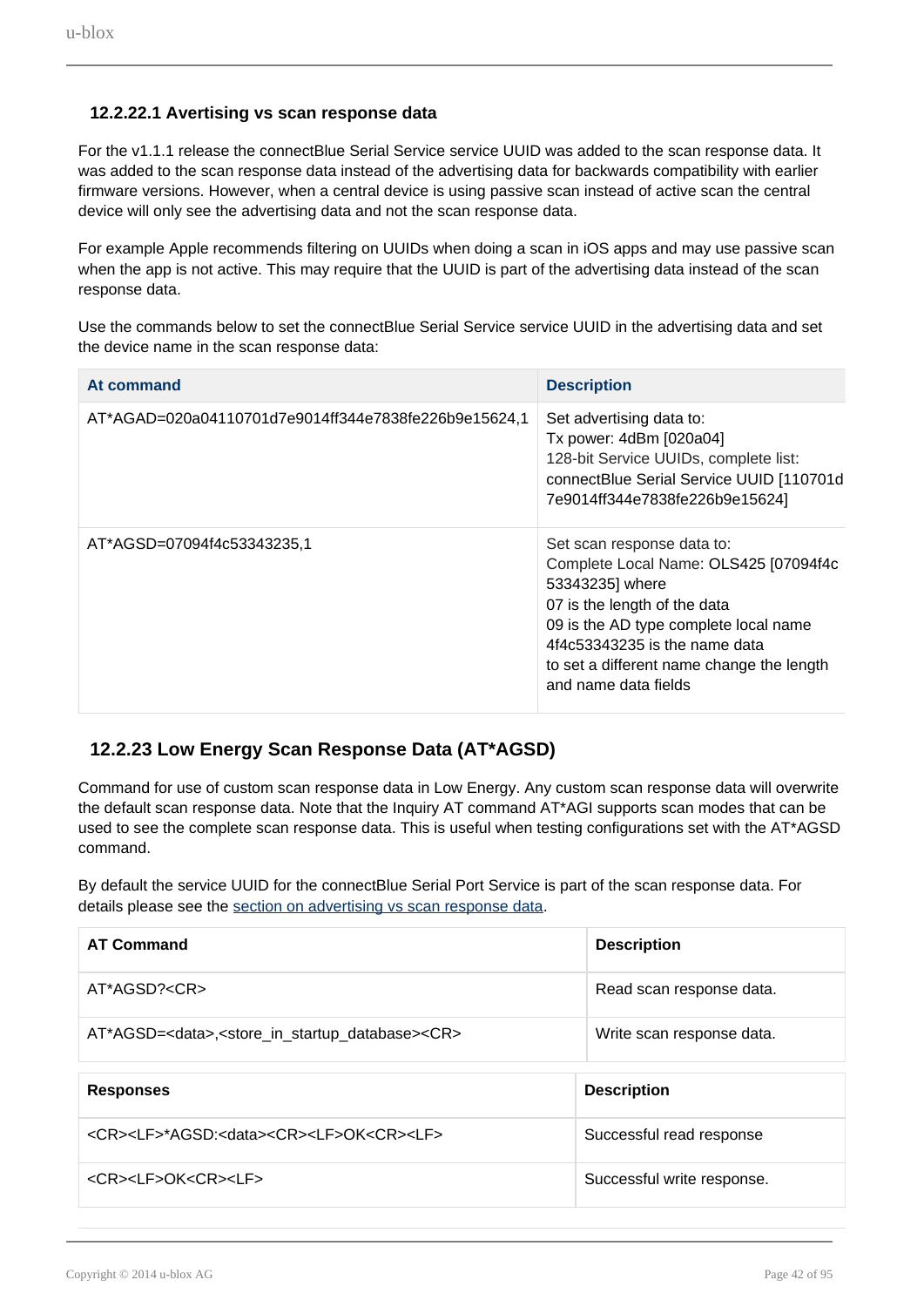| <cr><lf>ERROR<cr><lf></lf></cr></lf></cr> | Error message. |
|-------------------------------------------|----------------|
|                                           |                |

| <b>Parameters</b>         | <b>Type</b>                                  | Value                                                                                                                                                                                                                |  |
|---------------------------|----------------------------------------------|----------------------------------------------------------------------------------------------------------------------------------------------------------------------------------------------------------------------|--|
| data<br>byte array        | Custom scan response data. Maximum 31 bytes. |                                                                                                                                                                                                                      |  |
|                           |                                              | The default value includes Service UUIDs, complete list with<br>connectBle Serial Service UUID.                                                                                                                      |  |
|                           |                                              | It is recomended to use the connectBlue Serial Service UUID<br>[2456e1b926e28f83e744f34f01e9d701] for filtering when doing<br>scan in smartphone apps.                                                               |  |
|                           |                                              | Same format as data parameter of the AT*AGAD command.                                                                                                                                                                |  |
| store_in_startup_database | enumerator                                   | 0: The setting will only be valid for the current power cycle.<br>1: The Serial Port Adapter will remember the setting between<br>power cycles. The settings database in the Serial Port Adapter<br>will be updated. |  |

| Model                                                    | <b>Constraint</b>                     |
|----------------------------------------------------------|---------------------------------------|
| All models except cB-OLS425/426, cB-OBS421 and cB-RBS421 | Not supported.                        |
| cB-OBS421, cB-RBS421                                     | Only supported in LE peripheral mode. |

# **12.3 Service Search Commands**

#### **12.3.1 Service Search (AT\*ARSS)**

| <b>AT Command</b>                                                   | <b>Description</b>              |
|---------------------------------------------------------------------|---------------------------------|
| AT*ARSS= <bd_addr>,<role_and_profile>,</role_and_profile></bd_addr> | Search for services on a remote |
| <max nbr="" of="" results=""><cr></cr></max>                        | device.                         |

| <b>Responses</b>                                                                                                                                                                                                                                                                                     | <b>Description</b>                                                                   |
|------------------------------------------------------------------------------------------------------------------------------------------------------------------------------------------------------------------------------------------------------------------------------------------------------|--------------------------------------------------------------------------------------|
| <cr><lf>*ARSS:<matching_service_records><cr><lf>OK<lr><cr></cr></lr></lf></cr></matching_service_records></lf></cr>                                                                                                                                                                                  | Successful response                                                                  |
| *ARSRSP: <bd_addr>, <rfcomm_server_chan>, &lt; service_name_valid &gt;,<br/><service name=""><cr><lf></lf></cr></service></rfcomm_server_chan></bd_addr>                                                                                                                                             | This response is the result of a<br>device B serial port profile<br>service search.  |
| *ARSRDUN: <bd_addr>, <rfcomm_server_chan>, <service_name_valid<br>&gt;, <service_name>, <audio_feedback_support_valid>,<br/><audio_feedback_support><cr><lf></lf></cr></audio_feedback_support></audio_feedback_support_valid></service_name></service_name_valid<br></rfcomm_server_chan></bd_addr> | This response is the result of a<br>GW dial-up networking profile<br>service search. |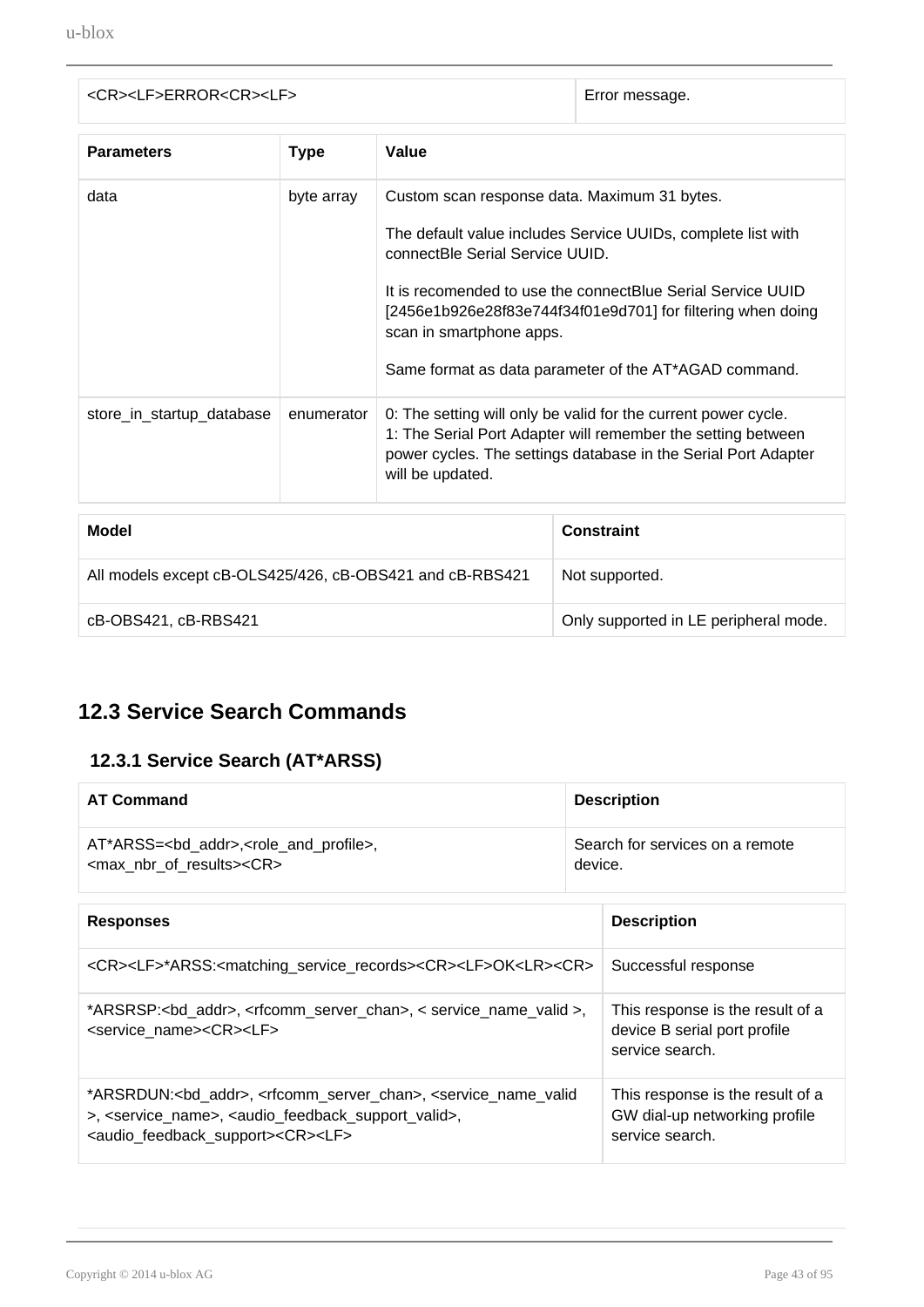| *ARSRFTP: <bd_addr>, <rfcomm_server_chan>, &lt; service_name_valid<br/>&gt;, <service name=""><cr><lf></lf></cr></service></rfcomm_server_chan></bd_addr>                                          | This response is the result of a<br>file transfer profile service<br>search. |
|----------------------------------------------------------------------------------------------------------------------------------------------------------------------------------------------------|------------------------------------------------------------------------------|
| *ARSROPP: <bd_addr>, <rfcomm_server_chan>, &lt; service_name_valid<br/>&gt;, <service_name><cr><lf></lf></cr></service_name></rfcomm_server_chan></bd_addr>                                        | This response is the result of a<br>object push profile service<br>search.   |
| *ARSRPANU: <bd_addr>, &lt; service_name_valid &gt;,<br/><service name=""><cr><lf></lf></cr></service></bd_addr>                                                                                    | This response is the result of a<br>PAN-PANU service search.                 |
| *ARSRNAP: <bd_addr>, &lt; service_name_valid &gt;, <service_name>,<br/><net_access_type>, <max_net_access_rate><cr><lf></lf></cr></max_net_access_rate></net_access_type></service_name></bd_addr> | This response is the result of a<br>PAN-NAP service search.                  |
| <cr><lf>ERROR<cr><lf></lf></cr></lf></cr>                                                                                                                                                          | Error message.                                                               |

| <b>Parameters</b>            | <b>Type</b> | Value                                                                                                                                                                                                                                                                    |
|------------------------------|-------------|--------------------------------------------------------------------------------------------------------------------------------------------------------------------------------------------------------------------------------------------------------------------------|
| bd_addr                      | Bd_Addr     | Bluetooth device address of the device on which to search for<br>services.                                                                                                                                                                                               |
| role_and_profile             | enumerator  | 0: DevB role, Serial Port Profile<br>1: Gateway role, Dial-Up Networking Profile<br>4: File transfer profile<br>5: Object push profile<br>8: PAN-PANU profile<br>9: PAN-NAP profile<br>128: SPP iPhone<br>129: SPP Android (according to defined UUID, see<br>AT*ADUUID) |
| max_nbr_of_results           | integer     | The maximum number of services to be collected.                                                                                                                                                                                                                          |
| matching_service_records     | integer     | The number of matching service records. Range 0 to 255.                                                                                                                                                                                                                  |
| rfcomm_server_chan           | integer     | RFCOMM server channel number on which this service can<br>be found. It is used when connecting to a profile. Range 1 to<br>30.                                                                                                                                           |
| service_name_valid           | enumerator  | 0: The service_name parameter could not be retrieved from<br>the remote device and the value is not valid.<br>1: The service_name parameter could be retrieved from the<br>remote device and the value is valid.                                                         |
| service_name                 | string      | Service name.                                                                                                                                                                                                                                                            |
| audio_feedback_support_valid | enumerator  | 0: The audio_feedback_support parameter could not be<br>retrieved from the remote device and the value is not valid.<br>1: The audio_feedback_support parameter could be retrieved<br>from the remote device and the value is valid.                                     |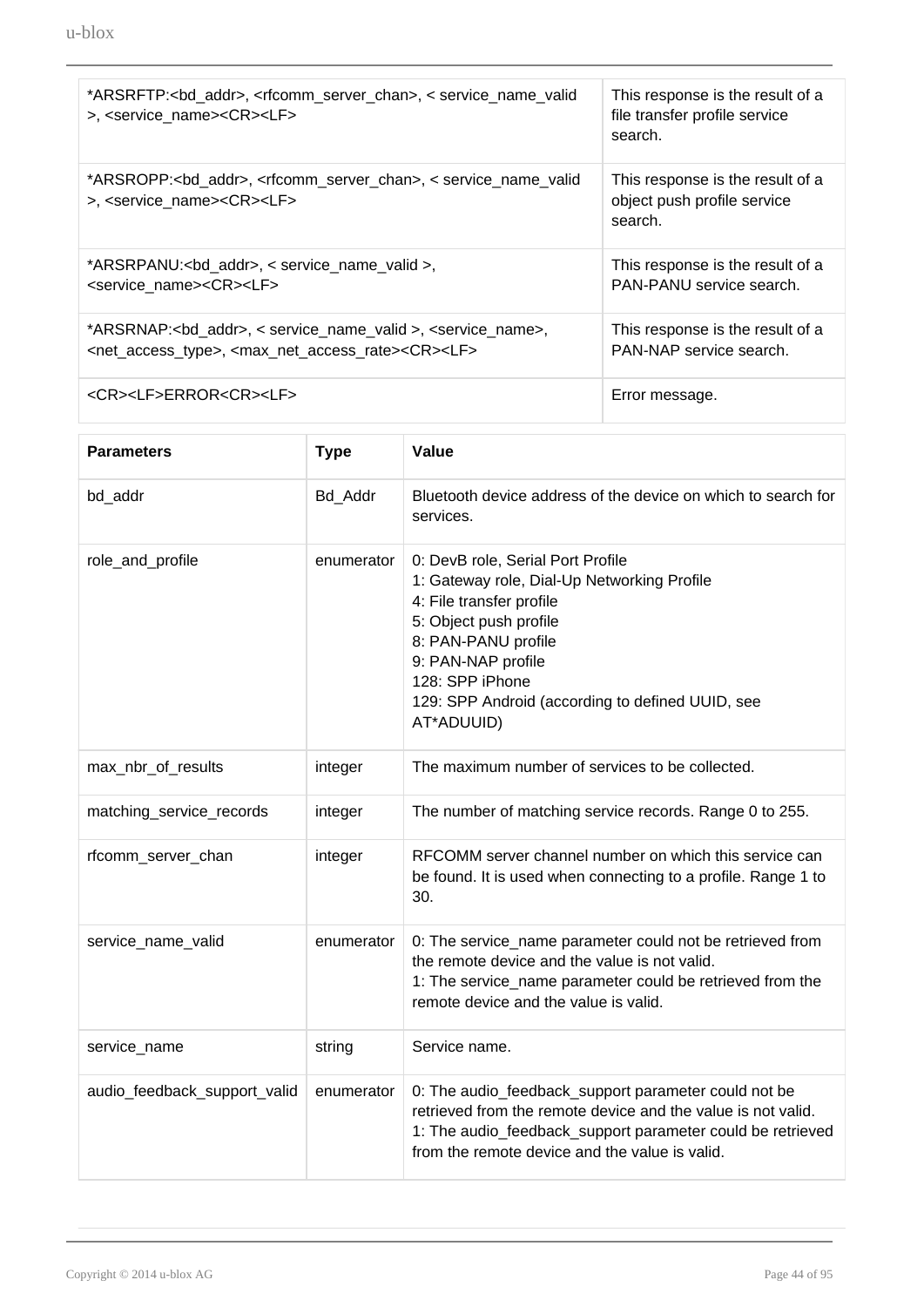| audio_feedback_support     | enumerator |                                                                                                                                                                                                            | 0: No, device does not support audio feedback.<br>1: Yes, device supports audio feedback.                                                                                                                                        |
|----------------------------|------------|------------------------------------------------------------------------------------------------------------------------------------------------------------------------------------------------------------|----------------------------------------------------------------------------------------------------------------------------------------------------------------------------------------------------------------------------------|
| service_description_valid  | enumerator |                                                                                                                                                                                                            | 0: The service_description parameter could not be retrieved<br>from the remote device and the value is not valid.<br>1: The service_description parameter could be retrieved from<br>the remote device and the value is valid.   |
| service_description        | string     | provide.                                                                                                                                                                                                   | Manufacturer description of the services a product can                                                                                                                                                                           |
| service_availability_valid | enumerator |                                                                                                                                                                                                            | 0: The service_availability parameter could not be retrieved<br>from the remote device and the value is not valid.<br>1: The service_availability parameter could be retrieved from<br>the remote device and the value is valid. |
| service_availability       | integer    |                                                                                                                                                                                                            | The service availability parameter available in the LAN<br>Access Profile service record.                                                                                                                                        |
| lp_subnet_valid            | enumerator | 0: The Ip_subnet parameter could not be retrieved from the<br>remote device and the value is not valid.<br>1: The Ip_subnet parameter could be retrieved from the<br>remote device and the value is valid. |                                                                                                                                                                                                                                  |
| Ip_subnet                  | string     | IP subnet mask to reach the device on the LAN.                                                                                                                                                             |                                                                                                                                                                                                                                  |
| net_access_type            | integer    | Type of network.                                                                                                                                                                                           |                                                                                                                                                                                                                                  |
| max_net_access_rate        | integer    | Data rate of network.                                                                                                                                                                                      |                                                                                                                                                                                                                                  |
| <b>Model</b>               |            |                                                                                                                                                                                                            | <b>Constraint</b>                                                                                                                                                                                                                |
| cB-OLS425/426              |            | Not supported.                                                                                                                                                                                             |                                                                                                                                                                                                                                  |

cB-OEMSPA3xx, cB-OBS410 Does not support PAN profile.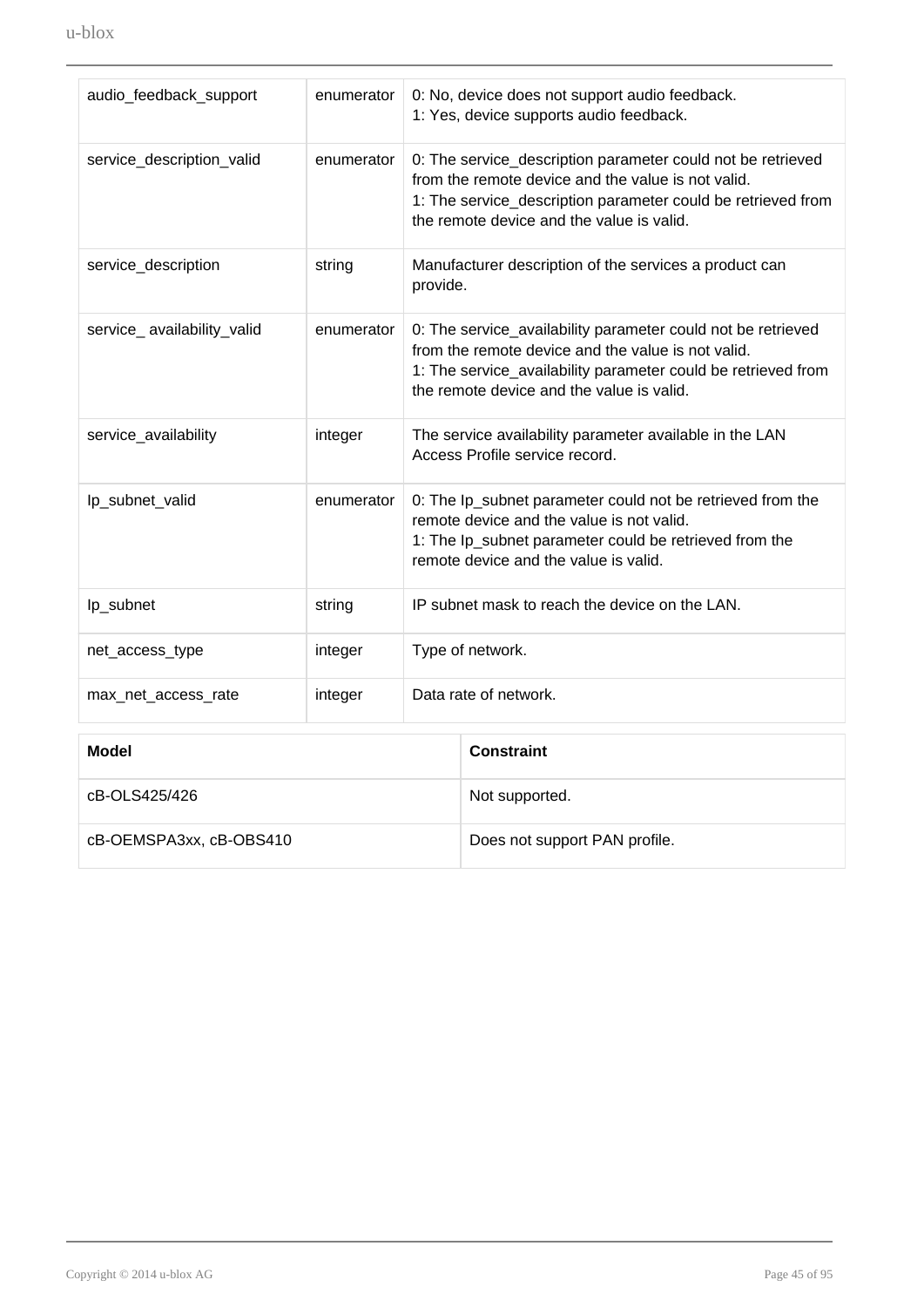### **12.4 Data Mode Commands**

#### **12.4.1 Data Mode (AT\*ADDM)**

| <b>AT Command</b>                                                                       | <b>Description</b>                                                                                                                                                                                                                                     |
|-----------------------------------------------------------------------------------------|--------------------------------------------------------------------------------------------------------------------------------------------------------------------------------------------------------------------------------------------------------|
| AT*ADDM <cr></cr>                                                                       | Request the Serial Port Adapter to move to data<br>mode or extended data mode according to<br>configuration (see AT*ADDM=). After a successful<br>response the Serial Port Adapter will leave<br>AT-mode and enter data mode or extended data<br>mode. |
| AT*ADDM?                                                                                | Reads the configured mode; data mode or<br>extended data mode.                                                                                                                                                                                         |
| AT*ADDM= <mode>,<store_in_startup_database><cr></cr></store_in_startup_database></mode> | Configures data mode or extended data mode.<br>This command will not make the module enter<br>data mode. To enter data mode the<br>$AT^*ADDM < CR$ must be called.                                                                                     |

| <b>Responses</b>                                                            | <b>Description</b>        |
|-----------------------------------------------------------------------------|---------------------------|
| <cr><lf>*ADDM:<mode><cr><lf>OK<cr><lf></lf></cr></lf></cr></mode></lf></cr> | Successful read response. |
| <cr><lf>OK<cr><lf></lf></cr></lf></cr>                                      | Successful response.      |
| <cr><lf>ERROR<cr><lf></lf></cr></lf></cr>                                   | Error response.           |

| <b>Parameters</b>         | Type       | Value                                                                                                                                                                                                                |
|---------------------------|------------|----------------------------------------------------------------------------------------------------------------------------------------------------------------------------------------------------------------------|
| mode                      | integer    | 1: Data Mode (default value)<br>2: Extended Data Mode. Cannot be used by a module configured<br>as a repeater (see AT*ADWM).                                                                                         |
| store_in_startup_database | enumerator | 0: The setting will only be valid for the current power cycle.<br>1: The Serial Port Adapter will remember the setting between<br>power cycles. The settings database in the Serial Port Adapter<br>will be updated. |

| Model                                     | <b>Constraint</b>                                              |
|-------------------------------------------|----------------------------------------------------------------|
| cB-OBS411                                 | AT*ADDM? and AT*ADDM= supported in version 4.3.2 and<br>later. |
| cB-OEMSPA3xx, cB-OBS410,<br>cB-OLS425/426 | AT*ADDM? and AT*ADDM= is not supported.                        |

**For details on the Extended Data Mode protocol see the Serial Port Adapter - Extended Data Mode docu ment.**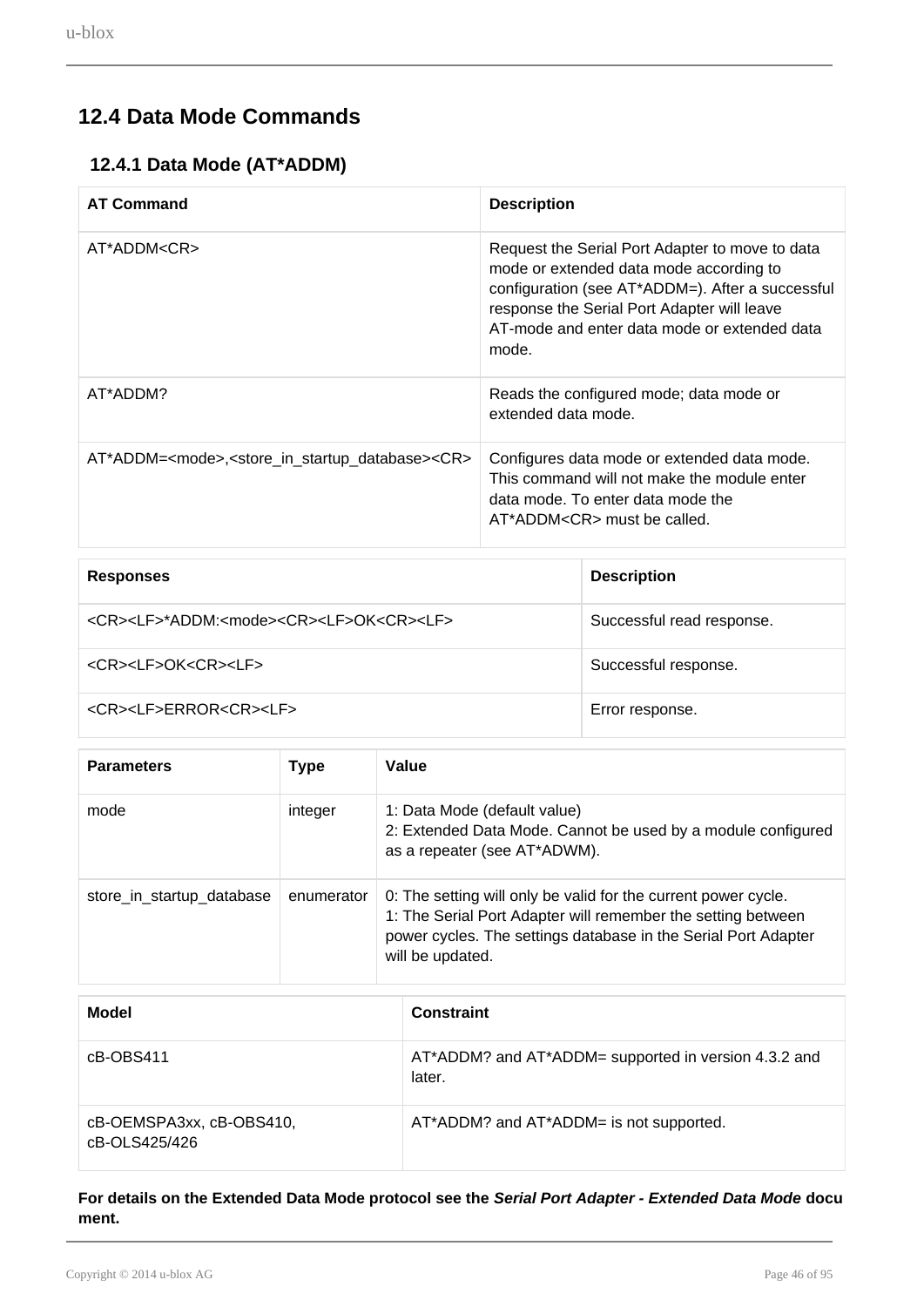### **12.4.2 Connect To Serial Service Data Mode (AT\*ADCP)**

| <b>AT Command</b>                                                                                                                                               | <b>Description</b>                                                                                                                                                                                                                                                                                                                           |
|-----------------------------------------------------------------------------------------------------------------------------------------------------------------|----------------------------------------------------------------------------------------------------------------------------------------------------------------------------------------------------------------------------------------------------------------------------------------------------------------------------------------------|
| AT*ADCP= <bd_addr>, <role_and_profile>,<br/><rfcomm channel="" server="">,<br/><must_be_master><cr></cr></must_be_master></rfcomm></role_and_profile></bd_addr> | Connect to a serial service enabled on a remote device. This<br>request is used to connect to profiles based on the Serial Port<br>Profile.<br>The connection shall be used in data mode.<br>When the host connects to a service on a remote device it<br>implicitly registers to receive the "Serial Connection Data<br>Mode Closed" event. |

| <b>Responses</b>                                                                                  | <b>Description</b>   |
|---------------------------------------------------------------------------------------------------|----------------------|
| <cr><lf>*ADCP:<connection handle=""><cr><lf>OK<cr><lf></lf></cr></lf></cr></connection></lf></cr> | Successful response. |
| <cr><lf>ERROR<cr><lf></lf></cr></lf></cr>                                                         | Error response.      |

| <b>Parameters</b>  | <b>Type</b> | Value                                                                                                                                                                                                                                                                                                                                                                                                                                                                                |
|--------------------|-------------|--------------------------------------------------------------------------------------------------------------------------------------------------------------------------------------------------------------------------------------------------------------------------------------------------------------------------------------------------------------------------------------------------------------------------------------------------------------------------------------|
| bd_addr            | Bd_Addr     | Bluetooth device address of the device to connect to.                                                                                                                                                                                                                                                                                                                                                                                                                                |
| role_and_profile   | enumerator  | 0: DevB role, Serial Port Profile<br>1: Gateway role, Dial-Up Networking Profile<br>$4:$ FTP<br>5: OPP<br>8: PAN-PANU (To be used in Extended Data Mode. See "Serial Port<br>Adapter - Extended Data Mode" for details).<br>9: PAN-NAP (To be used in Extended Data Mode. See "Serial Port<br>Adapter - Extended Data Mode" for details)<br>14: Serial Port Service Bluetooth Low Energy                                                                                             |
| rfcomm_server_chan | enumerator  | RFCOMM server channel number on which this service can be found.<br>0: Service search will be performed automatically and the first available<br><role_and_profile> will be connected.<br/>1-30: RFCOMM server channel number. This server channel number<br/>can be retrieved using a service search operation.<br/>31-255: Invalid values.<br/>For PAN this denotes the local side PAN role that the client send to the<br/>remote side.<br/>8: PANU<br/>9: NAP</role_and_profile> |
| must_be_master     | enumerator  | 0: The remote device may choose to become master or slave.<br>1: This device must be master of the new connection.                                                                                                                                                                                                                                                                                                                                                                   |
| connection_handle  | integer     | The connection handle identifies the connection. The connection<br>handle is used when closing the connection.                                                                                                                                                                                                                                                                                                                                                                       |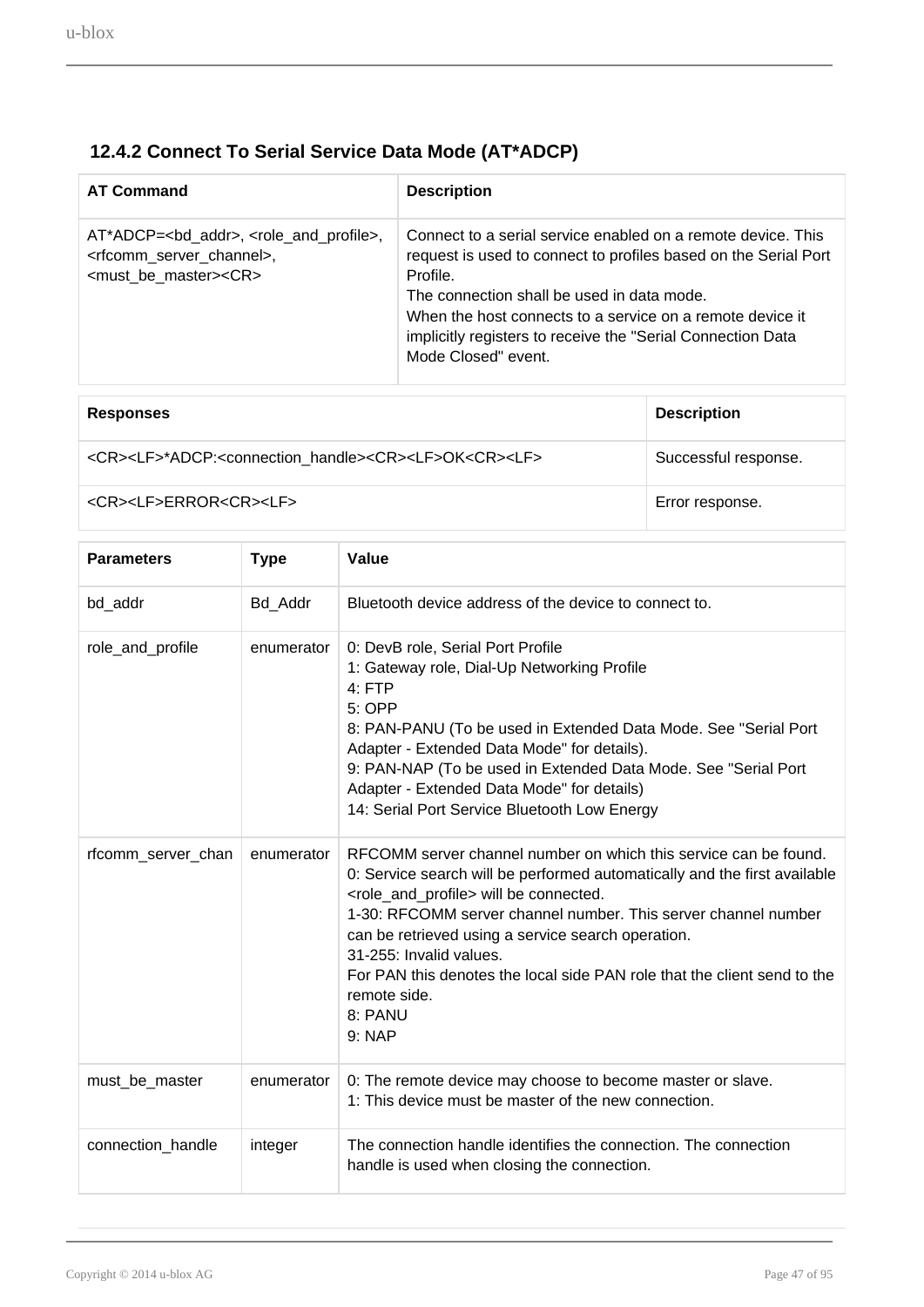| Model                                    | <b>Constraint</b>                                                                                                                                                                     |
|------------------------------------------|---------------------------------------------------------------------------------------------------------------------------------------------------------------------------------------|
| cB-OEMSPA3xx, cB-OBS410,<br>$cB$ -OBS418 | Does not support PAN profile.                                                                                                                                                         |
| cB-OBS421, cB-RBS421                     | For Bluetooth Low Energy, the rfcomm_server_chan and<br>must_be_master are ignored.<br>The command is not supported for the Client-Peripheral and<br>Server-Peripheral configuration. |
| cB-OLS425/426                            | Not supported                                                                                                                                                                         |

# **12.4.3 Close Serial Connection Data Mode (AT\*ADCC)**

| <b>AT Command</b>                                     | <b>Description</b>                      |
|-------------------------------------------------------|-----------------------------------------|
| AT*ADCC= <connection handle=""><cr></cr></connection> | Close an existing data mode connection. |
|                                                       |                                         |

| <b>Responses</b>                          | <b>Description</b>   |
|-------------------------------------------|----------------------|
| <cr><lf>OK<cr><lf></lf></cr></lf></cr>    | Successful response. |
| <cr><lf>ERROR<cr><lf></lf></cr></lf></cr> | Error response.      |

| <b>Parameters</b> | Type    | Value                                            |
|-------------------|---------|--------------------------------------------------|
| connection handle | integer | The connection handle identifies the connection. |

| Model         | <b>Constraint</b> |
|---------------|-------------------|
| cB-OLS425/426 | Not supported     |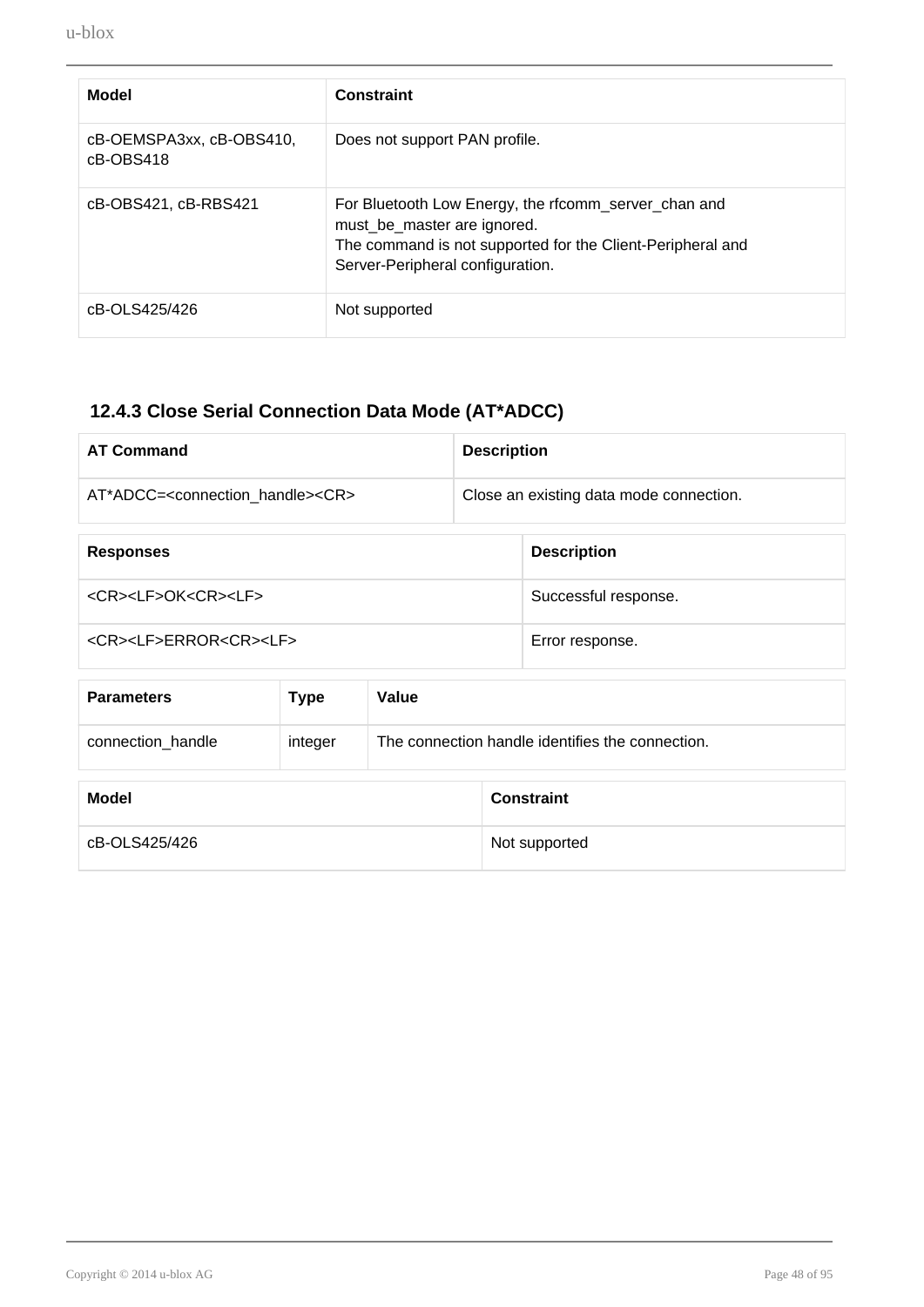### **12.4.4 Default Client Profile (AT\*ADDCP)**

| <b>AT Command</b>                                                                                                | <b>Description</b>                                                                                                                                                                                                        |
|------------------------------------------------------------------------------------------------------------------|---------------------------------------------------------------------------------------------------------------------------------------------------------------------------------------------------------------------------|
| $AT*ADDCP? < CR$                                                                                                 | This command reads the default client<br>profile. The default client profile is the<br>profile that the Serial Port Adapter<br>uses when it establishes a connection,<br>in data mode, to the default remote<br>peer(s).  |
| AT*ADDCP= <role_and_profile>,<store_in_startup_database><cr></cr></store_in_startup_database></role_and_profile> | This command writes the default client<br>profile. The default client profile is the<br>profile that the Serial Port Adapter<br>uses when it establishes a connection,<br>in data mode, to the default remote<br>peer(s). |
|                                                                                                                  |                                                                                                                                                                                                                           |
|                                                                                                                  |                                                                                                                                                                                                                           |

| <b>Responses</b>                                                                                     | <b>Description</b>         |
|------------------------------------------------------------------------------------------------------|----------------------------|
| <cr><lf>*ADDCP:<role_and_profile><cr><lf>OK<cr><lf></lf></cr></lf></cr></role_and_profile></lf></cr> | Successful read response.  |
| <cr><lf>OK<cr><lf></lf></cr></lf></cr>                                                               | Successful write response. |
| <cr><lf>ERROR<cr><lf></lf></cr></lf></cr>                                                            | Error response.            |

| <b>Parameters</b> | <b>Type</b> | Value                                                                                                                                                                                                                                                                                                                                                                                                                                                                                                                                                                                                                                                                                                                                                                                                                                                                                                                                                                                                             |
|-------------------|-------------|-------------------------------------------------------------------------------------------------------------------------------------------------------------------------------------------------------------------------------------------------------------------------------------------------------------------------------------------------------------------------------------------------------------------------------------------------------------------------------------------------------------------------------------------------------------------------------------------------------------------------------------------------------------------------------------------------------------------------------------------------------------------------------------------------------------------------------------------------------------------------------------------------------------------------------------------------------------------------------------------------------------------|
| role_and_profile  | Enumerator  | 0: Serial Port Profile (DevA role)<br>1: Dial-Up Networking Profile (DT role)<br>3: Serial Port and Dial-Up Networking Profile<br>4: File Transfer Profile<br>5: Object Push Profile<br>6: Serial Port and File Transfer Profile<br>7: Serial Port and Object Push Profile<br>8: Personal Area Network - PANU (To be used in Extended Data<br>Mode. See "Serial Port Adapter - Extended Data Mode" for<br>details)<br>9: Personal Area Network - NAP (To be used in Extended Data<br>Mode. See "Serial Port Adapter - Extended Data Mode" for<br>details)<br>11: Serial Port and Personal Area Network - PANU (To be used<br>in Extended Data Mode. See "Serial Port Adapter - Extended<br>Data Mode" for details)<br>12: Serial Port and Personal Area Network - NAP (To be used in<br>Extended Data Mode. See "Serial Port Adapter - Extended Data<br>Mode" for details)<br>14: Serial Port Profile Bluetooth classic and Serial Port Service<br><b>Bluetooth Low Energy</b><br>255: No profile (default value) |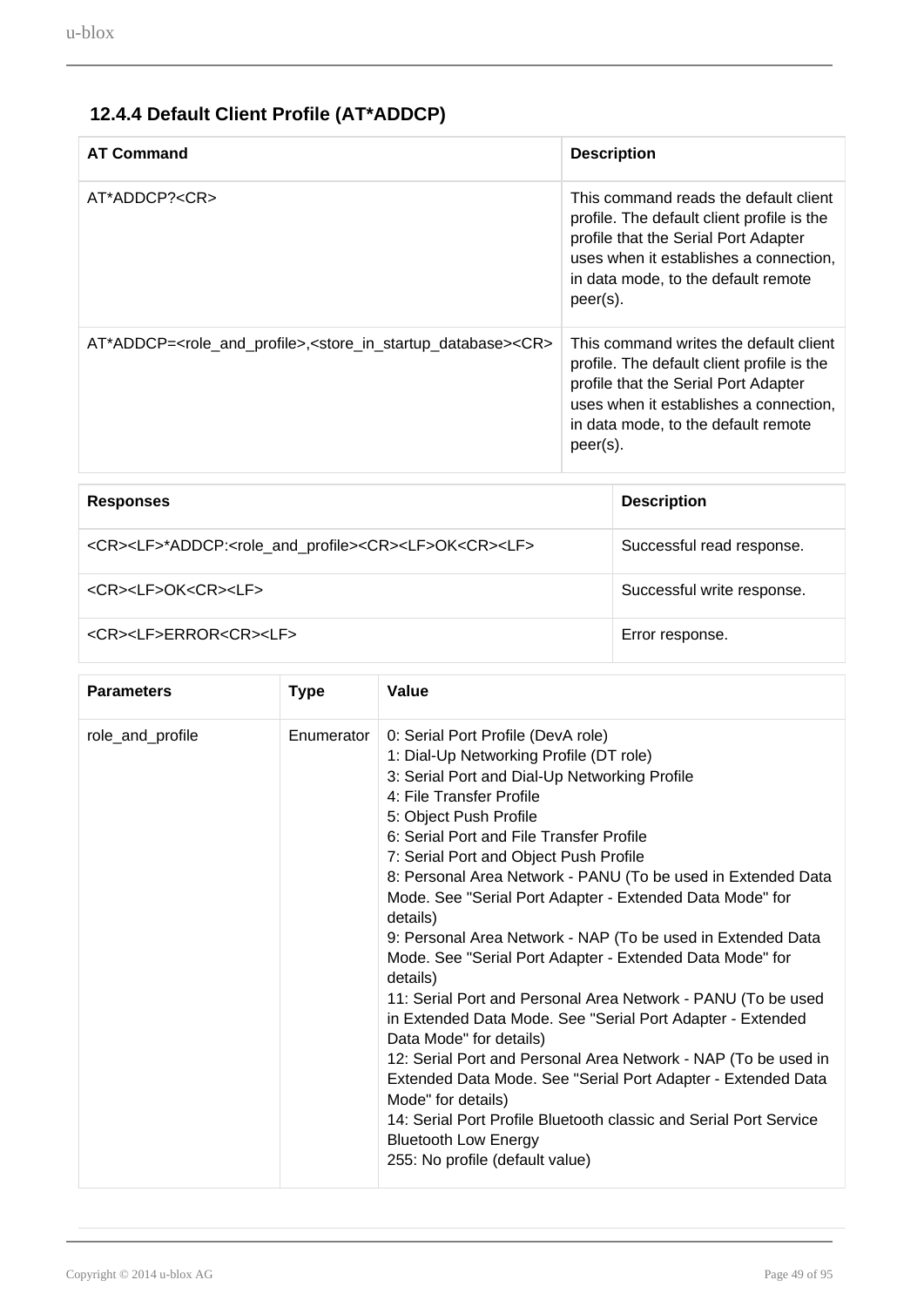| store_in_startup_database |                                                                                                                                                                                                                   | Enumerator | 0: The setting will only be valid for the current power cycle.<br>1: The Serial Port Adapter will remember the setting between<br>power cycles. The settings database in the Serial Port Adapter<br>will be updated. |
|---------------------------|-------------------------------------------------------------------------------------------------------------------------------------------------------------------------------------------------------------------|------------|----------------------------------------------------------------------------------------------------------------------------------------------------------------------------------------------------------------------|
| Model                     | <b>Constraint</b>                                                                                                                                                                                                 |            |                                                                                                                                                                                                                      |
| cB-OBS421,<br>cB-RBS421   | The module cannot be configured as both a Bluetooth Low Energy server and client.                                                                                                                                 |            |                                                                                                                                                                                                                      |
| cB-OLS425/426             | Supports only <role_and_profile> 14 (Bluetooth Low Energy only).<br/>Module must be restarted for the AT command to take affect. Hence,<br/>store_in_startup_database must always be set to 1.</role_and_profile> |            |                                                                                                                                                                                                                      |

### **12.4.5 Default Server Profile (AT\*ADDSP)**

| <b>AT Command</b>                                                                 | <b>Description</b>                                                                                                                                                                                                                                                                                                                                                                                                          |
|-----------------------------------------------------------------------------------|-----------------------------------------------------------------------------------------------------------------------------------------------------------------------------------------------------------------------------------------------------------------------------------------------------------------------------------------------------------------------------------------------------------------------------|
| AT*ADDSP? <cr></cr>                                                               | This command reads the default server profile. The default server<br>profile is the profile that other devices can connect to when the Serial<br>Port Adapter is in data mode. The default server profile is activated<br>when the Serial Port Adapter is moved to data mode if no connection<br>exists. The default server profile is deactivated when the Serial Port<br>Adapter is moved from data mode to AT mode.      |
| $AT*ADDSP=$ ,<br><store_in_startup_database><cr></cr></store_in_startup_database> | This command writes the default server profile. The default server<br>profile is the profile that other devices can connect to when the Serial<br>Port Adapter is in data mode. The default server profile is activated<br>when the Serial Port Adapter is moved to data mode if no connection<br>exists. The default server profile is deactivated when the Serial Port<br>Adapter is moved from data mode to packet mode. |

| <b>Responses</b>                                                                                     | <b>Description</b>         |
|------------------------------------------------------------------------------------------------------|----------------------------|
| <cr><lf>*ADDSP:<role_and_profile><cr><lf>OK<cr><lf></lf></cr></lf></cr></role_and_profile></lf></cr> | Successful read response.  |
| <cr><lf>OK<cr><lf></lf></cr></lf></cr>                                                               | Successful write response. |
| <cr><lf>ERROR<cr><lf></lf></cr></lf></cr>                                                            | Error response.            |
|                                                                                                      |                            |

| <b>Parameters</b> | ---- | Value |
|-------------------|------|-------|
|                   |      |       |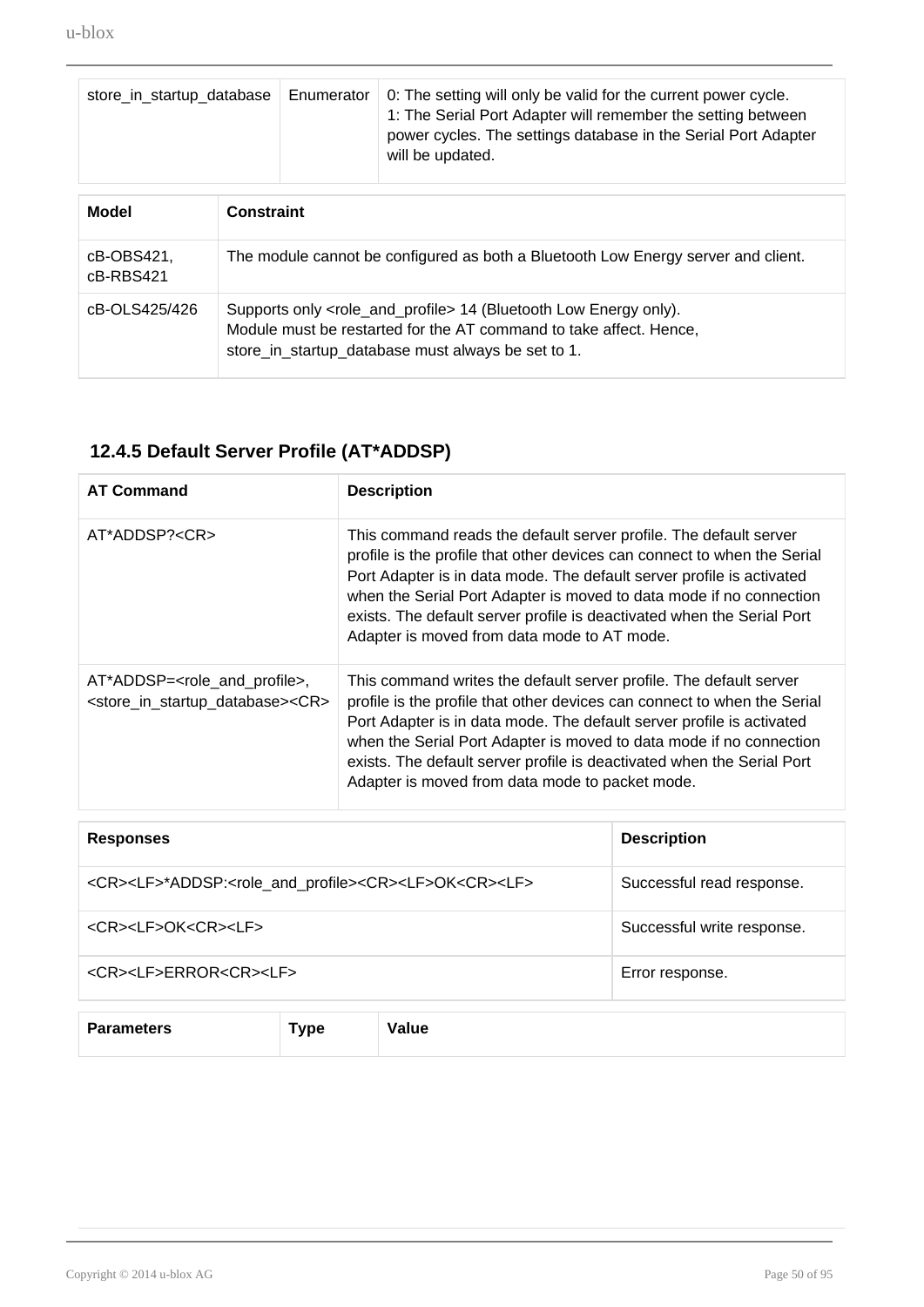| role_and_profile          | Enumerator | 0: Serial Port Profile (DevB role) (default value)<br>1: Dial-Up Networking Profile (Gateway role)<br>For the serial port and dial-up networking profiles, the number of<br>services is equal to the maximum number of slaves.<br>3: Serial Port Profile (DevB role) and Dial-Up Networking<br>(Gateway role)<br>The number of services for each profile is equal to the number of<br>slaves divided by two rounding up. E.g. if three slaves are<br>allowed, there will be two SPP and two DUN services registered<br>4: File Transfer Profile<br>5: Object Push Profile<br>6: Serial Port and File Transfer Profile<br>7: Serial Port and Object Push Profile<br>8: Personal Area Network - PANU (To be used in Extended Data<br>Mode. See "Serial Port Adapter - Extended Data Mode" for<br>details)<br>9: Personal Area Network - NAP (To be used in Extended Data<br>Mode. See "Serial Port Adapter - Extended Data Mode" for<br>details)<br>11: Serial Port and Personal Area Network - PANU (To be used<br>in Extended Data Mode. See "Serial Port Adapter - Extended<br>Data Mode" for details)<br>12: Serial Port and Personal Area Network - NAP (To be used in<br>Extended Data Mode. See "Serial Port Adapter - Extended Data<br>Mode" for details)<br>14: Serial Port Service Bluetooth Low Energy<br>255: No profile |
|---------------------------|------------|------------------------------------------------------------------------------------------------------------------------------------------------------------------------------------------------------------------------------------------------------------------------------------------------------------------------------------------------------------------------------------------------------------------------------------------------------------------------------------------------------------------------------------------------------------------------------------------------------------------------------------------------------------------------------------------------------------------------------------------------------------------------------------------------------------------------------------------------------------------------------------------------------------------------------------------------------------------------------------------------------------------------------------------------------------------------------------------------------------------------------------------------------------------------------------------------------------------------------------------------------------------------------------------------------------------------------------|
| store_in_startup_database | enumerator | 0: The setting will only be valid for the current power cycle.<br>1: The Serial Port Adapter will remember the setting between<br>power cycles. The settings database in the Serial Port Adapter<br>will be updated.                                                                                                                                                                                                                                                                                                                                                                                                                                                                                                                                                                                                                                                                                                                                                                                                                                                                                                                                                                                                                                                                                                               |
| Model                     | Constraint |                                                                                                                                                                                                                                                                                                                                                                                                                                                                                                                                                                                                                                                                                                                                                                                                                                                                                                                                                                                                                                                                                                                                                                                                                                                                                                                                    |

| Model                                                          | <b>Constraint</b>                                                                                                                                                                                                       |
|----------------------------------------------------------------|-------------------------------------------------------------------------------------------------------------------------------------------------------------------------------------------------------------------------|
| cB-OEMSPA3xx,<br>cB-OBS4xx, cB-RBS421                          | If the current default server profile is not "255: No profile", the "store in startup<br>database" parameter must be 1 and the module must be restarted for the<br>command to take affect.                              |
| cB-OEMSPA3xx,<br>cB-OBS410, cB-OBS418                          | PAN is not supported.                                                                                                                                                                                                   |
| All models except<br>cB-OBS421, cB-RBS421<br>and cB-OLS425/426 | <role_and_profile> value 14 (Bluetooth Low Energy) is not supported.</role_and_profile>                                                                                                                                 |
| cB-OBS421, cB-RBS421                                           | The module cannot be configured as both a Bluetooth Low Energy server and<br>client.                                                                                                                                    |
| cB-OLS425/426                                                  | Supports only <role_and_profile> value 14 (Bluetooth Low Energy only).<br/>Module must be restarted for the AT command to take affect. Hence,<br/>store_in_startup_database must always be set to 1.</role_and_profile> |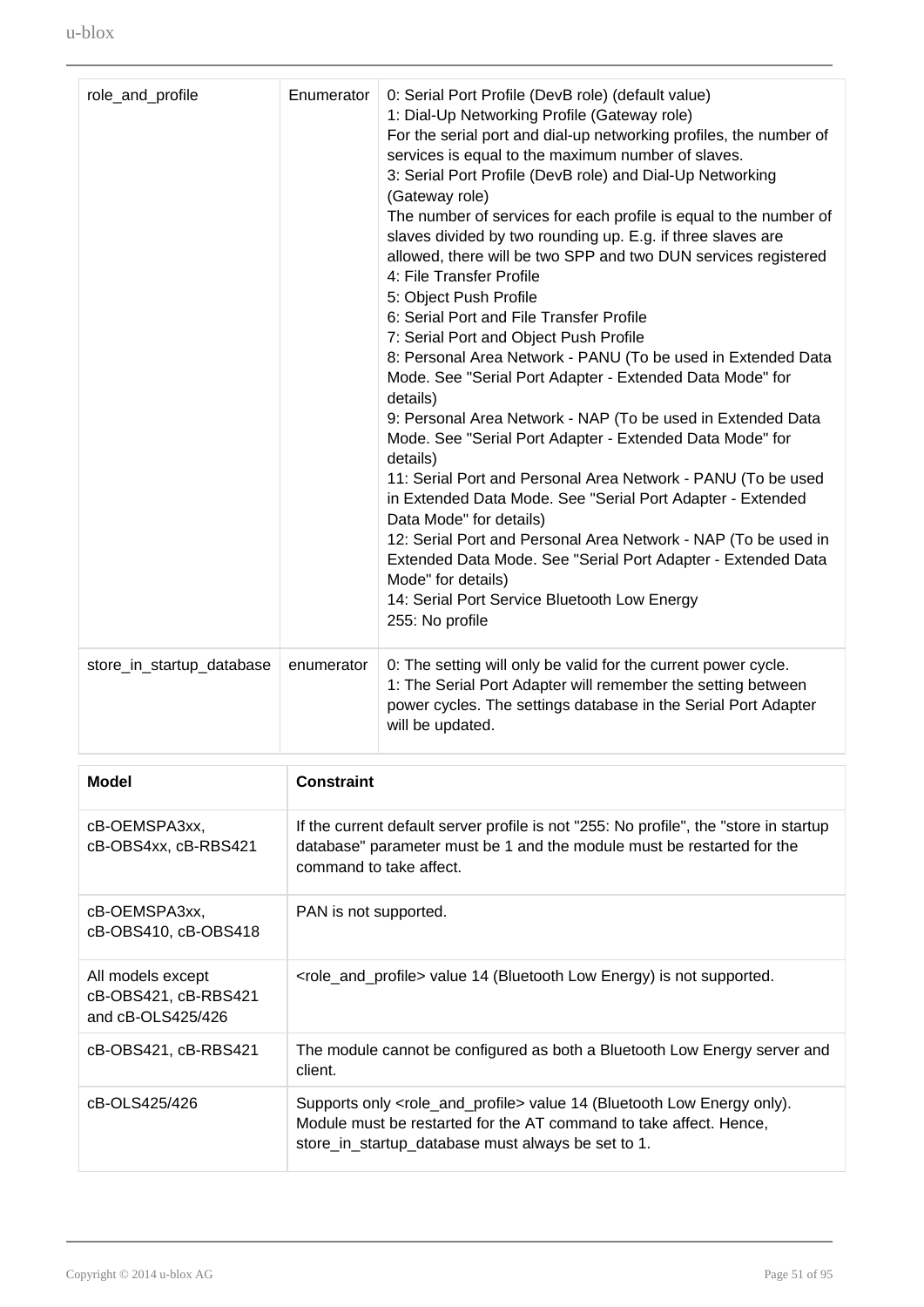### **12.4.6 Read Service Name (AT\*ADRSN)**

| <b>AT Command</b> | <b>Description</b>                                                                                                                                                                            |
|-------------------|-----------------------------------------------------------------------------------------------------------------------------------------------------------------------------------------------|
|                   | AT*ADRSN= <role_and_profile><cr> This command reads the service name of the selected role and<br/>profile.<br/>The service name is read by a remote SPA with AT*ARSS.</cr></role_and_profile> |

| <b>Responses</b>                                                                           | <b>Description</b>         |
|--------------------------------------------------------------------------------------------|----------------------------|
| <cr><lf>*ADRSN:<service name=""><cr><lf>OK<cr><lf></lf></cr></lf></cr></service></lf></cr> | Successful read response.  |
| <cr><lf>OK<cr><lf></lf></cr></lf></cr>                                                     | Successful write response. |
| <cr><lf>ERROR<cr><lf></lf></cr></lf></cr>                                                  | Error response.            |

| <b>Type</b> | Value                                                                                                                                                                                                         |                   |
|-------------|---------------------------------------------------------------------------------------------------------------------------------------------------------------------------------------------------------------|-------------------|
| Enumerator  | 0: Serial Port Profile (DevB role)<br>1: Dial-Up Networking Profile (Gateway role)<br>4: File Transfer Profile<br>5: Object Push Profile<br>8: Personal Area Network - PANU<br>9: Personal Area Network - NAP |                   |
| string      | The service name can be max 15 characters.                                                                                                                                                                    |                   |
|             |                                                                                                                                                                                                               | <b>Constraint</b> |
|             |                                                                                                                                                                                                               | Not supported.    |
|             | cB-OEMSPA3xx, cB-OLS425/426                                                                                                                                                                                   |                   |

### **12.4.7 Write Service Name (AT\*ADWSN)**

| <b>AT Command</b>                                                                                                                              | <b>Description</b>                                                                                                                                                                                                                                                               |
|------------------------------------------------------------------------------------------------------------------------------------------------|----------------------------------------------------------------------------------------------------------------------------------------------------------------------------------------------------------------------------------------------------------------------------------|
| AT*ADWSN= <role_and_profile>,<service_name>,<store_in_startup_database><cr></cr></store_in_startup_database></service_name></role_and_profile> | This command writes t<br>service name for the<br>selected role and profi<br>an empty string is prov<br>the default service nar<br>used("SPP", "DUN"). I<br>that the module must b<br>reset before the chang<br>take place. Hence,<br>"store_in_startup_data<br>must be set to 1. |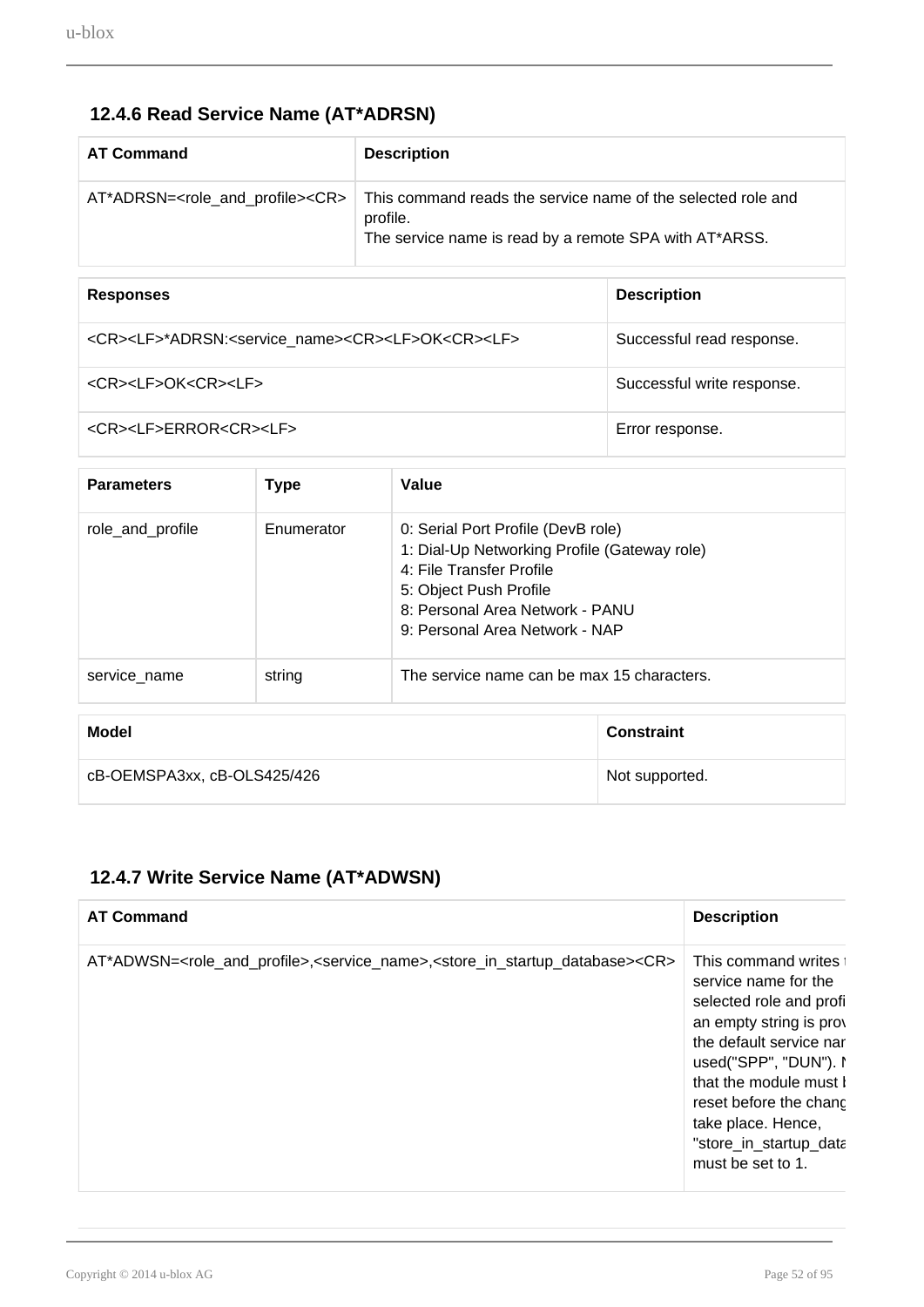| <b>Responses</b>                          | <b>Description</b>         |
|-------------------------------------------|----------------------------|
| <cr><lf>OK<cr><lf></lf></cr></lf></cr>    | Successful write response. |
| <cr><lf>ERROR<cr><lf></lf></cr></lf></cr> | Error response.            |

| <b>Parameters</b>         | Type       | Value                                                                                                                                                                                                                          |
|---------------------------|------------|--------------------------------------------------------------------------------------------------------------------------------------------------------------------------------------------------------------------------------|
| role_and_profile          | Enumerator | 0: Serial Port Profile (DevB role)<br>1: Dial-Up Networking Profile (Gateway role)<br>4: File Transfer Profile<br>5: Object Push Profile<br>8: Personal Area Network - PANU<br>9: Personal Area Network - NAP                  |
| service name              | string     | The service name can be max 15 characters.                                                                                                                                                                                     |
| store_in_startup_database | Enumerator | 0: Invalid value<br>1: The Serial Port Adapter will remember the setting between<br>power cycles. The settings database in the Serial Port Adapter<br>will be updated. The module must be reset for command to take<br>affect. |

| Model                       | <b>Constraint</b> |
|-----------------------------|-------------------|
| cB-OEMSPA3xx, cB-OLS425/426 | Not supported.    |

### **12.4.8 Max No Of Remote Peers (AT\*ADMRP)**

| <b>AT Command</b>                                                                                                 | <b>Description</b>                                                                                                                                        |                      |
|-------------------------------------------------------------------------------------------------------------------|-----------------------------------------------------------------------------------------------------------------------------------------------------------|----------------------|
| AT*ADMRP? <cr></cr>                                                                                               | For some Serial Port Adapters it is possible to have more than one remote peer<br>defined. This command reads the maximum number of allowed remote peers. |                      |
|                                                                                                                   |                                                                                                                                                           |                      |
| <b>Responses</b>                                                                                                  |                                                                                                                                                           | <b>Description</b>   |
| <cr><lf>*ADMRP:<max_no_of_remote_peers> <cr><lf>OK<cr><lf></lf></cr></lf></cr></max_no_of_remote_peers></lf></cr> |                                                                                                                                                           | Successful response. |
| <cr><lf>ERROR<cr><lf></lf></cr></lf></cr>                                                                         |                                                                                                                                                           | Error response.      |

| <b>Parameters</b>      | <b>Type</b> | Value                                       |
|------------------------|-------------|---------------------------------------------|
| max_no_of_remote_peers | integer     | The maximum number of allowed remote peers. |

| <b>Model</b> | <b>Constraint</b> |
|--------------|-------------------|
|              |                   |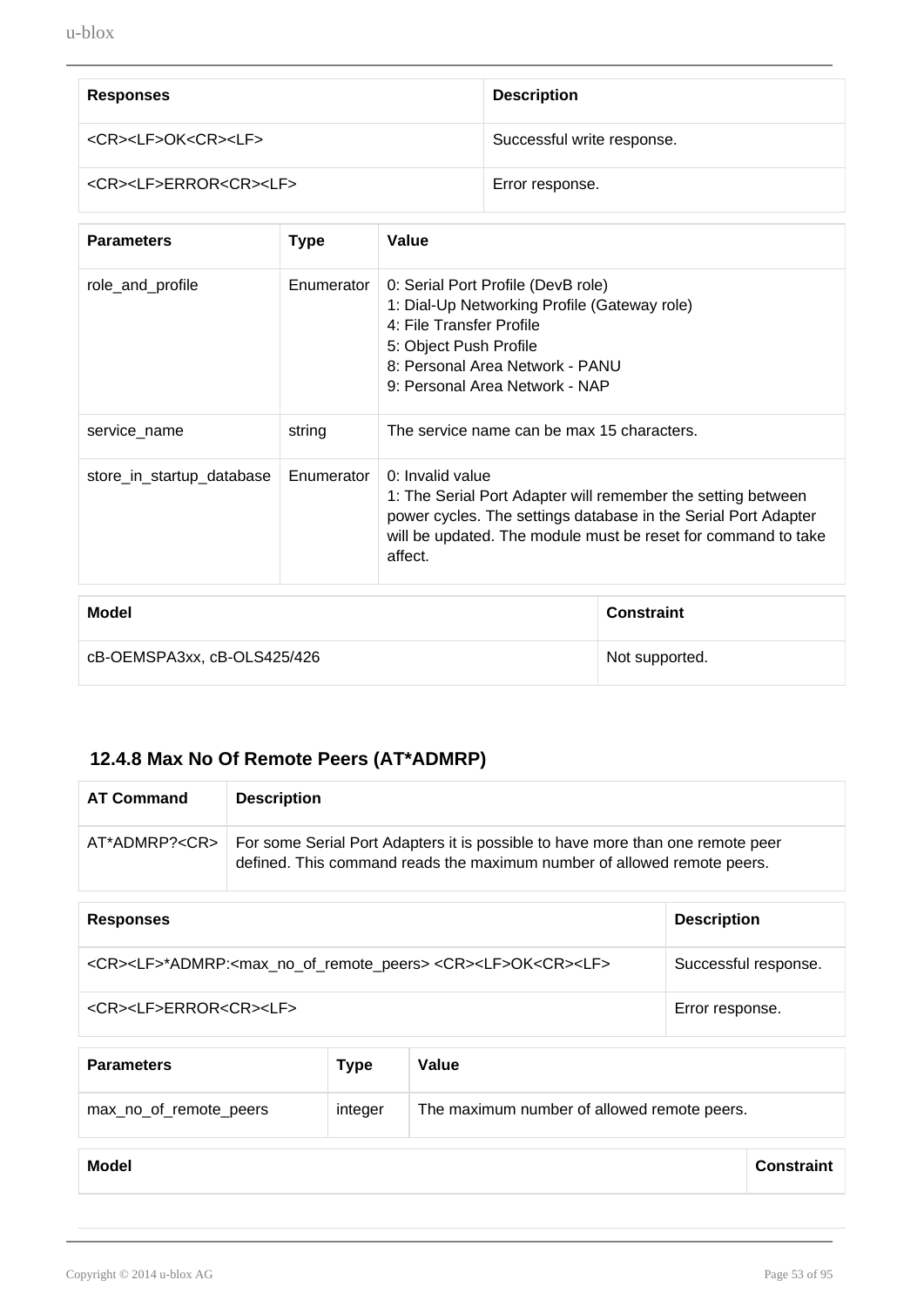| cB-OLS425/426                                                                                 | <b>Not</b><br>supported. |
|-----------------------------------------------------------------------------------------------|--------------------------|
| cB-OEMSPA310, cB-OEMSPA311, cB-OEMSPA331, cB-OEMSPA312, cB-OEMSPA332,<br>cB-OBS4xx, cB-RBS421 | Obsolete.                |

### **12.4.9 No Of Remote Peers (AT\*ADNRP)**

| <b>AT Command</b>                                                                                                         | <b>Description</b>                                                                                                                                                                                                                                                                                                                                   |
|---------------------------------------------------------------------------------------------------------------------------|------------------------------------------------------------------------------------------------------------------------------------------------------------------------------------------------------------------------------------------------------------------------------------------------------------------------------------------------------|
| AT*ADNRP? <cr></cr>                                                                                                       | For some Serial Port Adapters it is possible to have more than one<br>remote peer defined. This command reads the number of remote<br>peers defined.                                                                                                                                                                                                 |
| AT*ADNRP= <no_of_remote_peers>,<br/><store_in_startup_database><cr></cr></store_in_startup_database></no_of_remote_peers> | This command writes the number of remote peers defined. The<br>number of remote peers may not be greater than the number<br>returned by the Read_Max_No_Of_Remote_Peers command.<br>After writing the number of remote peers the host must use the<br>Write_Default_Remote_Peer command to write all the remote peers<br>to the Serial Port Adapter. |

| <b>Responses</b>                                                                                          | <b>Description</b>         |
|-----------------------------------------------------------------------------------------------------------|----------------------------|
| <cr><lf>*ADNRP:<no_of_remote_peers> <cr><lf>OK<cr><lf></lf></cr></lf></cr></no_of_remote_peers></lf></cr> | Successful read response.  |
| <cr><lf>OK<cr><lf></lf></cr></lf></cr>                                                                    | Successful write response. |
| <cr><lf>ERROR<cr><lf></lf></cr></lf></cr>                                                                 | Error response.            |

| <b>Parameters</b>         | Type       | Value                                                                                                                                                                                                                |
|---------------------------|------------|----------------------------------------------------------------------------------------------------------------------------------------------------------------------------------------------------------------------|
| no_of_remote_peers        | integer    | The number of remote peers currently defined.<br>The default value is 0.                                                                                                                                             |
| store_in_startup_database | enumerator | 0: The setting will only be valid for the current power cycle.<br>1: The Serial Port Adapter will remember the setting between<br>power cycles. The settings database in the Serial Port Adapter<br>will be updated. |

| Model                   | <b>Constraint</b>                                                                                                                                       |
|-------------------------|---------------------------------------------------------------------------------------------------------------------------------------------------------|
| cB-OBS421,<br>cB-RBS421 | Supports max 7 remote peers if Bluetooth Low Energy is disabled (AT*AGLE).<br>Supports max 3 remote peers if Bluetooth Low Energy is enabled (AT*AGLE). |
| cB-OLS425/426           | Supports max 1 remote peer.<br>Module must be restarted for the AT command to take affect. Hence,<br>store_in_startup_database must always be set to 1. |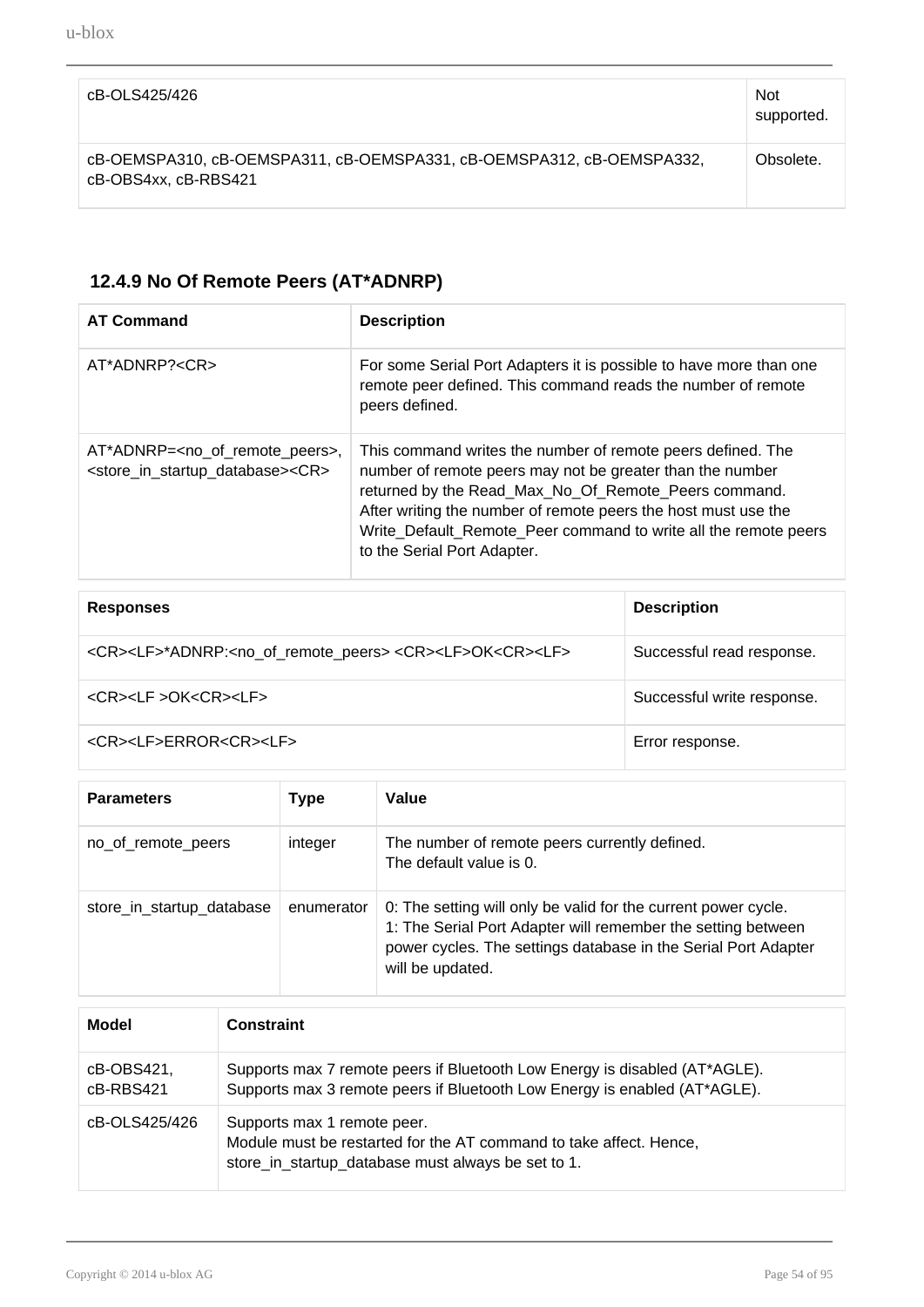#### **12.4.10 Default Remote Peer (AT\*ADRDRP/AT\*ADWDRP)**

The remote peer command works for both Bluetooth classic and Bluetooth Low Energy. To configure a Bluetooth Low Energy remote peer, the <connect\_scheme> bit 8 must be set.

| <b>AT Command</b>                                                                                                                                                                                                                                                    | <b>Description</b>                                                                                                                    |
|----------------------------------------------------------------------------------------------------------------------------------------------------------------------------------------------------------------------------------------------------------------------|---------------------------------------------------------------------------------------------------------------------------------------|
| $AT*ADRDRP=<$ peer_id $><$ CR $>$                                                                                                                                                                                                                                    | This command reads the Bluetooth device<br>address and device name of the selected default<br>remote peer (peer id).                  |
| AT*ADWDRP= <peer_id>,<br/>&gt;bd_addr&gt;,<br/><connect scheme="">,<br/><update_remote_peer_on_incoming>, <device_name>,<br><store_in_startup_database><cr></cr></store_in_startup_database></br></device_name></update_remote_peer_on_incoming></connect></peer_id> | This command writes the Bluetooth device<br>address, connect scheme and device name of<br>the currently selected default remote peer. |

| <b>Responses</b>                                                                                                                                                                                                          | <b>Description</b>            |
|---------------------------------------------------------------------------------------------------------------------------------------------------------------------------------------------------------------------------|-------------------------------|
| <cr><lf>*ADRDRP:<bd_addr>,<connect_scheme>,<br/><update_remote_peer_on_incoming>, <device_name><cr><lf>OK<cr><lf></lf></cr></lf></cr></device_name></update_remote_peer_on_incoming></connect_scheme></bd_addr></lf></cr> | Successful read<br>response.  |
| <cr><lf>OK<cr><lf></lf></cr></lf></cr>                                                                                                                                                                                    | Successful write<br>response. |
| <cr><lf>ERROR<cr><lf></lf></cr></lf></cr>                                                                                                                                                                                 | Error response.               |

| <b>Parameters</b> | <b>Type</b> | Value                                                                                                                                    |
|-------------------|-------------|------------------------------------------------------------------------------------------------------------------------------------------|
| peer_id           | integer     | The peer ID can be between 0 and the value written by<br>the Write_No_Of_Peers command -1 or read by the<br>Read_No_Of_Peers command -1. |
| bd_addr           | Bd_Addr     | Bluetooth device address of the default remote peer.                                                                                     |
| connect_scheme    | integer     |                                                                                                                                          |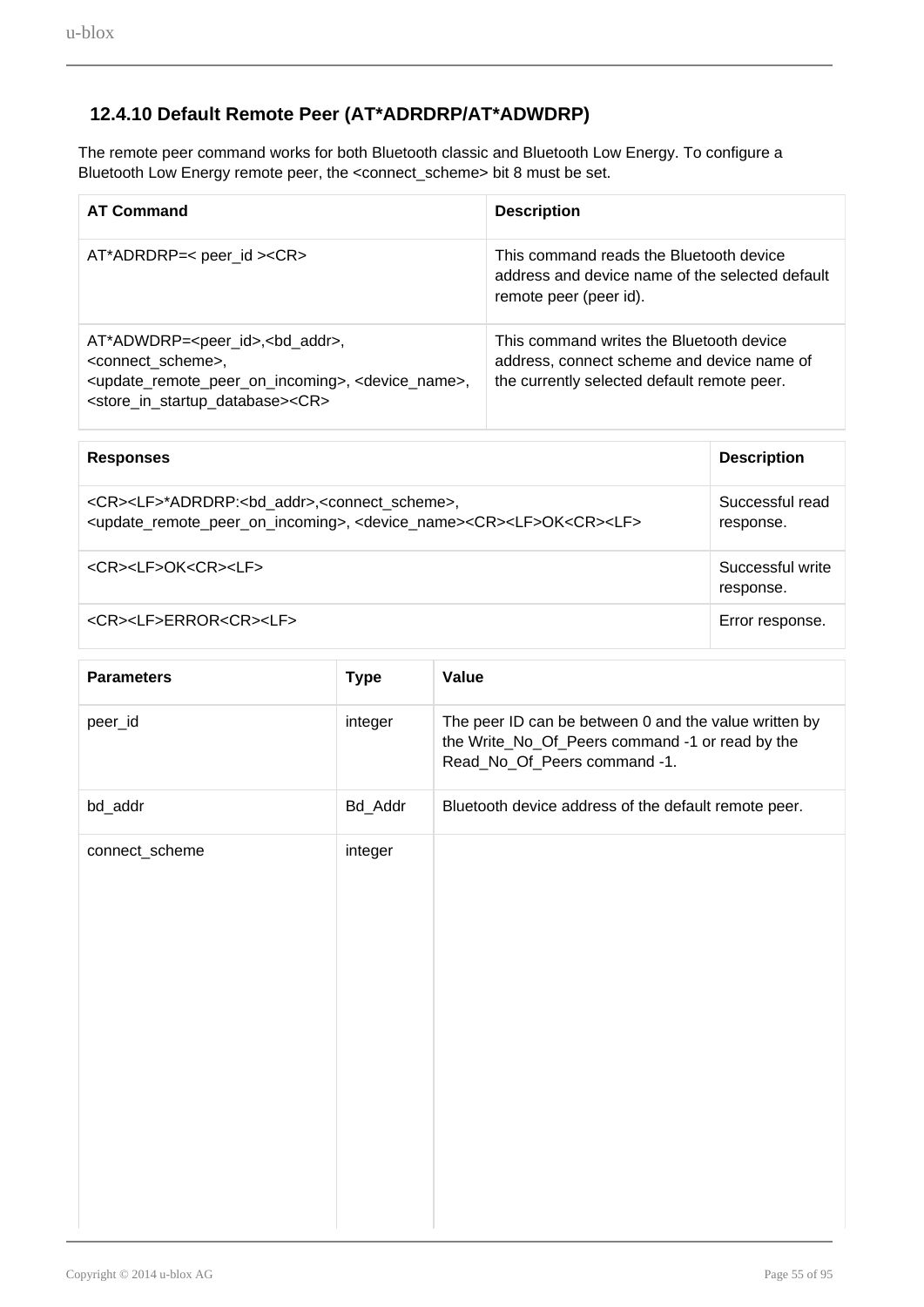| This parameter is a bit field. Bit 0 is the least significant<br>bit. Each bit is defined as follows:                                                                                                                                                                                                                                                                                                                                                                                                                                                                                                                                                                                                                                                                                                                                                   |
|---------------------------------------------------------------------------------------------------------------------------------------------------------------------------------------------------------------------------------------------------------------------------------------------------------------------------------------------------------------------------------------------------------------------------------------------------------------------------------------------------------------------------------------------------------------------------------------------------------------------------------------------------------------------------------------------------------------------------------------------------------------------------------------------------------------------------------------------------------|
| Bit 0: Connect on data                                                                                                                                                                                                                                                                                                                                                                                                                                                                                                                                                                                                                                                                                                                                                                                                                                  |
| Try to connect to default remote peer on data traffic.                                                                                                                                                                                                                                                                                                                                                                                                                                                                                                                                                                                                                                                                                                                                                                                                  |
| Bit 1: Always connected<br>Always try to be connected to the default remote peer                                                                                                                                                                                                                                                                                                                                                                                                                                                                                                                                                                                                                                                                                                                                                                        |
| when in data mode.                                                                                                                                                                                                                                                                                                                                                                                                                                                                                                                                                                                                                                                                                                                                                                                                                                      |
| Bit 2: External connect                                                                                                                                                                                                                                                                                                                                                                                                                                                                                                                                                                                                                                                                                                                                                                                                                                 |
| Try to connect to default remote peer on external signal.<br>The external signal is implementation specific, e.g. some<br>Serial Port Adapters might have a button. Note that the<br>external signal/button must not be pressed more than 1<br>second.                                                                                                                                                                                                                                                                                                                                                                                                                                                                                                                                                                                                  |
| Bit 3: Connect to name                                                                                                                                                                                                                                                                                                                                                                                                                                                                                                                                                                                                                                                                                                                                                                                                                                  |
| On reset, try to connect to a device with the name given                                                                                                                                                                                                                                                                                                                                                                                                                                                                                                                                                                                                                                                                                                                                                                                                |
| by the <device_name> parameter. The <device_name><br/>may specify a part of, or the full name of the remote<br/>device. The SPA will at reset perform an inquiry followed<br/>by name requests on devices found during inquiry until a<br/>matching device is found. If no matching device is found<br/>the SPA will stop this procedure and operate as normal.<br/>If a matching device is found, the SPA will try to connect<br/>to this device. If no matching device is found, this is seen<br/>as an LED error indication.</device_name></device_name>                                                                                                                                                                                                                                                                                             |
| Bit 4: Reserved                                                                                                                                                                                                                                                                                                                                                                                                                                                                                                                                                                                                                                                                                                                                                                                                                                         |
| Bit 5: Connect to name permanent                                                                                                                                                                                                                                                                                                                                                                                                                                                                                                                                                                                                                                                                                                                                                                                                                        |
| The functionality is the same as for " Connect to name"<br>except that a matching device will be stored in the<br>startup database and used as remote peer even after a<br>reset. The <bd_addr> parameter must be set to<br/>000000000000 for the SPA to start the "connect to<br/>name" procedure. Any other address will be interpreted<br/>as the remote peer is already found and no connect to<br/>name procedure will be initiated.<br/>Bit 6: Easy connect</bd_addr>                                                                                                                                                                                                                                                                                                                                                                             |
| The SPA will search for and try to any device at close<br>range. At reset the SPA will perform an inquiry at low<br>output power (-36dBm). If one single device is found<br>during the inquiry then the SPA will try to connect to it<br>and store it as a remote peer in the startup database.<br>Note that if several devices are found, then the SPA will<br>not initiate a connection. The <bd_addr> parameter must<br/>be set to 000000000000 for the SPA to start the easy<br/>connect procedure. Any other address will be interpreted<br/>as the remote peer is already found and "no easy<br/>connect" procedure will be initiated.<br/>Bit 7: Connect to service name<br/>The SPA will search for and try to connect to a Serial<br/>Port Profile service with the name specified by the<br/><device_name> parameter.</device_name></bd_addr> |
| Bits 3,5,6 and 7 cannot be combined.                                                                                                                                                                                                                                                                                                                                                                                                                                                                                                                                                                                                                                                                                                                                                                                                                    |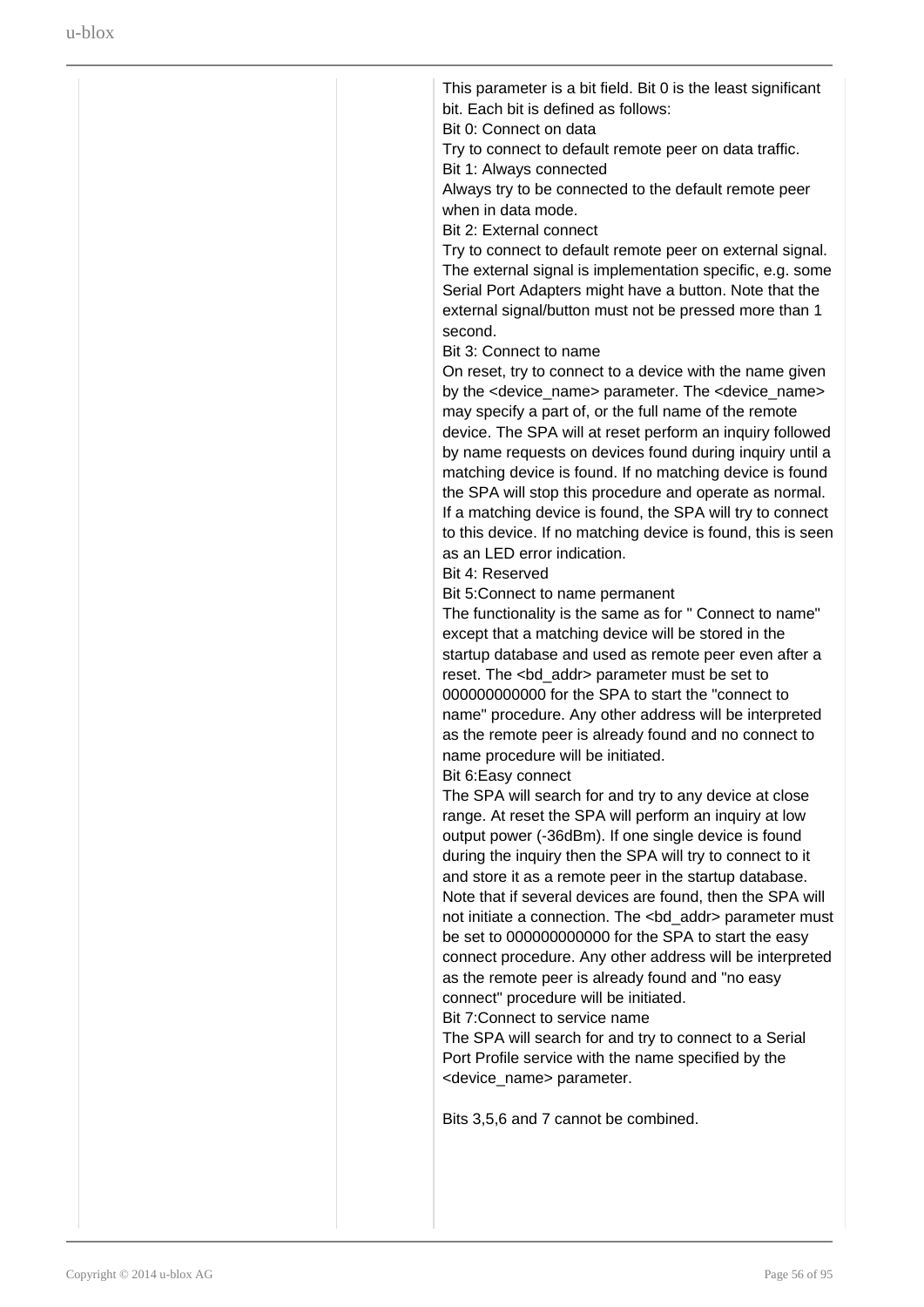|                                |            | Bit 8: Bluetooth Low Energy remote peer.                                                                                                                                                                                                                                                                                                                                                           |
|--------------------------------|------------|----------------------------------------------------------------------------------------------------------------------------------------------------------------------------------------------------------------------------------------------------------------------------------------------------------------------------------------------------------------------------------------------------|
|                                |            | Bit 9-15: Reserved for future use.                                                                                                                                                                                                                                                                                                                                                                 |
|                                |            | Advanced:<br>Bit 16-23: Always connected period<br>This field can be used to define the period for connection<br>attempts for always connected (Bit 1 set). If not set or set<br>to 0 then the default period 10s is used. Time in seconds.                                                                                                                                                        |
|                                |            | Bit 24-31: Page timeout<br>The page timeout. This field defines for how long the<br>module tries to connect to the remote device. The time is<br>defined in units of 80ms. For example, to set the page<br>time out to 1,040s choose the value 0x0D. If not set or<br>set to 0 then the default page timeout 5,12s is used.                                                                        |
| update_remote_peer_on_incoming | enumerator | 1: Every time a remote device connects to the selected<br>DefaultServerProfile, update the remote peer device<br>address to the device address of the connecting device.<br>The new remote peer device address will be stored in the<br>startup database. Only one of all the remote peers can<br>use this feature.<br>0: Do not update the remote peer device address on<br>incoming connections. |
| device_name                    | string     | Maximum 240 characters.                                                                                                                                                                                                                                                                                                                                                                            |
| store_in_startup_database      | enumerator | 0: The setting will only be valid for the current power<br>cycle.<br>1: The Serial Port Adapter will remember the setting<br>between power cycles. The settings database in the<br>Serial Port Adapter will be updated.                                                                                                                                                                            |

| Model                                                                                          | <b>Constraint</b>                                                                                                                                                                                                                                                   |
|------------------------------------------------------------------------------------------------|---------------------------------------------------------------------------------------------------------------------------------------------------------------------------------------------------------------------------------------------------------------------|
| cB-OBS4xx,<br>cB-RBS421                                                                        | Easy connect functionality is not supported.                                                                                                                                                                                                                        |
| cB-OEMSPA310,<br>cB-OEMSPA311,<br>cB-OEMSPA331,<br>cB-OEMSPA312,<br>cB-OEMSPA332,<br>cB-OBS4xx | The parameter <device_name> is only used when bit 3 in the connect scheme is set.<br/>The maximum length is 32 characters.</device_name>                                                                                                                            |
| cB-OEMSPA333                                                                                   | Connect to name and easy connect functionality is not supported. This means that bits<br>3 - 7 in the connect scheme parameter is ignored. Setting the always connected period<br>and the page timeout is not supported. This means that bits 16 to 31 are ignored. |
| cB-OBS421,<br>cB-RBS421                                                                        | For Bluetooth Low Energy only "connect on data", "always connected" and "external<br>connect" is valid. Others are not valid.                                                                                                                                       |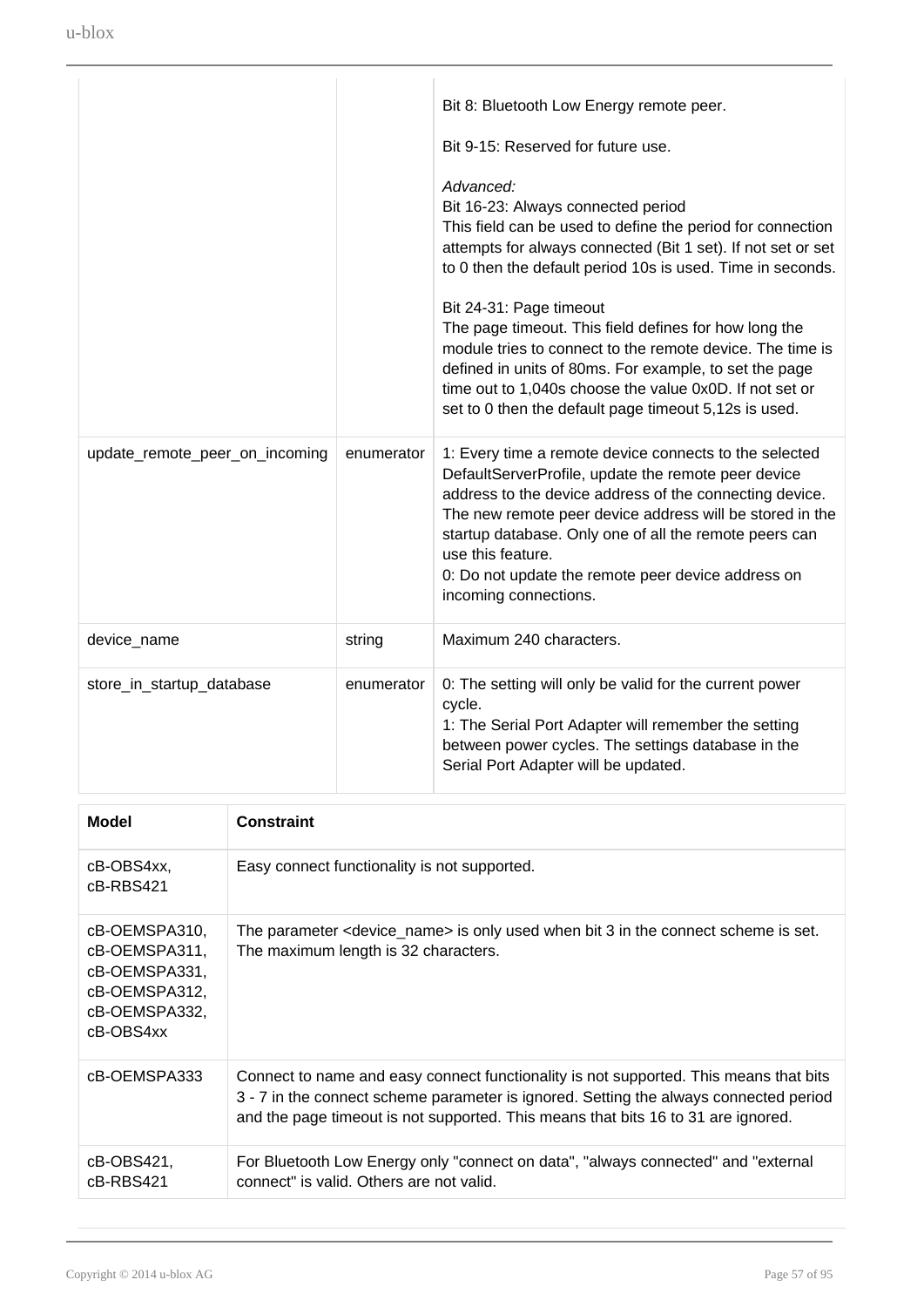| cB-OLS425/426 | Warning! Setting a remote peer in cB-OLS425/426 will enable directed advertisement.<br>When directed advertisement is activated it will lock up the module CPU for 1,28 s,<br>implying that the module is not receptive to any input during this time. If<br>connect_scheme "always connected" is used, this means the module will be<br>non-receptive for 1,28 s in each period of attempt. In this state, the module can for<br>example not enter AT-mode.                                                               |
|---------------|----------------------------------------------------------------------------------------------------------------------------------------------------------------------------------------------------------------------------------------------------------------------------------------------------------------------------------------------------------------------------------------------------------------------------------------------------------------------------------------------------------------------------|
|               | Only Bluetooth Low Energy remote peers can be configured. Hence, the<br><connect_scheme> bit 8 must be set.<br/>The "connect on data", "always connected" and "external connect" connect_schemes<br/>are valid. Others are not valid.<br/>The advanced settings for the connect_scheme are not valid.<br/>update_remote_peer_on_incoming and device_name are not supported.<br/>Module must be restarted for the AT command to take affect. Hence,<br/>store_in_startup_database must always be set to 1.</connect_scheme> |

# **12.4.11 Inactivity Tick (AT\*ADIT)**

| <b>AT Command</b>                                                                                                  | <b>Description</b>                                                                                                                                                                                                  |
|--------------------------------------------------------------------------------------------------------------------|---------------------------------------------------------------------------------------------------------------------------------------------------------------------------------------------------------------------|
| AT*ADIT? <cr></cr>                                                                                                 | This command reads the current inactivity tick setting. If there is no<br>data activity between two consecutive ticks the Serial Port Adapter will<br>automatically disconnect the current data mode connection(s). |
| AT*ADIT= <inactivety_tick>,<br/><store_in_startup_database><cr></cr></store_in_startup_database></inactivety_tick> | This command writes a new inactivity tick setting. If there is no data<br>activity between two consecutive ticks the Serial Port Adapter will<br>automatically disconnect the current connection(s).                |

| <b>Responses</b>                                                                                  | <b>Description</b>         |
|---------------------------------------------------------------------------------------------------|----------------------------|
| <cr><lf>*ADIT:<inactivity_tick><cr><lf>OK<cr><lf></lf></cr></lf></cr></inactivity_tick></lf></cr> | Successful read response   |
| <cr><lf>OK<cr><lf></lf></cr></lf></cr>                                                            | Successful write response. |
| <cr><lf>ERROR<cr><lf></lf></cr></lf></cr>                                                         | Error message.             |

| <b>Parameters</b>         | Type       | Value                                                                                                                                                                                                                |
|---------------------------|------------|----------------------------------------------------------------------------------------------------------------------------------------------------------------------------------------------------------------------|
| inactivety_tick           | integer    | 0: no inactivity tick (default value).<br>1-255: the period (in minutes) of the inactivity timer.                                                                                                                    |
| store_in_startup_database | enumerator | 0: The setting will only be valid for the current power cycle.<br>1: The Serial Port Adapter will remember the setting between<br>power cycles. The settings database in the Serial Port Adapter<br>will be updated. |

**Model Constraint**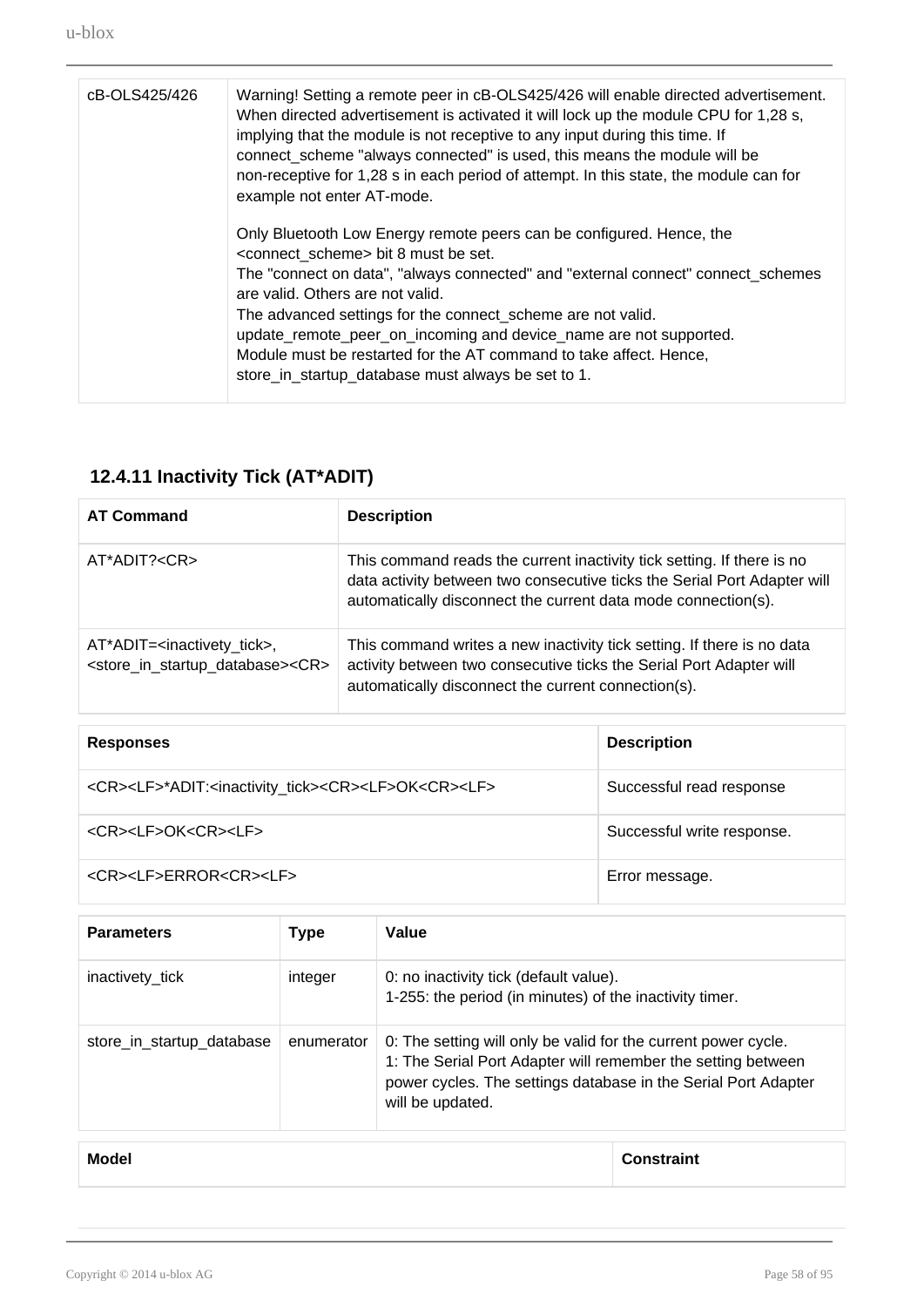cB-OEMSPA310, cB-OEMSPA311, cB-OEMSPA331, cB-OEMSPA312, cB-OEMSPA332, cB-OBS4xx, cB-OLS425/426, cB-RBS421

Not supported. Instead use the watchdog functionality (see AT\*AMWS).

### **12.4.12 Wireless Multidrop Configuration (AT\*ADWM)**

| <b>AT Command</b>                                                                                                                   | <b>Description</b>                                                                                                                                                                                                                                                                                                                                                                                                                                                                                                                                                                                                                                                                                                                                                                                                                       |
|-------------------------------------------------------------------------------------------------------------------------------------|------------------------------------------------------------------------------------------------------------------------------------------------------------------------------------------------------------------------------------------------------------------------------------------------------------------------------------------------------------------------------------------------------------------------------------------------------------------------------------------------------------------------------------------------------------------------------------------------------------------------------------------------------------------------------------------------------------------------------------------------------------------------------------------------------------------------------------------|
| AT*ADWM? <cr></cr>                                                                                                                  | This request returns whether or not the Wireless Multidrop™ feature<br>has been enabled.<br>When the Wireless Multidrop™ has been enabled; all data sent to the<br>Serial Port Adapter in data mode will be forwarded to all connected<br>devices. Data received from a remote device will be forwarded to the<br>host. If the Auto_Forward parameter is set to TRUE is will also forward<br>all received data to all the other connected devices.<br>Connections to remote devices can be established using three<br>methods:                                                                                                                                                                                                                                                                                                           |
|                                                                                                                                     | • Let the Serial Port Adapter connect to the desired devices when it is<br>in data mode. The host uses the request<br>Write_No_Of_Remote_Peers and Write_Default_Remote_Peer to<br>tell the Serial Port Adapter how many devices to connect to, which<br>devices to connect to and when to connect to the defined devices.<br>• A server has been enabled using the request<br>Write_Default_Server_Profile and one or several devices connect to<br>this server.<br>• One or several connections are established in packet mode using<br>the request Connect_To_Serial_Service_Data_Mode. After all<br>desired connection have been setup by the host it moves to data<br>mode.<br>When the Wireless Multidrop™ has been disabled; only one<br>connection at a time can be established. A maximum of one remote<br>peer can be defined. |
| AT*ADWM= <enable>,<br/><auto_forward>,<br/><store_in_startup_database><cr></cr></store_in_startup_database></auto_forward></enable> | Writes the Wireless Multidrop™ configuration.                                                                                                                                                                                                                                                                                                                                                                                                                                                                                                                                                                                                                                                                                                                                                                                            |

| <b>Responses</b>                                                                                                 | <b>Description</b>         |
|------------------------------------------------------------------------------------------------------------------|----------------------------|
| <cr><lf>*ADWM:<enabled>, <auto_forward><cr><lf>OK<cr><lf></lf></cr></lf></cr></auto_forward></enabled></lf></cr> | Successful read response   |
| <cr><lf>OK<cr><lf></lf></cr></lf></cr>                                                                           | Successful write response. |
| <cr><lf>ERROR<cr><lf></lf></cr></lf></cr>                                                                        | Error message.             |
|                                                                                                                  |                            |

**Parameters Type Value**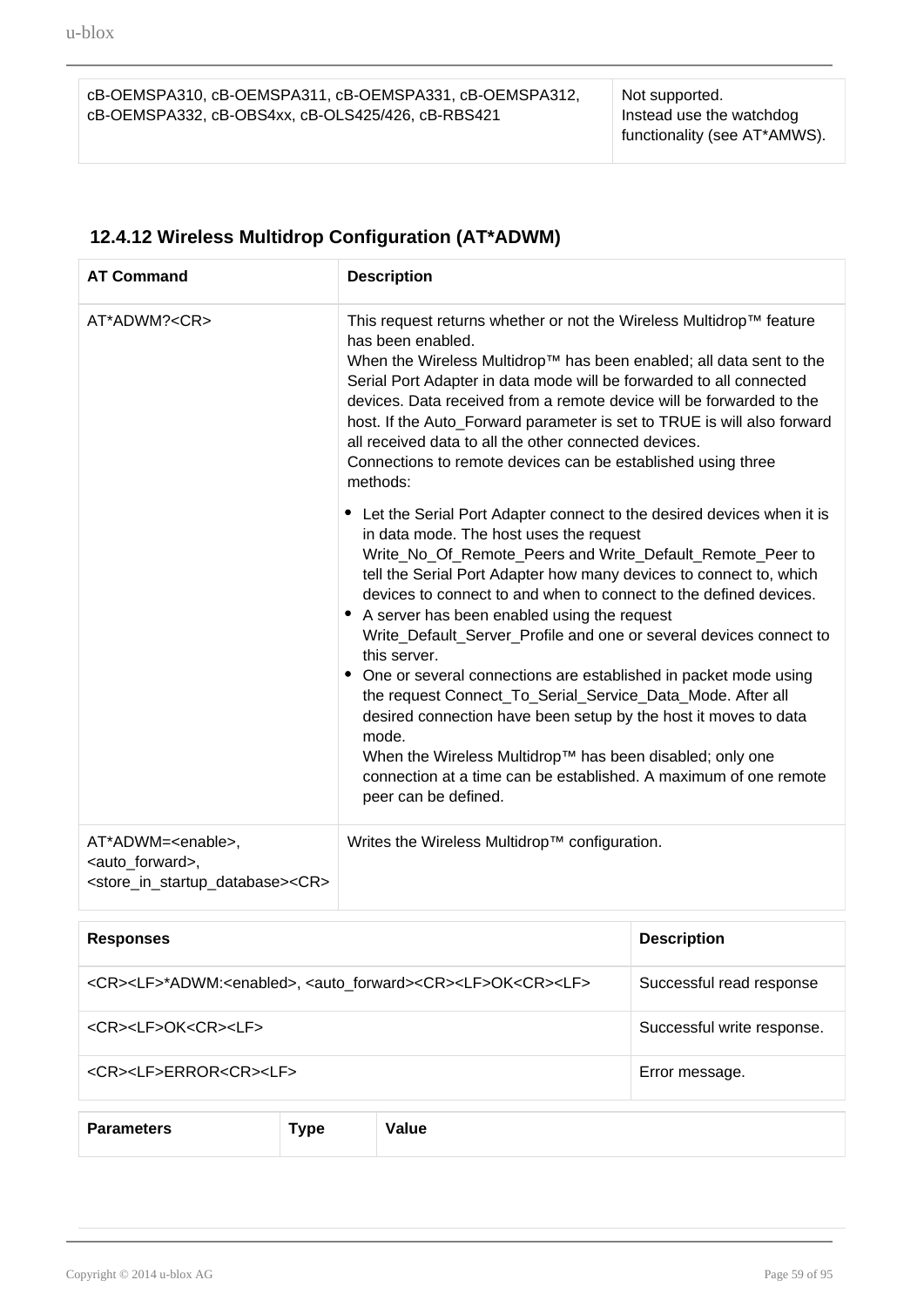| enabled                   | enumerator | 0: Wireless Multidrop™ disabled (default value).<br>1: Wireless Multidrop™ enabled enabled for maximum number of<br>slaves.<br>2-7: Wireless Multidrop™ enabled for the parameter "enabled"<br>number of slaves.<br>Hence, if 2 is selected, only 2 slaves are allowed.                                                                                             |
|---------------------------|------------|---------------------------------------------------------------------------------------------------------------------------------------------------------------------------------------------------------------------------------------------------------------------------------------------------------------------------------------------------------------------|
| auto_forward              | enumerator | 0: Data received from a connected device will only be forwarded<br>to the host (default value).<br>1: Enables repeater functionality which means that no data will be<br>transmitted to or from the host. Data received from one Bluetooth<br>connection is transmitted on all others (if any). A module<br>configured as a repeater cannot use extended data mode. |
| store_in_startup_database | enumerator | 0: The setting will only be valid for the current power cycle.<br>1: The Serial Port Adapter will remember the setting between<br>power cycles. The settings database in the Serial Port Adapter<br>will be updated.                                                                                                                                                |

| <b>Model</b>                                                               | <b>Constraint</b>                                                                                                                                                                                                                                                                                                                                                                                                                                         |
|----------------------------------------------------------------------------|-----------------------------------------------------------------------------------------------------------------------------------------------------------------------------------------------------------------------------------------------------------------------------------------------------------------------------------------------------------------------------------------------------------------------------------------------------------|
| cB-OEMSPA310, cB-OEMSPA311,<br>cB-OEMSPA331, cB-OEMSPA312,<br>cB-OEMSPA332 | Not supported in standard FW. FW supporting multipoint and<br>Wireless Mulitdrop is available for download at:<br>www.connectblue.com.                                                                                                                                                                                                                                                                                                                    |
| cB-OBS410, cB-OBS418                                                       | Not supported.                                                                                                                                                                                                                                                                                                                                                                                                                                            |
| cB-OBS421, cB-RBS421                                                       | Bluetooth Low Energy disabled:<br>Max 7 links allowed.<br>Bluetooth Low Energy enabled:<br>Repeater is not supported.<br>Max 3 links allowed in total(Bluetooth Classic plus<br>Bluetooth Low Energy)<br>• Central can handle up to three Bluetooth Low Energy links<br>• Peripheral can handle one Bluetooth Low Energy link<br>Module must be restarted for the AT command to take affect.<br>Hence, store_in_startup_database must always be set to 1. |
| cB-OLS425/426                                                              | Not supported. cB-OLS425/426 supports point-to-point only.                                                                                                                                                                                                                                                                                                                                                                                                |

### **12.4.13 iPhone Enable (AT\*ADIPE)**

| <b>AT Command</b>                                                                                             | <b>Description</b>                  |
|---------------------------------------------------------------------------------------------------------------|-------------------------------------|
| AT*ADIPE? <cr></cr>                                                                                           | Reads the iPhone enabled parameter. |
| AT*ADIPE= <enable_disable>, <store_in_startup_database><cr></cr></store_in_startup_database></enable_disable> | Writes the iPhone enable parameter. |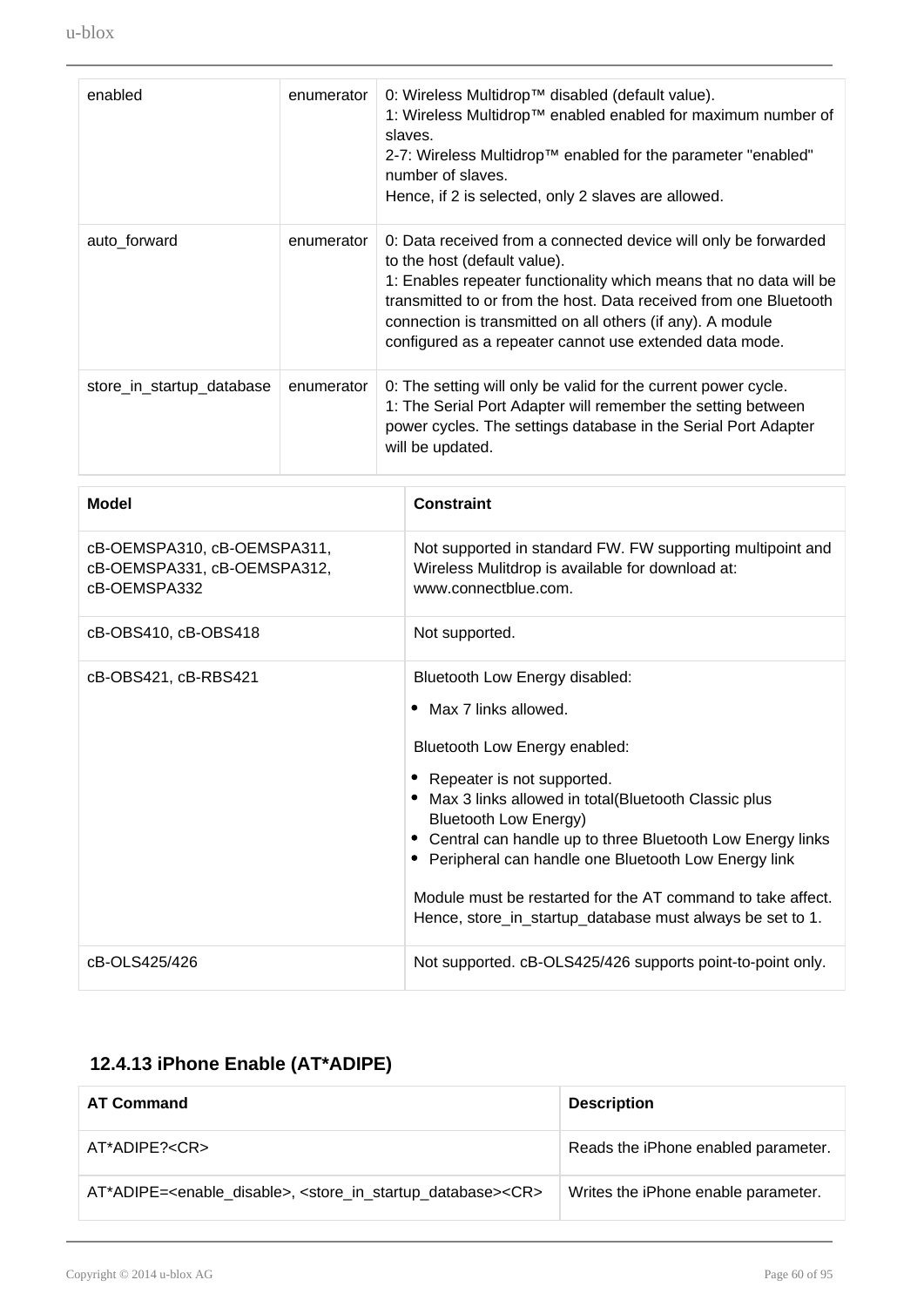| <b>Responses</b>                                                                            | <b>Description</b>         |
|---------------------------------------------------------------------------------------------|----------------------------|
| <cr><lf>*ADIPE:<enable disable=""><cr><lf>OK<cr><lf></lf></cr></lf></cr></enable></lf></cr> | Successful read response   |
| <cr><lf>OK<cr><lf></lf></cr></lf></cr>                                                      | Successful write response. |
| <cr><lf>ERROR<cr><lf></lf></cr></lf></cr>                                                   | Error message.             |

| <b>Parameters</b>         | <b>Type</b> | Value                                                                                                                                                                                                                                                                                                  |
|---------------------------|-------------|--------------------------------------------------------------------------------------------------------------------------------------------------------------------------------------------------------------------------------------------------------------------------------------------------------|
| enable disable            | integer     | 1: disable<br>$2:$ enable<br>0: restores default value for module. Only valid for write<br>command!<br>By default, iPhone support is enabled for modules with iPhone<br>authentication hardware (e.g. OBS414). For a module with no<br>iPhone authentication hardware, the iPhone support is disabled. |
| store_in_startup_database | enumerator  | 0: The setting will only be valid for the current power cycle.<br>1: The Serial Port Adapter will remember the setting between<br>power cycles. The settings database in the Serial Port Adapter<br>will be updated.                                                                                   |

| Model                                                                                  | <b>Constraint</b>                                     |
|----------------------------------------------------------------------------------------|-------------------------------------------------------|
| cB-OEMSPA310, cB-OEMSPA311, cB-OEMSPA331, cB-OEMSPA312,<br>cB-OEMSPA332, cB-OLS425/426 | Not supported.                                        |
| cB-OBS4xx                                                                              | Supported in firmware released<br>after May 31, 2011. |

#### **12.4.14 Android Setting (AT\*ADUUID)**

The Android Serial Port Profile support is slightly different from what is normally the case. The following Serial Port Adapters supports Android connections:

- All OBS4xx modules
- All OBI4xx modules
- $\cdot$  RBS421

Normally, a Serial Port service class UUID is set in the SPP service record. A remote device typically use the service class UUID to retrieve the service name and a server channel in order to be able to set up the connection to the correct service. The Serial Port service class UUID is defined in the Bluetooth specification (Assigned Numbers Service Discovery) and it is the same for all SPP devices.

With Android phones, the service class UUID is set by each Android application and it does not need to apply to the Serial Port service class UUID. Instead any 128-bit number is used to identify the Android application. The idea is to increase the number of Serial Port services from 32 which is the limitation using server channels to 2^16 different numbers. The selected number is not registered anywhere but hopefully it will not collide with other Android applications. Of course it is still possible to set the standard Serial Port Service Class UUID to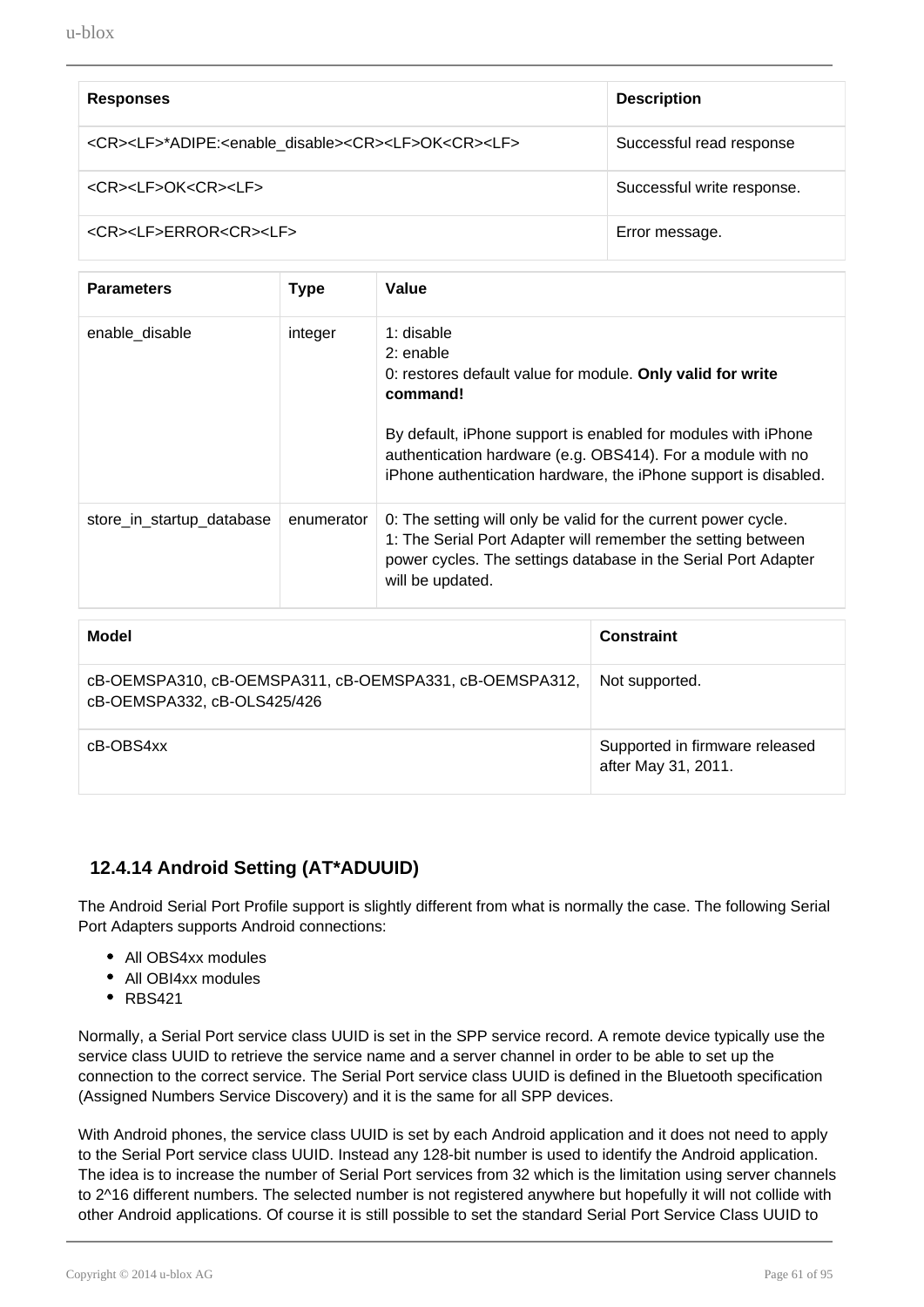work with standard Serial Port devices. Note that there may only be one Android application that registers this number for this to work

The Serial Port Adapter accept one additional 128 bit service class UUID to support also Android phones. The 128 bit UUID is set using the command AT\*ADUUID (see AT command specification for details). This UUID is used by the Serial Port Adapter both for server and client functionality and it must match the UUID of the requested Android application.

| <b>AT Command</b>                                                                         | <b>Description</b>         |
|-------------------------------------------------------------------------------------------|----------------------------|
| $AT^*ADULID? < CR$                                                                        | Reads the Android UUID     |
| AT*ADUUID= <uuid>,<store_in_startup_database><cr></cr></store_in_startup_database></uuid> | Writes the Android UUID.   |
| <b>Responses</b>                                                                          | <b>Description</b>         |
| <cr><lf>*ADUUID:<uuid><cr><lf>OK<cr><lf></lf></cr></lf></cr></uuid></lf></cr>             | Successful read response   |
| <cr><lf>OK<cr><lf></lf></cr></lf></cr>                                                    | Successful write response. |
| <cr><lf>ERROR<cr><lf></lf></cr></lf></cr>                                                 | Error message.             |

| <b>Parameters</b>         | <b>Type</b> | Value                                                                                                                                                            |
|---------------------------|-------------|------------------------------------------------------------------------------------------------------------------------------------------------------------------|
| uuid                      | byte array  | Android App UUID<br>128 bit service class UUID<br>For example 00112233445566778899AABBCCDDEEFF<br>A <uuid> value of 0 will remove the UUID configuration.</uuid> |
| store_in_startup_database | enumerator  | Must be 1. The Serial Port Adapter will remember the setting<br>between power cycles.                                                                            |

| Model                       | <b>Constraint</b>                     |
|-----------------------------|---------------------------------------|
| cB-OEMSPA3xx, cB-OLS425/426 | Not supported.                        |
| cB-OBS411                   | Supported in version 4.3.4 and later. |
| cB-OBS433                   | Supported in version 4.7.1 or later.  |
| cB-OBS414                   | Supported in version 4.0.0 or later.  |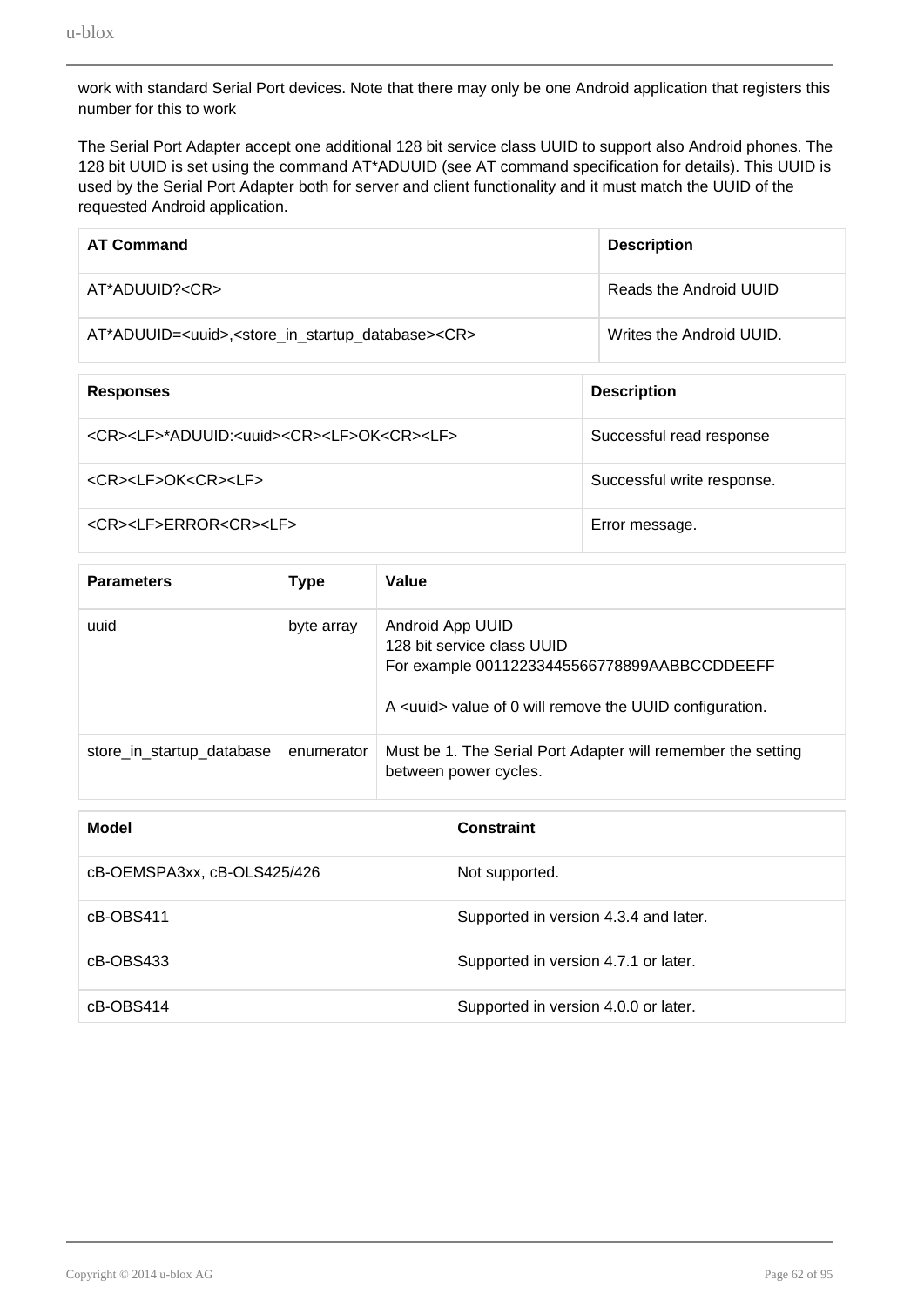### **12.4.15 Device Identifier Record (AT\*ADDIP)**

| <b>AT Command</b>                                                                                                                                                            | <b>Description</b>                      |
|------------------------------------------------------------------------------------------------------------------------------------------------------------------------------|-----------------------------------------|
| $AT^*ADDIP? < CR$                                                                                                                                                            | Reads the Device Identifier<br>Record.  |
| AT*ADDIP= <vendor_id>, <vendor_id_source>, <product_id>, <version>,<br/><startup_database><cr></cr></startup_database></version></product_id></vendor_id_source></vendor_id> | Writes the Device Identifier<br>Record. |

| <b>Responses</b>                                                                                                                                                            | <b>Description</b>            |
|-----------------------------------------------------------------------------------------------------------------------------------------------------------------------------|-------------------------------|
| <cr><lf>*ADDIP:<vendor id="">,<vendor id="" source="">,<br/><product_id>,<version><cr><lf>OK<cr><lf></lf></cr></lf></cr></version></product_id></vendor></vendor></lf></cr> | Successful read<br>response   |
| <cr><lf>OK<cr><lf></lf></cr></lf></cr>                                                                                                                                      | Successful write<br>response. |
| <cr><lf>ERROR<cr><lf></lf></cr></lf></cr>                                                                                                                                   | Error message.                |

| <b>Parameters</b>         | <b>Type</b> | Value                                                                                                                                                                                                                                                                                                    |  |
|---------------------------|-------------|----------------------------------------------------------------------------------------------------------------------------------------------------------------------------------------------------------------------------------------------------------------------------------------------------------|--|
| vendor_id                 | integer     | A UInt16 to uniquely define the vendor of the device. The device<br>vendor id can be assigned by the Bluetooth SIG or by the USB<br>Implemeters forum. By default it is set to 0x0071, which is the<br>connectBlue vendor id defined by the SIG.                                                         |  |
| vendor_id_source          | integer     | A Uint16 that defines from where the <vendor_id> was assigned.<br/>If the <vendor_id> was assigned by the SIG it is set to 0x0001 or<br/>if the <vendor_id> was assigned by the USB Implementers forum<br/>it is assigned to 0x0002. By default it is set to 0x0001.</vendor_id></vendor_id></vendor_id> |  |
| product_id                | integer     | A Uint16 that shall identify different products from the same<br>vendor. By default it is set to 0x0106.                                                                                                                                                                                                 |  |
| version                   | integer     | A Uint16 with the structure of 0xJJMN for version JJ.M.N. JJ is<br>the major version, M is the minor version and N is the sub-minor<br>version. By default it will be the firmware version of the module.<br>Hence, for firmware version 4.0.0 it will be 0x0400.                                        |  |
| store_in_startup_database | enumerator  | 0: The setting will only be valid for the current power cycle.<br>1: The Serial Port Adapter will remember the setting between<br>power cycles. The settings database in the Serial Port Adapter<br>will be updated.                                                                                     |  |
| <b>Modol</b>              |             | $C$ onctroint                                                                                                                                                                                                                                                                                            |  |

| <b>Model</b> | <b>Constraint</b> |
|--------------|-------------------|
| cB-OEMSPA3xx | Not supported.    |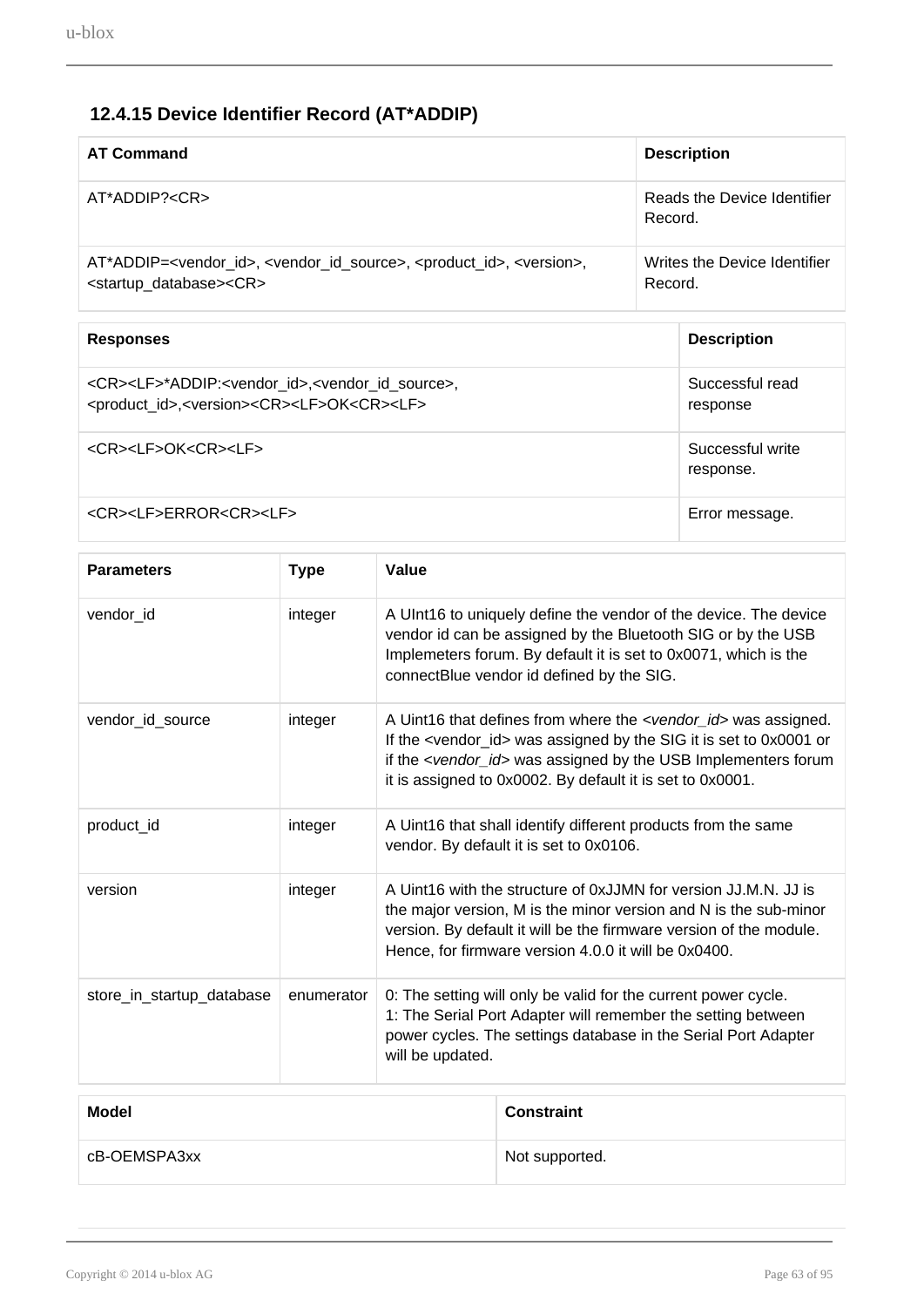| cB-OBS4xx, cB-OLS425/426, cB-RBS421 | Not supported.                       |
|-------------------------------------|--------------------------------------|
| cB-OBS411 iAP, cB-OBS421 iAP        | Supported in version 4.0.0 or later. |

### **12.4.16 GATT Device Information Service (AT\*ADDIS)**

| <b>AT Command</b>                                                                                                                                                        | <b>Description</b>                                                                                                |
|--------------------------------------------------------------------------------------------------------------------------------------------------------------------------|-------------------------------------------------------------------------------------------------------------------|
| AT*ADDIS? <cr></cr>                                                                                                                                                      | Reads the Device Information Service configuration.                                                               |
| AT*ADDIS= <manufacturer>, <model number="">,<br/><fw revision="">, <sw revision="">,<br/><startup_database><cr></cr></startup_database></sw></fw></model></manufacturer> | Writes the Device Information Service configuration.<br>An omitted value means that the default value is<br>used. |

| <b>Responses</b>                                                                                                                                                           | <b>Description</b>            |
|----------------------------------------------------------------------------------------------------------------------------------------------------------------------------|-------------------------------|
| <cr><lf>*ADDIS:<manufacturer>, <model number="">, <fw revision="">, <sw revision=""><br/><cr><lf>OK<cr><lf></lf></cr></lf></cr></sw></fw></model></manufacturer></lf></cr> | Successful read<br>response   |
| <cr><lf>OK<cr><lf></lf></cr></lf></cr>                                                                                                                                     | Successful write<br>response. |
| <cr><lf>ERROR<cr><lf></lf></cr></lf></cr>                                                                                                                                  | Error message.                |

| <b>Parameters</b>         | <b>Type</b> | Value                                                                                                                                                                                                                |
|---------------------------|-------------|----------------------------------------------------------------------------------------------------------------------------------------------------------------------------------------------------------------------|
| manufacturer              | string      | String identifying the manufacturer of the device. Default value is<br>set to "connectBlue".                                                                                                                         |
| model number              | string      | String identifying the model_number of the device.                                                                                                                                                                   |
| fw revision               | string      | String identifying the firmware revision of the device.                                                                                                                                                              |
| sw revision               | string      | String identifying the firmware revision of the device.                                                                                                                                                              |
| store_in_startup_database | enumerator  | 0: The setting will only be valid for the current power cycle.<br>1: The Serial Port Adapter will remember the setting between<br>power cycles. The settings database in the Serial Port Adapter<br>will be updated. |

| <b>Model</b>            | <b>Constraint</b> |
|-------------------------|-------------------|
| cB-OEMSPA3xx            | Not supported.    |
| cB-OBS4xx,<br>cB-RBS421 | Not supported.    |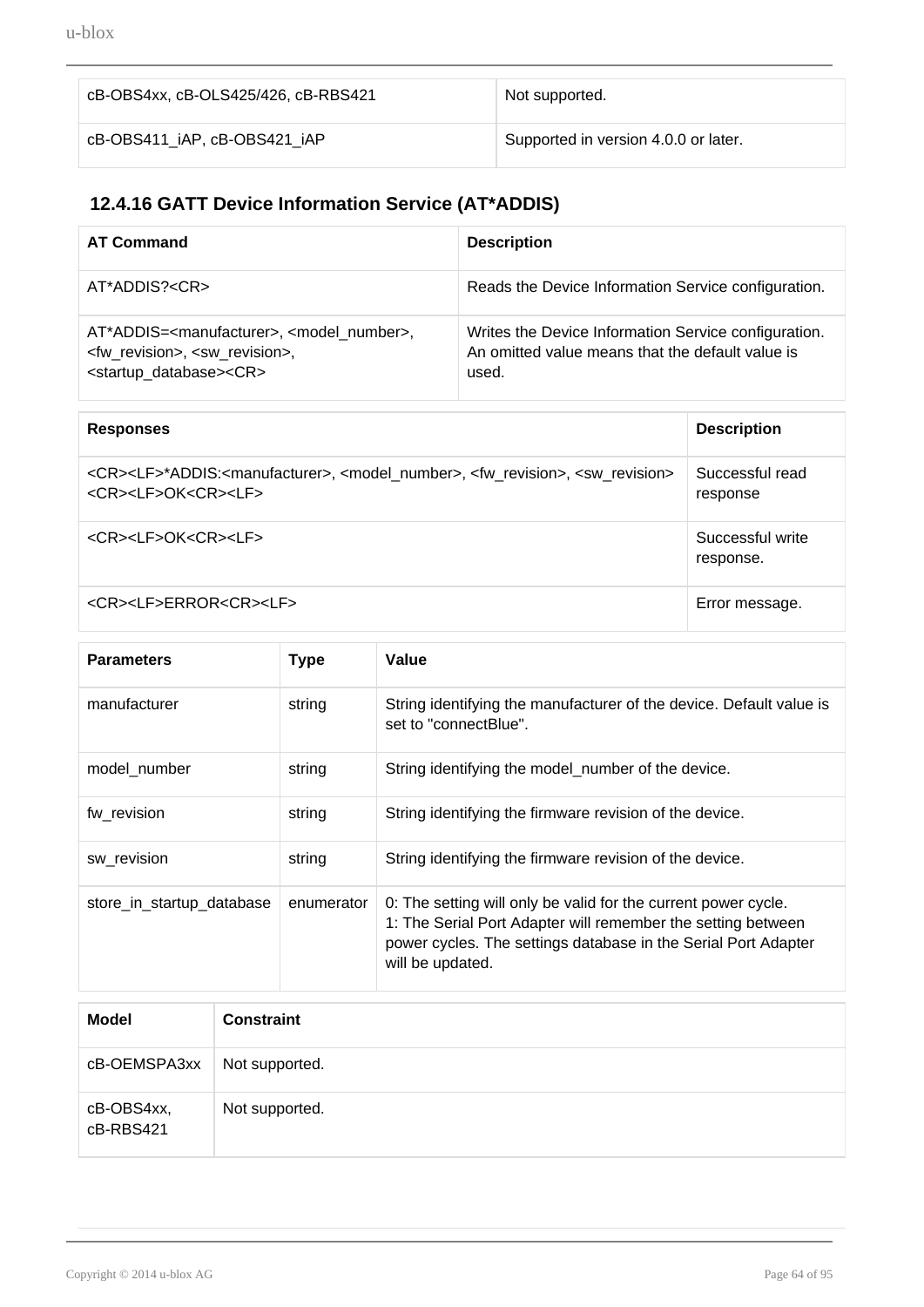| OLS425/OLS426   A reset of the device is required for new settings to be activated. The default model |
|-------------------------------------------------------------------------------------------------------|
| number is OLS425 and the default firmware and software revision is the current firmware               |
| revision of the serial port adapter. The maximum total length of the parameters allowed is            |
| 60 characters.                                                                                        |

### **12.5 Informational Commands**

#### **12.5.1 Read Local BD ADDR (AT\*AILBA)**

| <b>AT Command</b>                                                                   | <b>Description</b> |                     |
|-------------------------------------------------------------------------------------|--------------------|---------------------|
| $AT^*AILBA? < CR$<br>Reads the Bluetooth Device Address of the local device.        |                    |                     |
| <b>Responses</b>                                                                    |                    | <b>Description</b>  |
| <cr><lf>*AILBA:<bd_addr>,<cr><lf>OK<cr><lf></lf></cr></lf></cr></bd_addr></lf></cr> |                    | Successful response |
| <cr><lf>ERROR<cr><lf></lf></cr></lf></cr>                                           |                    | Error message.      |

| <b>Parameters</b> | <b>Type</b> | Value                           |
|-------------------|-------------|---------------------------------|
| bd_addr           | Bd Addr     | Local Bluetooth device address. |

### **12.5.2 Read Local Version Information (AT\*AILVI)**

| <b>AT Command</b>                                                                                                                                                                                                                                                            | <b>Description</b> |                        |  |
|------------------------------------------------------------------------------------------------------------------------------------------------------------------------------------------------------------------------------------------------------------------------------|--------------------|------------------------|--|
| $AT^*AILVI? < CR$<br>This command reads the local version information to the Serial Port Adapter.                                                                                                                                                                            |                    |                        |  |
| <b>Responses</b>                                                                                                                                                                                                                                                             |                    | <b>Description</b>     |  |
| <cr><lf>*AILVI:<manufacturer>, &lt; sw_ver&gt;, <host_stack_sw_ver>,<br/><link_manager_sw_ver>, <bluetooth_hardware_manufacturer><cr><lf>OK<cr><lf></lf></cr></lf></cr></bluetooth_hardware_manufacturer></link_manager_sw_ver></host_stack_sw_ver></manufacturer></lf></cr> |                    | Successful<br>response |  |
| <cr><lf>ERROR<cr><lf></lf></cr></lf></cr>                                                                                                                                                                                                                                    |                    | Error<br>message.      |  |

| <b>Parameters</b> | <b>Type</b> | Value                                 |
|-------------------|-------------|---------------------------------------|
| manufacturer      | string      | Serial Port Adapter manufacturer.     |
| sw ver            | string      | Serial Port Adapter software version. |
| host stack sw ver | string      | Bluetooth host stack version.         |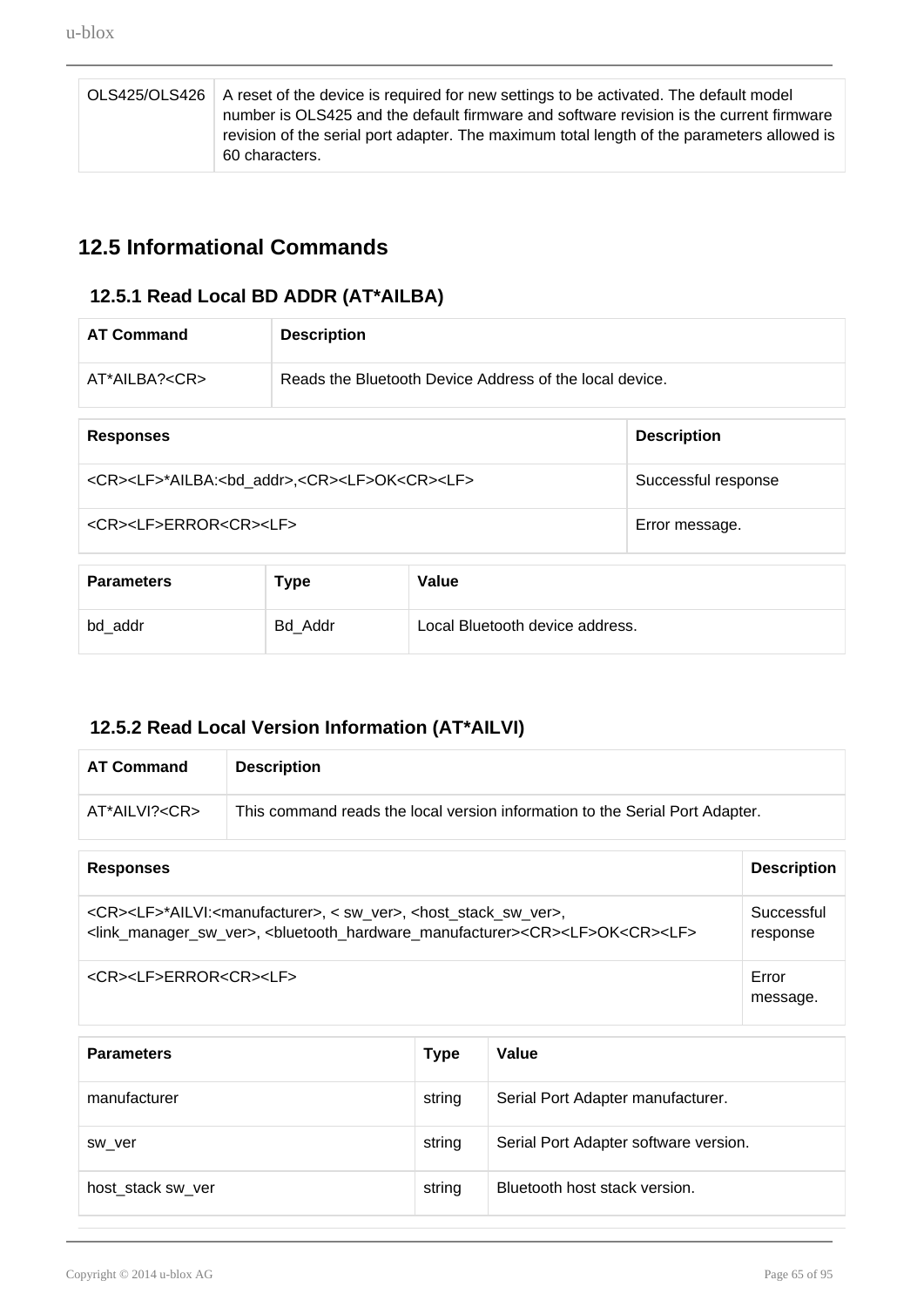| link manager sw ver             | string | Bluetooth link manager version.  |
|---------------------------------|--------|----------------------------------|
| bluetooth hardware manufacturer | string | Bluetooth hardware manufacturer. |

# **12.5.3 Read Local Type Information (AT\*AILTI)**

| <b>AT Command</b>   | <b>Description</b>                                                    |
|---------------------|-----------------------------------------------------------------------|
| AT*AILTI? <cr></cr> | This command reads the type information from the Serial Port Adapter. |
|                     |                                                                       |

| <b>Responses</b>                                                                                            | <b>Description</b>  |
|-------------------------------------------------------------------------------------------------------------|---------------------|
| <cr><lf>*AILTI:<major_id>, <minor_id><cr><lf>OK<cr><lf></lf></cr></lf></cr></minor_id></major_id></lf></cr> | Successful response |
| <cr><lf>ERROR<cr><lf></lf></cr></lf></cr>                                                                   | Error message.      |

| <b>Parameters</b> | <b>Type</b> | Value                                                                                                                                                                                                                                                                                                                                                                |
|-------------------|-------------|----------------------------------------------------------------------------------------------------------------------------------------------------------------------------------------------------------------------------------------------------------------------------------------------------------------------------------------------------------------------|
| major_id          | enumerator  | 1: Bluetooth SPA<br>2: Wireless LAN SPA<br>3: IEEE 802.15.4 SPA<br>4: N/A<br>5: Bluetooth EPA<br>6: Wireless LAN EPA                                                                                                                                                                                                                                                 |
| minor_id          | enumerator  | The different types of Bluetooth SPAs are identified by the following numbers:<br>0: cB-OEMSPA310<br>1: cB-OEMSPA311<br>2: cB-OEMSPA331<br>3: cB-OEMSPA312<br>4: cB-OEMSPA332<br>5: cB-OEMSPA333<br>6: cB-OBS411<br>7: cB-OBS433<br>8: cB-OBS410<br>9: cB-OBS413<br>10: cB-OBS421<br>11: cB-OBS421-RD<br>12: cB-OLS425 / cB-OLS426<br>13: cB-OBS418<br>14: cB-OBS419 |

| <b>Model</b> | <b>Constraint</b> |
|--------------|-------------------|
| cB-OEMSPA333 | Not supported.    |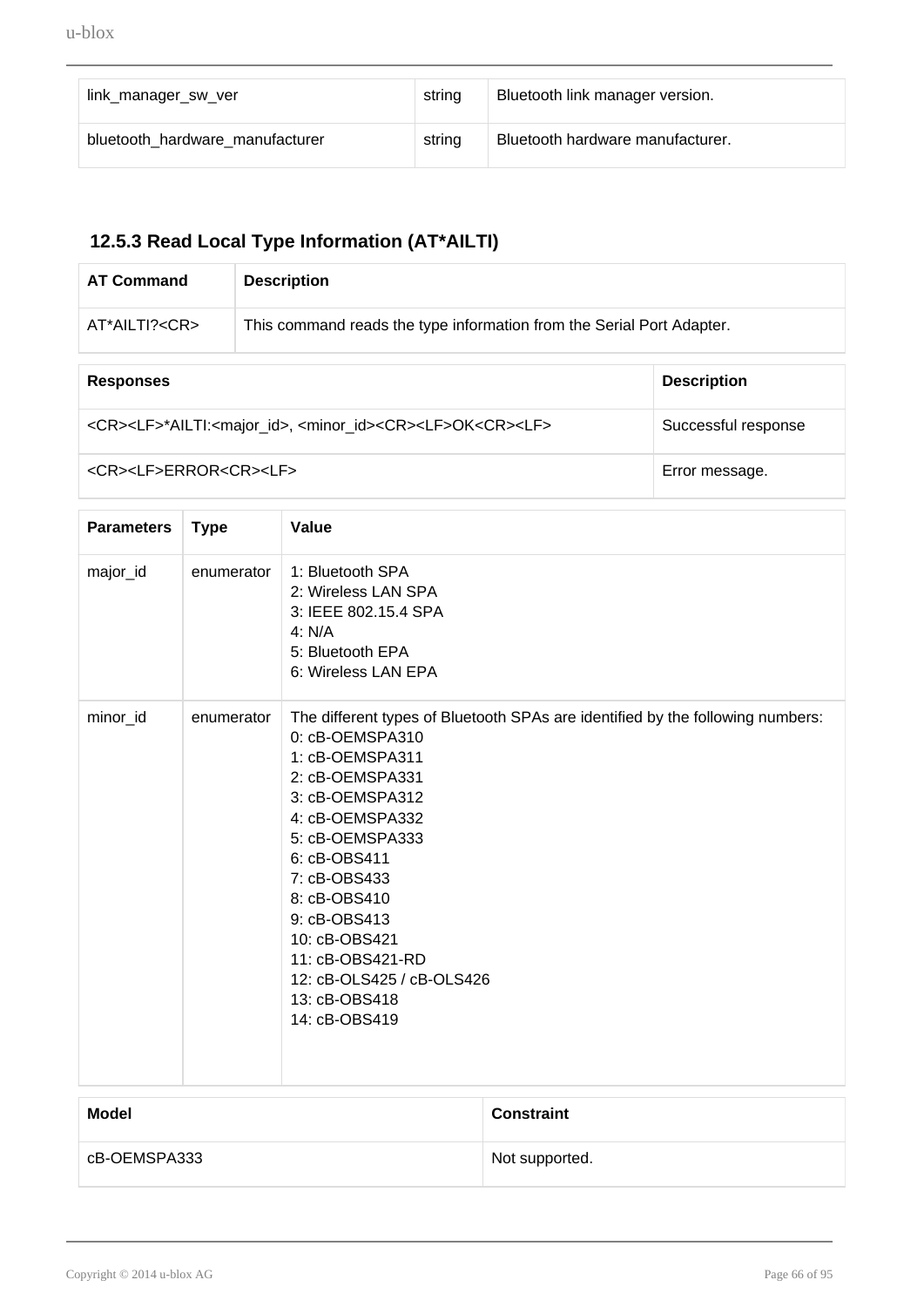# **12.6 Miscellaneous Commands**

#### **12.6.1 RS232 Settings (AT\*AMRS)**

| <b>AT Command</b>                                                                                                                                                                                                                                          | <b>Description</b>                                                                                                                                                                                                                                                                                                                                                                              |
|------------------------------------------------------------------------------------------------------------------------------------------------------------------------------------------------------------------------------------------------------------|-------------------------------------------------------------------------------------------------------------------------------------------------------------------------------------------------------------------------------------------------------------------------------------------------------------------------------------------------------------------------------------------------|
| AT*AMRS? <cr></cr>                                                                                                                                                                                                                                         | This command reads current RS232 settings from the Serial Port<br>Adapter.                                                                                                                                                                                                                                                                                                                      |
| AT* AMRS=<br>baud rate>,<br><data_bits>, <stop_bits>, <parity>,<br/><flow control="">,<br><change_after_confirm>,<br/><store_in_startup_database><cr></cr></store_in_startup_database></change_after_confirm></br></flow></parity></stop_bits></data_bits> | This command applies new RS232 settings to the Serial Port Adapter.<br>If 5, 6 or 7 data bits are selected the Serial Port Adapter will not<br>change its RS232 settings until the next power cycle. If the command<br>is successful, the baud rate is changed after the response. Wait 100ms<br>from that the response is received before sending a new command to<br>the Serial Port Adapter. |

| <b>Responses</b>                                                                                                                                                                    |             |       | <b>Description</b>           |
|-------------------------------------------------------------------------------------------------------------------------------------------------------------------------------------|-------------|-------|------------------------------|
| <cr><lf>*AMRS:<br/>baud_rate&gt;, <data_bits>, <stop_bits>, <parity>,<br/><flow control=""><cr><lf>OK<cr><lf></lf></cr></lf></cr></flow></parity></stop_bits></data_bits></lf></cr> |             |       | Successful read<br>response  |
| <cr><lf>OK<cr><lf></lf></cr></lf></cr>                                                                                                                                              |             |       | Successful write<br>response |
| <cr><lf>ERROR<cr><lf></lf></cr></lf></cr>                                                                                                                                           |             |       | Error message.               |
| <b>Parameters</b>                                                                                                                                                                   | <b>Type</b> | Value |                              |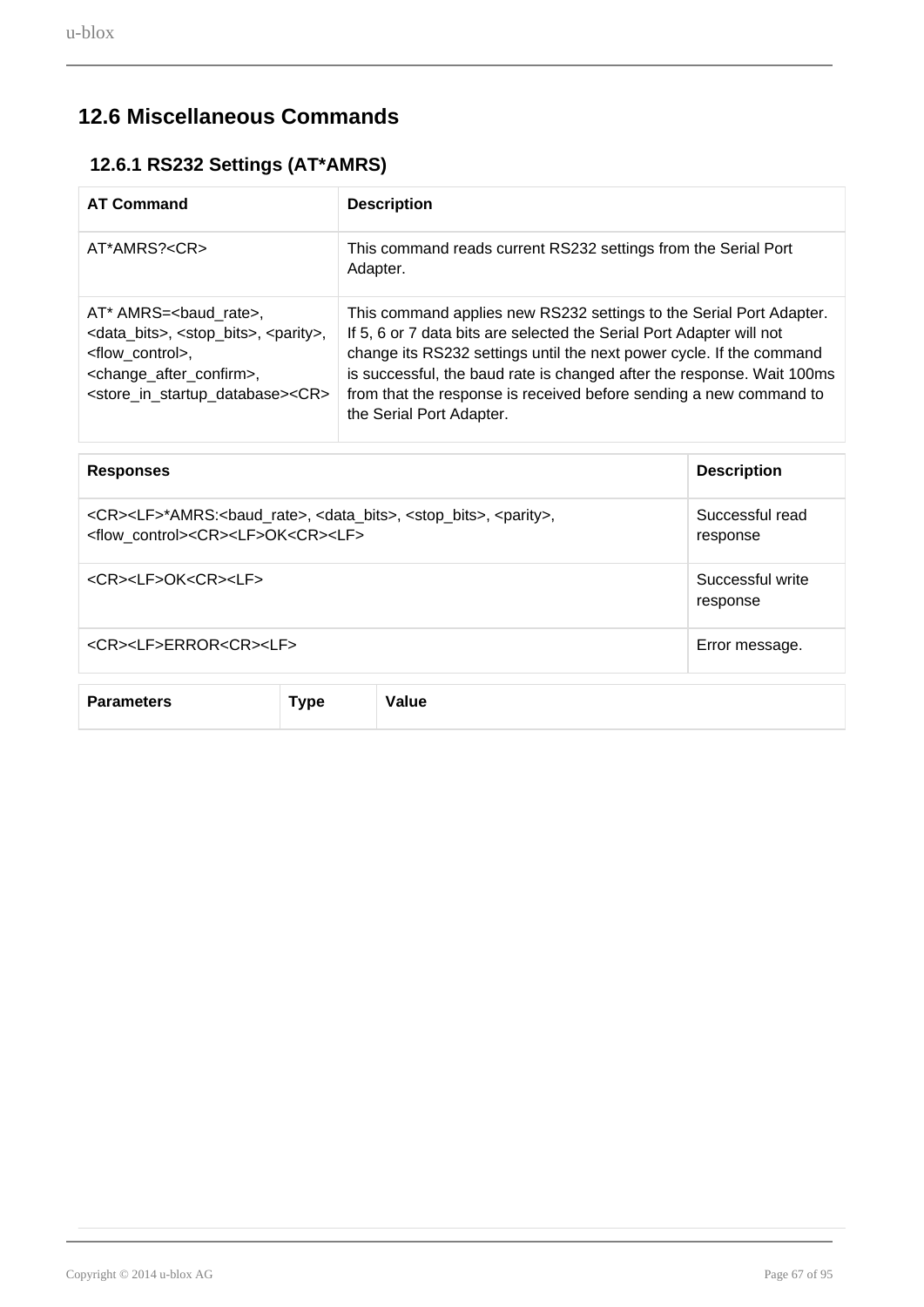| baud_rate            | enumerator | Standard baud rates:<br>1:300<br>2:1200<br>3:2400<br>4:4800<br>5:9600<br>6:19200<br>7:38400<br>8: 57600 (default value)<br>9:115200<br>10:230400<br>11:460800<br>12: 921600<br>Non standard baud rates:<br>17:7200<br>18:31250<br>19:75000<br>20: 93750<br>21:136000<br>22: 187500<br>23: 230000<br>24: 125000<br>25: 312500<br>26: 625000<br>Special baudrates:<br>A value above 256 will be interpreted as a baudrate in raw<br>format. If the SPA is able to generate the baudrate with less than<br>2% error then the baudrate is accepted. If not, the baudrate is not<br>accepted and error is returned. |
|----------------------|------------|----------------------------------------------------------------------------------------------------------------------------------------------------------------------------------------------------------------------------------------------------------------------------------------------------------------------------------------------------------------------------------------------------------------------------------------------------------------------------------------------------------------------------------------------------------------------------------------------------------------|
| data_bits            | enumerator | 1: 8 data bits (default value)<br>2: 7 data bits<br>3: 6 data bits<br>4: 5 data bits                                                                                                                                                                                                                                                                                                                                                                                                                                                                                                                           |
| stop_bits            | enumerator | 1: 1 stop bit (default value)<br>2: 2 stop bits                                                                                                                                                                                                                                                                                                                                                                                                                                                                                                                                                                |
| parity               | enumerator | 1: no parity (default value)<br>2: odd parity<br>3: even parity                                                                                                                                                                                                                                                                                                                                                                                                                                                                                                                                                |
| flow_control         | enumerator | 1: CTS/RTS used for flow control (default value)<br>2: CTS/RTS not used.                                                                                                                                                                                                                                                                                                                                                                                                                                                                                                                                       |
| change_after_confirm | integer    | 0: New settings takes affect after a reset.<br>1: New settings takes affect directly after confirmation of<br>command.                                                                                                                                                                                                                                                                                                                                                                                                                                                                                         |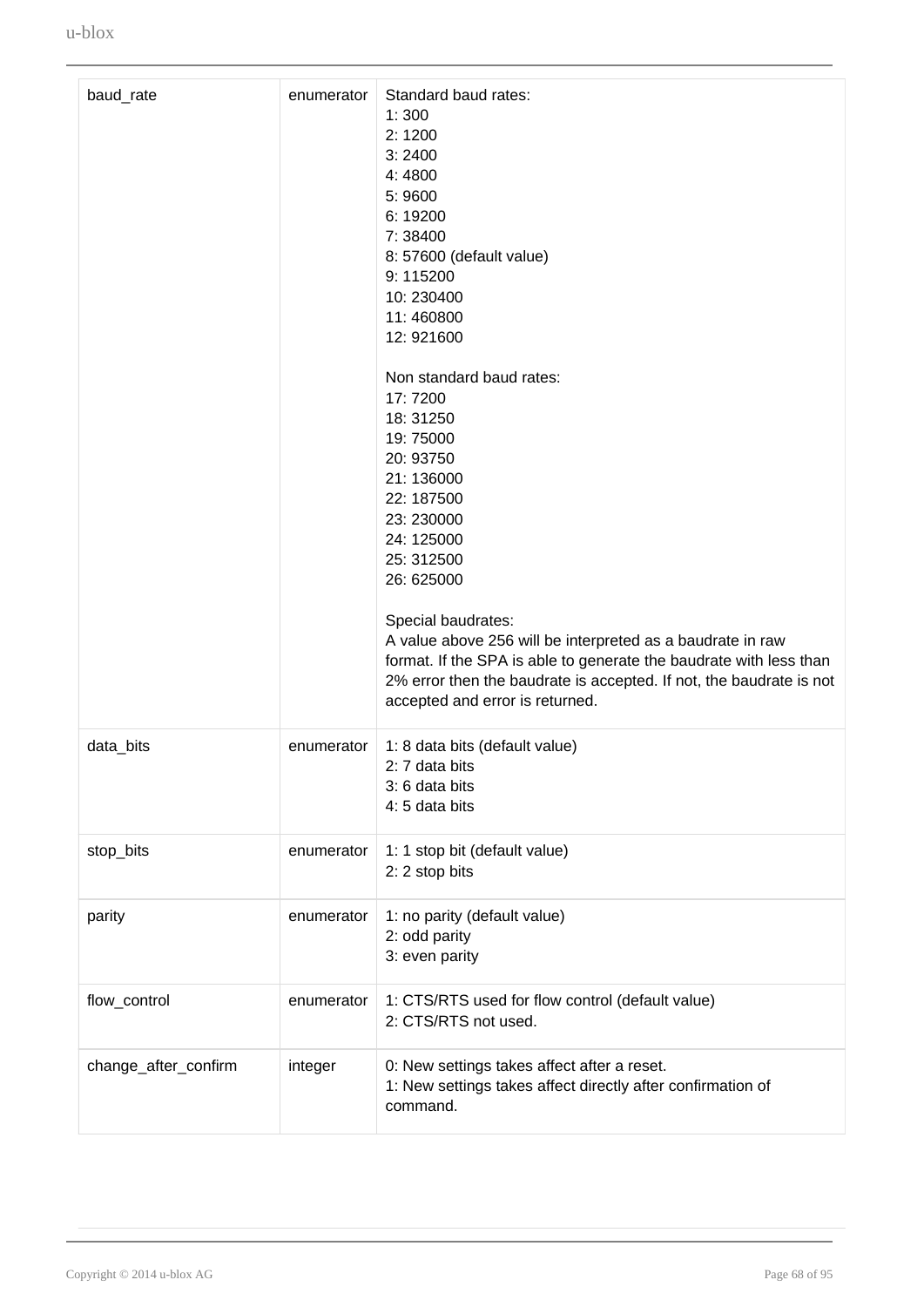| store_in_startup_database                                                  | enumerator | 0: The setting will only be valid for the current power cycle.<br>1: The Serial Port Adapter will remember the setting between<br>power cycles. The settings database in the Serial Port Adapter<br>will be updated.                                                                                                                      |  |
|----------------------------------------------------------------------------|------------|-------------------------------------------------------------------------------------------------------------------------------------------------------------------------------------------------------------------------------------------------------------------------------------------------------------------------------------------|--|
| <b>Model</b>                                                               |            | <b>Constraint</b>                                                                                                                                                                                                                                                                                                                         |  |
| cB-OEMSPA310, cB-OEMSPA311,<br>cB-OEMSPA331, cB-OEMSPA312,<br>cB-OEMSPA332 |            | For the non-standard baud rates the 312500 and 625000 has an<br>accuracy of 1.5% and 2.5 %. For all other baud rates the accuracy is<br>no worse than 0.5 %.                                                                                                                                                                              |  |
| cB-OEMSPA333                                                               |            | Special baudrates is not supported.                                                                                                                                                                                                                                                                                                       |  |
| cB-OBS433, cB-OBS411,<br>cB-OBS419, cB-OBS421,<br>cB-RBS421                |            | 5-7 data bits not supported.<br>Baud rate of 300 bits/s not supported.<br>In Extended Data Mode, the parameter <change_after_confirm><br/>must be set to 0. Hence, it is not possible to change the baud rate<br/>without resetting the module.</change_after_confirm>                                                                    |  |
| cB-OBS410, cB-OBS418                                                       |            | 5-7 data bits not supported.<br>Baud rate above 460800 bits/s not supported.                                                                                                                                                                                                                                                              |  |
| cB-OLS425/426                                                              |            | Supported values:<br>baud rates: (1200 - 115200) (Warning! 115200 is not recommended)<br>data bits: 1 (8 bits)<br>stop bits: 1-2 (1-2 bits)<br>parity: 1 (no parity)<br>flow control: 1 (CTS/RTS) and 2 (off)<br>Module must be restarted for the AT command to take affect. Hence,<br>store_in_startup_database must always be set to 1. |  |

### **12.6.2 Serial Interface Type (AT\*AMSIT)**

| <b>AT Command</b>                                                                                                               | <b>Description</b>                                                                                                                                                               |
|---------------------------------------------------------------------------------------------------------------------------------|----------------------------------------------------------------------------------------------------------------------------------------------------------------------------------|
| AT*AMSIT? <cr></cr>                                                                                                             | This command reads the serial interface type currently used.                                                                                                                     |
| AT*AMSIT= <serial_interface_type>,<br/><store_in_startup_database><cr></cr></store_in_startup_database></serial_interface_type> | This command writes the serial interface type currently used.<br>Note that the Serial Port Adapter does not change serial<br>interface type until the next time it is restarted. |

| <b>Responses</b>                                                                                                | <b>Description</b>        |
|-----------------------------------------------------------------------------------------------------------------|---------------------------|
| <cr><lf>*AMSIT:<serial_interface_type> <cr><lf>OK<cr><lf></lf></cr></lf></cr></serial_interface_type></lf></cr> | Successful read response  |
| <cr><lf>OK<cr><lf></lf></cr></lf></cr>                                                                          | Successful write response |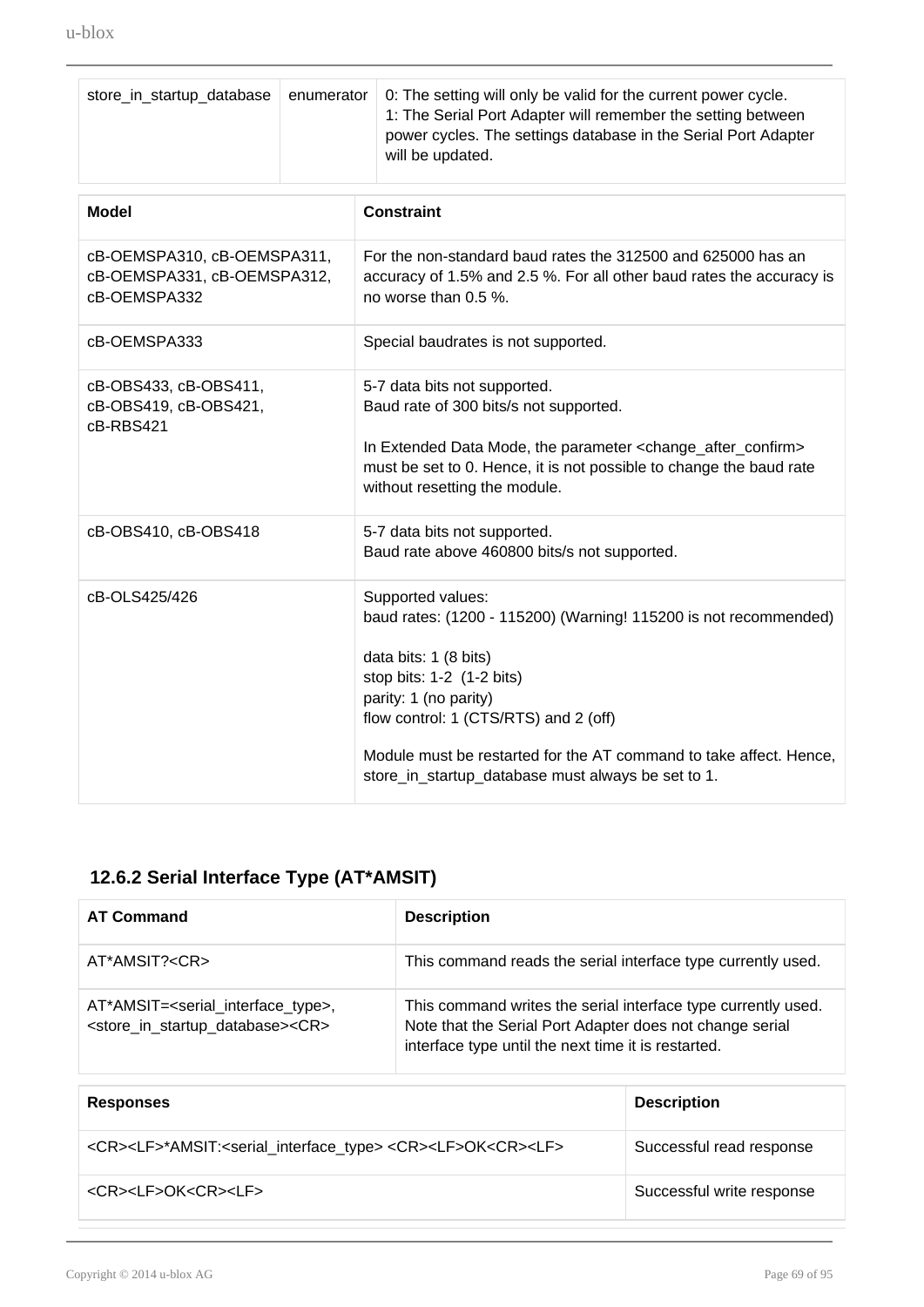| <cr><lf>ERROR<cr><lf></lf></cr></lf></cr> | Error message. |
|-------------------------------------------|----------------|

| <b>Parameters</b>         | <b>Type</b> | Value                                                                                                                                                                                                                |  |
|---------------------------|-------------|----------------------------------------------------------------------------------------------------------------------------------------------------------------------------------------------------------------------|--|
| serial_interface_type     | enumerator  | 1: RS232 (default value)<br>2: RS422<br>3:RS485<br>4-255: Reserved for future use.                                                                                                                                   |  |
| store_in_startup_database | enumerator  | 0: The setting will only be valid for the current power cycle.<br>1: The Serial Port Adapter will remember the setting between<br>power cycles. The settings database in the Serial Port Adapter<br>will be updated. |  |
| <b>Model</b>              |             | <b>Constraint</b>                                                                                                                                                                                                    |  |
| cB-OLS425/426             |             | Not supported.                                                                                                                                                                                                       |  |
| cB-OEMSPA310              |             | RS422/RS485 is not supported.                                                                                                                                                                                        |  |

### **12.6.3 Read Favorites (AT\*ACF)**

| <b>AT Command</b> | <b>Description</b>         |
|-------------------|----------------------------|
| AT*ACF? <cr></cr> | Read the stored favorites. |

| <b>Responses</b>                                                                                                    | <b>Description</b>                                        |
|---------------------------------------------------------------------------------------------------------------------|-----------------------------------------------------------|
| <cr><lf>*ACF:<no_of_stored_favorites><br/><cr><lf>OK<cr><lf></lf></cr></lf></cr></no_of_stored_favorites></lf></cr> | Successful response                                       |
| *ACFD: <bd_addr>,<favorite_name><cr><lf></lf></cr></favorite_name></bd_addr>                                        | This response is sent for every found favorite<br>device. |
| <cr><lf>ERROR<cr><lf></lf></cr></lf></cr>                                                                           | Error message.                                            |

| <b>Parameters</b>      | Type    | Value                                            |
|------------------------|---------|--------------------------------------------------|
| no of stored favorites | integer | Number of stored favorite devices.               |
| bd addr                | string  | Bluetooth device address of the stored favorite. |
| favorite name          | string  | Name of favorite.                                |

| Model                                                                 | <b>Constraint</b> |
|-----------------------------------------------------------------------|-------------------|
| cB-OEMSPA310, cB-OEMSPA311, cB-OEMSPA331, cB-OEMSPA312, cB-OEMSPA332, | <b>Not</b>        |
| cB-OBS4xx, cB-OLS425/426, cB-RBS421                                   | supported.        |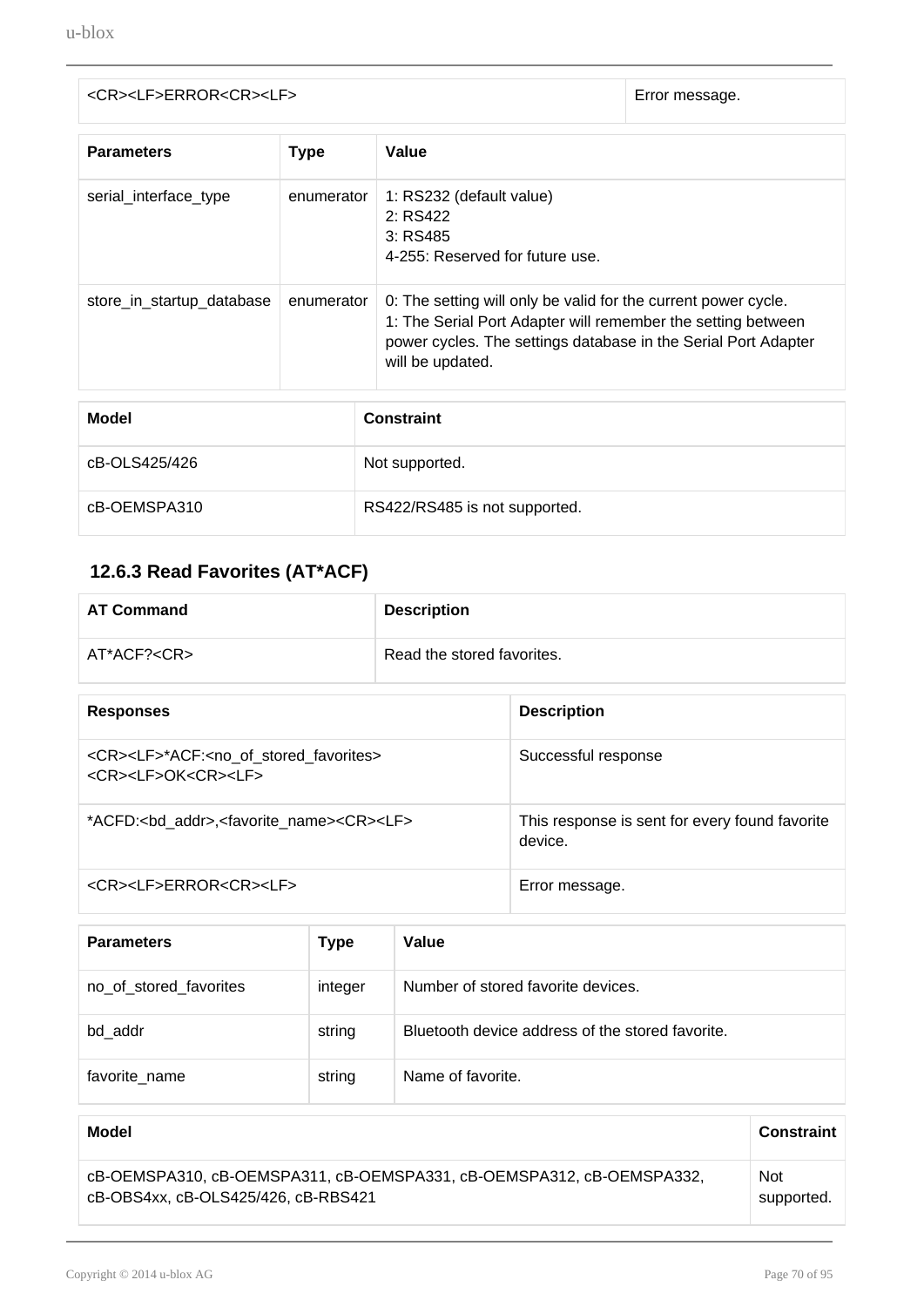#### **12.6.4 Add Change Favorite (AT\*ACACF)**

| <b>AT Command</b>                                                      | <b>Description</b>                                                                                                           |
|------------------------------------------------------------------------|------------------------------------------------------------------------------------------------------------------------------|
| AT*ACACF= <bd_addr>,<favorite_name><cr></cr></favorite_name></bd_addr> | Add or change a favorite. If the favorite, identified by its<br>Bluetooth device address does not exist, it will be created. |
| <b>Responses</b>                                                       | <b>Description</b>                                                                                                           |

<CR><LF>OK<CR><LF>><<br/>
Successful response

<CR><LF>ERROR<CR><LF> Error message.

| <b>Parameters</b> | Type    | Value                                     |
|-------------------|---------|-------------------------------------------|
| bd addr           | Bd Addr | Bluetooth device address of the favorite. |
| favorite_name     | string  | Maximum 240 characters (8-bit ASCII).     |

| Model                                                                 | Constraint |
|-----------------------------------------------------------------------|------------|
| cB-OEMSPA310, cB-OEMSPA311, cB-OEMSPA331, cB-OEMSPA312, cB-OEMSPA332, | <b>Not</b> |
| cB-OBS4xx, cB-OLS425/426, cB-RBS421                                   | supported. |

#### **12.6.5 Delete Favorite (AT\*ACDF)**

| <b>AT Command</b>                         | <b>Description</b>         |
|-------------------------------------------|----------------------------|
| AT*ACDF= <bd addr=""><cr></cr></bd>       | Deletes a stored favorite. |
|                                           |                            |
| <b>Responses</b>                          | <b>Description</b>         |
| <cr><lf>OK<cr><lf></lf></cr></lf></cr>    | Successful response        |
| <cr><lf>ERROR<cr><lf></lf></cr></lf></cr> | Error message.             |

| <b>Parameters</b> | <b>Type</b> | Value                                            |
|-------------------|-------------|--------------------------------------------------|
| bd_addr           | Bd Addr     | Bluetooth device address of the stored favorite. |

**Model Constraint**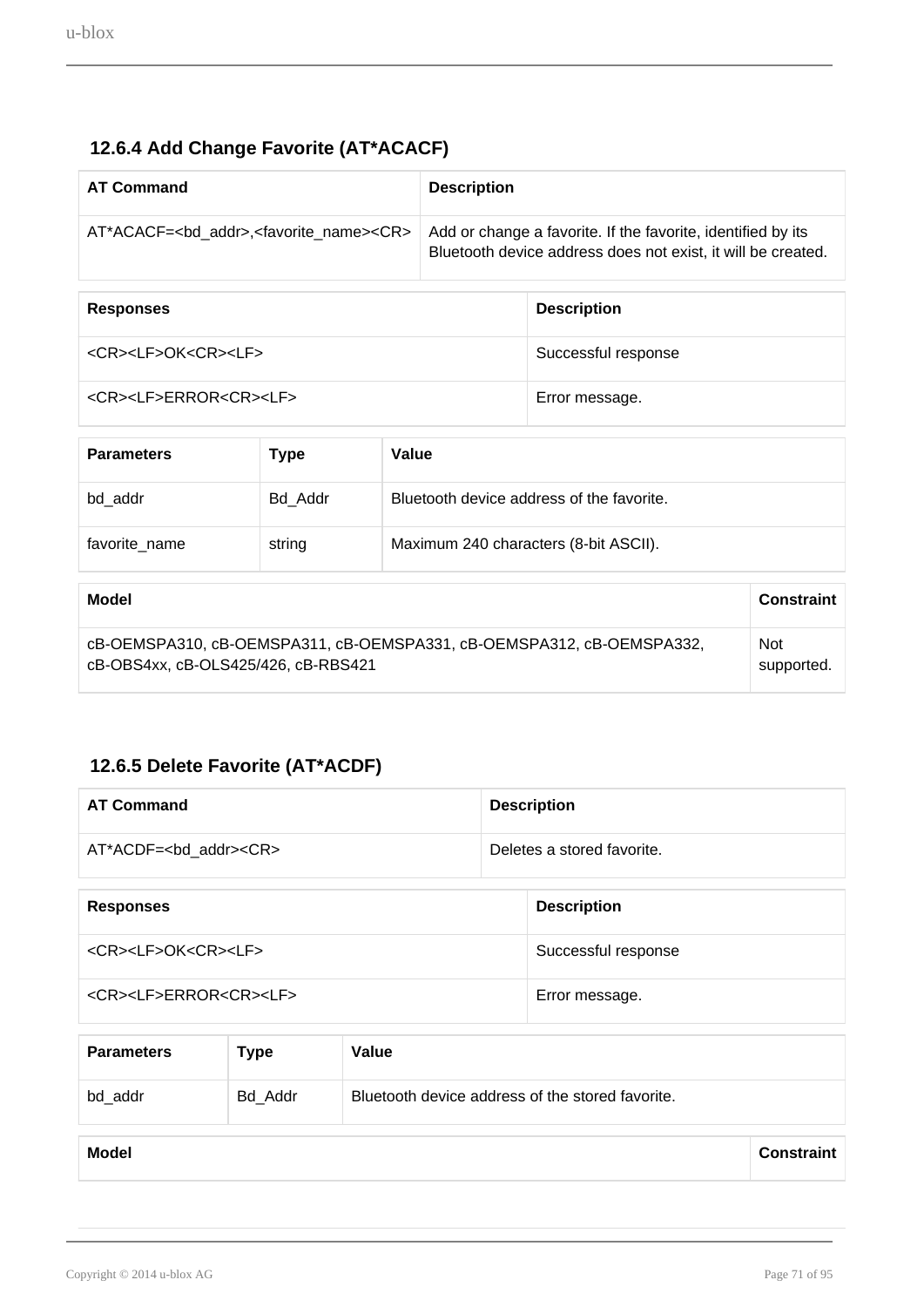#### **12.6.6 Allow Configuration Over Bluetooth (AT\*ACCB)**

| <b>AT Command</b>                                                                                                                                        | <b>Description</b>                                                                                             |
|----------------------------------------------------------------------------------------------------------------------------------------------------------|----------------------------------------------------------------------------------------------------------------|
| AT*ACCB? <cr></cr>                                                                                                                                       | Reads allow configuration over Bluetooth.<br>If enabled, it is possible to read/write AT<br>commands over air. |
| AT*ACCB= <allow_configuration_over_bluetooth>,<br/><store_in_startup_database><cr></cr></store_in_startup_database></allow_configuration_over_bluetooth> | Writes allow configuration over Bluetooth.                                                                     |

| <b>Responses</b>                                                                                                                             | <b>Description</b>           |
|----------------------------------------------------------------------------------------------------------------------------------------------|------------------------------|
| <cr><lf>*ACCB:<allow_configuration_over_bluetooth><br/><cr><lf>OK<cr><lf></lf></cr></lf></cr></allow_configuration_over_bluetooth></lf></cr> | Successful read<br>response  |
| <cr><lf>OK<cr><lf></lf></cr></lf></cr>                                                                                                       | Successful write<br>response |
| <cr><lf>ERROR<cr><lf></lf></cr></lf></cr>                                                                                                    | Error message.               |

| <b>Parameters</b>                  | <b>Type</b> | Value                                                                                                                                                                                                                   |
|------------------------------------|-------------|-------------------------------------------------------------------------------------------------------------------------------------------------------------------------------------------------------------------------|
| allow_configuration_over_bluetooth | enumerator  | 0: Configuration over Bluetooth is not allowed (default<br>value).<br>1: Configuration over Bluetooth is allowed.                                                                                                       |
| store_in_startup_database          | enumerator  | 0: The setting will only be valid for the current power<br>cycle.<br>1: The Serial Port Adapter will remember the setting<br>between power cycles. The settings database in the<br>Serial Port Adapter will be updated. |

| Model           | <b>Constraint</b>                                                                                                        |
|-----------------|--------------------------------------------------------------------------------------------------------------------------|
| cB-OLS425/426 L | Module must be restarted for the AT command to take affect. Hence,<br>store_in_startup_database must always be set to 1. |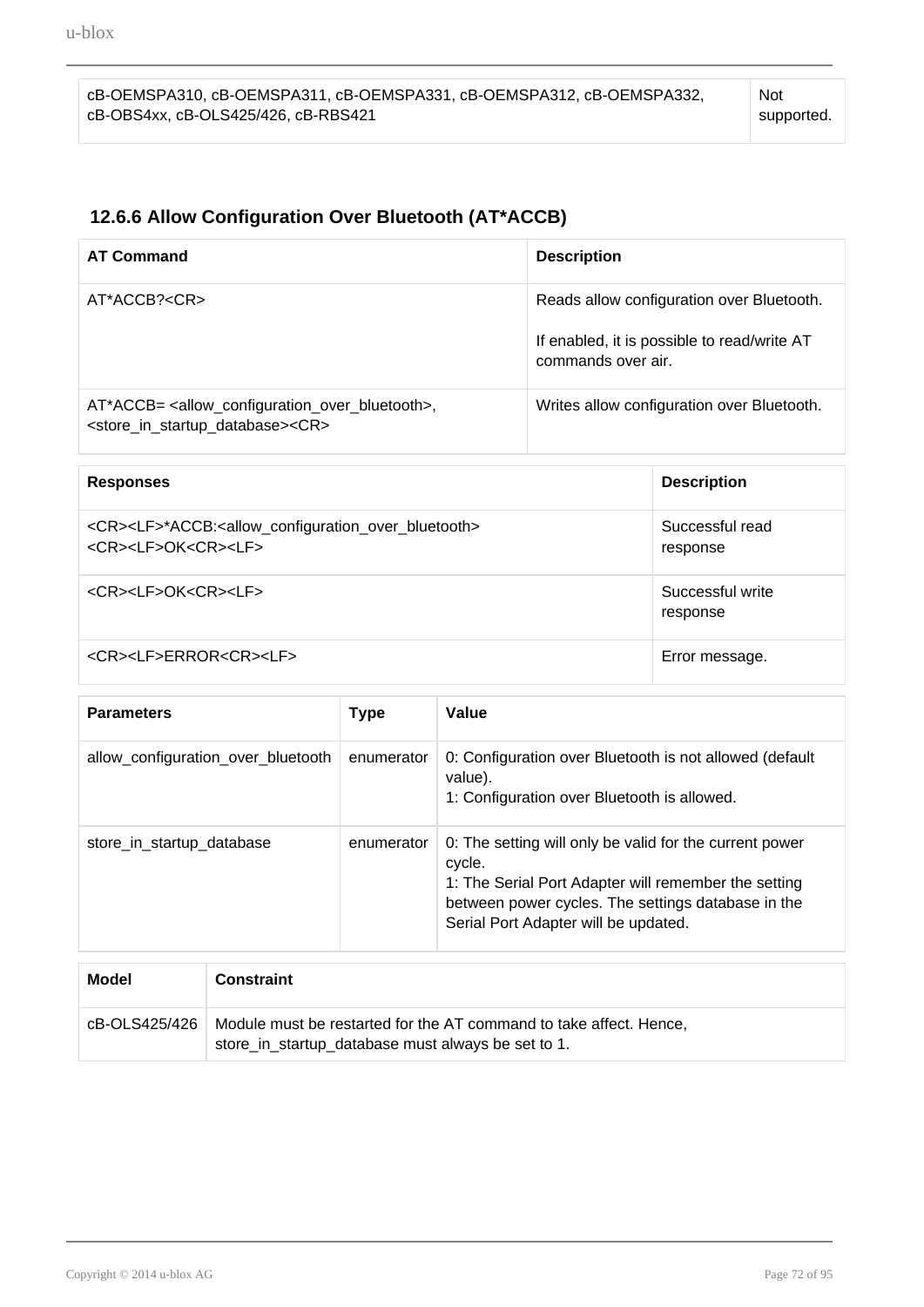# **12.6.7 Power Save Mode (AT\*AMPM)**

| <b>AT Command</b>                                                                            | <b>Description</b>                                                               |
|----------------------------------------------------------------------------------------------|----------------------------------------------------------------------------------|
| AT*AMPM? <cr></cr>                                                                           | This command reads the current power save mode setting.                          |
| AT*AMPM= <mode>,<br/><store_in_startup_database><cr></cr></store_in_startup_database></mode> | This command writes a new power save mode setting to the<br>Serial Port Adapter. |

| <b>Responses</b>                                                             | <b>Description</b>        |
|------------------------------------------------------------------------------|---------------------------|
| <cr><lf>*AMPM:<mode> <cr><lf>OK<cr><lf></lf></cr></lf></cr></mode></lf></cr> | Successful read response  |
| <cr><lf>OK<cr><lf></lf></cr></lf></cr>                                       | Successful write response |
| <cr><lf>ERROR<cr><lf></lf></cr></lf></cr>                                    | Error message.            |

| <b>Parameters</b>         | <b>Type</b> | Value                                                                                                                                                                                                                                                                                                                                                                                                                                                                                     |
|---------------------------|-------------|-------------------------------------------------------------------------------------------------------------------------------------------------------------------------------------------------------------------------------------------------------------------------------------------------------------------------------------------------------------------------------------------------------------------------------------------------------------------------------------------|
| mode                      | enumerator  | 1: Allow only online mode. The Serial Port Adapter will never<br>enter sleep or stop mode to save power.<br>2: Allow sleep mode (default value). The Serial Port Adapter will<br>enter sleep mode when possible to save power.<br>3: Allow sleep mode and stop mode. The Serial Port Adapter will<br>enter sleep or stop mode when possible to save power.<br>4: As online mode except that the internal clock will always be 32<br>MHz.<br>5 - 255: Power modes reserved for future use. |
| store_in_startup_database | enumerator  | 0: The setting will only be valid for the current power cycle.<br>1: The Serial Port Adapter will remember the setting between<br>power cycles. The settings database in the Serial Port Adapter<br>will be updated.                                                                                                                                                                                                                                                                      |

| Model                                                                      | <b>Constraint</b>                                                                                                                                                                                                                       |
|----------------------------------------------------------------------------|-----------------------------------------------------------------------------------------------------------------------------------------------------------------------------------------------------------------------------------------|
| cB-OBS410                                                                  | Stop mode (3) and online 32 MHz mode (4) is not supported.                                                                                                                                                                              |
| cB-OBS4xx, cB-RBS421                                                       | Module must be restarted for the command to take affect,<br>and thus store_in_startup_database 0 is not supported.<br>Online 32 MHz mode (4) is not supported.<br>Stop mode cannot be configured if the DSR mode is 2 (see<br>AT*AMDS). |
| cB-OEMSPA310, cB-OEMSPA311,<br>cB-OEMSPA331, cB-OEMSPA312,<br>cB-OEMSPA332 | Online 32 MHz mode (4) is not supported.<br>Stop mode cannot be configured if the DSR mode is 2 (see<br>AT*AMDS).<br>For the cB-OEMSPA310 stop mode is not supported at all.                                                            |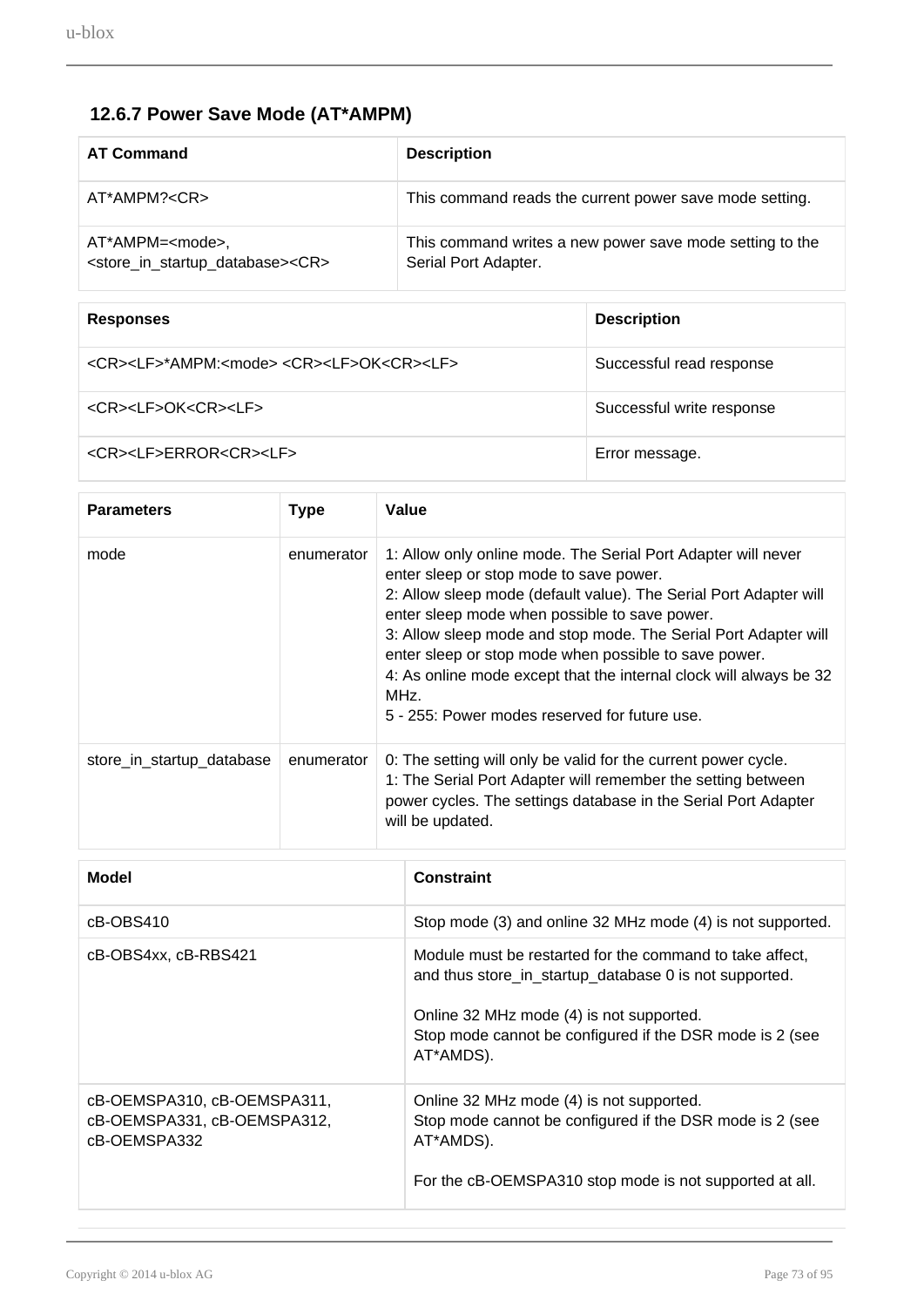| cB-OEMSPA333  | Stop mode (3) can be configured for compatibility reasons,<br>but sleep mode (2) will be used.                                                                                                             |
|---------------|------------------------------------------------------------------------------------------------------------------------------------------------------------------------------------------------------------|
|               | Online 32 Mhz mode (4) can be configured for compatibility<br>reasons, but online mode (1) will be used.                                                                                                   |
| cB-OLS425/426 | Only online mode (1) and stop mode (3) are supported. Stop<br>mode is default.<br>Module must be restarted for the AT command to take affect.<br>Hence, store_in_startup_database must always be set to 1. |

# **12.6.8 Max Output Power (AT\*AMMP)**

| <b>AT Command</b>                                                                                                    | <b>Description</b>                                                                        |
|----------------------------------------------------------------------------------------------------------------------|-------------------------------------------------------------------------------------------|
| AT*AMMP? <cr></cr>                                                                                                   | Read the maximum output power used by the Serial Port<br>Adapter when communicating.      |
| AT*AMMP= <max_output_power>,<br/><store_in_startup_database><cr></cr></store_in_startup_database></max_output_power> | Set the maximum output power to be used by the Serial<br>Port Adapter when communicating. |

| <b>Responses</b>                                                                                     | <b>Description</b>        |
|------------------------------------------------------------------------------------------------------|---------------------------|
| <cr><lf>*AMMP:<max_output_power> <cr><lf>OK<cr><lf></lf></cr></lf></cr></max_output_power></lf></cr> | Successful read response  |
| <cr><lf>OK<cr><lf></lf></cr></lf></cr>                                                               | Successful write response |
| <cr><lf>ERROR<cr><lf></lf></cr></lf></cr>                                                            | Error message.            |

| <b>Parameters</b>                                            | Type       | Value                                                                                                                                                                                                                                  |
|--------------------------------------------------------------|------------|----------------------------------------------------------------------------------------------------------------------------------------------------------------------------------------------------------------------------------------|
| max_output_power                                             | integer    | 255: Use the highest output power supported by the Serial Port<br>Adapter as the maximum output power (default value).<br>128-m: -m dBm (m<30)<br>$128:0$ dBm<br>$128 + n$ : n dBm (n<30)<br>For example, a value of 130 means +2 dBm. |
| store_in_startup_database                                    | enumerator | 0: The setting will only be valid for the current power cycle.<br>1: The Serial Port Adapter will remember the setting between<br>power cycles. The settings database in the Serial Port Adapter<br>will be updated.                   |
| <b>Model</b>                                                 |            | <b>Constraint</b>                                                                                                                                                                                                                      |
| cB-OLS425/426, cB-OBS418,<br>cB-OBS419, cB-OBS421, cB-RBS421 |            | Module must be restarted for the command to take effect, and<br>thus store_in_startup_database 0 is not supported.                                                                                                                     |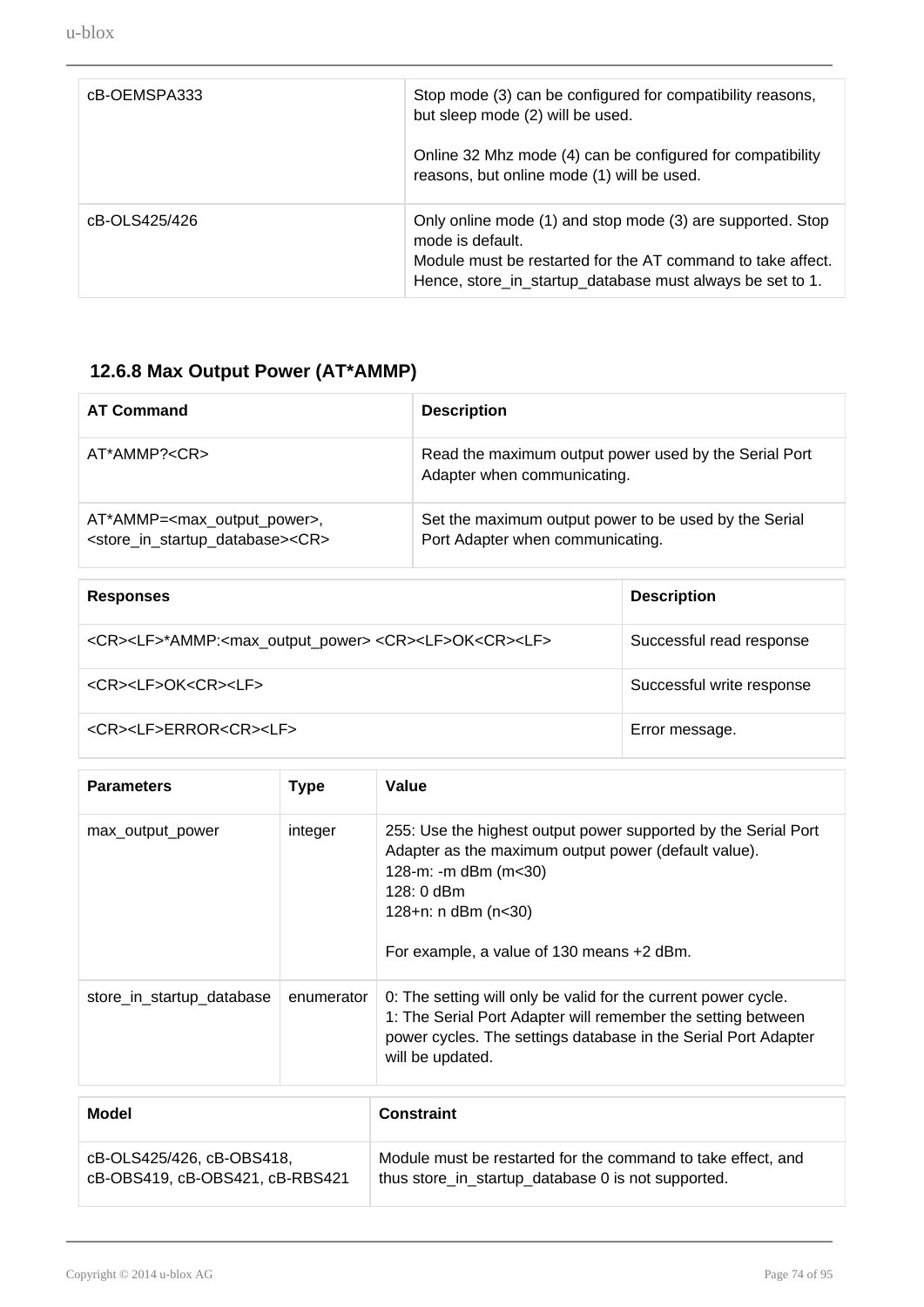# **12.6.9 Esc Sequence Timing (AT\*AMET)**

| <b>AT Command</b>                                                                                                                                   | <b>Description</b>                                                                                                                                                                                                                 |
|-----------------------------------------------------------------------------------------------------------------------------------------------------|------------------------------------------------------------------------------------------------------------------------------------------------------------------------------------------------------------------------------------|
| AT*AMET? <cr></cr>                                                                                                                                  | For an escape sequence to be valid, a period of no data activity is<br>required before and after the escape sequence. This command reads<br>the minimum time of no data activity required before and after the<br>escape sequence. |
| AT*AMET= <min before="" time="">,<br/><min_after_time>,<br/><store_in_startup_database><cr></cr></store_in_startup_database></min_after_time></min> | For an escape sequence to be valid, a period of no data activity is<br>required before and after the escape sequence. This command sets<br>the minimum time of no data activity required before and after the<br>escape sequence.  |

| <b>Responses</b>                                                                                                                          | <b>Description</b>           |
|-------------------------------------------------------------------------------------------------------------------------------------------|------------------------------|
| <cr><lf>*AMET:<min_before_time>, <min_after_time><br/><cr><lf>OK<cr><lf></lf></cr></lf></cr></min_after_time></min_before_time></lf></cr> | Successful read<br>response  |
| <cr><lf>OK<cr><lf></lf></cr></lf></cr>                                                                                                    | Successful write<br>response |
| <cr><lf>ERROR<cr><lf></lf></cr></lf></cr>                                                                                                 | Error message.               |

| <b>Parameters</b>          | <b>Type</b> | Value                                                                                                                                                                                                                |
|----------------------------|-------------|----------------------------------------------------------------------------------------------------------------------------------------------------------------------------------------------------------------------|
| min_before_time            | integer     | 50-5000 ms.<br>The default value is 1000.                                                                                                                                                                            |
| min after time             | integer     | 50-5000 ms.<br>The default value is 1000.                                                                                                                                                                            |
| store_in_startup_database  | enumerator  | 0: The setting will only be valid for the current power cycle.<br>1: The Serial Port Adapter will remember the setting between<br>power cycles. The settings database in the Serial Port Adapter<br>will be updated. |
|                            |             |                                                                                                                                                                                                                      |
| <b>Model</b><br>Constraint |             |                                                                                                                                                                                                                      |

| <b>Model</b> | Constraint                                                                                                                               |
|--------------|------------------------------------------------------------------------------------------------------------------------------------------|
|              | cB-OLS425/426   Module must be restarted for the AT command to take affect. Hence,<br>store_in_startup_database must always be set to 1. |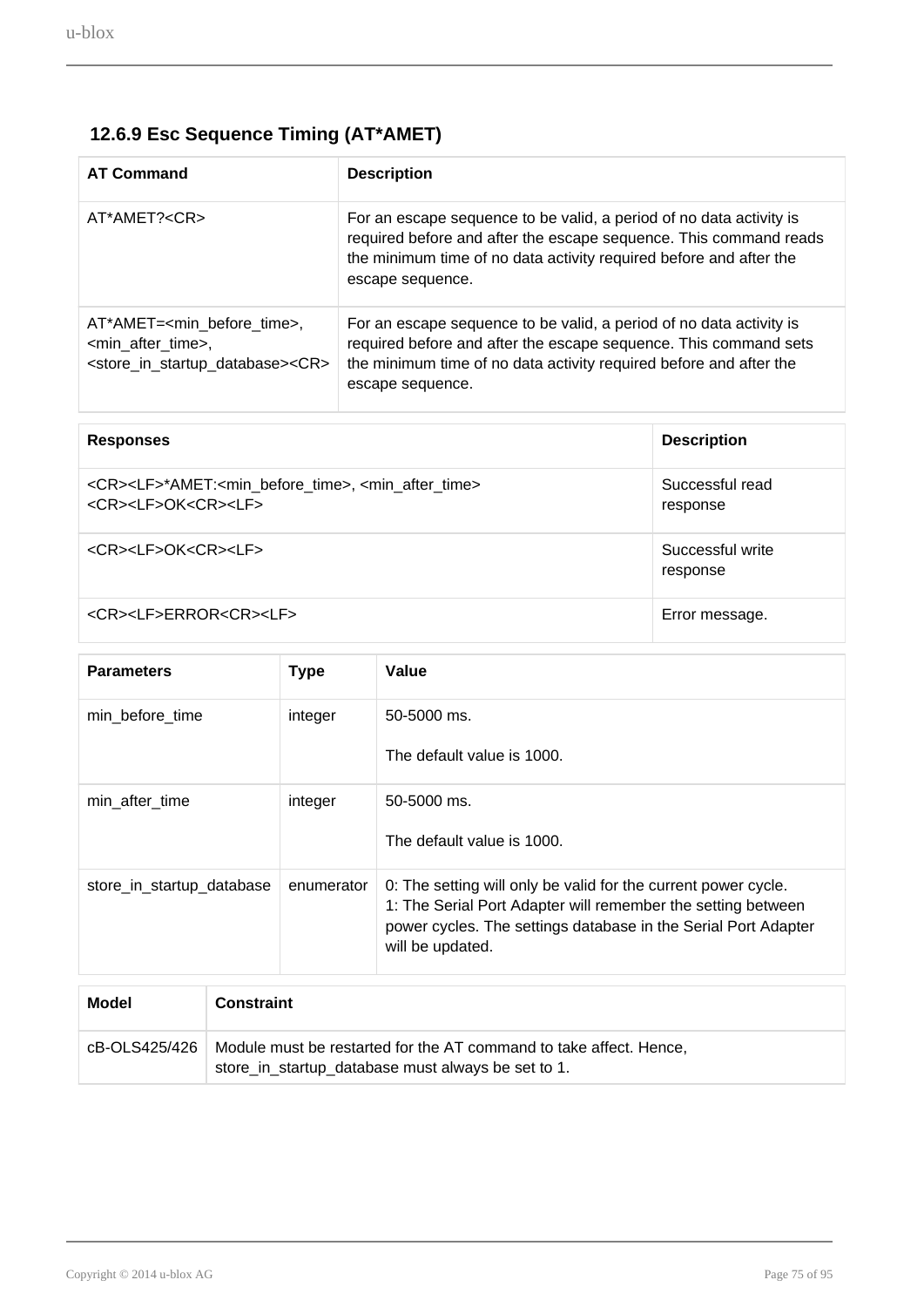### **12.6.10 Read Button Operation\_Mode (AT\*AMBOR)**

| <b>AT Command</b>                 | <b>Description</b>                                                                                                       |
|-----------------------------------|--------------------------------------------------------------------------------------------------------------------------|
| AT*AMBOR=<br>button id> <cr></cr> | For some Serial Port Adapters it is possible to select the operation that<br>shall be associated with a specific button. |

| <b>Responses</b>                                                                                                                               | <b>Description</b>     |
|------------------------------------------------------------------------------------------------------------------------------------------------|------------------------|
| <cr><lf>*AMBOR:<operation_mode>, <general_parameter><br/><cr><lf>OK<cr><lf></lf></cr></lf></cr></general_parameter></operation_mode></lf></cr> | Successful<br>response |
| <cr><lf>ERROR<cr><lf></lf></cr></lf></cr>                                                                                                      | Error message.         |

| <b>Parameters</b>                                                                                            | <b>Type</b> | Value                                                                                  |                   |  |
|--------------------------------------------------------------------------------------------------------------|-------------|----------------------------------------------------------------------------------------|-------------------|--|
| button id                                                                                                    | integer     | Identifies the button to control.                                                      |                   |  |
| operation mode                                                                                               | integer     | The button operation mode (1=default).                                                 |                   |  |
| general_parameter                                                                                            | integer     | The meaning of this parameter depends on the value of the operation_mode<br>parameter. |                   |  |
| Model                                                                                                        |             |                                                                                        | <b>Constraint</b> |  |
| cB-OEMSPA310, cB-OEMSPA311, cB-OEMSPA331, cB-OEMSPA312, cB-OEMSPA332,<br>cB-OBS4xx, cB-OLS425/426, cB-RBS421 |             | <b>Not</b><br>supported.                                                               |                   |  |

### **12.6.11 Write Button Operation Mode (AT\*AMBO)**

| <b>AT Command</b>                                                | <b>Description</b>                                     |
|------------------------------------------------------------------|--------------------------------------------------------|
| AT*AMBO=<br>button_id>, <operation_mode>,</operation_mode>       | For some Serial Port Adapters it is possible to select |
| <general_parameter>,</general_parameter>                         | the operation that shall be associated with a specific |
| <store_in_startup_database><cr></cr></store_in_startup_database> | button.                                                |

| <b>Responses</b>                          | <b>Description</b>  |
|-------------------------------------------|---------------------|
| <cr><lf>OK<cr><lf></lf></cr></lf></cr>    | Successful response |
| <cr><lf>ERROR<cr><lf></lf></cr></lf></cr> | Error message.      |

| <b>Parameters</b> | Type    | Value                           |
|-------------------|---------|---------------------------------|
| button id         | integer | See Read_Button_Operation_Mode. |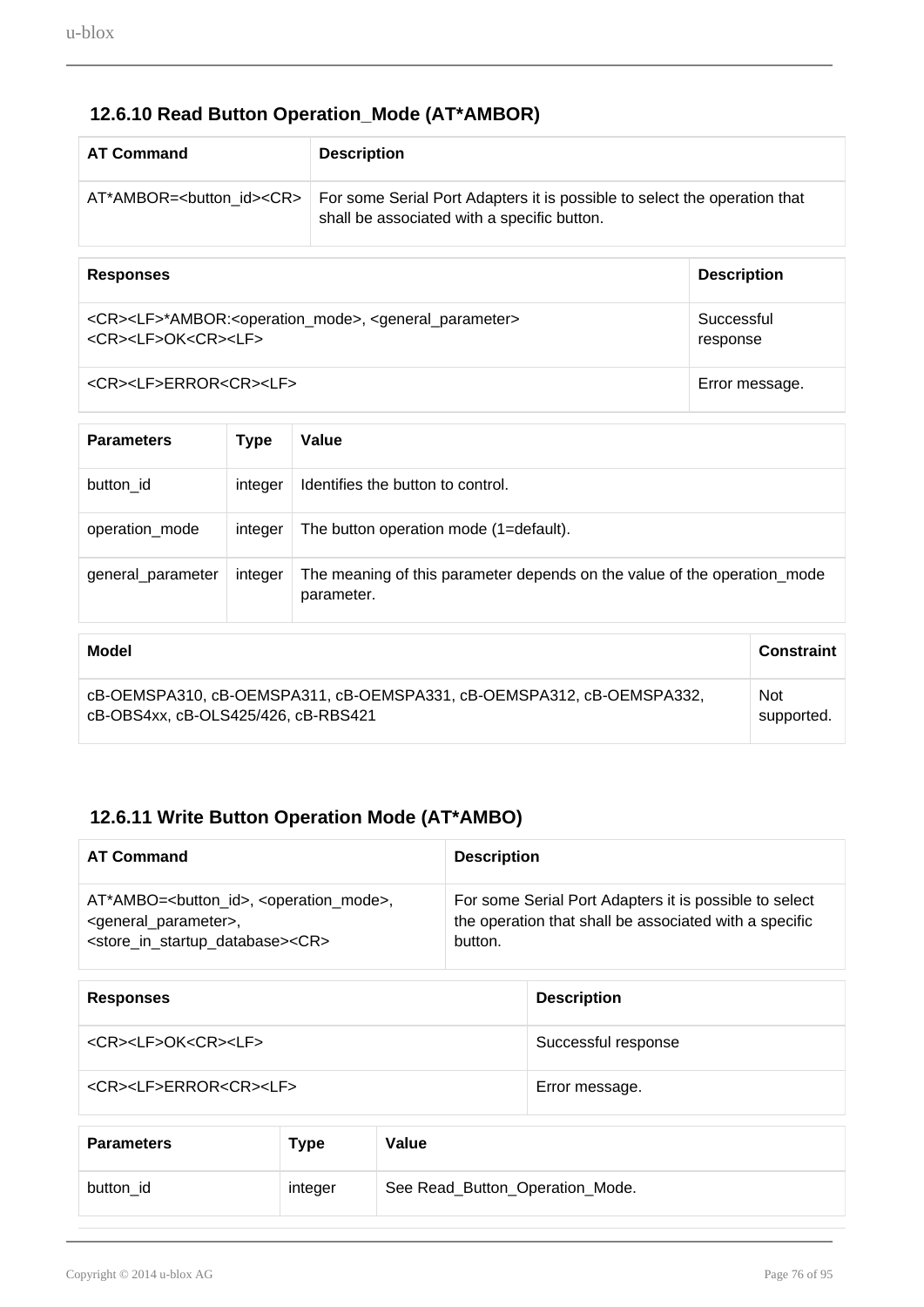| operation_mode            | integer    | See Read_Button_Operation_Mode.                                                                                                                                                                                      |
|---------------------------|------------|----------------------------------------------------------------------------------------------------------------------------------------------------------------------------------------------------------------------|
| general_parameter         | integer    | See Read_Button_Operation_Mode.                                                                                                                                                                                      |
| store_in_startup_database | enumerator | 0: The setting will only be valid for the current power cycle.<br>1: The Serial Port Adapter will remember the setting between<br>power cycles. The settings database in the Serial Port Adapter<br>will be updated. |

| Model                                                                 | <b>Constraint</b> |
|-----------------------------------------------------------------------|-------------------|
| cB-OEMSPA310, cB-OEMSPA311, cB-OEMSPA331, cB-OEMSPA312, cB-OEMSPA332, | <b>Not</b>        |
| cB-OBS4xx, cB-OLS425/426, cB-RBS421                                   | supported.        |

## **12.6.12 LED Operation Mode (AT\*AMLO)**

| <b>AT Command</b>                                                                                                                                             | <b>Description</b>                                                                                         |
|---------------------------------------------------------------------------------------------------------------------------------------------------------------|------------------------------------------------------------------------------------------------------------|
| AT*AMLO? <cr></cr>                                                                                                                                            | For some Serial Port Adapters it is possible to select an<br>alternate operation mode for control of LEDs. |
| AT*AMLO= <operation_mode>,<br/><general_parameter>,<br/><store_in_startup_database><cr></cr></store_in_startup_database></general_parameter></operation_mode> | For some Serial Port Adapters it is possible to select an<br>alternate operation mode for control of LEDs. |

| <b>Responses</b>                                                                                                                              | <b>Description</b>           |
|-----------------------------------------------------------------------------------------------------------------------------------------------|------------------------------|
| <cr><lf>*AMLO: <operation_mode>,<br/><general_parameter><cr><lf>OK<cr><lf></lf></cr></lf></cr></general_parameter></operation_mode></lf></cr> | Successful read<br>response  |
| <cr><lf>OK<cr><lf></lf></cr></lf></cr>                                                                                                        | Successful write<br>response |
| <cr><lf>ERROR<cr><lf></lf></cr></lf></cr>                                                                                                     | Error message.               |

| <b>Parameters</b>         | Type       | Value                                                                                                                                                                                                                |
|---------------------------|------------|----------------------------------------------------------------------------------------------------------------------------------------------------------------------------------------------------------------------|
| operation_mode            | integer    | The new LED operation mode (1=default).                                                                                                                                                                              |
| general_parameter         | integer    | The meaning of this parameter depends on the value of the<br>operation_mode parameter.                                                                                                                               |
| store_in_startup_database | enumerator | 0: The setting will only be valid for the current power cycle.<br>1: The Serial Port Adapter will remember the setting between<br>power cycles. The settings database in the Serial Port Adapter<br>will be updated. |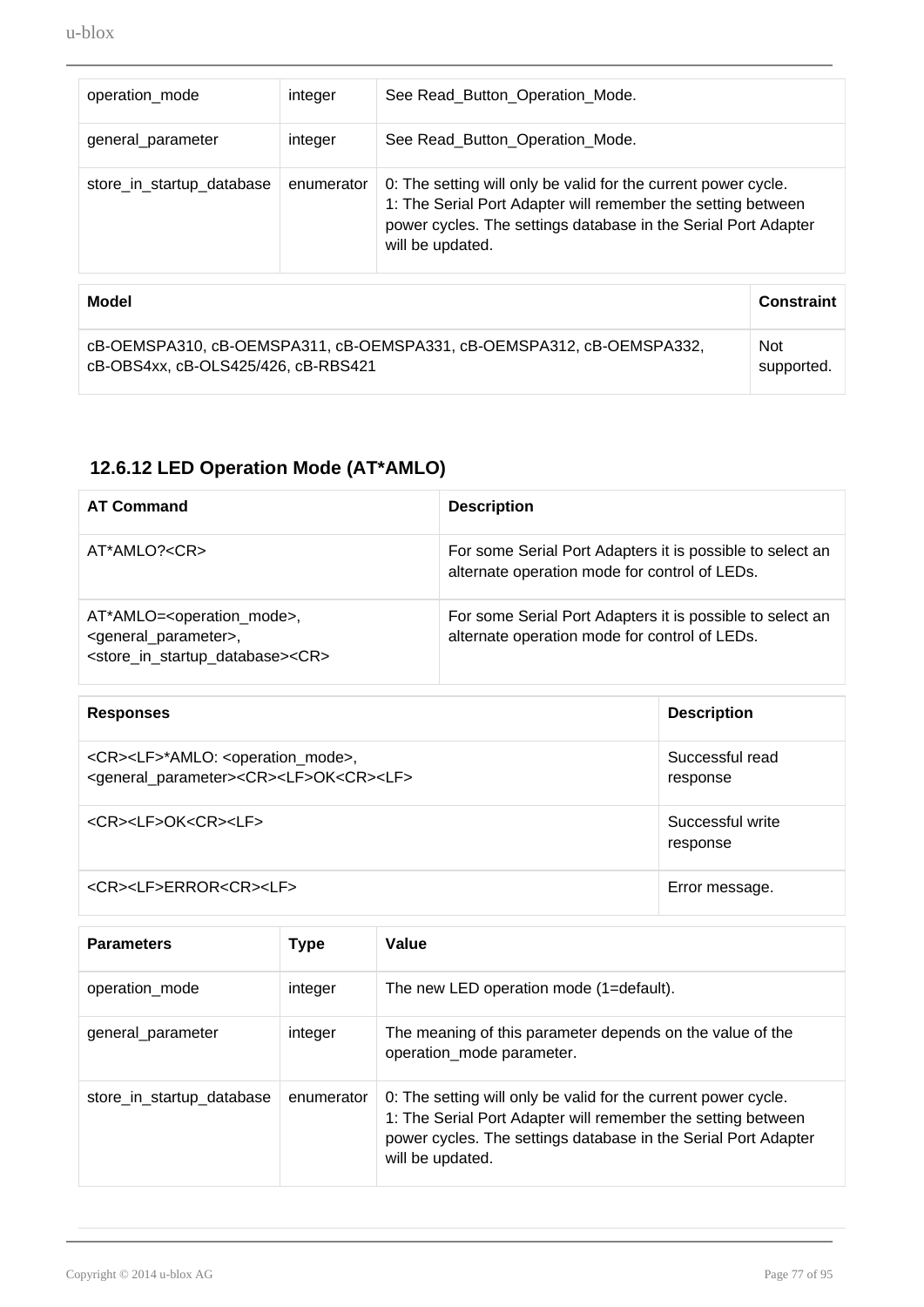| Model                                                                 | <b>Constraint</b> |
|-----------------------------------------------------------------------|-------------------|
| cB-OEMSPA310, cB-OEMSPA311, cB-OEMSPA331, cB-OEMSPA312, cB-OEMSPA332, | <b>Not</b>        |
| cB-OBS4xx, cB-OLS425/426, cB-RBS421                                   | supported.        |

#### **12.6.13 Store Factory Settings (AT\*AMSF)**

| <b>AT Command</b>                                                                                            | <b>Description</b>                                                                                                               |                                                                   |                   |  |
|--------------------------------------------------------------------------------------------------------------|----------------------------------------------------------------------------------------------------------------------------------|-------------------------------------------------------------------|-------------------|--|
| AT*AMSF <cr></cr>                                                                                            | Store all the current settings in the factory settings database. The factory settings can be<br>restored using the AT&F command. |                                                                   |                   |  |
| <b>Responses</b>                                                                                             |                                                                                                                                  | <b>Description</b>                                                |                   |  |
| <cr><lf>OK<cr><lf></lf></cr></lf></cr>                                                                       |                                                                                                                                  | Successful response                                               |                   |  |
| <cr><lf>ERROR<cr><lf></lf></cr></lf></cr>                                                                    |                                                                                                                                  | Error message.                                                    |                   |  |
| Model                                                                                                        |                                                                                                                                  |                                                                   | <b>Constraint</b> |  |
| cB-OEMSPA310, cB-OEMSPA311, cB-OEMSPA331, cB-OEMSPA312,<br>cB-OEMSPA332, cB-OBS4xx, cB-OLS425/426, cB-RBS421 |                                                                                                                                  | Not supported. Factory settings<br>can only be set in production. |                   |  |

## **12.6.14 Watchdog Settings (AT\*AMWS)**

| <b>AT Command</b>                                                                                                                                                                                                                                   | <b>Description</b>                                                                                                                                                                |
|-----------------------------------------------------------------------------------------------------------------------------------------------------------------------------------------------------------------------------------------------------|-----------------------------------------------------------------------------------------------------------------------------------------------------------------------------------|
| AT*AMWS? <cr></cr>                                                                                                                                                                                                                                  | Read current watchdog settings.<br>Watchdog settings are only active in data mode and not<br>AT mode.                                                                             |
| AT*AMWS=<br>,<br><bt_inactivity_timeout>, <bt_connect_timeout>,<br/><bt_disconnect_reset>, <reset>,<br/><store_in_startup_database><cr></cr></store_in_startup_database></reset></bt_disconnect_reset></bt_connect_timeout></bt_inactivity_timeout> | Write watchdog parameters. The watchdog functionality<br>is only active in data mode and not AT mode.<br>Furthermore, the power mode must also be set to online<br>(see AT*AMPM). |

| <b>Responses</b>                                                                                                                                                                                                                                        | <b>Description</b>           |
|---------------------------------------------------------------------------------------------------------------------------------------------------------------------------------------------------------------------------------------------------------|------------------------------|
| <cr><lf>*AMWS: <bt_write_timeout>, <bt_inactivity_timeout>, <bt_connect_timeout>,<br/><bt disconnect="" reset="">, <reset><cr><lf>OK<cr><lf></lf></cr></lf></cr></reset></bt></bt_connect_timeout></bt_inactivity_timeout></bt_write_timeout></lf></cr> | Successful<br>read response  |
| <cr><lf>OK<cr><lf></lf></cr></lf></cr>                                                                                                                                                                                                                  | Successful<br>write response |
| <cr><lf>ERROR<cr><lf></lf></cr></lf></cr>                                                                                                                                                                                                               | Error message.               |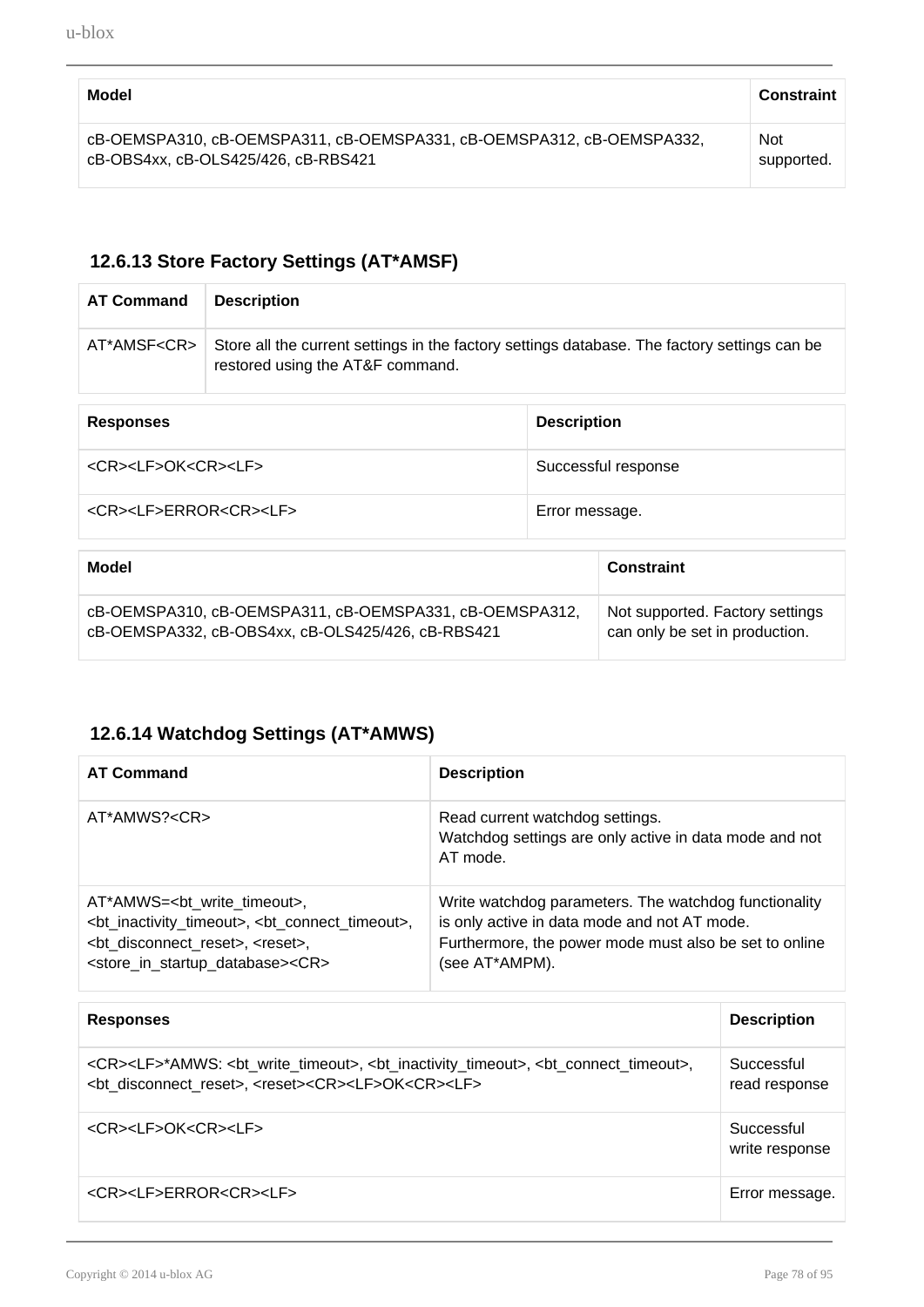| <b>Parameters</b>         | <b>Type</b> | Value                                                                                                                                                                                                                |
|---------------------------|-------------|----------------------------------------------------------------------------------------------------------------------------------------------------------------------------------------------------------------------|
| bt_write_timeout          | integer     | Time in seconds before SPA disconnects if out of credits.<br>0: Disabled<br>> 0: Timeout in seconds (default value 10s)<br>Note: AT*AMWFM may be used to set timeout in milliseconds<br>instead.                     |
| bt_inactivity_timeout     | integer     | Time in seconds before SPA disconnects if no activity.<br>0: Disabled (default value)<br>> 0: Timeout in seconds<br>Note: AT*AMWFM may be used to set timeout in milliseconds<br>instead.                            |
| bt_connect_timeout        | integer     | Max connection time in seconds before a connection is<br>terminated.<br>0: Disabled (default value)<br>> 0: Timeout in seconds<br>Note: AT*AMWFM may be used to set timeout in milliseconds<br>instead.              |
| bt_disconnect_reset       | integer     | 0: Disabled (default value)<br>1: An SPA acting as a server will reset on a terminated<br>connection.                                                                                                                |
| reset                     | integer     | Will always read a value of 0.<br>If written, 1 means reset of module. Other parameters are then<br>ignored.                                                                                                         |
| store_in_startup_database | enumerator  | 0: The setting will only be valid for the current power cycle.<br>1: The Serial Port Adapter will remember the setting between<br>power cycles. The settings database in the Serial Port Adapter<br>will be updated. |

| Model                                                                                    | <b>Constraint</b>                                                                                                                                                                                                                   |
|------------------------------------------------------------------------------------------|-------------------------------------------------------------------------------------------------------------------------------------------------------------------------------------------------------------------------------------|
| cB-OEMSPA310, cB-OEMSPA311,<br>cB-OEMSPA331, cB-OEMSPA312,<br>cB-OEMSPA332, cB-OEMSPA333 | Default <bt timeout="" write=""> is 0 seconds.</bt>                                                                                                                                                                                 |
| cB-OLS425/426                                                                            | Parameters <bt connect="" timeout=""> and<br/><bt disconnect="" reset=""> are not used.<br/>Module must be restarted for the AT command to take<br/>affect. Hence, store_in_startup_database must always<br/>be set to 1.</bt></bt> |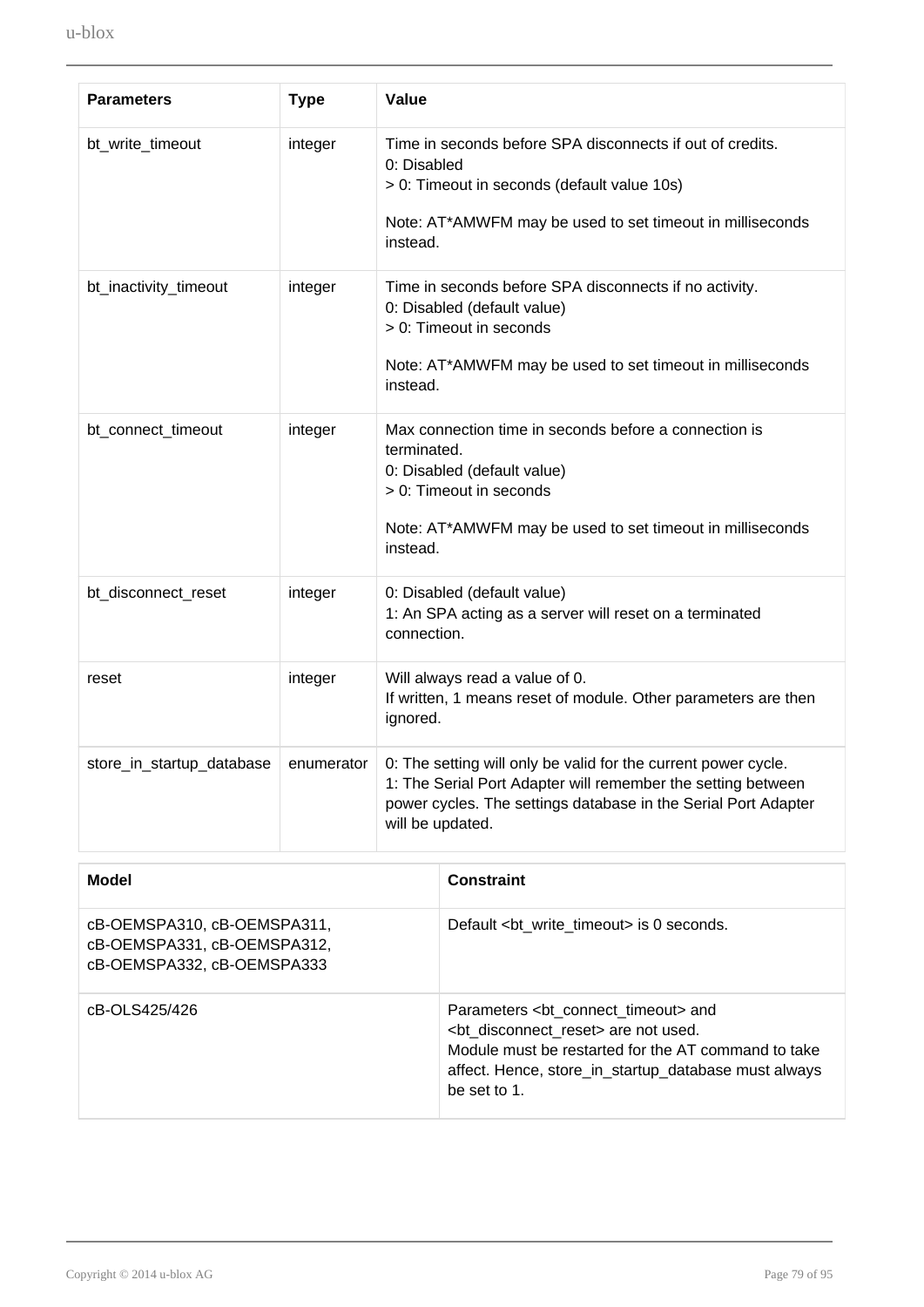# **12.6.15 DTR DSR Settings (AT\*AMDS)**

| <b>AT Command</b>                                                                                                       | <b>Description</b>                     |
|-------------------------------------------------------------------------------------------------------------------------|----------------------------------------|
| AT*AMDS? <cr></cr>                                                                                                      | Read current DTR/DSR<br>configuration. |
| AT*AMDS= <dtr_cfg>, <dsr_cfg>,<br/><store_in_startup_database><cr></cr></store_in_startup_database></dsr_cfg></dtr_cfg> | Write DTR/DSR configuration.           |

| <b>Responses</b>                                                                                        | <b>Description</b>        |
|---------------------------------------------------------------------------------------------------------|---------------------------|
| <cr><lf>*AMDS: <dtr_cfg>, <dsr_cfg><cr><lf>OK<cr><lf></lf></cr></lf></cr></dsr_cfg></dtr_cfg></lf></cr> | Successful read response  |
| <cr><lf>OK<cr><lf></lf></cr></lf></cr>                                                                  | Successful write response |
| <cr><lf>ERROR<cr><lf></lf></cr></lf></cr>                                                               | Error message.            |

| <b>Parameters</b>         | <b>Type</b> | Value                                                                                                                                                                                                                                                                                                                                                                                                      |
|---------------------------|-------------|------------------------------------------------------------------------------------------------------------------------------------------------------------------------------------------------------------------------------------------------------------------------------------------------------------------------------------------------------------------------------------------------------------|
| $dtr_c$ cfg               | integer     | Configuration of module behavior on the UART DTR pin.<br>1: DTR is activated when module is started. (default value)<br>2: DTR is active if there is a Bluetooth connection. If there is no<br>connection, DTR is inactive.                                                                                                                                                                                |
| dsr_cfg                   | integer     | Configuration of module behavior on the UART DSR pin.<br>1: DSR is ignored. (default value)<br>2: If DSR goes from inactive to active, the module will try to<br>connect to a remote peer if a remote peer is configured. If DSR<br>goes from active to inactive, the module will disconnect. For the<br>remote peer, the external connect scheme must be set.<br>See" Write Default Remote Peer command". |
| store_in_startup_database | enumerator  | 0: The setting will only be valid for the current power cycle.<br>1: The Serial Port Adapter will remember the setting between<br>power cycles. The settings database in the Serial Port Adapter<br>will be updated.                                                                                                                                                                                       |

| Model                                                                                               | <b>Constraint</b>                                                                       |
|-----------------------------------------------------------------------------------------------------|-----------------------------------------------------------------------------------------|
| cB-OEMSPA310, cB-OEMSPA311, cB-OEMSPA331,<br>cB-OEMSPA312, cB-OEMSPA332, cB-OBS4xx,<br>$c$ B-RBS421 | DSR mode 2 cannot be configured if module<br>is configured for stop mode (see AT*AMPM). |
| cB-OEMSPA333                                                                                        | Not supported.                                                                          |
| cB-OLS425/426                                                                                       | Not supported, see AT*AMDS2.                                                            |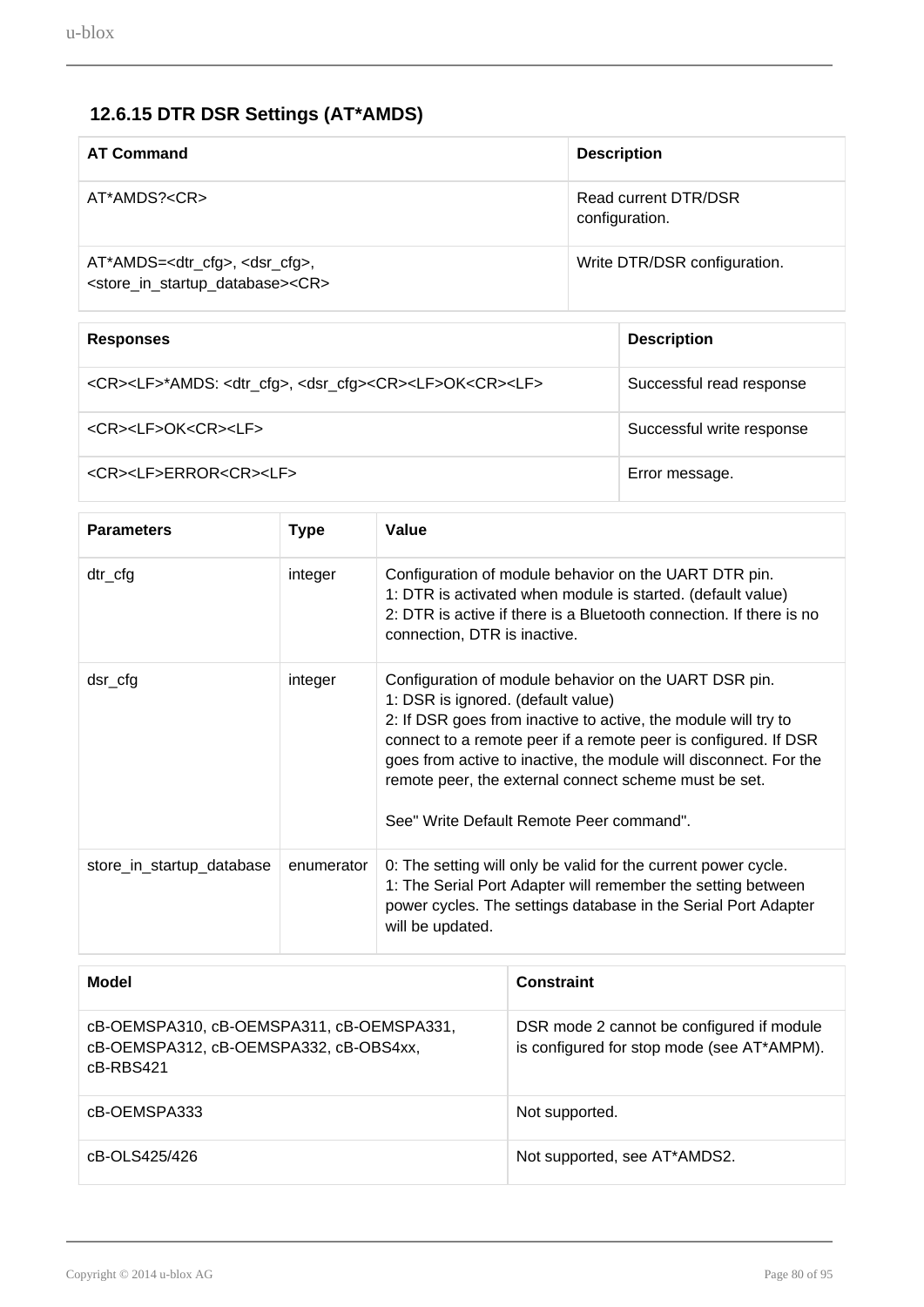#### **12.6.16 DTR DSR Settings Low Energy (AT\*AMDS2)**

Configure the low energy module to let the host control the module operation using the DTR and DSR pins of the UART interface to achieve a customized behavior. The DTR pin is output from the module and the DSR pin is input to the module.

| <b>AT Command</b>                                                                                                        | <b>Description</b>                     |  |
|--------------------------------------------------------------------------------------------------------------------------|----------------------------------------|--|
| AT*AMDS2? <cr></cr>                                                                                                      | Read current DTR/DSR<br>configuration. |  |
| AT*AMDS2= <dtr_cfg>, <dsr_cfg>,<br/><store_in_startup_database><cr></cr></store_in_startup_database></dsr_cfg></dtr_cfg> | Write DTR/DSR configuration.           |  |
| <b>Responses</b>                                                                                                         | <b>Description</b>                     |  |

| nuduungud                                                                                                | <b>PUSSIBUSI</b>          |
|----------------------------------------------------------------------------------------------------------|---------------------------|
| <cr><lf>*AMDS2: <dtr_cfg>, <dsr_cfg><cr><lf>OK<cr><lf></lf></cr></lf></cr></dsr_cfg></dtr_cfg></lf></cr> | Successful read response  |
| <cr><lf>OK<cr><lf></lf></cr></lf></cr>                                                                   | Successful write response |
| <cr><lf>ERROR<cr><lf></lf></cr></lf></cr>                                                                | Error message.            |

| <b>Parameters</b> | <b>Type</b> | Value                                                                                                                                                                                                                                                            |
|-------------------|-------------|------------------------------------------------------------------------------------------------------------------------------------------------------------------------------------------------------------------------------------------------------------------|
| $dtr_c$ cfg       | integer     | UART DTR pin configuration (module output pin).<br>Currently this value is ignored and the "AT*AMDS2?" command<br>always returns 0.<br>Default behavior is that DTR is active if there is a Bluetooth<br>connection. If there is no connection, DTR is inactive. |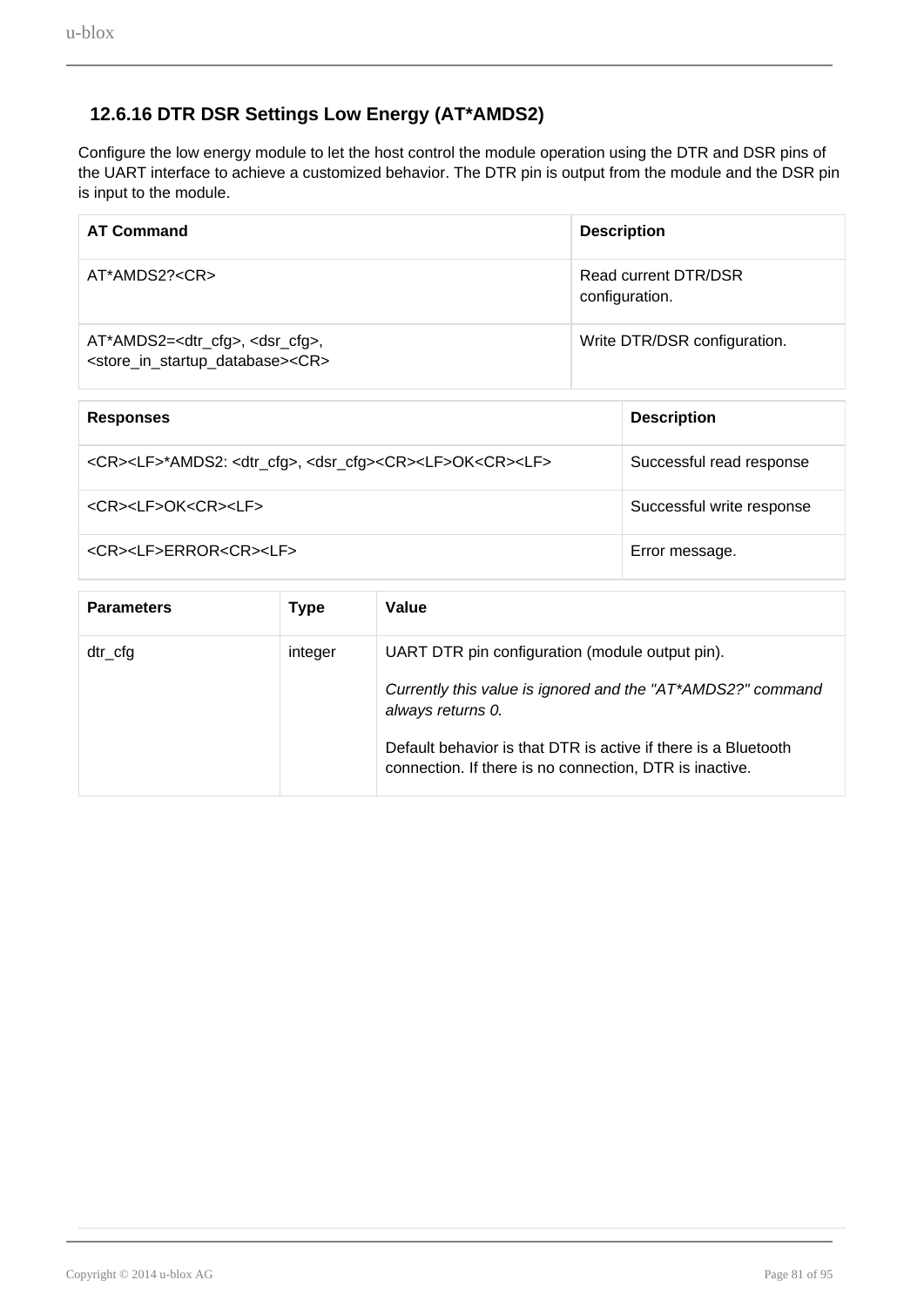| dsr_cfg                   | integer    | UART DSR pin configuration (module input pin).                                                                                                                                                                                  |
|---------------------------|------------|---------------------------------------------------------------------------------------------------------------------------------------------------------------------------------------------------------------------------------|
|                           |            | This parameter is a bit field. Bit 0 is the least significant bit.                                                                                                                                                              |
|                           |            | Bit 0 and 1 (Default 11): DSR control of Stop Mode                                                                                                                                                                              |
|                           |            | • 00: DSR does not affect stop mode.<br>• 11: When DSR is active, stop mode is not allowed and the<br>module will leave stop mode. When DSR is inactive, stop mode<br>is allowed.                                               |
|                           |            | Note that the module may not enter stop mode just because the<br>host allows it. There may be internal conditions that does not<br>allow it or delays it.                                                                       |
|                           |            | When the module power mode is not set to <i>stop mode</i> (see<br>AT*AMPM) these bits have no effect, since the module is always<br>awake. Please note that the module must be awake to be able to<br>receive data on the UART. |
|                           |            | Bit 2 and 3 (Default 00): DSR control of Discoverability and<br><b>Connectability</b>                                                                                                                                           |
|                           |            | • 00: DSR does not affect discoverability or connectability.<br>• 11: When DSR is active, discoverability and connectability are<br>enabled. When DSR is inactive, discoverability and<br>connectability are disabled.          |
|                           |            | Discoverability is only affected if general discoverability (see<br>AT*AGDM) is enabled and connectability is only affected if<br>module is configured to be connectable (see AT*AGCM).                                         |
|                           |            | Bit 4 (default 0): DSR control of External Connect                                                                                                                                                                              |
|                           |            | <b>0</b> : External connect is not affected.<br>• 1: If module is configured for external connect (see<br>AT*ADWDRP), a DSR transition from inactive to active will<br>trigger the connection attempt.                          |
|                           |            | Bit 5 (default 0): DSR control of Disconnection                                                                                                                                                                                 |
|                           |            | • 0: LE connection is not affected by DSR<br>• 1: A DSR transition from active to inactive will trigger a<br>disconnect.                                                                                                        |
| store_in_startup_database | enumerator | 0: The setting will only be valid for the current power cycle.<br>1: The Serial Port Adapter will remember the setting between<br>power cycles. The settings database in the Serial Port Adapter<br>will be updated.            |

| Model         | <b>Constraint</b>                                                                                                                                                          |
|---------------|----------------------------------------------------------------------------------------------------------------------------------------------------------------------------|
| cB-OLS425/426 | Module must be restarted for the AT command to take affect. Hence,<br>store_in_startup_database must always be set to 1.                                                   |
|               | The wake-up time from stop mode is 150s. This means that when DSR is used to wake<br>the module from stop mode the module is ready to receive data on the UART after 150s. |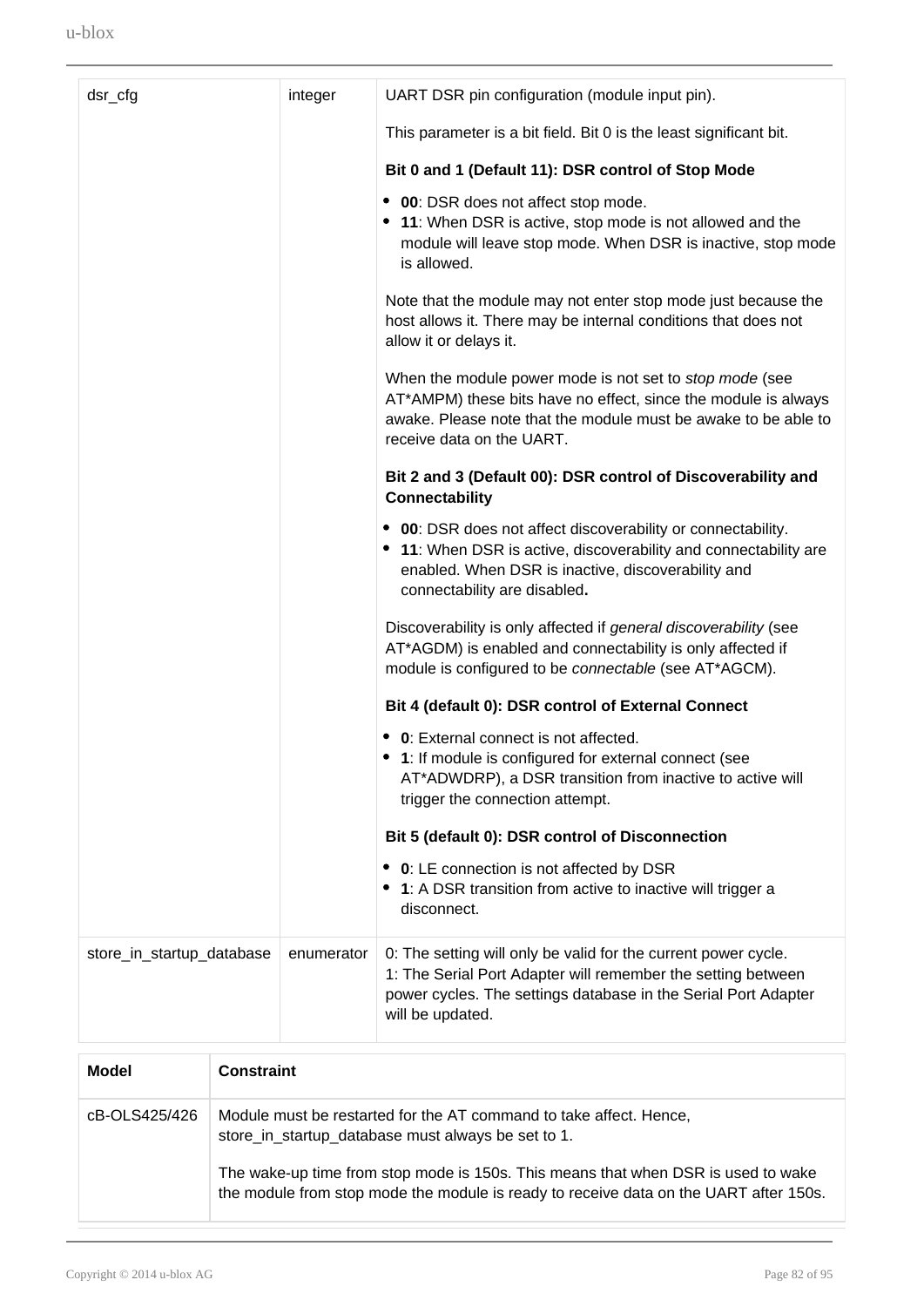All models except cB-OLS425/426

Not supported, see AT\*AMDS.

### **12.6.17 Power Save Feature Low Energy (AT\*AMPSF)**

Configure the low energy module to use different power save features.

| <b>AT Command</b>                                                                       | <b>Description</b>                             |
|-----------------------------------------------------------------------------------------|------------------------------------------------|
| AT*AMPSF? <cr></cr>                                                                     | Read current power save feature configuration. |
| AT*AMPSF= <cfg>, <store_in_startup_database><cr></cr></store_in_startup_database></cfg> | Write power save feature configuration.        |
|                                                                                         |                                                |

| <b>Responses</b>                                                            | <b>Description</b>        |
|-----------------------------------------------------------------------------|---------------------------|
| <cr><lf>*AMPSF: <cfg><cr><lf>OK<cr><lf></lf></cr></lf></cr></cfg></lf></cr> | Successful read response  |
| <cr><lf>OK<cr><lf></lf></cr></lf></cr>                                      | Successful write response |
| <cr><lf>ERROR<cr><lf></lf></cr></lf></cr>                                   | Error message.            |

| <b>Parameters</b>          | <b>Type</b> | Value                                                                                                                                                                                            |
|----------------------------|-------------|--------------------------------------------------------------------------------------------------------------------------------------------------------------------------------------------------|
| cfg                        | integer     | Power save feature configuration.                                                                                                                                                                |
|                            |             | This parameter is a bit field. Bit 0 is the least significant bit.                                                                                                                               |
|                            |             | Bit 0 and 1 (default 00): Connection control of Stop Mode                                                                                                                                        |
|                            |             | <b>00</b> : Stop mode is not affected by the connection.                                                                                                                                         |
|                            |             | • 11: When the connection is active, stop mode is not<br>allowed. When disconnected, stop mode is allowed.                                                                                       |
|                            |             | When the module power mode is not set to <i>stop mode</i> (see                                                                                                                                   |
|                            |             | AT*AMPM) these bits have no effect, since the module is always<br>awake. Please note that the module must be awake to be able to<br>receive data on the UART.                                    |
| .store_in_startup_database | enumerator  | 0: The setting will only be valid for the current power cycle.<br>1: The Serial Port Adapter will remember the setting between<br>power cycles. The settings database in the Serial Port Adapter |
|                            |             | will be updated.                                                                                                                                                                                 |

| Model         | <b>Constraint</b>                                                                                                        |
|---------------|--------------------------------------------------------------------------------------------------------------------------|
| cB-OLS425/426 | Module must be restarted for the AT command to take affect. Hence,<br>store_in_startup_database must always be set to 1. |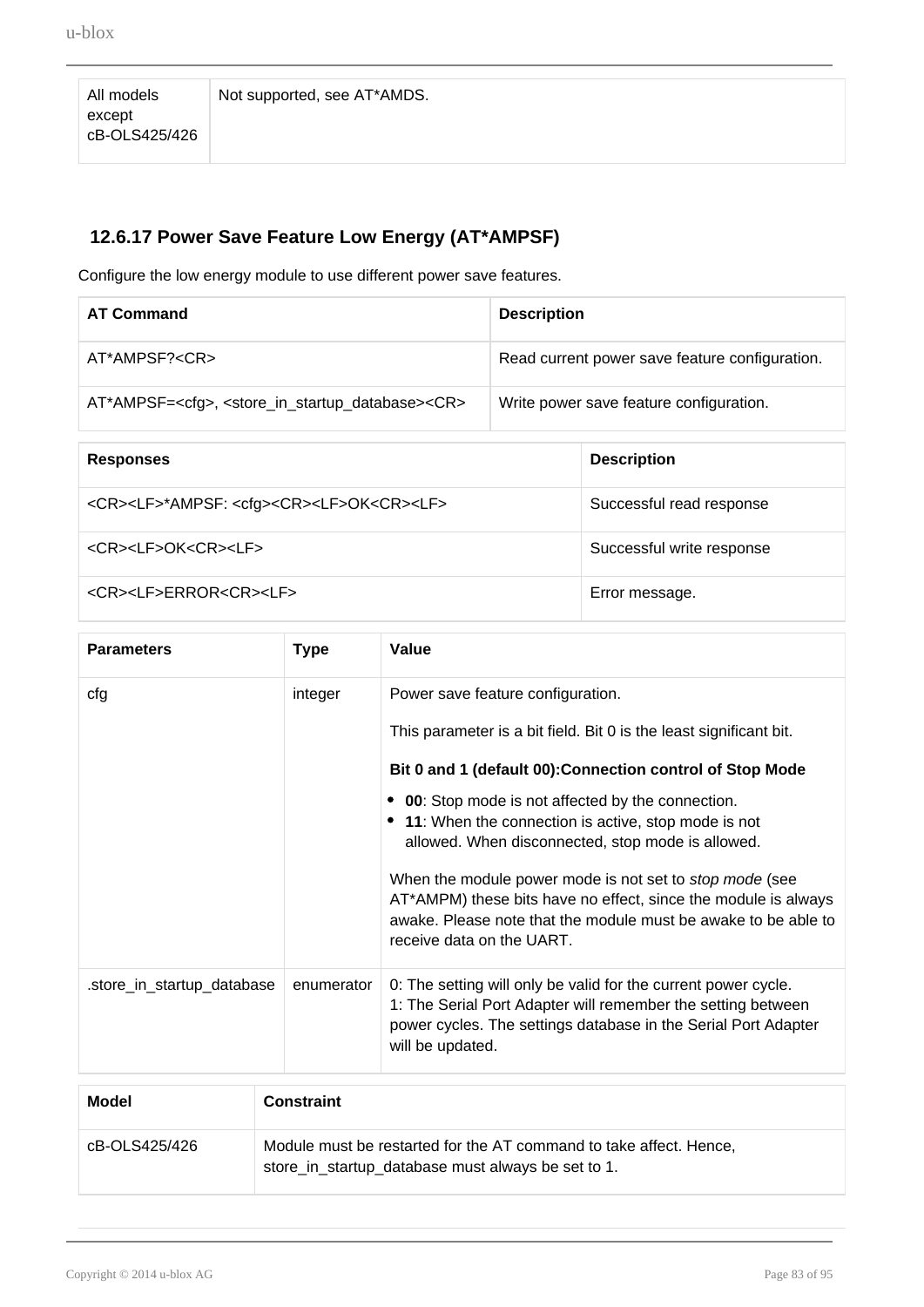All models except cB-OLS425/426

## **12.6.18 Link Policy (AT\*AMLP)**

| <b>AT Command</b>                                                                                                                       | <b>Description</b>                                                                                                                                                                                                                                                                                                                                                                                                                                                                                                                                                                                                                                                                                                                                                                                                                                                                                                                                                                                                                                                                                                                                                                               |                    |
|-----------------------------------------------------------------------------------------------------------------------------------------|--------------------------------------------------------------------------------------------------------------------------------------------------------------------------------------------------------------------------------------------------------------------------------------------------------------------------------------------------------------------------------------------------------------------------------------------------------------------------------------------------------------------------------------------------------------------------------------------------------------------------------------------------------------------------------------------------------------------------------------------------------------------------------------------------------------------------------------------------------------------------------------------------------------------------------------------------------------------------------------------------------------------------------------------------------------------------------------------------------------------------------------------------------------------------------------------------|--------------------|
| $AT^*AMLP? < CR$                                                                                                                        | Read current Link Policy.                                                                                                                                                                                                                                                                                                                                                                                                                                                                                                                                                                                                                                                                                                                                                                                                                                                                                                                                                                                                                                                                                                                                                                        |                    |
| AT*AMLP= <link_policy>,<br/><parameter>,<br/><store_in_startup_database><cr></cr></store_in_startup_database></parameter></link_policy> | Write link policy.<br>The link policy can be chosen to optimize the link for a specific<br>application. The link policy can be chosen to reduce power<br>consumption, get faster response times, increase the range or to<br>optimize the SPA as either sender or receiver.<br>Note!<br>Using other link policies than the default may lead to<br>interoperability problems. Verify that the chosen link policy works<br>with other devices your application is intended to interoperate<br>with. If not, use the default link policy.<br>Link policy 3,4,10,12 gives the shortest response times.<br>Link policy 8 combined with stop mode (AMPM: 3) gives the lowest<br>power consumption.<br>When using a baud rate of 460 kbps or more on the serial interface, a<br>combination of link policy 2 on the sender and link policy 1 on the<br>receiver gives the highest throughput. When using a slower baud rate,<br>then the default link policy gives equally high throughput.<br>If the remote device rejects the link policy requested by the SPA, then<br>the red LED gives an error indication. If the remote device rejects the<br>link policy, then the default link policy is used. |                    |
| <b>Responses</b>                                                                                                                        |                                                                                                                                                                                                                                                                                                                                                                                                                                                                                                                                                                                                                                                                                                                                                                                                                                                                                                                                                                                                                                                                                                                                                                                                  | <b>Description</b> |

| <b>Responses</b>                                                                                                    | <b>Description</b>        |
|---------------------------------------------------------------------------------------------------------------------|---------------------------|
| <cr><lf>*AMLP: <link_policy>, <parameter><cr><lf>OK<cr><lf></lf></cr></lf></cr></parameter></link_policy></lf></cr> | Successful read response  |
| <cr><lf>OK<cr><lf></lf></cr></lf></cr>                                                                              | Successful write response |
| <cr><lf>ERROR<cr><lf></lf></cr></lf></cr>                                                                           | Error message.            |
|                                                                                                                     |                           |
|                                                                                                                     |                           |

**Parameters Type Value**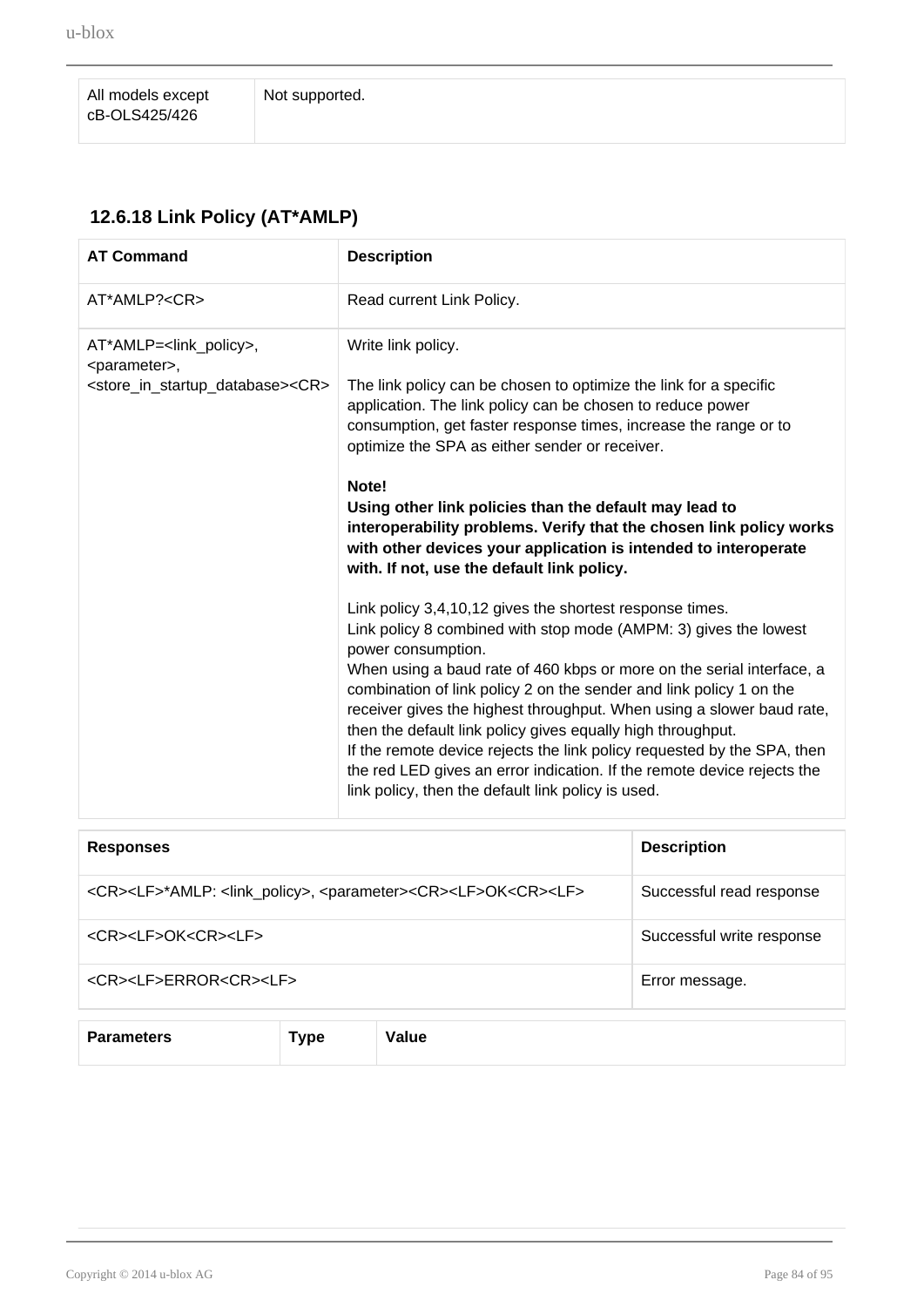| link_policy<br>integer<br>Link policy configurations:<br>0: Default, No sniff, Exact packet configuration depends on<br><parameter> and module type.<br/>1: Receiver, No sniff, 1 slot Basic Rate (BR) packets only.<br/>2: Sender, No sniff, 5 slot packets (including EDR packets if<br/>supported).<br/>3: QoS, No sniff, Basic Rate (BR) packets only, Short poll interval<br/>4: Sniff, interval 10ms, 1 slot Basic Rate (BR) packets<br/>5: Sniff, interval 50ms, 1 slot Basic Rate (BR) packets<br/>6: Sniff, interval 100ms, 1 slot Basic Rate (BR) packets<br/>7: Sniff, interval 200ms, 1 slot Basic Rate (BR) packets<br/>8: Sniff, interval 500ms, 1 slot Basic Rate (BR) packets<br/>The link policies with sniff may be used to get a link with a<br/>specific response time or to decrease the power consumption.<br/>9: Long range, DM1 packets<br/>10: Long range, DM1 packets and QoS<br/>11. Long range, all DM packets<br/>12. Long range, all DM packets and QoS<br/>13. Basic Rate (BR) packets only<br/>The link policies using only DM1 packets extend the range of the<br/>SPA on the cost of a decreased data throughput.<br/>Wireless Multidrop™<br/>QoS or Sniff mode is not activated until maximum number of links<br/>are connected. This is to ensure that page scan is allowed and<br/>that every connection can be setup. If a link goes down the QoS<br/>or Sniff mode is disabled until all links are setup again.</parameter> |  |  |
|--------------------------------------------------------------------------------------------------------------------------------------------------------------------------------------------------------------------------------------------------------------------------------------------------------------------------------------------------------------------------------------------------------------------------------------------------------------------------------------------------------------------------------------------------------------------------------------------------------------------------------------------------------------------------------------------------------------------------------------------------------------------------------------------------------------------------------------------------------------------------------------------------------------------------------------------------------------------------------------------------------------------------------------------------------------------------------------------------------------------------------------------------------------------------------------------------------------------------------------------------------------------------------------------------------------------------------------------------------------------------------------------------------------------------------------------------------------------|--|--|
|                                                                                                                                                                                                                                                                                                                                                                                                                                                                                                                                                                                                                                                                                                                                                                                                                                                                                                                                                                                                                                                                                                                                                                                                                                                                                                                                                                                                                                                                    |  |  |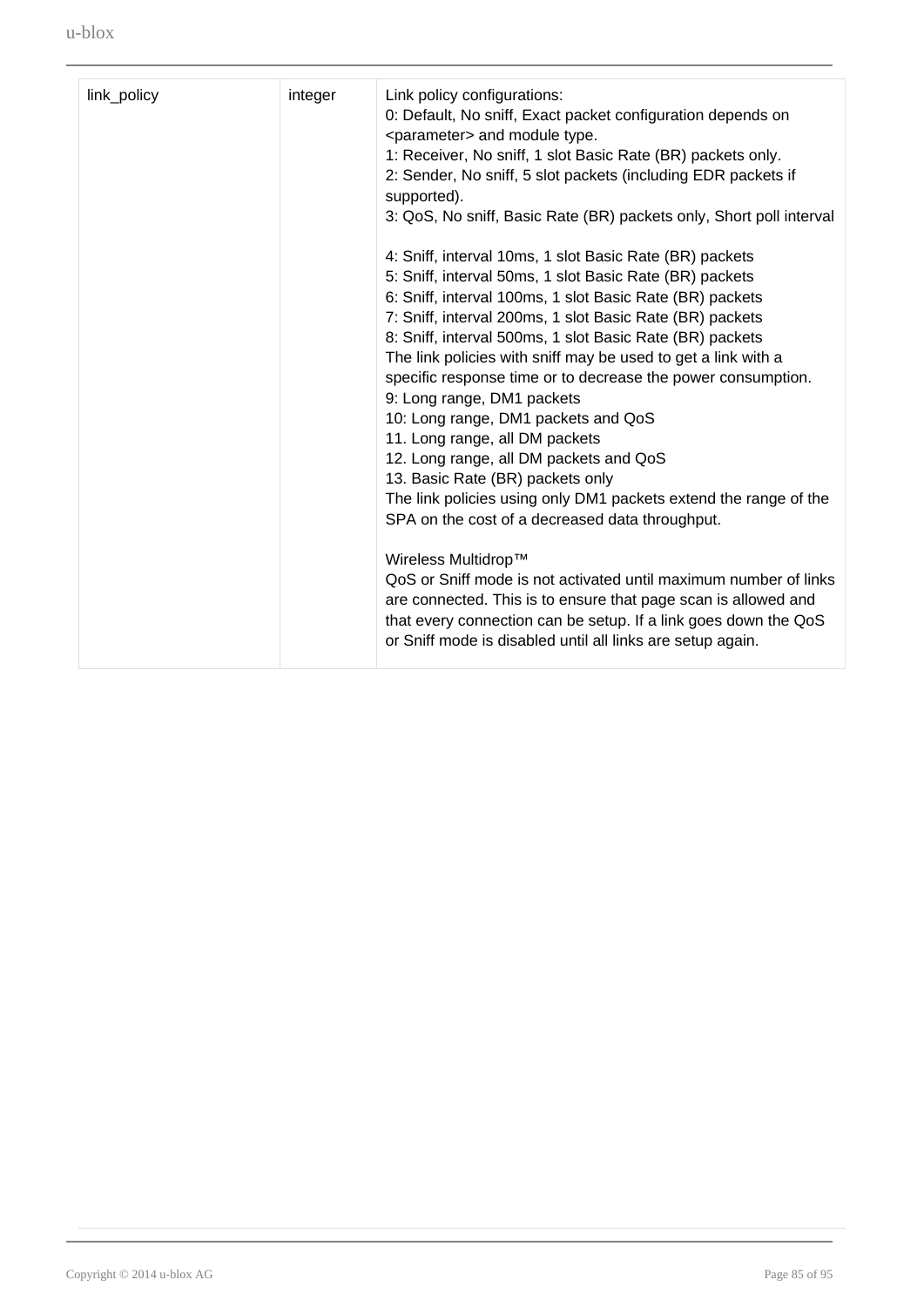| parameter                 | integer           | This parameter has different meaning for different link policies<br>and for link policy 0 also module types.<br>Default link policy (0)<br>OBS411, OBS419<br>0 (default): connectBlue RSSI based packet control is enabled<br>with both EDR and BR packets.<br>1: connectBlue RSSI based packet control is disabled.<br>OBS433, OBS421<br>0 (default): connectBlue RSSI based packet control is enabled<br>with BR packets only.<br>1: connectBlue RSSI based packet control is disabled.<br>3: connectBlue RSSI based packet control is enabled with EDR<br>packets only (faster for short range).<br>OBS410, OBS418<br>0 (default): Basic Rate 1 and 3 slot packets only.<br>OEMSPA3xx<br>0 (default): Basic Rate (BR) packets only.<br>Link policies with sniff (4-8):<br>Bit 0: Exit sniff on data activity. Only used when link policy<br>supports sniff.<br>If set the SPA will try to temporarily exit sniff when receiving data<br>on the serial interface. When no data has been received on the<br>serial interface for 1s, then the link will be put back into sniff<br>mode. If not set, then the link will always be in sniff.<br>Using exit sniff on data activity may be useful when using longer<br>sniff intervals since these links have a low throughput.<br>Link policies with QoS (3,10,12):<br>If set to 0 then the shortest pollinterval possible is used. If<br>different from 0 then the value defines the pollinterval.<br>If multidrop is enabled, the pollinterval will not change until the<br>max numbers of clients are connected.<br>For the other link policies this parameter has no meaning and<br>shall be set to $0$ .<br>*Only OEMSPA333<br>Link policies with All packet sizes (0, 2, 3):<br>If set to 1, then the device is optimized for throughput.<br>Note, for link policy 3 a value of 1 will also set the shortest |
|---------------------------|-------------------|------------------------------------------------------------------------------------------------------------------------------------------------------------------------------------------------------------------------------------------------------------------------------------------------------------------------------------------------------------------------------------------------------------------------------------------------------------------------------------------------------------------------------------------------------------------------------------------------------------------------------------------------------------------------------------------------------------------------------------------------------------------------------------------------------------------------------------------------------------------------------------------------------------------------------------------------------------------------------------------------------------------------------------------------------------------------------------------------------------------------------------------------------------------------------------------------------------------------------------------------------------------------------------------------------------------------------------------------------------------------------------------------------------------------------------------------------------------------------------------------------------------------------------------------------------------------------------------------------------------------------------------------------------------------------------------------------------------------------------------------------------------------------------------------------------------------------------------------------------------|
|                           |                   | possible pollinterval.                                                                                                                                                                                                                                                                                                                                                                                                                                                                                                                                                                                                                                                                                                                                                                                                                                                                                                                                                                                                                                                                                                                                                                                                                                                                                                                                                                                                                                                                                                                                                                                                                                                                                                                                                                                                                                           |
| store_in_startup_database | enumerator        | 0: The setting will only be valid for the current power cycle.<br>1: The Serial Port Adapter will remember the setting between<br>power cycles. The settings database in the Serial Port Adapter<br>will be updated.                                                                                                                                                                                                                                                                                                                                                                                                                                                                                                                                                                                                                                                                                                                                                                                                                                                                                                                                                                                                                                                                                                                                                                                                                                                                                                                                                                                                                                                                                                                                                                                                                                             |
| <b>Model</b>              | <b>Constraint</b> |                                                                                                                                                                                                                                                                                                                                                                                                                                                                                                                                                                                                                                                                                                                                                                                                                                                                                                                                                                                                                                                                                                                                                                                                                                                                                                                                                                                                                                                                                                                                                                                                                                                                                                                                                                                                                                                                  |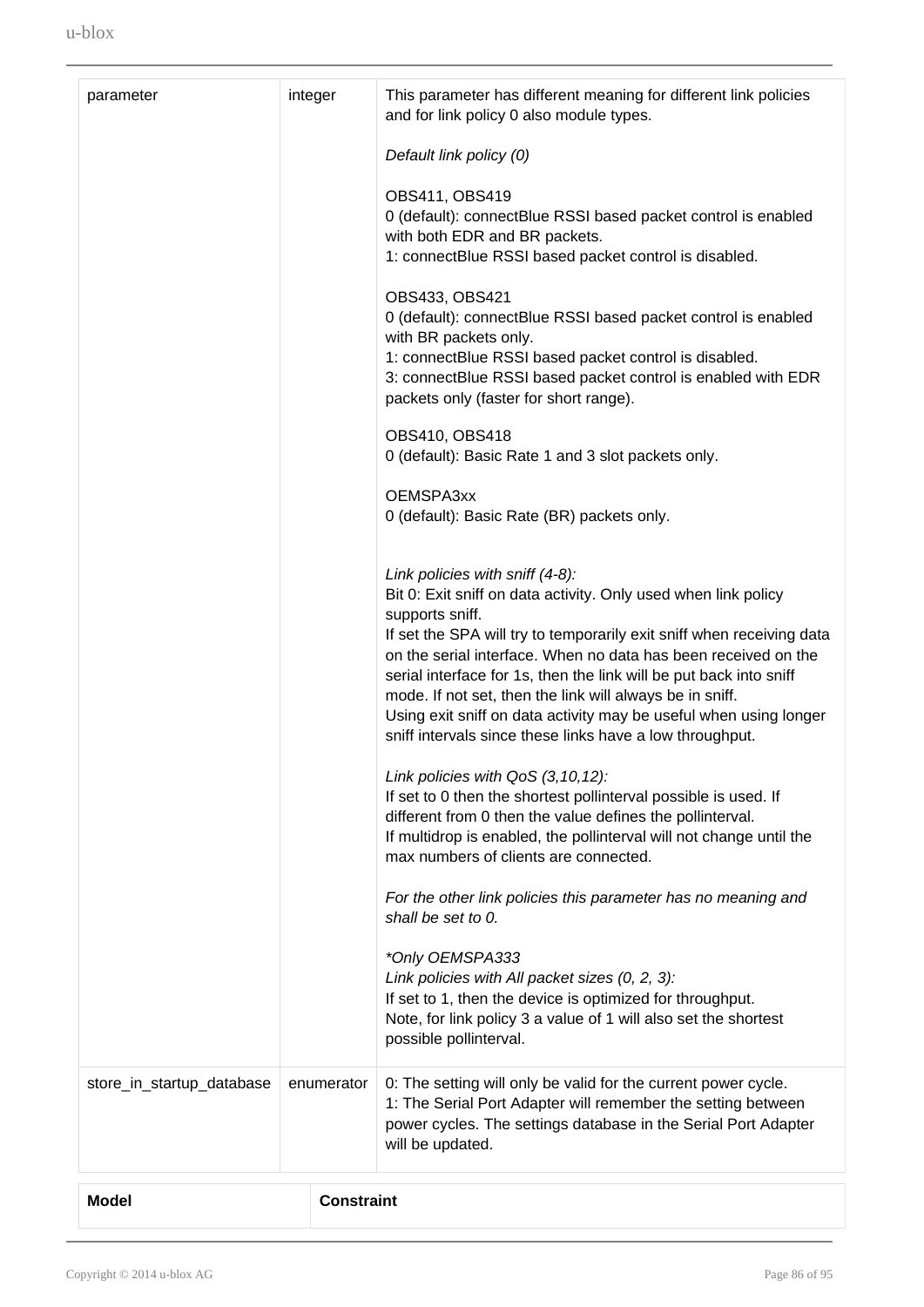| cB-OLS425/426 | Not supported.                                 |
|---------------|------------------------------------------------|
| cB-OEMSPA333  | No support for link policies with sniff (4-8). |
| cB-OEMSPA3xx  | Link policy 13 not supported.                  |

# **12.6.19 Feature Mask (AT\*AMRFM/AT\*AMWFM)**

| <b>AT Command</b>                                                                                                                             | <b>Description</b>                                                                                                                                                              |
|-----------------------------------------------------------------------------------------------------------------------------------------------|---------------------------------------------------------------------------------------------------------------------------------------------------------------------------------|
| AT*AMRFM= <feature_mask_id><cr></cr></feature_mask_id>                                                                                        | Read current feature mask.                                                                                                                                                      |
| AT*AMWFM= <feature id="" mask="">,<br/><mask value="">,<br/><store_in_startup_database><cr></cr></store_in_startup_database></mask></feature> | Write feature mask.<br>A set of special features can be enabled/disabled using this<br>command. The Serial Port Adapter must be reset for a new feature<br>mask to take affect. |

| <b>Responses</b>                                                                                                                | <b>Description</b>           |
|---------------------------------------------------------------------------------------------------------------------------------|------------------------------|
| <cr><lf>*AMRFM: <feature_mask_id>,<br/><mask value=""><cr><lf>OK<cr><lf></lf></cr></lf></cr></mask></feature_mask_id></lf></cr> | Successful read<br>response  |
| <cr><lf>OK<cr><lf></lf></cr></lf></cr>                                                                                          | Successful write<br>response |
| <cr><lf>ERROR<cr><lf></lf></cr></lf></cr>                                                                                       | Error message.               |

| <b>Parameters</b> | Type    | Value                                                         |
|-------------------|---------|---------------------------------------------------------------|
| feature_mask_id   | integer | Feature mask to write. Currently only feature mask 1 is used. |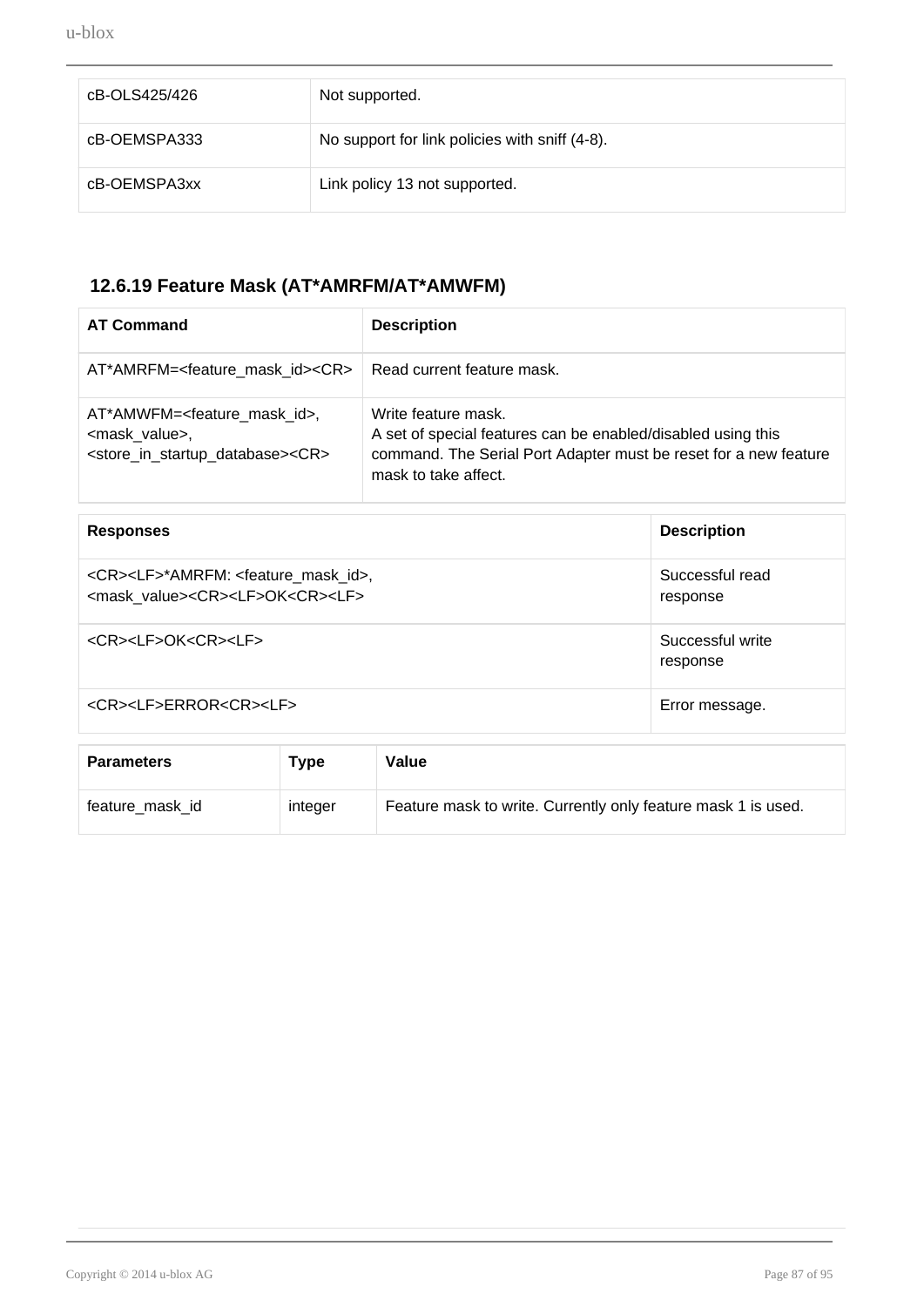| mask_value                | integer    | Feature mask 1:<br>Bit 0: Disable LEDs in stop mode<br>This feature disables the LEDs when the Serial Port Adapter is in<br>stop mode. If the Serial Port Adapter has an active connection,<br>then the Blue LED will be enabled.<br>Bit 1: Enable fast connection.<br>Increased page scan activity for faster response to incoming<br>connections.<br>Bit 2: Enable fast discovery.<br>Increased inquiry scan activity for faster detection of the device<br>during inquiry or device discovery.<br>Bit 3-4: Reserved<br>Bit 5: Windows 7 authentication work-around<br>Solves an authentication problem detected on some Windows 7<br>PCs.<br>Bit 6-7: Reserved<br>Bit 8: Force un-sniff on data activity.<br>If there is data to transmit and sniff is active, the module will<br>leave sniff mode and then transmit data no matter what link policy<br>that is set.<br>Bit 9: Delay DTR connect mode.<br>Bit 10: Extended Data Mode start event.<br>If the module is started or restarted, the start event is sent in<br>Extended Data Mode.<br>Bit 11-13: Reserved<br>Bit 14: Power reduction. Reduces power consumption.<br>Suitable for applications running baudrates up to 115200.<br>cB-OBS421 based modules only.<br>Bit 15: Watchdog milliseconds. Watchdog timeouts set with<br>AT*AMWS will be interpreted as milliseconds instead of<br>seconds.<br>Bit 16-17: Reserved<br>By default all bits are set to 0. |
|---------------------------|------------|-----------------------------------------------------------------------------------------------------------------------------------------------------------------------------------------------------------------------------------------------------------------------------------------------------------------------------------------------------------------------------------------------------------------------------------------------------------------------------------------------------------------------------------------------------------------------------------------------------------------------------------------------------------------------------------------------------------------------------------------------------------------------------------------------------------------------------------------------------------------------------------------------------------------------------------------------------------------------------------------------------------------------------------------------------------------------------------------------------------------------------------------------------------------------------------------------------------------------------------------------------------------------------------------------------------------------------------------------------------------------------------------------------------------------------|
| store_in_startup_database | enumerator | 0: The setting will only be valid for the current power cycle.<br>1: The Serial Port Adapter will remember the setting between<br>power cycles. The settings database in the Serial Port Adapter<br>will be updated.                                                                                                                                                                                                                                                                                                                                                                                                                                                                                                                                                                                                                                                                                                                                                                                                                                                                                                                                                                                                                                                                                                                                                                                                        |
|                           |            |                                                                                                                                                                                                                                                                                                                                                                                                                                                                                                                                                                                                                                                                                                                                                                                                                                                                                                                                                                                                                                                                                                                                                                                                                                                                                                                                                                                                                             |

| Model        | <b>Constraint</b>                             |
|--------------|-----------------------------------------------|
| cB-OEMSPA333 | Limited support. Only Enable fast connection. |
| cB-OBS410    | Bit 5 supported from firmware version 4.1.1   |
| cB-OBS411    | Bit 5 supported fromfirmware version 4.3.6    |
| cB-OBS433    | Bit 5 supported from firmware version 4.7.3   |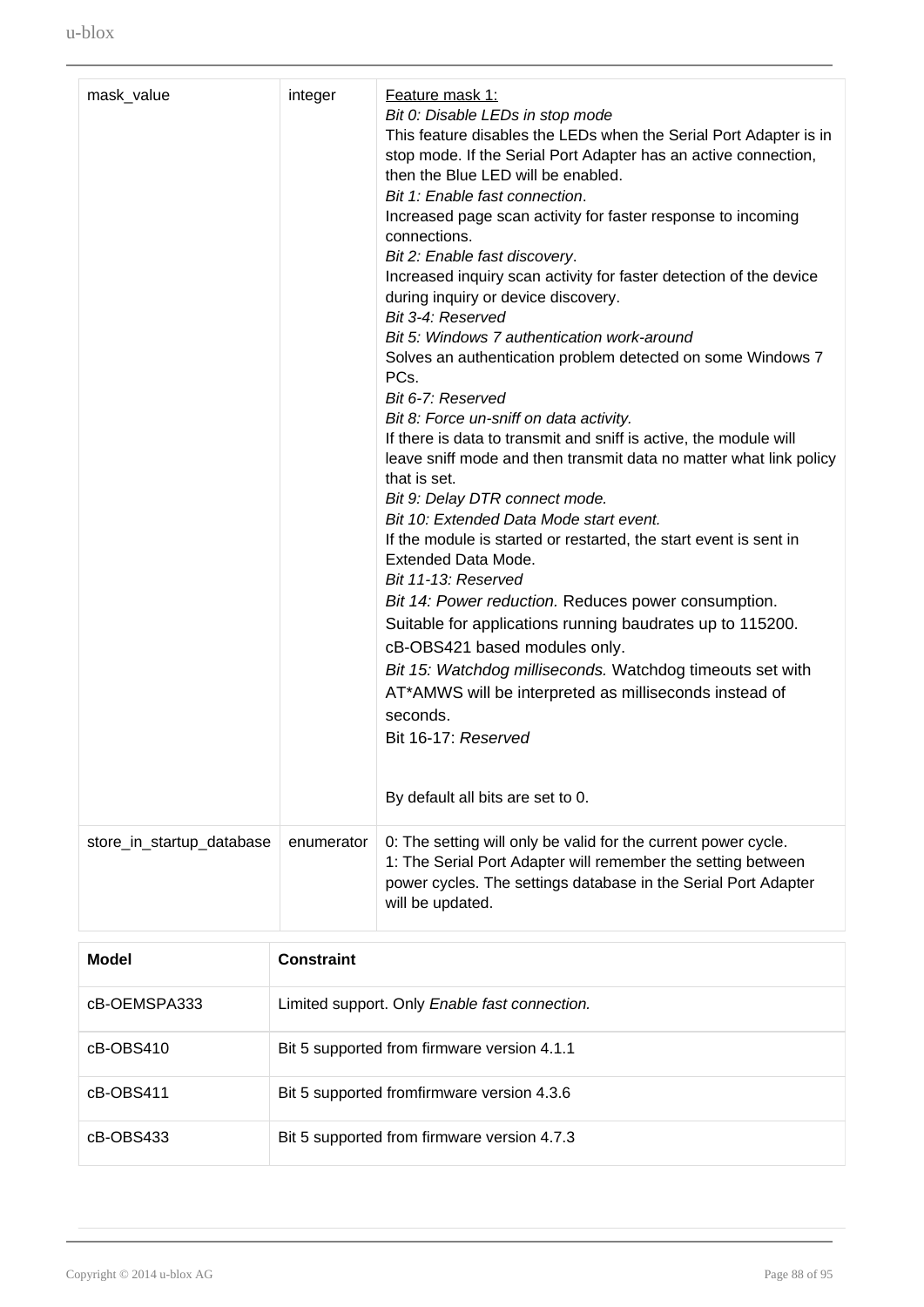| cB-OBS4xx     | Bit 8 implemented in releases from 1st December 2011.<br>Bit 15 available in releases from May 2013. |
|---------------|------------------------------------------------------------------------------------------------------|
| cB-OLS425/426 | Not supported.                                                                                       |

# **12.6.20 Channel Map (AT\*AMCM)**

| <b>AT Command</b>                                                                                                                                                                                                                                                      | <b>Description</b>                                                                                                                                                                                                                                                                                                                                                                                                                                                                                                                                                                              |
|------------------------------------------------------------------------------------------------------------------------------------------------------------------------------------------------------------------------------------------------------------------------|-------------------------------------------------------------------------------------------------------------------------------------------------------------------------------------------------------------------------------------------------------------------------------------------------------------------------------------------------------------------------------------------------------------------------------------------------------------------------------------------------------------------------------------------------------------------------------------------------|
| $AT^*AMCM? < CR$                                                                                                                                                                                                                                                       | Read static channel map.<br>Does not include any changes caused by the adaptive frequency<br>hopping algorithm.<br>Hence, the channel map is the same for all channels in the case of<br>Wireless Multidrop™.<br>Also see "Dynamic Channel Map".                                                                                                                                                                                                                                                                                                                                                |
| $AT^*AMCM=$<br><channel0to15>,<br/><channel16to31>,<br/><channel32to47>,<br/><channel48to63>,<br/><channel64to78>,<br/><store_in_startup_database><cr></cr></store_in_startup_database></channel64to78></channel48to63></channel32to47></channel16to31></channel0to15> | Write static channel map.<br>This command can be useful to avoid channels that are already<br>preoccupied by other technologies. However, the adaptive frequency<br>hopping algorithm works very well and it is recommended not to use<br>this command.<br>Each channel in the spectrum is represented by a bit in the bit masks<br>passed as parameters to this command. Set the bit to enable the<br>channel and clear the bit to disable the channel.<br>A minimum of 20 channels must always be enabled.<br>The channel map only has effect when the Serial Port Adapter acts as<br>master. |

| <b>Responses</b>                                                                                                                                                                                                                  | <b>Description</b>           |
|-----------------------------------------------------------------------------------------------------------------------------------------------------------------------------------------------------------------------------------|------------------------------|
| <cr><lf>*AMCM:<channel0to15>, <channel16to31>,<channel32to47>,<br/><channel48to63>,<channel64to78><cr><lf>OK<cr><lf></lf></cr></lf></cr></channel64to78></channel48to63></channel32to47></channel16to31></channel0to15></lf></cr> | Successful read<br>response  |
| <cr><lf>OK<cr><lf></lf></cr></lf></cr>                                                                                                                                                                                            | Successful write<br>response |
| <cr><lf>ERROR<cr><lf></lf></cr></lf></cr>                                                                                                                                                                                         | Error message.               |

| <b>Parameters</b> | Type    | Value                                                                                                       |
|-------------------|---------|-------------------------------------------------------------------------------------------------------------|
| channel0to15      | Integer | Bit mask used to enable or disable channels 0 to 15 (Bit $0 =$<br>Channel 0). Default value is 0xFFFF.      |
| channel16to31     | Integer | Bit mask used to enable or disable channels 16 to 31. Default<br>value is $0x$ FFFF. (Bit $0 =$ Channel 16) |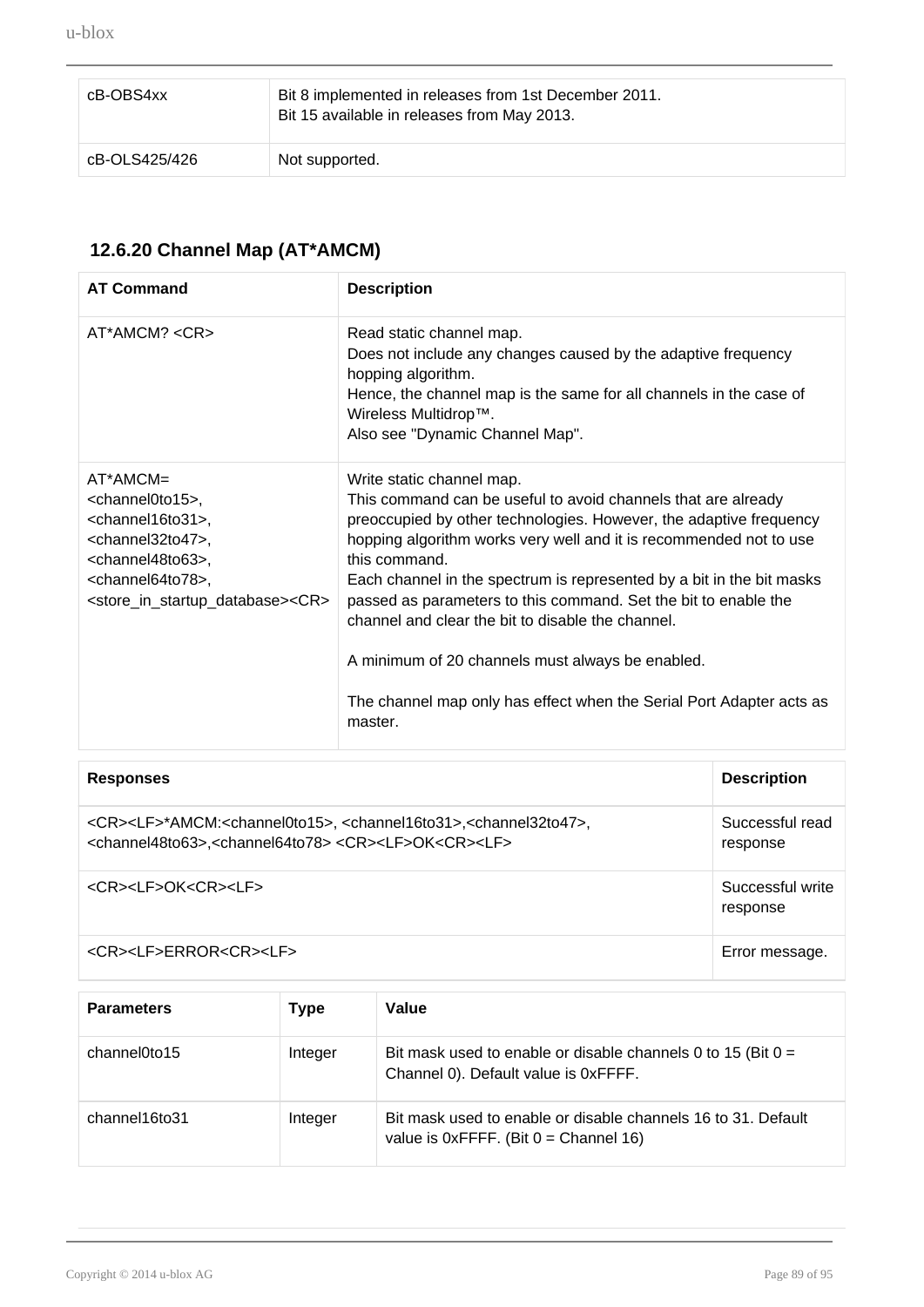| Model                     |            | Constraint                                                                                                                                                                                                           |  |
|---------------------------|------------|----------------------------------------------------------------------------------------------------------------------------------------------------------------------------------------------------------------------|--|
| store_in_startup_database | enumerator | 0: The setting will only be valid for the current power cycle.<br>1: The Serial Port Adapter will remember the setting between<br>power cycles. The settings database in the Serial Port Adapter<br>will be updated. |  |
| channel64to78             | Integer    | Bit mask used to enable or disable channels 64 to 78 (Bit $0 =$<br>Channel 64). Default value is 0x7FFF.                                                                                                             |  |
| channel48to63             | Integer    | Bit mask used to enable or disable channels 48 to 63 (Bit $0 =$<br>Channel 48). Default value is 0xFFFF.                                                                                                             |  |
| channel32to47             | Integer    | Bit mask used to enable or disable channels 32 to 47 (Bit 0 -<br>Channel 32). Default value is 0xFFFF.                                                                                                               |  |

| Model                       | <b>Constraint</b> |
|-----------------------------|-------------------|
| cB-OEMSPA333, cB-OLS425/426 | Not supported.    |

## **12.6.21 Dynamic Channel Map (AT\*AMRCM)**

| <b>AT Command</b>       | <b>Description</b>                                                                                                                                                                                                                                                                           |
|-------------------------|----------------------------------------------------------------------------------------------------------------------------------------------------------------------------------------------------------------------------------------------------------------------------------------------|
| AT*AMRCM?<br>$<$ CR $>$ | Read dynamic channel map.<br>The dynamic channel map is the static channel map adjusted by the adaptive frequency<br>hopping algorithm.<br>The static channel map is the same for all channels but the dynamic channel map may<br>differ between channels.<br>Also see "Static Channel Map". |

| <b>Responses</b>                                                                                                                                                                                                                        | <b>Description</b>        |
|-----------------------------------------------------------------------------------------------------------------------------------------------------------------------------------------------------------------------------------------|---------------------------|
| <cr><lf>*AMRCM:<br/><channel0to15>, <channel16to31>,<channel32to47>,<br/><channel48to63>,<channel64to78><cr><lf>OK<cr><lf></lf></cr></lf></cr></channel64to78></channel48to63></channel32to47></channel16to31></channel0to15></lf></cr> | Successful read response  |
| <cr><lf>OK<cr><lf></lf></cr></lf></cr>                                                                                                                                                                                                  | Successful write response |
| <cr><lf>ERROR<cr><lf></lf></cr></lf></cr>                                                                                                                                                                                               | Error message.            |

| <b>Parameters</b> | Type    | Value                                                                                                    |
|-------------------|---------|----------------------------------------------------------------------------------------------------------|
| channel0to15      | Integer | Bit mask used to enable or disable channels 0 to 15 (Bit $0 =$ Channel 0). Default<br>value is 0xFFFF.   |
| channel16to31     | Integer | Bit mask used to enable or disable channels 16 to 31. Default value is 0xFFFF.<br>$(Bit 0 = Channel 16)$ |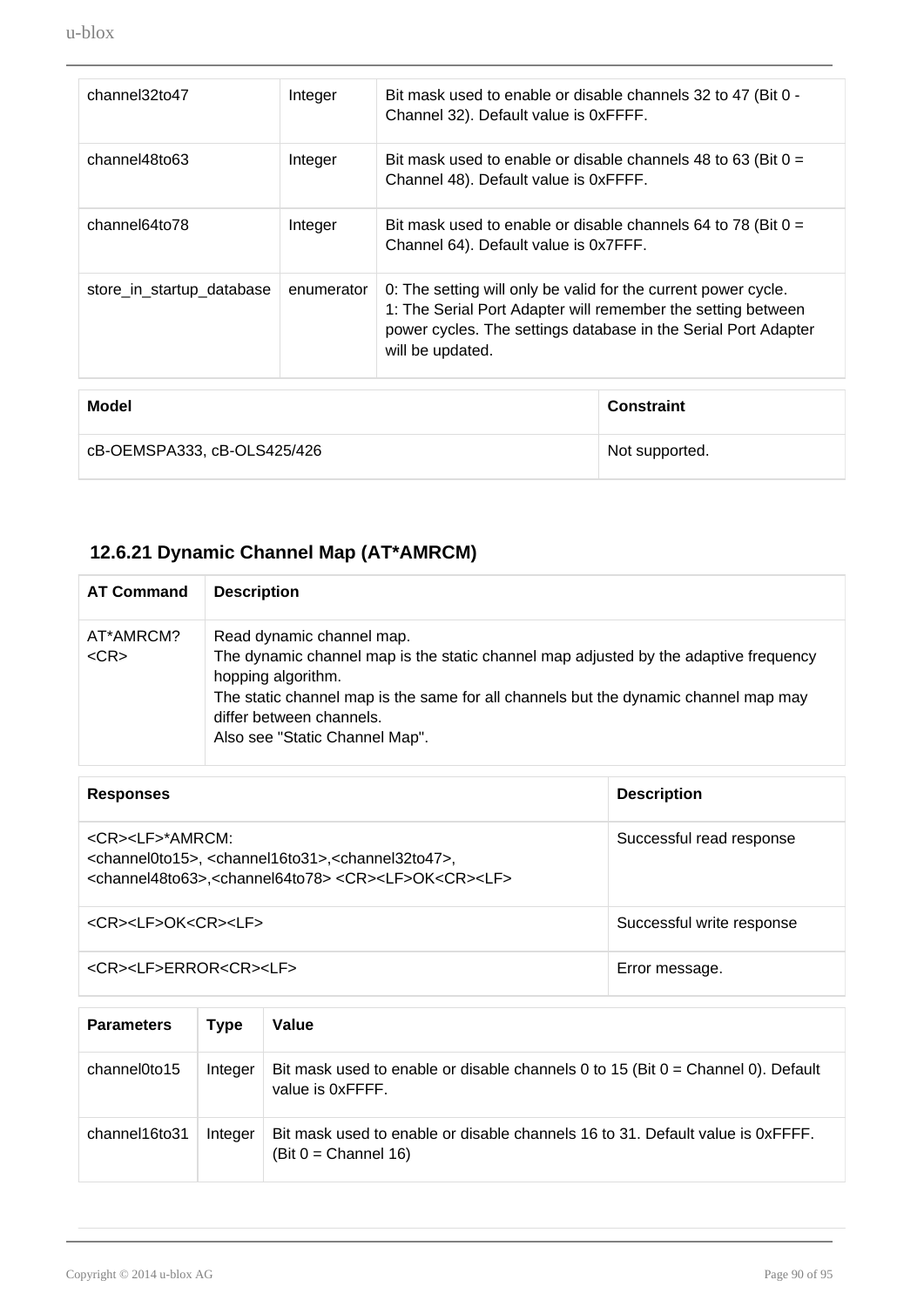| channel32to47 | Integer | Bit mask used to enable or disable channels 32 to 47 (Bit 0 - Channel 32). Default<br>value is 0xFFFF.   |
|---------------|---------|----------------------------------------------------------------------------------------------------------|
| channel48to63 | Integer | Bit mask used to enable or disable channels 48 to 63 (Bit $0 =$ Channel 48).<br>Default value is 0xFFFF. |
| channel64to78 | Integer | Bit mask used to enable or disable channels 64 to 78 (Bit $0 =$ Channel 64).<br>Default value is 0x7FFF. |

| Model                                                     | <b>Constraint</b>                                                  |
|-----------------------------------------------------------|--------------------------------------------------------------------|
| cB-OEMSPA333, cB-OLS425/426                               | Not supported.                                                     |
| cB-OEMSPA311, cB-OEMSPA331, cB-OEMSPA312,<br>cB-OEMSPA332 | Supported only by the Wireless Multidrop <sup>™</sup><br>firmware. |

#### **12.6.22 Read / Write IO (AT\*AMCIO / AT\*AMRIO / AT\*AMWIO)**

Some of the IO pins can be configured and set using AT commands.

In reset the IO pins are input floating. About 1 ms after start, the boot will configure the IO pins for input pull-up which is the Serial Port Adapter default configuration.

| <b>AT Command</b>                                     | <b>Description</b>                |
|-------------------------------------------------------|-----------------------------------|
| AT*AMCIO= <io_pin>,<cfg><cr></cr></cfg></io_pin>      | Configure IO for input or output. |
| AT*AMRIO= <io_pin><cr></cr></io_pin>                  | Read IO.                          |
| AT*AMWIO= <io_pin>,<value>,<cr></cr></value></io_pin> | Write IO.                         |

| <b>Responses</b>                                                                | <b>Description</b>                         |
|---------------------------------------------------------------------------------|--------------------------------------------|
| <cr><lf>OK<cr><lf></lf></cr></lf></cr>                                          | Successful configuration or write response |
| <cr><lf>ERROR<cr><lf></lf></cr></lf></cr>                                       | Error message.                             |
| <cr><lf>*AMRIO: <value><cr><lf>OK<cr><lf></lf></cr></lf></cr></value></lf></cr> | Successful read response.                  |

| Parameters Type | Value |
|-----------------|-------|
|                 |       |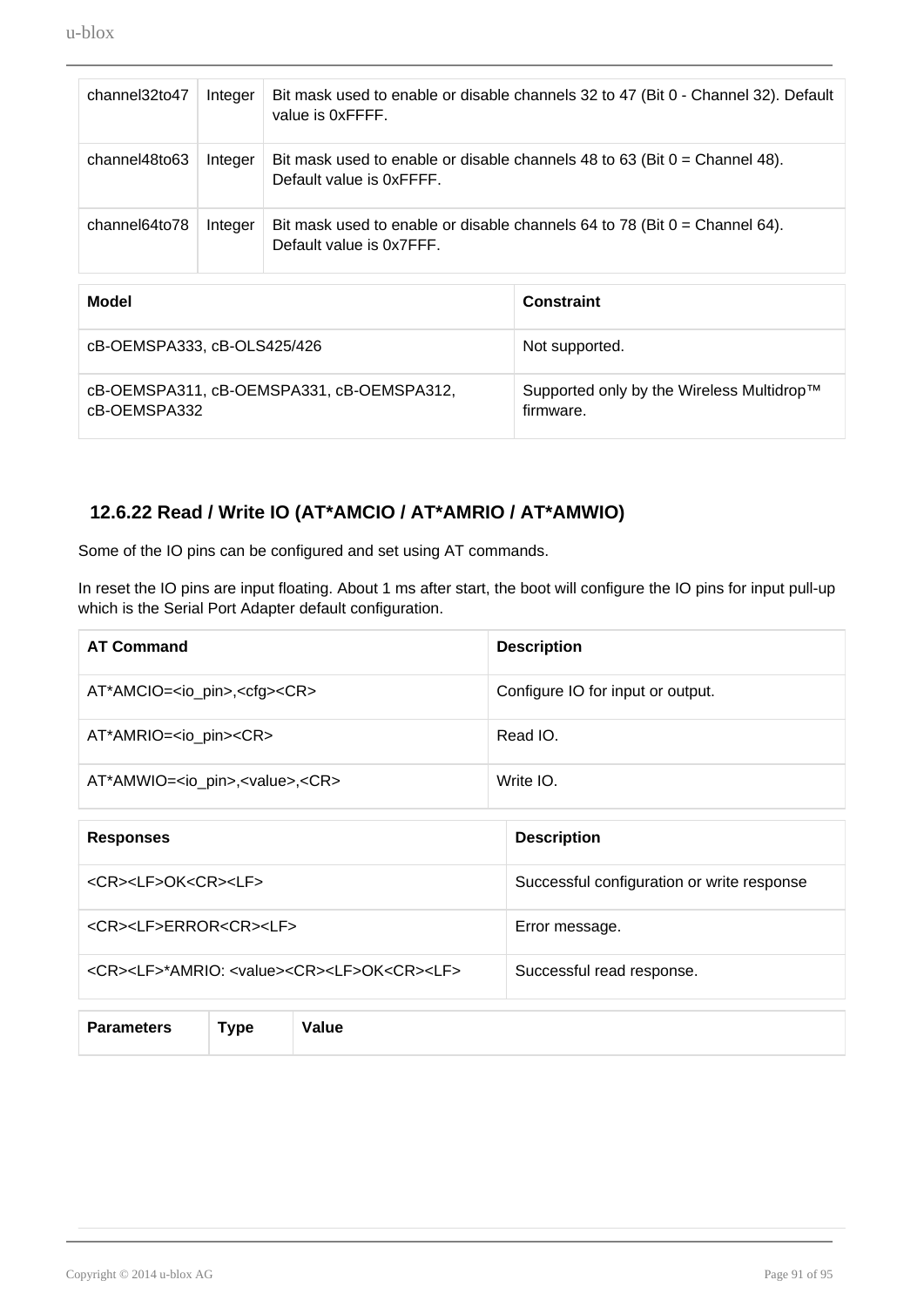| Integer<br>io_pin |  |                   | IO pin to configure, read or write.                                |  |  |
|-------------------|--|-------------------|--------------------------------------------------------------------|--|--|
|                   |  |                   | The following pins are available only for reading.                 |  |  |
|                   |  |                   | 0: UART-DTR                                                        |  |  |
|                   |  |                   | 1: SW0                                                             |  |  |
|                   |  |                   | $2:$ Red                                                           |  |  |
|                   |  |                   | 3: Green/SW1                                                       |  |  |
|                   |  |                   | 4: Blue<br>5: UART-CTS                                             |  |  |
|                   |  |                   | 6: UART-Tx                                                         |  |  |
|                   |  |                   | 7: UART-RTS                                                        |  |  |
|                   |  |                   | 8: UART-Rx                                                         |  |  |
|                   |  |                   | 9: UART-DSR                                                        |  |  |
|                   |  |                   | 19: I2C-Clock/SS1                                                  |  |  |
|                   |  |                   | 20: I2C-Data/SS0                                                   |  |  |
|                   |  |                   | The following pins are available for both reading and writing.     |  |  |
|                   |  |                   | 10: SPI-Irq                                                        |  |  |
|                   |  |                   | 11: SPI-Miso                                                       |  |  |
|                   |  |                   | 12: SPI-Clock                                                      |  |  |
|                   |  |                   | 13: SPI-Mosi<br>14: SPI-SS                                         |  |  |
|                   |  |                   | 15: ADC-IN0                                                        |  |  |
|                   |  |                   | 16: ADC-IN1                                                        |  |  |
|                   |  |                   | 17: ADC-IN2                                                        |  |  |
|                   |  |                   | 18: ADC-IN3                                                        |  |  |
|                   |  |                   | See Electrical Mechanical data sheet for details on pins.          |  |  |
| cfg               |  | Integer           | IO pin configuration                                               |  |  |
|                   |  |                   | 0: Output Push-Pull                                                |  |  |
|                   |  |                   | 1: Input pull-up                                                   |  |  |
|                   |  |                   | 2: Input pull-down<br>3: Input floating                            |  |  |
|                   |  |                   |                                                                    |  |  |
| value<br>Integer  |  |                   | IO pin value to read or write.                                     |  |  |
|                   |  |                   | 0: Inactive                                                        |  |  |
|                   |  |                   | 1: Active<br>See Electrical and Mechanical data sheet for details. |  |  |
|                   |  |                   |                                                                    |  |  |
| <b>Model</b>      |  | <b>Constraint</b> |                                                                    |  |  |
|                   |  |                   |                                                                    |  |  |
| CR-OFMSPA3vy      |  |                   | Not supported                                                      |  |  |

| cB-OEMSPA3xx  | Not supported.                                                          |
|---------------|-------------------------------------------------------------------------|
| cB-OBS411     | Supported in version 4.3.3 or later.                                    |
| cB-OLS425/426 | Pins available for both reading and writing: 10, 15, 16, 17, 18, 19, 20 |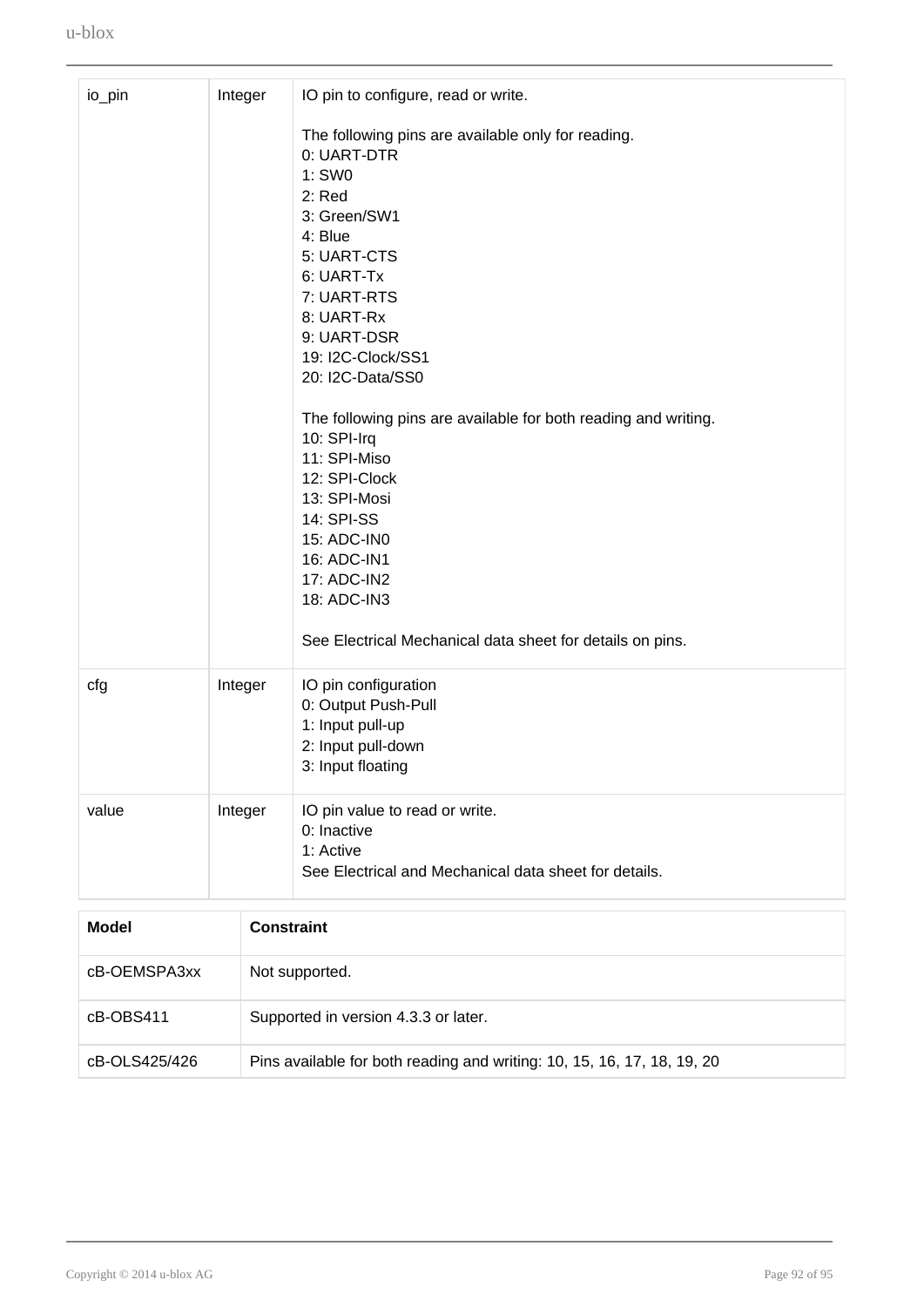# **12.7 Events**

### **12.7.1 Serial Connection Data Mode Closed (\*ADCCO)**

| Event                                                                               |             | <b>Description</b>                                                                |  |
|-------------------------------------------------------------------------------------|-------------|-----------------------------------------------------------------------------------|--|
| *ADCCO: <connection_handle>,<reason><cr><lf></lf></cr></reason></connection_handle> |             | A connection to a remote device has been<br>disconnected.                         |  |
| <b>Event Parameters</b>                                                             | <b>Type</b> | Value                                                                             |  |
| connection_handle                                                                   | integer     | Identifies the connection.                                                        |  |
| reason                                                                              | enumerator  | 0: Disconnected by command<br>1: Disconnected by link loss<br>255: Reason unknown |  |
| <b>Modol</b>                                                                        |             | Conctraint                                                                        |  |

| <b>Model</b>  | <b>Constraint</b> |
|---------------|-------------------|
| cB-OLS425/426 | Not supported.    |

### **12.7.2 User Confirmation (\*AGUC)**

The security modes, events and commands are described more in detail in the Bluetooth Serial Port Adapter Security document.

| <b>AT Command</b>                                                            | <b>Description</b>                                                                                                                                                                                                                                                       |
|------------------------------------------------------------------------------|--------------------------------------------------------------------------------------------------------------------------------------------------------------------------------------------------------------------------------------------------------------------------|
| *AGUC: <bd_addr>,<numeric_value><cr><lf></lf></cr></numeric_value></bd_addr> | This event is used during bonding with security mode 6 to<br>indicate that user confirmation of a numeric value is<br>required. If the local and remote sides numeric values are<br>equal a positive reply with AT*AGUC should be issued,<br>otherwise a negative reply. |

| <b>Event Parameters</b> | Type    | Value |                                               |
|-------------------------|---------|-------|-----------------------------------------------|
| bd addr                 | Bd Addr |       | The remote Bluetooth Device address           |
| numeric_value           | integer |       | This is an integer in the range of [0999999]. |
| <b>Model</b>            |         |       | <b>Constraint</b>                             |

| cB-OEMSPA3xx | Not supported. |
|--------------|----------------|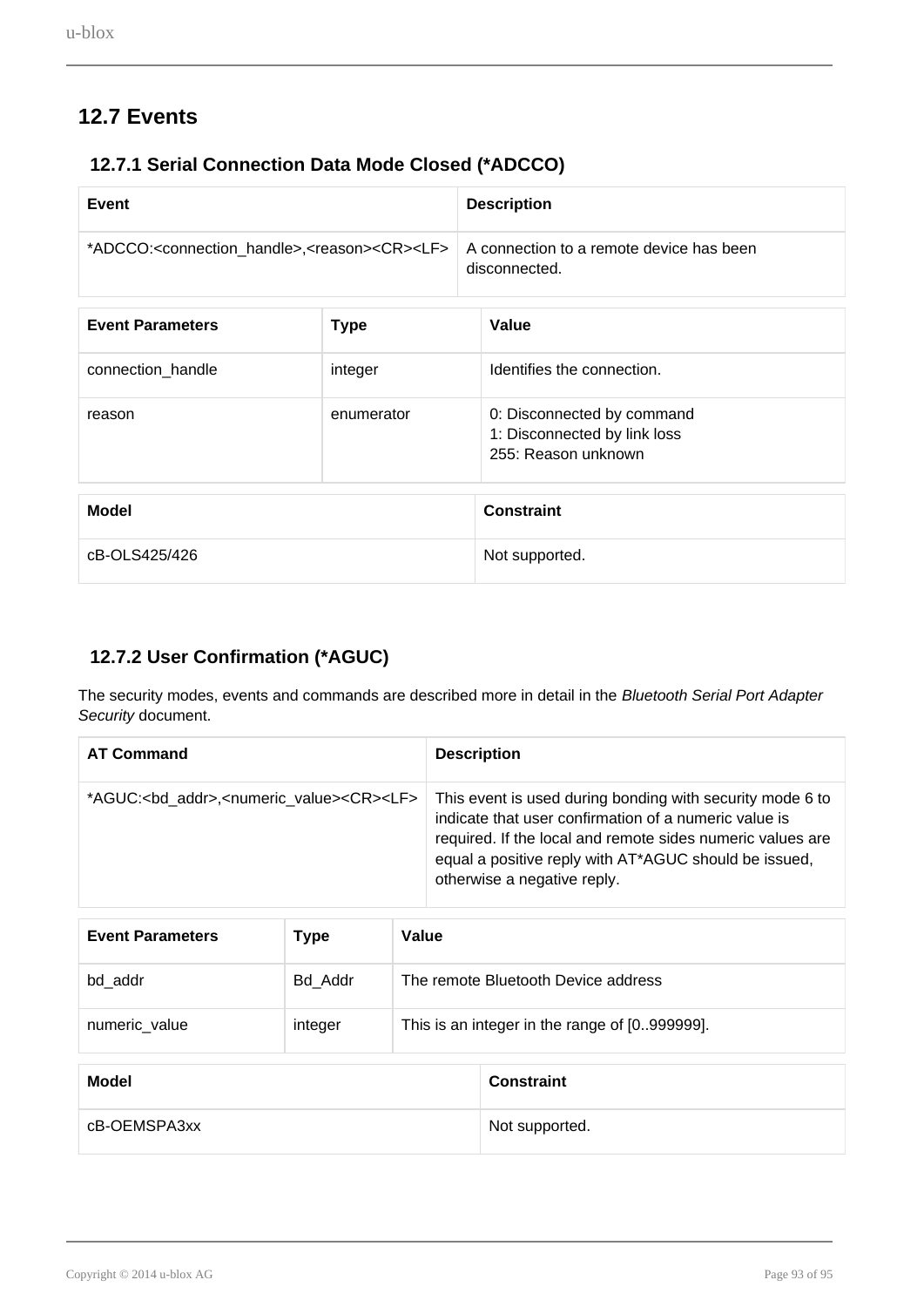### **12.7.3 User Passkey Display (\*AGUPD)**

The security modes, events and commands are described more in detail in the Bluetooth Serial Port Adapter Security document.

| <b>AT Command</b>                                                 |         | <b>Description</b>                                                                                                                                                                 |  |
|-------------------------------------------------------------------|---------|------------------------------------------------------------------------------------------------------------------------------------------------------------------------------------|--|
| *AGUPD: <bd_addr>,<passkey><cr><lf></lf></cr></passkey></bd_addr> |         | This event is used to indicate to the user a passkey to be<br>entered on the remote device during a bonding procedure with<br>security mode 5. The event should not be replied on. |  |
|                                                                   |         |                                                                                                                                                                                    |  |
| <b>Event Parameters</b>                                           | Type    | Value                                                                                                                                                                              |  |
| bd addr                                                           | Bd Addr | The remote Bluetooth Device address                                                                                                                                                |  |

| passkey      | integer | This is an integer in the range of [0999999]. |
|--------------|---------|-----------------------------------------------|
| Model        |         | <b>Constraint</b>                             |
| cB-OEMSPA3xx |         | Not supported.                                |

#### **12.7.4 User Passkey Entry (\*AGUPE)**

The security modes, events and commands are described more in detail in the Bluetooth Serial Port Adapter Security document.

| <b>AT Command</b> | <b>Description</b>                                                                                                                                                                                              |
|-------------------|-----------------------------------------------------------------------------------------------------------------------------------------------------------------------------------------------------------------|
|                   | *AGUPE: <bd_addr><cr><lf> This event is used during bonding with security mode 7 to indicate that a<br/>passkey is required from the user. The event should be responded with<br/>AT*AGUPE.</lf></cr></bd_addr> |

| <b>Event Parameters</b> | <b>Type</b> | Value                               |
|-------------------------|-------------|-------------------------------------|
| bd addr                 | Bd Addr     | The remote Bluetooth Device address |

| Model        | Constraint     |
|--------------|----------------|
| cB-OEMSPA3xx | Not supported. |